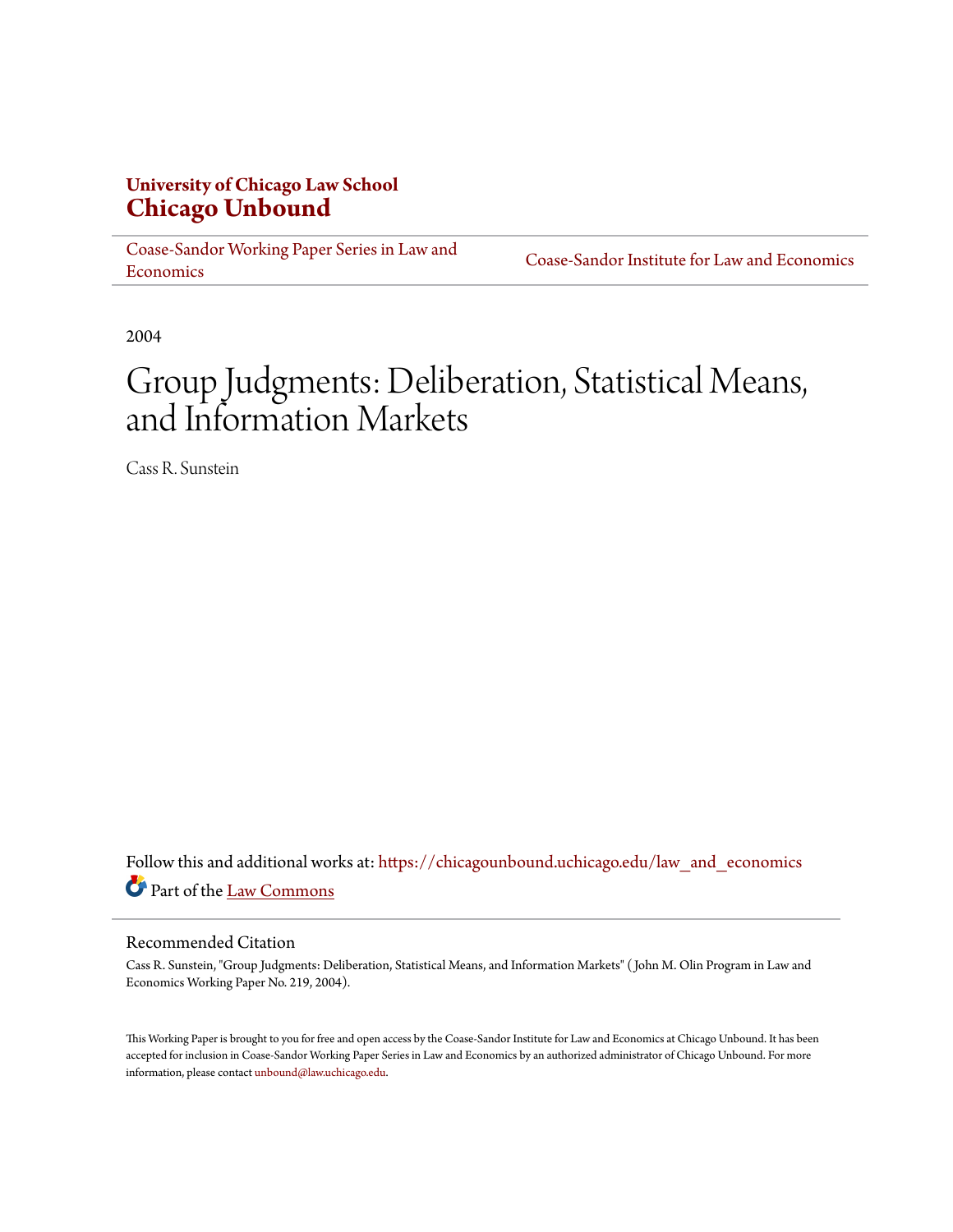# CHICAGO

#### **JOHN M. OLIN LAW & ECONOMICS WORKING PAPER NO. 219 (2D SERIES)**



# Group Judgments: Deliberation, Statistical Means, and Information Markets

*Cass R. Sunstein*

## **THE LAW SCHOOL THE UNIVERSITY OF CHICAGO**

August 2004 (revised October 2004)

[This paper can be downloaded witho](http://www.law.uchicago.edu/Publications/Working/index.html)ut charge at: The Chicago Working Paper Series Index: http://www.law.uchicago.edu/Lawecon/index.html and at the Social Science Research Network Electronic Paper Collection: http://ssrn.com/abstract\_id=578301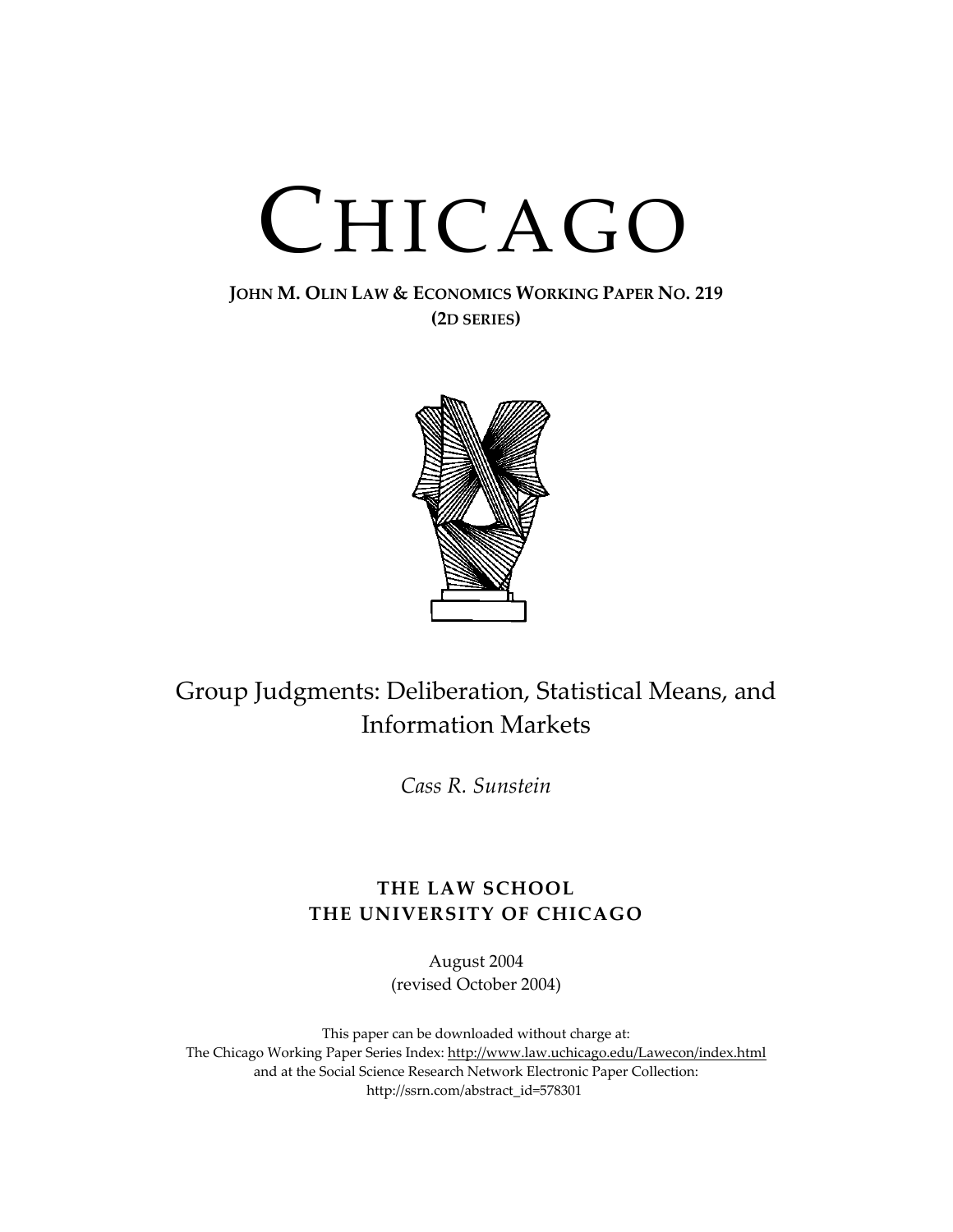$\overline{a}$ 

#### **Group Judgments: Deliberation, Statistical Means, and Information Markets**

Cass R. Sunstei[n\\*](#page-2-0)

#### **Abstract**

*How can groups elicit and aggregate the information held by their individual members? There are three possibilities. Groups might use the statistical mean of individual judgments; they might encourage deliberation; or they might use information markets. In both private and public institutions, deliberation is the standard way of proceeding; but for two reasons, deliberating groups often fail to make good decisions. First, the statements and acts of some group members convey relevant information, and that information often leads other people not to disclose what they know. Second, social pressures, imposed by some group members, often lead other group members to silence themselves because of fear of disapproval and associated harms. As a result, deliberation often produces a series of unfortunate results: the amplification of errors, hidden profiles, cascade effects, and group polarization. A variety of steps should be taken to ensure that deliberating groups obtain the information held by their members; restructuring private incentives, in a way that increases disclosure, is the place to start. Information markets have substantial advantages over group deliberation; such markets count among the most intriguing institutional innovations of the last quarter-century and should be used far more than they now are. One advantage of information markets is that they tend to correct, rather than to amplify, the effects of individual errors. Another advantage is that they create powerful incentives to disclose, rather than to conceal, privately held information. Information markets thus provide the basis for a Hayekian critique of many current celebrations of political deliberation. They also provide a valuable heuristic for understanding how to make deliberation work better. These points bear on discussion of normative issues, in which deliberation might also fail to improve group thinking, and in which identifiable reforms could produce better outcomes. Applications include the behavior of juries, multimember judicial panels, administrative agencies, and congressional committees; analogies, also involving information aggregation, include open source software, Internet "wikis," and weblogs.* 

<span id="page-2-0"></span><sup>\*</sup> Karl N. Llewellyn Distinguished Service of Jurisprudence, Law School and Department of Political Science, University of Chicago. For valuable comments, I am grateful to Michael Abramowitz, Bruce Ackerman, Ian Ayres, Bernard Harcourt, Saul Levmore, Douglas Lichtman, Richard Posner, and Adam Samaha. I am also grateful to participants in workshops at Harvard Law School, the John F. Kennedy School of Government at Harvard University, the University of Chicago Law School, and the Yale Law School. A version of this paper was presented as the keynote lecture at a conference on Whither Democracy? at Brandeis University, and I am grateful to participants for their suggestions and criticisms. Many thanks also to Robert Park for extraordinary research assistance. Thanks above all to Reid Hastie, for a great deal of patient help and tutoring.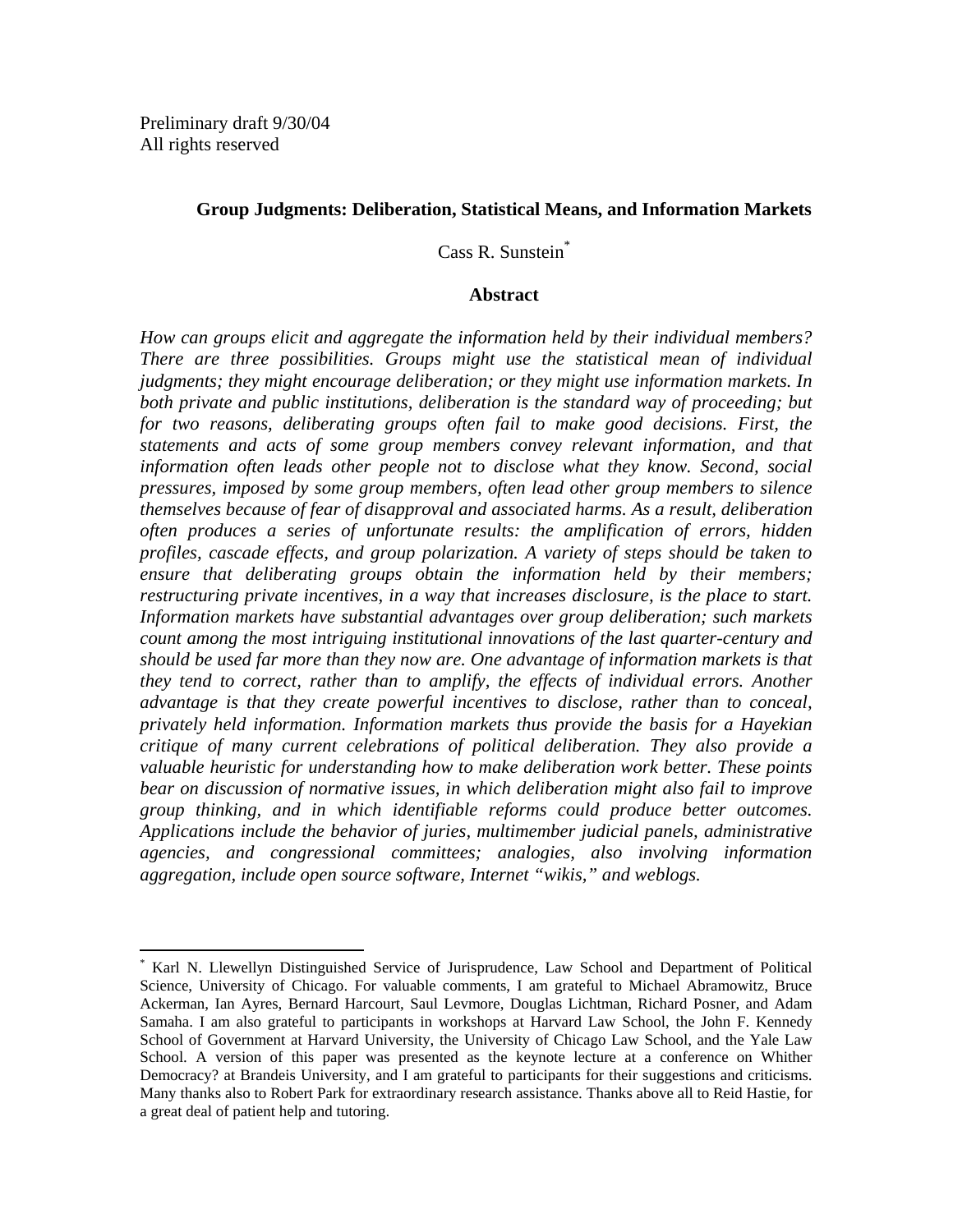"Increased accuracy is a common justification for using groups, rather than individuals, to make judgments. However, the empirical literature shows that groups excel as judges only under limited conditions. . . . [G]roups performing tasks that involve solutions that are not easily demonstrable tend to perform at the level of their average members."<sup>[1](#page-3-0)</sup>

"The presumption that Iraq had active WMD programs was so strong that formalized [Intelligence Community] mechanisms established to challenge assumptions and 'group think,' such as 'red teams,' 'devil's advocacy,' and other types of alternative or competitive analysis, were not utilized."<sup>2</sup>

"Sometimes important forecasts are made in traditional group meetings. This . . . should be avoided because it does not use information efficiently. A structured approach for combining independent forecasts is invariably more accurate."<sup>[3](#page-3-2)</sup>

#### **I. Introduction**

How can groups obtain the information that their members have? There are three principal answers. First, groups might use the statistical mean (or median) of the independent judgments of their members. Second, groups might ensure deliberation, asking for the reasoned exchange of facts, ideas, and opinions. Third, groups might use information markets, through which group members, or those outside of the group, "bet" on their judgments about future events. Of course each of these methods can take diverse forms; one of my principal goals here is to explore which forms are most likely to produce good outcomes. The choice bears on the performance of many institutions involved in law and politics, including juries, administrative agencies, congressional committees, federal courts of appeals, and even the Supreme Court itself.

Both private and public institutions usually prefer to make decisions through deliberation. Generalizing from this fact, many people have paid a great deal of attention to deliberative accounts of democracy itself. The theoretical foundations of deliberative

<span id="page-3-0"></span><sup>&</sup>lt;sup>1</sup> See Daniel Gigone and Reid Hastie, Proper Analysis of the Accuracy of Group Judgments, 121 Psych. Bulletin 149 (1997).<br><sup>2</sup> Select Committee on Intelligence, United States Senate, Report of the U.S. Intelligence Community's

<span id="page-3-1"></span>Prewar Intelligence Assessments on Iraq, Conclusions, at 7.

<span id="page-3-2"></span><sup>&</sup>lt;sup>3</sup> J. Scott Armstrong, Combining Forecasts, in Principle of Forecasting 417, 433 (J. Scott Armstrong ed. 2001).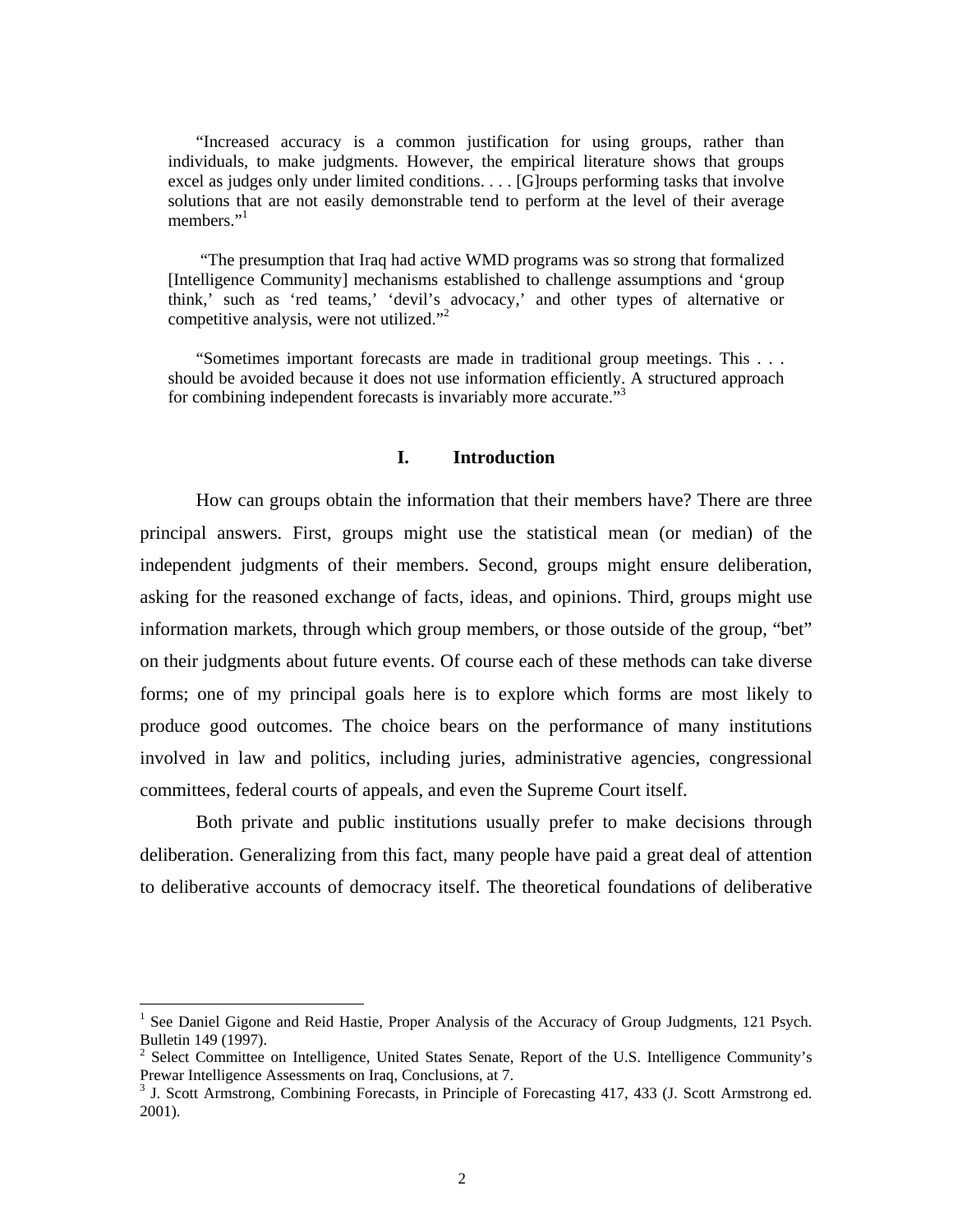democracy have been elaborated in some detail, $4$  and increasing attention is being devoted to methods for making democratic processes more deliberative. James Fishkin, for example, has pioneered the idea of the "deliberative opinion poll," by which people are asked to deliberate together on public issues and to state their judgments only after the deliberative process.<sup>[5](#page-4-1)</sup> Fishkin and Bruce Ackerman have gone so far as to suggest a new national holiday, Deliberation Day, in which people are asked to congregate in groups in order to discuss and debate important issues of public policy.<sup>6</sup> Perhaps the proposal is unrealistic; perhaps citizens as a whole should not be expected to deliberate much in a liberal society.<sup>[7](#page-4-3)</sup> But even if this is true, leaders in the public and private sphere might be urged to deliberate more than they now do, and many accounts of deliberative democracy emphasis the importance of deliberation by representatives.<sup>8</sup>

Why, exactly, is deliberation important or even desirable? A central answer must be that deliberation will result in wiser judgments and better outcomes.<sup>[9](#page-4-5)</sup> But does deliberation actually have this effect? The answer is by no means clear.<sup>10</sup> Group members may impose pressures on one another, leading to a consensus on falsehood rather than truth. The idea of "groupthink," coined and elaborated by Irving Janis, suggests the possibility that groups will tend toward uniformity and censorship, thus failing to combine information and enlarge the range of arguments.<sup>11</sup> Without structural protections, both private and public groups are likely to err, not in spite of deliberation

<span id="page-4-0"></span><sup>4</sup> See Jurgen Habermas, Between Facts and Norms (1998); Amy Gutmann and Dennis Thompson, Democracy and Disagreement (1999); Deliberative Democracy (Jon Elster ed. 1998). On the role of deliberative democracy in the American framing, see William Bessette, The Mild Voice of Reason (1988).  $<sup>5</sup>$  See James Fishkin, The Voice of the People (2000).</sup>

<span id="page-4-2"></span><span id="page-4-1"></span> $6$  See Bruce Ackerman and James Fishkin, Deliberation Day (2004).

<span id="page-4-3"></span> $\frac{7}{1}$  See Richard A. Posner, Law, Pragmatism, and Democracy (2003).

<span id="page-4-4"></span><sup>&</sup>lt;sup>8</sup> See William Bessette, The Mild Voice of Reason (1996).

<span id="page-4-5"></span><sup>&</sup>lt;sup>9</sup> There are other possibilities, of course. Perhaps deliberation has educative effects or contributes to individual self-development; perhaps it legitimates decisions or increases the likelihood that people will acquiesce in then. See Thomas Tyler, Why People Obey the Law (1999). I am mostly putting these arguments to one side here, and focusing on the possibility that deliberation will improve outcomes. As noted below, however, deliberation tends to increase confidence and to decrease variance, even when it does not increase accuracy; it follows that deliberation might be justified because of its legitimating effects even when it fails to produce better outcomes. See pp. XX below.

<span id="page-4-6"></span> $^{10}$  See Gigone and Hastie, supra note; Garold Stasser and William Titus, Hidden Profiles: A Brief History, 14 Psych Inquiry 304 (2003); Robert MacCoun, Comparing Micro and Macro Rationality, in Judgments, Decisions, and Public Policy (M.V. Rajeev Gowda and Jeffrey Fox eds. 2002).<br><sup>11</sup> See Irving Janis, Groupthink (2d ed. 1980).

<span id="page-4-7"></span>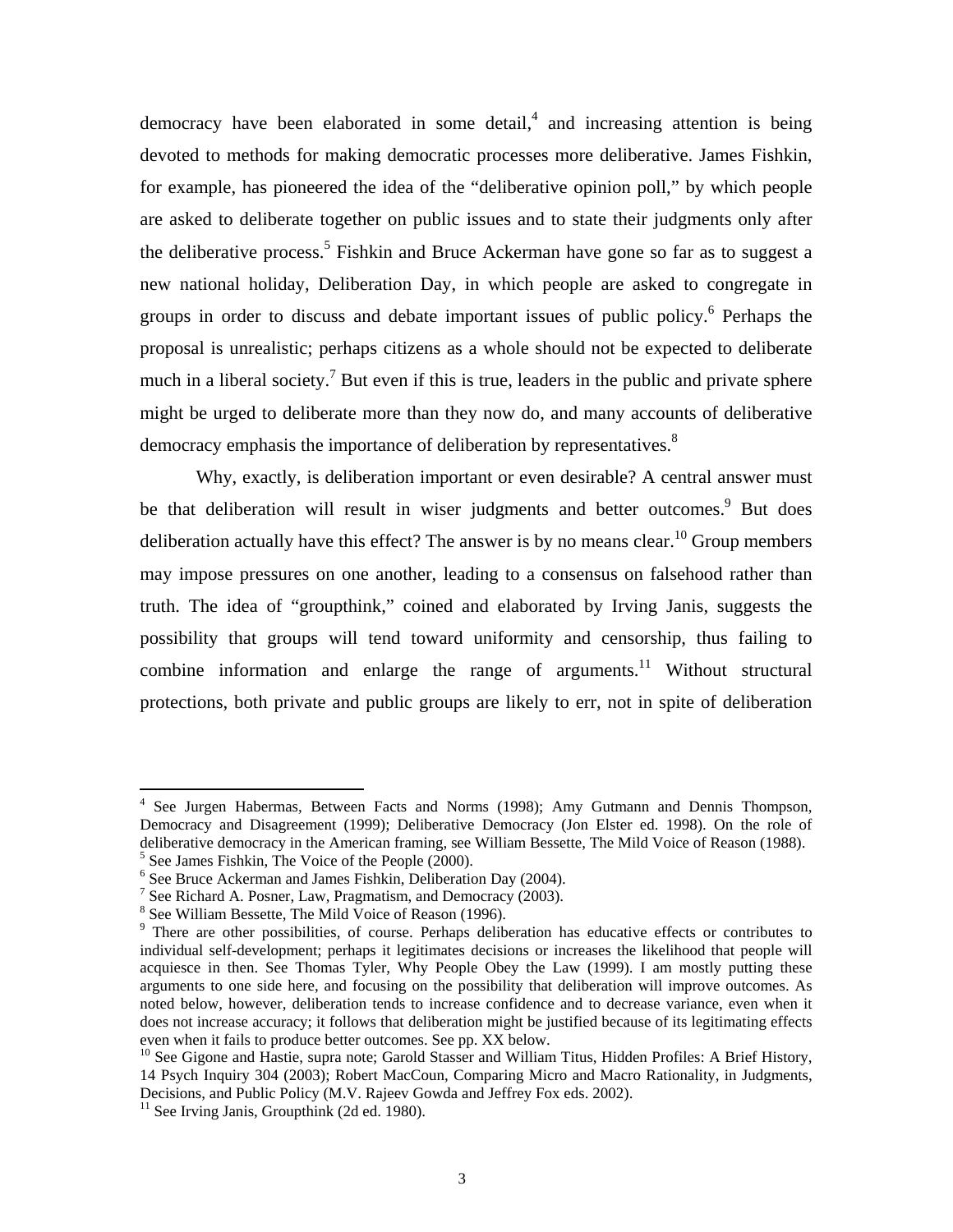but because of it. The use of statistical means, or of information markets, will often lead to more accurate decisions.

As an example of a failure of deliberation, consider the account in the 2004 report of the Senate Select Committee on Intelligence, which explicitly accused the Central Intelligence Agency (CIA) of groupthink, in which the agency's predisposition to find a serious threat from Iraq led it to fail to explore alternative possibilities or to obtain and use the information that it actually held.<sup>12</sup> In the Committee's view, the CIA "demonstrated several aspects of group think: examining few alternatives, selective gathering of information, pressure to conform within the group or withhold criticism, and collective rationalization."<sup>13</sup> Thus the agency showed a "tendency to reject information that contradicted the presumption" that Iraq had weapons of mass destruction.<sup>14</sup> Because of that presumption, the agency failed to use its own formalized methods "to challenge assumptions and 'group think,' such as 'red teams,' 'devil's advocacy,' and other types of alternative or competitive analysis.["15](#page-5-3) Above all, the Committee's conclusions emphasize the CIA's failure to elicit and aggregate information.

This claim is a remarkable and even uncanny echo of one that followed the 2003 investigation of failures at NASA, stressing that agency's similar failure to elicit competing views, including those based on information held by agency employees.<sup>16</sup> The Columbia Accident Investigation Board explicitly attributed the accident to NASA's unfortunate culture, one that does too little to elicit information. In the Board's words, NASA lacks "checks and balances."<sup>17</sup> It pressures people to follow a "party line."<sup>18</sup> At NASA, "it is difficult for minority and dissenting opinions to percolate up through the agency's hierarchy<sup>19</sup>—even though, the Board contended, effective safety programs require the encouragement of minority opinions and bad news.

<span id="page-5-0"></span><sup>&</sup>lt;sup>12</sup> Available at http://intelligence.senate.gov/.<br><sup>13</sup> Id., conclusions at 4.<br><sup>14</sup> Id. at 6.

<span id="page-5-1"></span>

<span id="page-5-2"></span>

<span id="page-5-3"></span><sup>&</sup>lt;sup>15</sup> Id. at 8.

<span id="page-5-4"></span><sup>&</sup>lt;sup>16</sup> Report of The Columbia Accident Investigation Board, available at http://www.nasa.gov/columbia/home/CAIB\_Vol1.html 17 Id. at 12.

<span id="page-5-5"></span>

<span id="page-5-6"></span><sup>18</sup> Id. at 102.

<span id="page-5-7"></span><sup>19</sup> Id. at 183.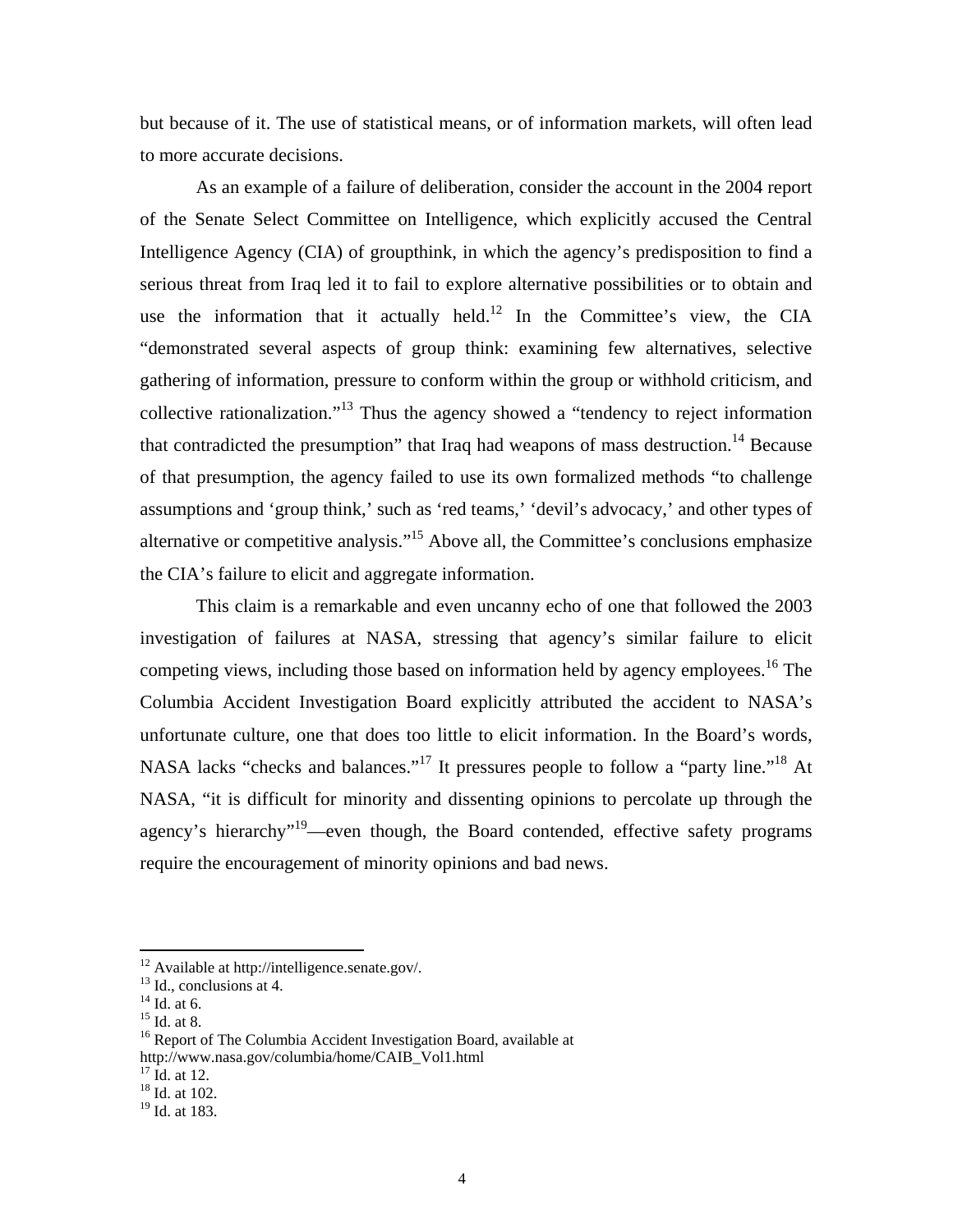As we shall see, statistical means sometimes do at least as well as deliberation. Information markets, which count among the most intriguing institutional innovations of the last quarter-century, often do far better. To explain why deliberation fails, I explore the consequences of two sets of influences on members of deliberating groups.<sup>20</sup> The first consists of informational influences, by which group members fail to disclose what they know because of deference to the information publicly announced by others. The second involves social pressures, which lead people to silence themselves in order not to face reputational sanctions, such as the disapproval of relevant others. As a result of these problems, groups often do not correct but instead amplify individual errors; emphasize shared information at the expense of unshared information; fall victim to cascade effects; and tend to end up in a more extreme position in line with the predeliberation tendencies of their members.<sup>21</sup> Even federal judges are vulnerable to the relevant pressures, as both Republican and Democratic appointees show especially ideological voting when they are sitting with other judges appointed by presidents of the same political party.<sup>22</sup> Statistical groups and information markets are far less susceptible to the pressures that make deliberating groups err.

Because of those pressures, deliberative processes often fail to achieve their minimal goal of aggregating the information that the relevant deliberators actually have. Indeed, such processes often fail to aggregate information even as they decrease variance, and increase confidence, among their members. $^{23}$  A confident, cohesive, error-prone group is nothing to celebrate; on the contrary, it might be extremely dangerous both to itself and to others.<sup>24</sup> As we shall see, information markets often outperform both statistical and deliberating groups, simply because they are so effective at pooling

<span id="page-6-0"></span> $20$  I explore these mechanisms from a different direction in Cass R. Sunstein, Why Societies Need Dissent (2003), but without attention to statistical groups and information markets, and without focusing on amplification of errors, hidden profiles, and the common knowledge effect, which are major emphases here.

<span id="page-6-1"></span><sup>&</sup>lt;sup>21</sup> This last possibility is emphasized in Roger Brown, Social Psychology: The Second Edition (1985); Sunstein, supra note.

<span id="page-6-2"></span><sup>&</sup>lt;sup>22</sup> See Cass R. Sunstein, David Schkade, and Lisa Ellman, Ideological Voting on Federal Courts of Appeals: A Preliminary Investigation, 90 Va L Rev 301 (2004); Cass R. Sunstein and David Schkade, All the President's Judges (unpublished manuscript 2004).

<span id="page-6-3"></span><sup>&</sup>lt;sup>23</sup> Chip Heath and Rich Gonzalez, Interaction With Others Increases Decision Confidence But Not Decision Quality: Evidence against Information Collection Views of Interactive Decision Making, 61 Org Behavior and Human Decision Processes 305 (1995).

<span id="page-6-4"></span> $24$  See the comparison of democratic and nondemocratic regimes in Dominic Johnson, Overconfidence and War: The Havoc and Glory of Positive Illusions 180-83 (2004).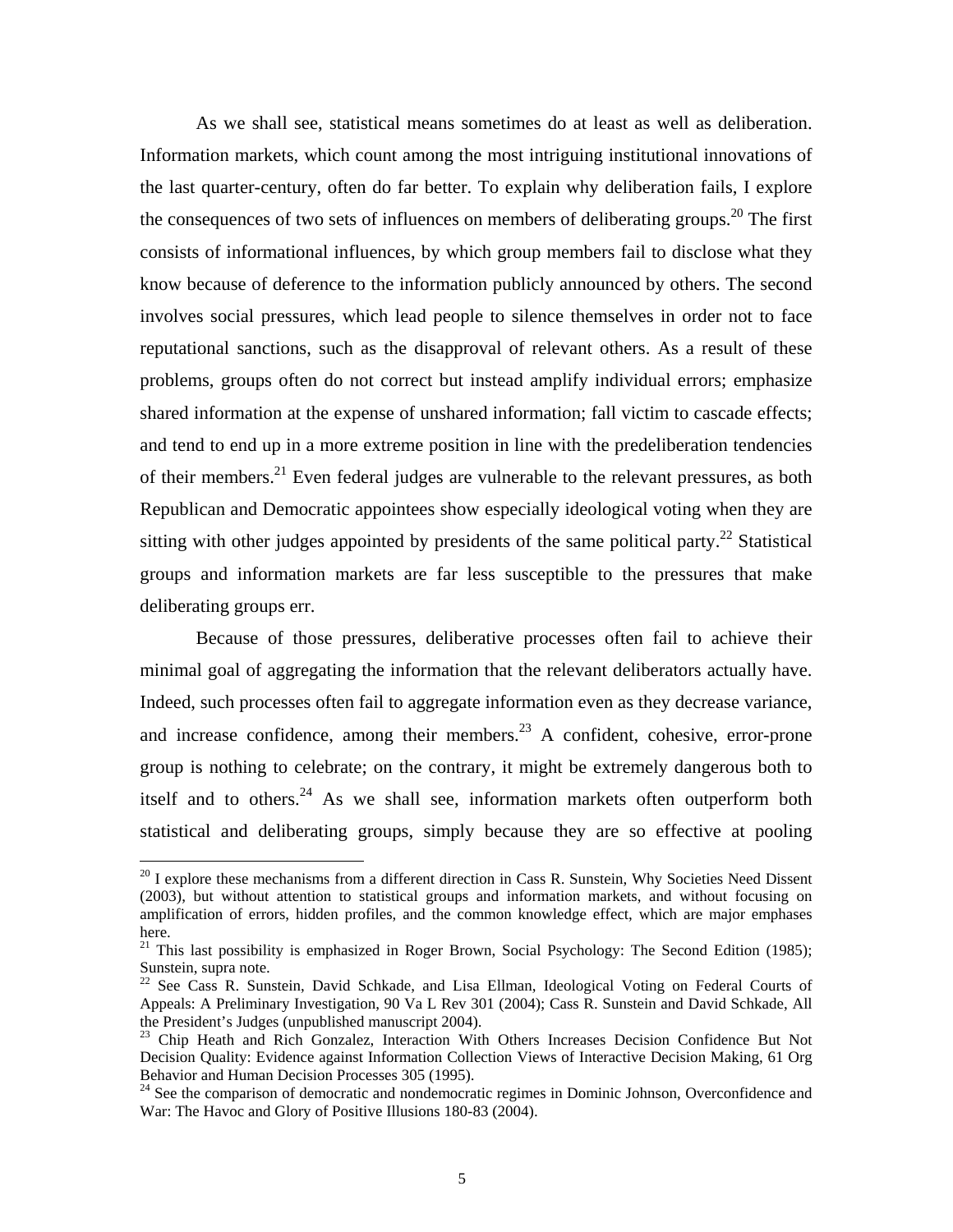information. Indeed, information markets realign private incentives in a way that makes them exceptionally well-designed to reduce the problems that infect deliberating groups. Such markets are worth investigating in part because they provide an illuminating route by which to explore some characteristic defects in deliberative processes. If such processes are to be improved, it might well be by building on the insights provided by the large successes of information markets. In addition, such markets are worth investigating in their own right, if only because they promise to provide a supplement to deliberation, one that should improve social decisions.<sup>25</sup> My goal, in short, is to mend deliberative processes, not to end them. As we shall see, both social norms and institutional design can go a long way toward reducing the problems that lead to deliberative blunders.

To keep the analysis simple, my principal focus is not on controversial judgments of value but on questions with demonstrably correct answers. An understanding of how deliberation finds, and fails to find, those answers should have implications for its potential and limitations with respect to normative questions as well. If, for example, deliberation often fails in producing good answers to simple questions of fact, then it is also likely to fail to produce good answers to disputed issues of value. The solution to many such questions depends at least in part on resolution of factual issues; it is difficult to take a stand on proposals to raise the minimum wage, to engage in preemptive war, or to overrule Roe v. Wade<sup>26</sup> without resolving several issues of fact. And even when factual issues are not central, deliberation can, in principle, ensure more sensible judgments.[27](#page-7-2) Unfortunately, however, the problems posed by informational pressure and social influences apply in normative domains as well as elsewhere. I will therefore offer some suggestions for how groups can reduce those problems through structural reforms.

This Article comes in six parts. Part II explores a nondeliberative method for aggregating privately-held information, one that simply takes the average of predeliberation judgments. The resulting judgments of these "statistical groups" are sometimes remarkably accurate, and they provide a useful benchmark for assessing

<span id="page-7-0"></span><sup>&</sup>lt;sup>25</sup> For an ambitious account, see Robin Hanson, Shall We Vote on Values, But Bet on Beliefs? (unpublished manuscript 2003).

<span id="page-7-1"></span> $26\overline{410}$  US 113 (1973).

<span id="page-7-2"></span> $27$  This is the thesis of Fishkin, The Voice of the People, supra note.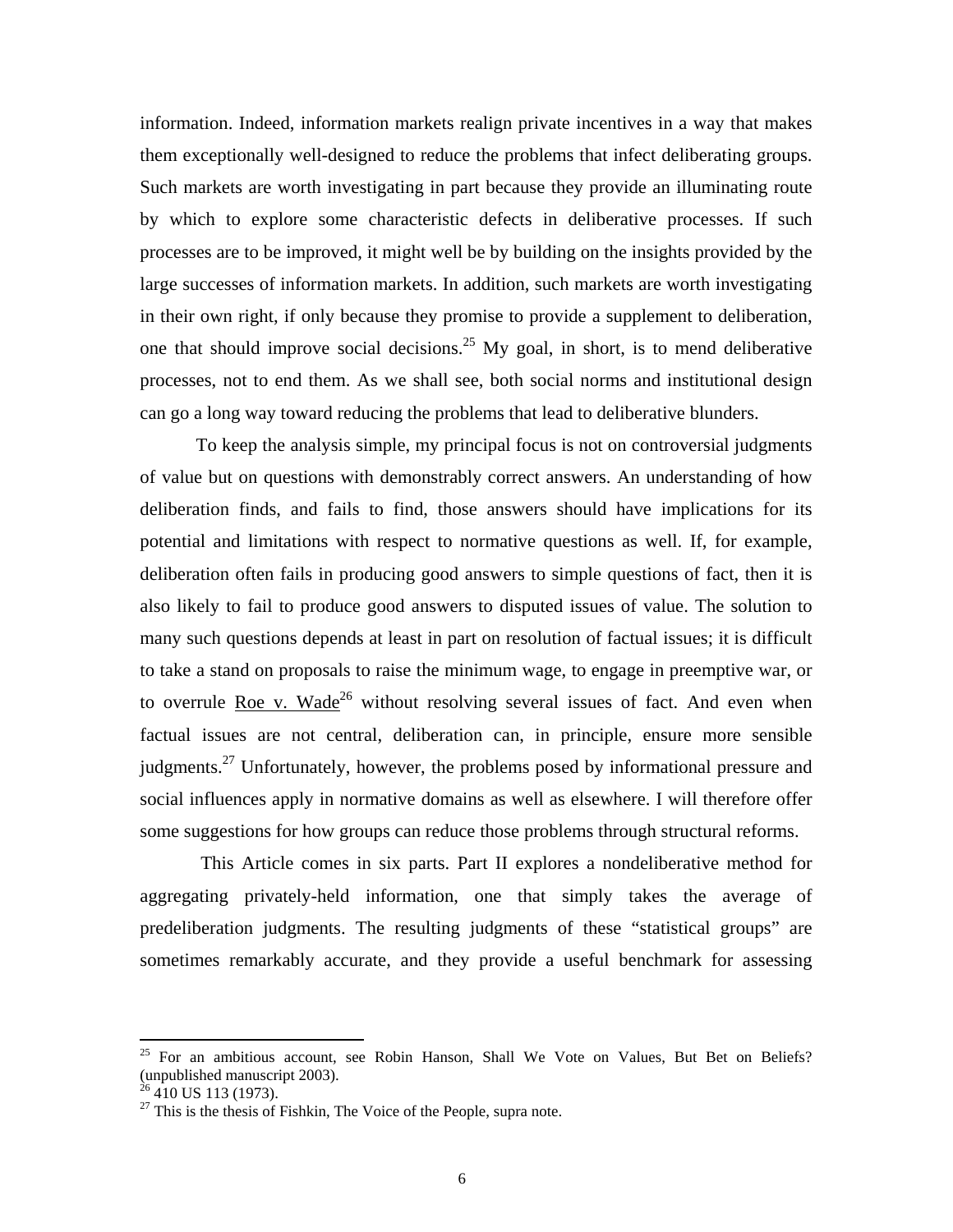deliberative judgments.<sup>28</sup> An understanding of the judgments of statistical groups also provides several clues about the usefulness and limitations of relying on the judgments of groups in general. Part III explores the effects of informational pressures and social influences, with an emphasis on amplification of errors, hidden profiles, cascade effects, and group polarization. Part III also attempts to square some apparently conflicting evidence about the performance of deliberating groups; it investigates the possibility that some groups will do as well as or even better than their best members.

Part IV investigates structural reforms that are intended to ensure that group members reveal what they know—for example, by requiring anonymous statements of beliefs before deliberation begins, by assigning specified roles to participants in deliberation, and by structuring incentives to produce disclosure of privately held information. Part V identifies and compares information markets, in which people bet on the outcomes of events. Information markets have performed remarkably well in many diverse domains. Because they restructure people's incentives, overcome a collective action problem faced by individual group members, and allow informed traders to play a large role in setting "prices," they have advantages over both statistical judgments and deliberative judgments. They might well be used as a supplement to or even a replacement for collective deliberation. Part VI briefly discusses how the analysis might apply to normative questions.

#### **II. Statistical Groups**

Suppose that there is a question about some disputed issue of fact. How many home runs did Hank Aaron hit? When was Calvin Coolidge elected president? Will a district court decision be reversed on appeal? Does a foreign country pose a serious threat to national security? Is the United States likely to have difficulty in winning a particular war? A great deal of evidence suggests that under certain conditions, a promising way to answer such questions is this:  $\underline{Ask}$  a large number of people and take the mean answer.<sup>[29](#page-8-1)</sup> When the relevant conditions are met, the mean answer, which we might describe as the

<span id="page-8-0"></span> $^{28}$  These are often described as the judgments of "statisticized groups." See Irving Lorge et al., A Survey of Studies Contrasting the Quality of Group Performance and Individual Performance, 1920-1957, 55 Psych Bull 337, 344 (1958).

<span id="page-8-1"></span> $29$  When groups are large, of course, the mean and the median will tend to converge.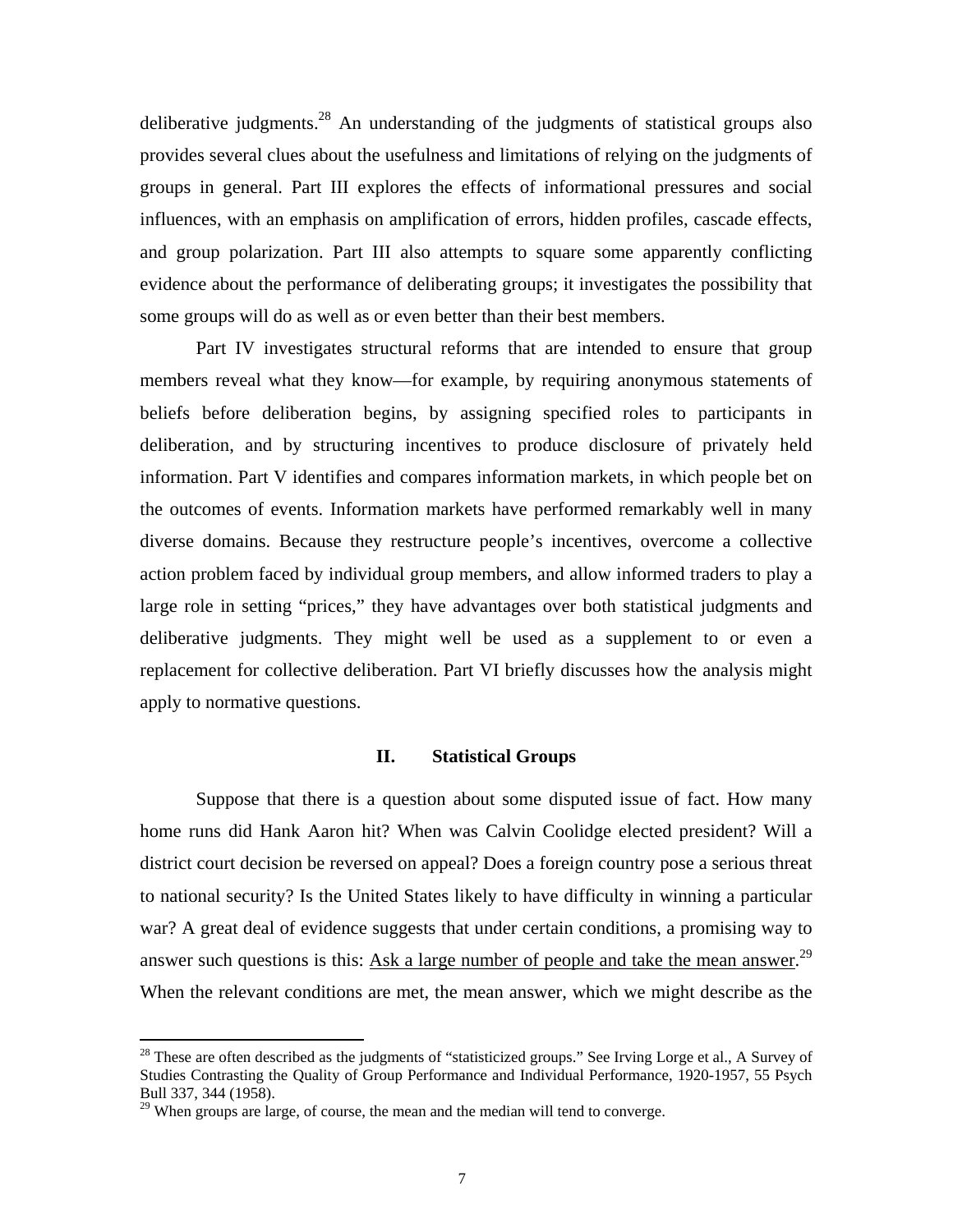group's "statistical answer,"<sup>30</sup> is often accurate, where accuracy is measured by reference to objectively demonstrable fact.

It is well-known that statistical answers from groups of sufficiently large sizes tend to match the views of population-wide samples. $31$  This finding bears on issues as diverse as the use of juries as a measure of community sentiment<sup>32</sup> and the remarkable success of Google, the search engine; Google is good at finding what a particular searcher wants because it knows what most searchers want.<sup>33</sup> But here the question is what is true, not what populations think. Let us therefore explore how statistical groups perform, partly because the answer is important and illuminating itself, and partly because it provides a useful foundation for the assessment of both deliberating groups and information markets.

#### **A. Evidence**

Many of the studies of statistical groups involve quantitative estimates. Consider a few examples:

- 1. In an early study, Hazel Knight asked college students to estimate the temperature of a classroom.<sup>34</sup> Individual judgments ranged from 60 degrees to eighty-five degrees; the statistical judgment of the group was 72.4 degrees, very close to the actual temperature of 72 degrees. That judgment was better than that of 80% of individual judgments.
- 2. Judging the numbers of beans in the jar, the group average is almost always better than that of the vast majority of individual members. In one such experiment, a group of fifty-six students was asked about a jar containing 850 beans; the group estimate was  $871$ , a better guess than all but one of students.<sup>35</sup>

<span id="page-9-1"></span><span id="page-9-0"></span>

 $30$  See Janis, supra note.<br> $31$  See H.J. Eysenck, The Validity of Judgments As A Function of Number of Judges, 25 J. Exp Psych. 650 (1939).

<span id="page-9-2"></span> $32$  For evidence and comments, see Cass R. Sunstein, Daniel Kahneman, and David Schkade, Assessing Punitive Damages, 107 Yale L.J. 2071 (1998).<br><sup>33</sup> See Sergey Brin and Lawrence Page, The Anatomy of a Large-Scale Hypertextual Web Search Engine,

<span id="page-9-3"></span>available at http://www-db.stanford.edu/<br><sup>34</sup> Lorge et al., supra note, at 342.

<span id="page-9-4"></span>

<span id="page-9-5"></span> $35$  See James Surowiecki, The Wisdom of Crowds 5 (2004).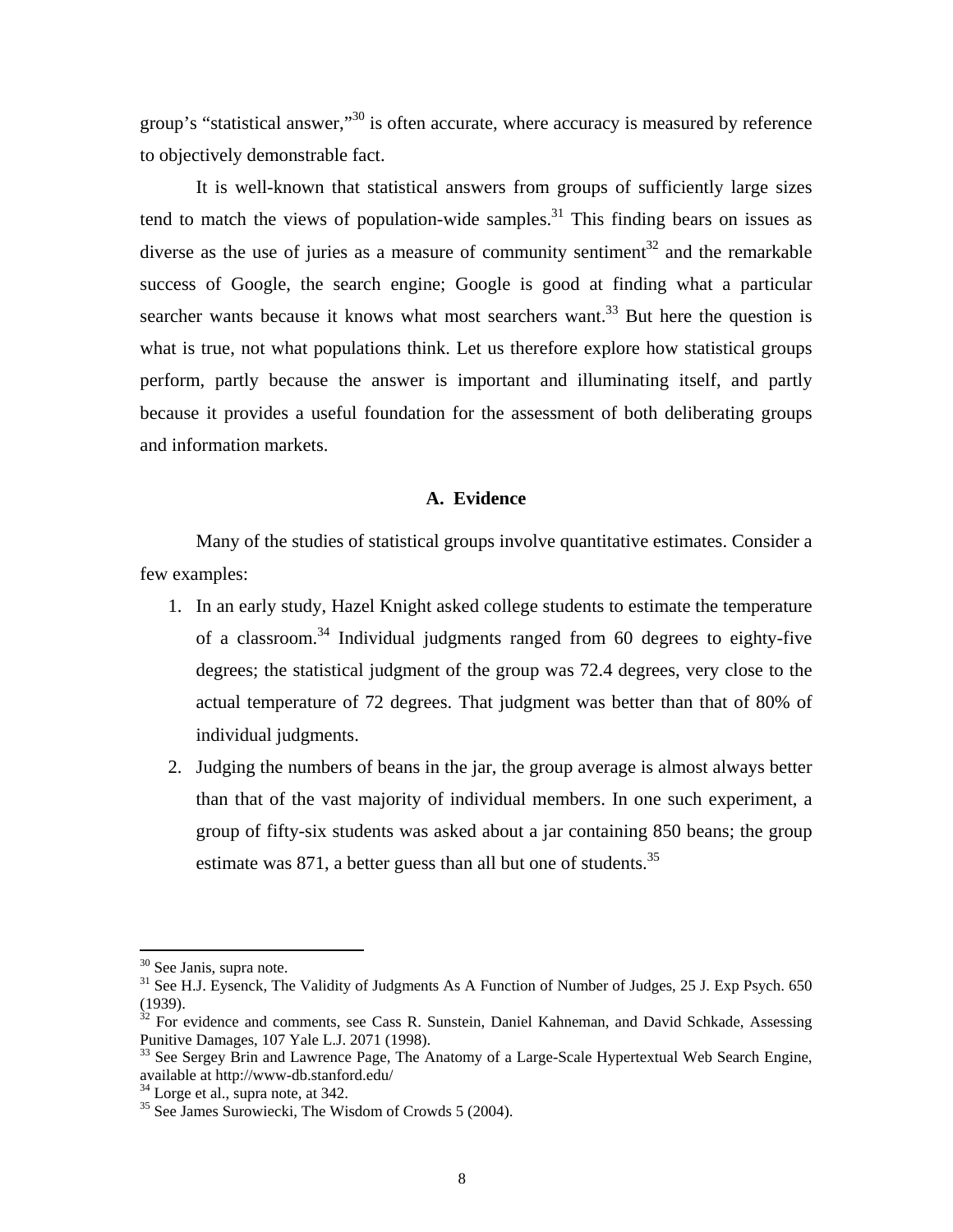- 3. Asking two hundred students to rank items by weight, one experimenter found that the group's estimate was 94 percent accurate—a figure excelled by only five individuals. $36$
- 4. Asked to rank ten piles of buckshot, each only slightly different in size from the others, the group's guess was 94.5% accurate, far more so than that of almost all group members.<sup>37</sup>
- 5. The British scientist Francis Galton sought to draw lessons about collective intelligence by examining a competition in which contestants attempted to judge the weight of a fat ox at a regional fair in England. The ox weighed 1,198 pounds; the average guess, from the 797 contestants, was 1,197 pounds.<sup>38</sup>

If these findings can be generalized, many questions might plausibly be answered not deliberatively, but simply by asking a large group of people and selecting the average response. Imagine that a large company is attempting to project its sales for the following year. Might it do best to poll its salespeople and to choose the average number on the assumption that it is likely to be correct<sup>39</sup>? Or suppose that a company is deciding whether to hire a new employee. Should it ask relevant personnel, not to deliberate, but about their individual views on whether the employee's performance is likely to meet a certain level? Or turn to the legal context and suppose that the question is whether a case should be settled. Ought a law firm to poll its lawyers about the expected outcome at trial? Or consider the political domain and suppose that the question is whether a war effort will go well by some identifiable standard. Should the President poll his advisers and take the median answer? To answer these questions, we have to know why, in the relevant studies, the median judgment is so accurate.

<span id="page-10-0"></span><sup>&</sup>lt;sup>36</sup> Kate Gordon, Group Judgments in the Field of Lifted Weights, 7 J Exp Psych 389 (1924); Kate Gordon, Further Observations on Group Judgments of Lifted Weights, 1 J Psych 105 (1935-1936).

<span id="page-10-1"></span> $<sup>37</sup>$  R. S. Bruce, Group Judgments in the Field of Lifted Weights and Visual Discrimination, 1 J Psych 117</sup> (1935-1936).

<span id="page-10-2"></span> $38$  See James Surowiecki, The Wisdom of Crowds (2004).

<span id="page-10-3"></span><sup>&</sup>lt;sup>39</sup> Some affirmative evidence can be found in J. Scott Armstrong, Combining Forecasts, in Principle of Forecasting 417, 433 (J. Scott Armstrong ed. 2001).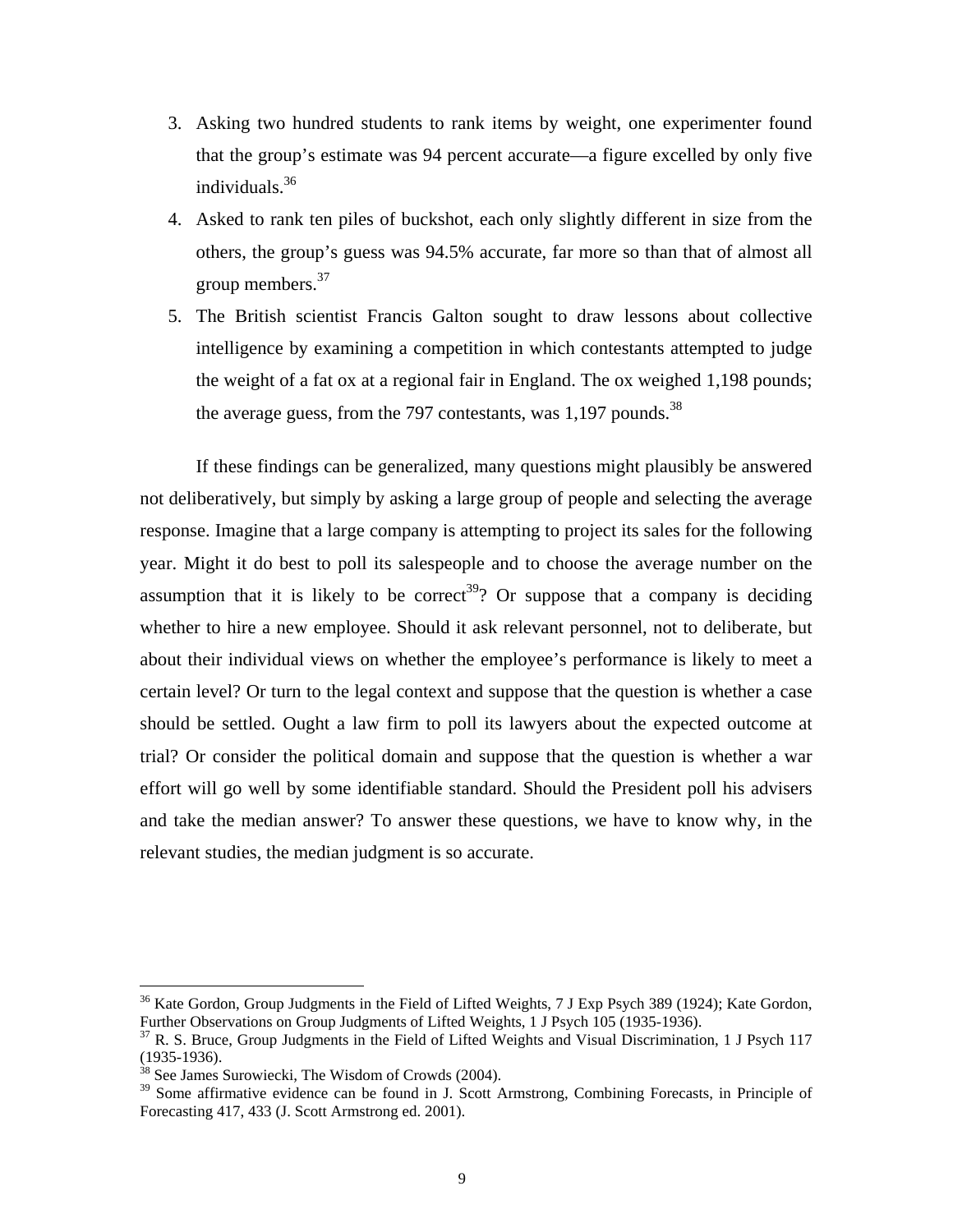#### **B. The Condorcet Jury Theorem**

The accuracy of judgments of statistical groups is best explained by reference to the Condorcet Jury Theorem.<sup>40</sup> To see how the Jury Theorem works, suppose that people are answering a common question with two possible answers, one false and one true, and that the average probability that each voter will answer correctly exceeds 50 percent. The Jury Theorem holds that the probability of a correct answer, by a majority of the group, increases toward certainty as the size of the group increases.<sup>41</sup> The importance of the Jury Theorem lies in the demonstration that groups are likely to do better than individuals, and large groups better than small ones, if majority rule is used and if each person is more likely than not to be correct. The last proviso is extremely important. Suppose that each individual in a group is more likely to be wrong than right. If so, the likelihood that the group will decide correctly falls to zero as the size of the group increases.

In the context of statistical judgments, several of Condorcet's stringent and somewhat unrealistic assumptions are met. Indeed, the likelihood that they will be met is higher with statistical groups than with deliberating ones. Condorcet assumed that people would be unaffected by whether their votes would be decisive<sup>42</sup>; that people would not be affected by one another's votes; and that the probability that one group member would be right would be statistically unrelated to the probability that another group member would be right.<sup>43</sup> The first two assumptions plainly hold for statistical groups. People do not know what others are saying and hence they cannot be influenced by a belief that their judgments will make the difference to that of the group. The third assumption may or may not be violated. Those who have similar training, or who work closely together, will be likely to see things in the same way, $44$  and those involved in statistical groups might

<span id="page-11-0"></span> $40$  See William P. Bottom et al., Propagation of Individual Bias Through Group Judgment: Error in the Treatment of Asymmetrically Informative Signals, 25 J Risk and Uncertainty 147 (2002).<br><sup>41</sup> The theorem is based on some simple arithmetic. Suppose, for example, that there is a three-person

<span id="page-11-1"></span>group, in which each member has a 67% probability of bring right. The probability that a majority vote will produce the correct answer is 74%.

<span id="page-11-2"></span> $42$  William P. Bottom et al., Propagation of Individual Bias Through Group Judgment: Error in the Treatment of Asymmetrically Informative Signals, 25 J Risk and Uncertainty 147, 153 (2002).

<span id="page-11-3"></span> $^{43}$  Id.<br> $^{44}$  Id.

<span id="page-11-4"></span>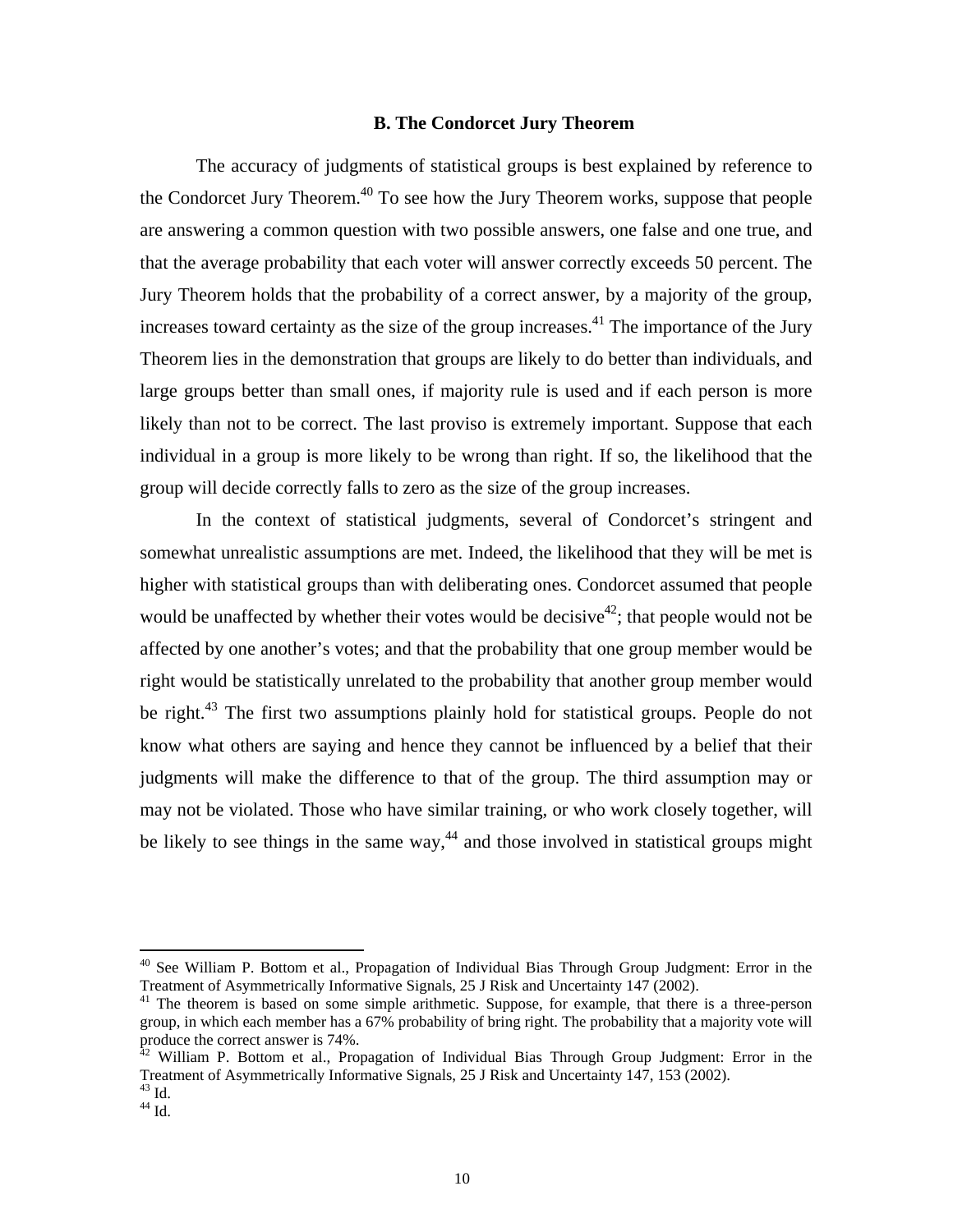well meet these conditions. On the other hand, the Condorcet Jury Theorem has been shown to be robust to violations of this third assumption.<sup>[45](#page-12-0)</sup>

To see why statistical groups perform well, consider the problems just described and note that even if everyone in the group is not more than 50% likely to be right, the Theorem's predictions may well continue to hold. Suppose, for example, that 60% of people are 51% likely to be right and that 40% of people are 50% likely to be right; or that 45% of people are 40% likely to be right and that 55% of people are 65% likely to be right; or even that 51% of people are 51% likely to be right and that 49% of people are merely 50% likely to be right. Even under these conditions, the likelihood of a correct answer will move toward 100% as the size of the group increases. It will not move as quickly as it would if every group member were highly likely to be right, but it will nonetheless move. We could imagine endless variations on these numbers. The point is that even if a significant percentage of the group is not more likely to be right than wrong, or even if many group members are more likely to be wrong than right, an accurate result, from a sufficiently large group, can be expected.

<span id="page-12-0"></span>Of course most of the relevant judgments, in studies of statistical groups, do not involve a binary choice; consider the question how many beans are in a jar, how many pounds a given object weighs, or how well a certain product will sell in the following year. But the answers to such questions are not analytically different from those in binary choices. In answering the relevant questions, each person is effectively being asked to answer a long series of binary questions—ten beans or a thousand beans, twenty beans or five hundred beans, fifty beans or one hundred beans, and so on. If a sufficiently large group is asked to answer such questions, and if most individual answers will be better than random, the mean answer will be highly accurate. Of course the combination of probabilities, for a series of binary results, might mean that things will turn out poorly. If someone is 51% likely to answer each of two questions correctly, the probability that she will answer both questions correctly is only slightly higher than 25%. But with large groups, enough people are likely to make better-than-random guesses, on the questions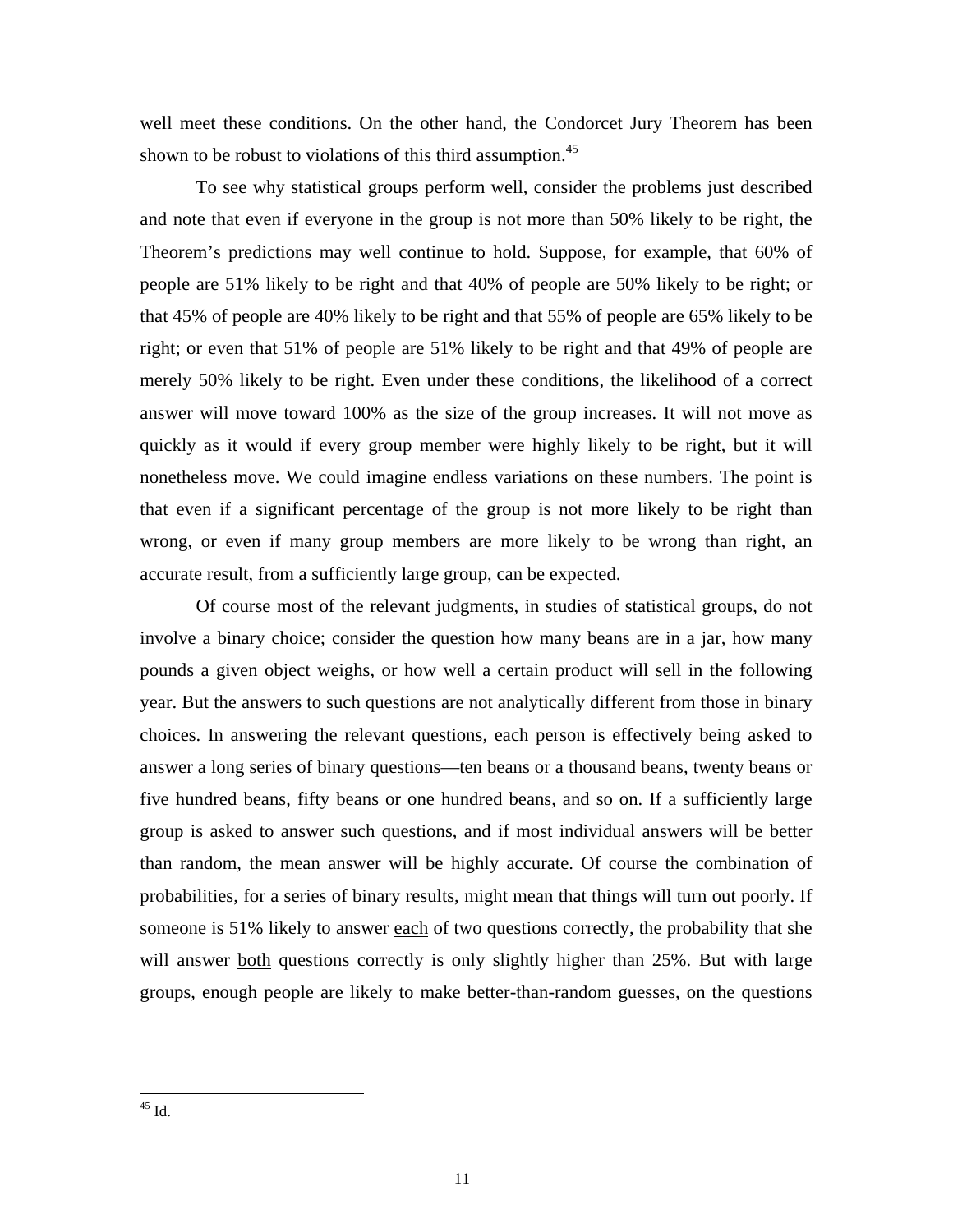involved in certain quantitative judgments, that the average estimate will have a high degree of accuracy.[46](#page-13-0)

But compare a situation in which if only 49% of the group is likely to be better than random. If so, the likelihood of a mistake will move toward 100% under the same condition. But for the number of beans in a jar, or the weight of an ox, most people are not wholly at sea. The accuracy of the median judgment, for large groups, is simply an application of the Condorcet Jury Theorem. And in certain circumstances, deliberating groups will act in roughly the same way, aggregating their information to produce remarkably accurate results.<sup>[47](#page-13-1)</sup>

#### **C. Errors**

In this light, we can identify two situations in which the judgment of a statistical group will be incorrect. The first are those in which group members show a systematic bias. The second are those in which their answers are worse than random. The failures of statistical judgments, in these circumstances, have strong implications for deliberation as well.

1. Bias. A systematic bias in one or another direction will create serious problems for the group's answers. If, for example, an experimenter "anchors" subjects on a misleading number, the median will almost certainly be wrong. Suppose, for example, that a jar contains 800 jelly beans, and the experimenter happens to say, quietly, "many jars of jelly beans, though not necessarily this one, have 500 jelly beans," or even, "I'm asking this question to 250 people."<sup>48</sup> In either case, the low number will likely operate as an anchor, $49$  and people's answers will be systematically biased toward understating the actual number, producing an unreliable mean. One study demonstrates more generally

<span id="page-13-0"></span><sup>&</sup>lt;sup>46</sup> On some of the technical complexities, see Christian List and Robert Goodin, Epistemic Democracy: Generalizing the Condorcet Jury Theorem, 9 Journal of Political Philosophy 9 (2001). For a popular illustration, consider the television show, *Who Wants to be A Millionaire?* In this show, contestants, when stumped, are permitted to ask a personally appointed "expert" (a friend who is known to know a great deal) or the studio audience. The studio audience significantly outperforms the expert. See Surowiecki, supra note. The reason is that most audience members are more accurate than they would be if they guessed randomly, and when this condition is met, large groups can be expected to do extremely well.<br><sup>47</sup> Bottom et al., supra note.<br><sup>48</sup> Even self-evidently arbitrary anchors have significant effects on people's judgments. See Gr

<span id="page-13-1"></span>

<span id="page-13-3"></span><span id="page-13-2"></span>Chapman and Eric Johnson, Incorporating the Irrelevant: Anchors in Judgments of Belief and Value, in Heuristics and Biases: The Psychology of Intuitive Judgment 120 (Thomas Gilovich et al. eds. 2002).  $49$  See id.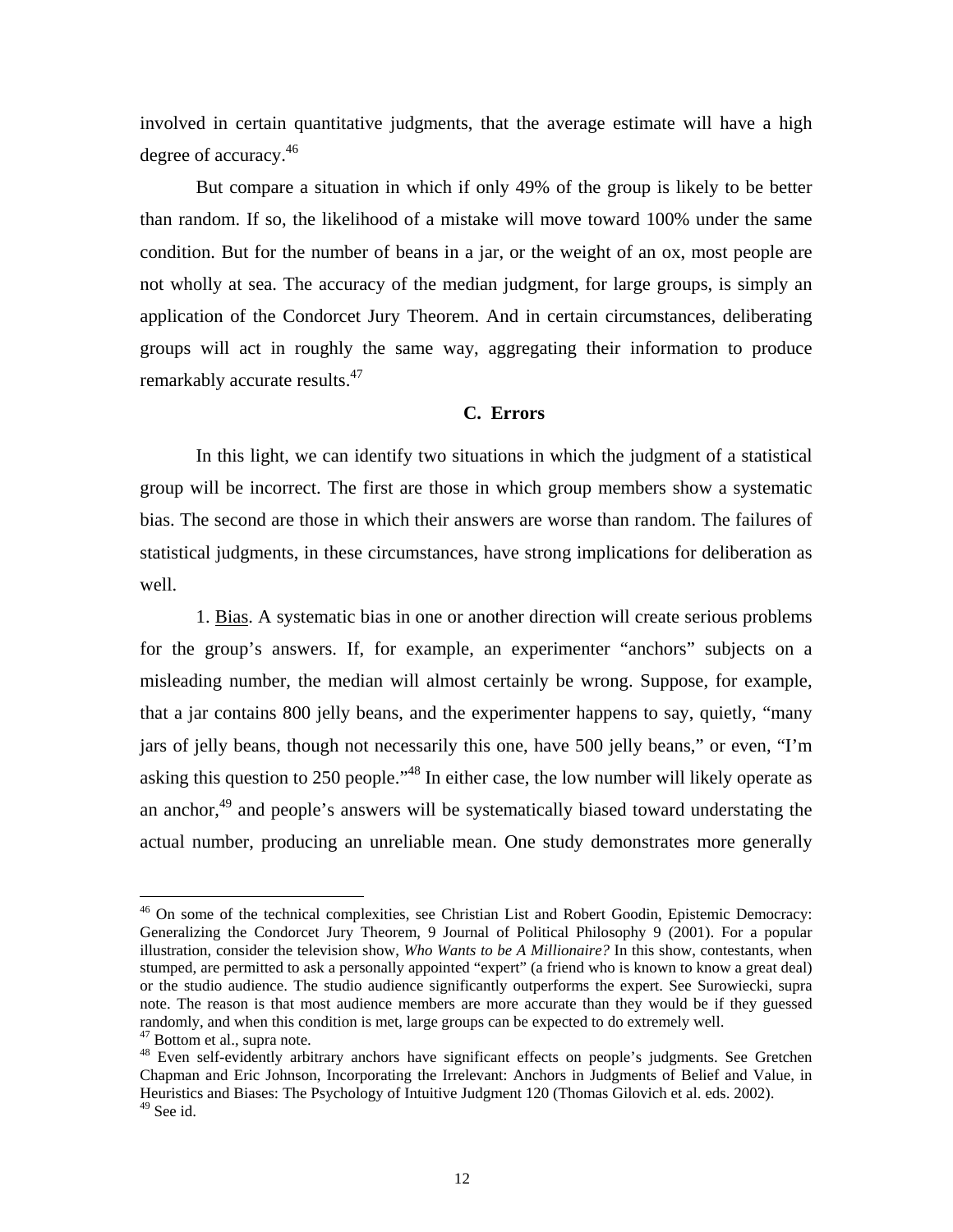that a group's statistical estimate is likely to be erroneous "when the material is unfamiliar, distorted in a way such that all individuals are prone to make similar errors of estimation."<sup>50</sup> The error-producing effects of anchors are simply a special case of this general point. Anchors are undoubtedly at work in deliberating groups as well, although in theory deliberation might reduce their effects. And anchors have significant effects within the legal system. For example, the plaintiff's demand is likely to affect damage awards for harms that are difficult to monetize, and groups are no less subject to those effects than individuals.<sup>51</sup> Even judges have been found to be subject to irrelevant anchors,<sup>52</sup> and there is every reason to believe that multimember courts would be at least as vulnerable to them as individual judges are. $53$ 

2. Random or worse. Suppose that people are asked not about the number of jelly beans in a jar, but about the number of atoms in a jelly bean. On that question, people's answers are hopelessly ill-informed, and there is no reason at all to trust their judgments. Consider a small-scale study at the University of Chicago Law School, one that strongly supports this conclusion. A number of faculty members were asked the weight, in pounds, of the fuel that powers space shuttles. The actual answer is 4 million pounds. The median response was 200,000; the mean was 55,790,555 (because of one outlier choice)—both wildly inaccurate. In a binary choice, of course, people's answers will be worse than random only if they are unaware of how little they know; if they know that they are likely to be wrong, they should choose randomly, which gives them a 50% probability of being right. But sometimes people think they know more than they do, and many tasks do not involve binary choices at all. Statistical groups will err if confusion and ignorance are so widespread that individual's answers are worse than random. Here too there are evident applications to many contexts in law and politics.

<span id="page-14-0"></span> $50$  Lorge et al., supra note, at 346.

<span id="page-14-1"></span><sup>&</sup>lt;sup>51</sup> See Chapman and Johnson, supra note; Reid Hastie et al., Do Plaintiffs' Requests and Plaintiffs' Identities Matter?, in Cass R. Sunstein et al., Punitive Damages: How Juries Decide 62 (2002).<br><sup>52</sup> Chris Guthrie, Jeffrey Rachlinski, and Andrew Wistrich, Inside the Judicial Mind, 86 Corn L Rev 777

<span id="page-14-2"></span><sup>(2001).</sup> 

<span id="page-14-3"></span><sup>&</sup>lt;sup>53</sup>See Norbert Kerr et al., Bias in Judgment: Comparing Individuals and Groups, 103 Psych. Rev. 687 (1996).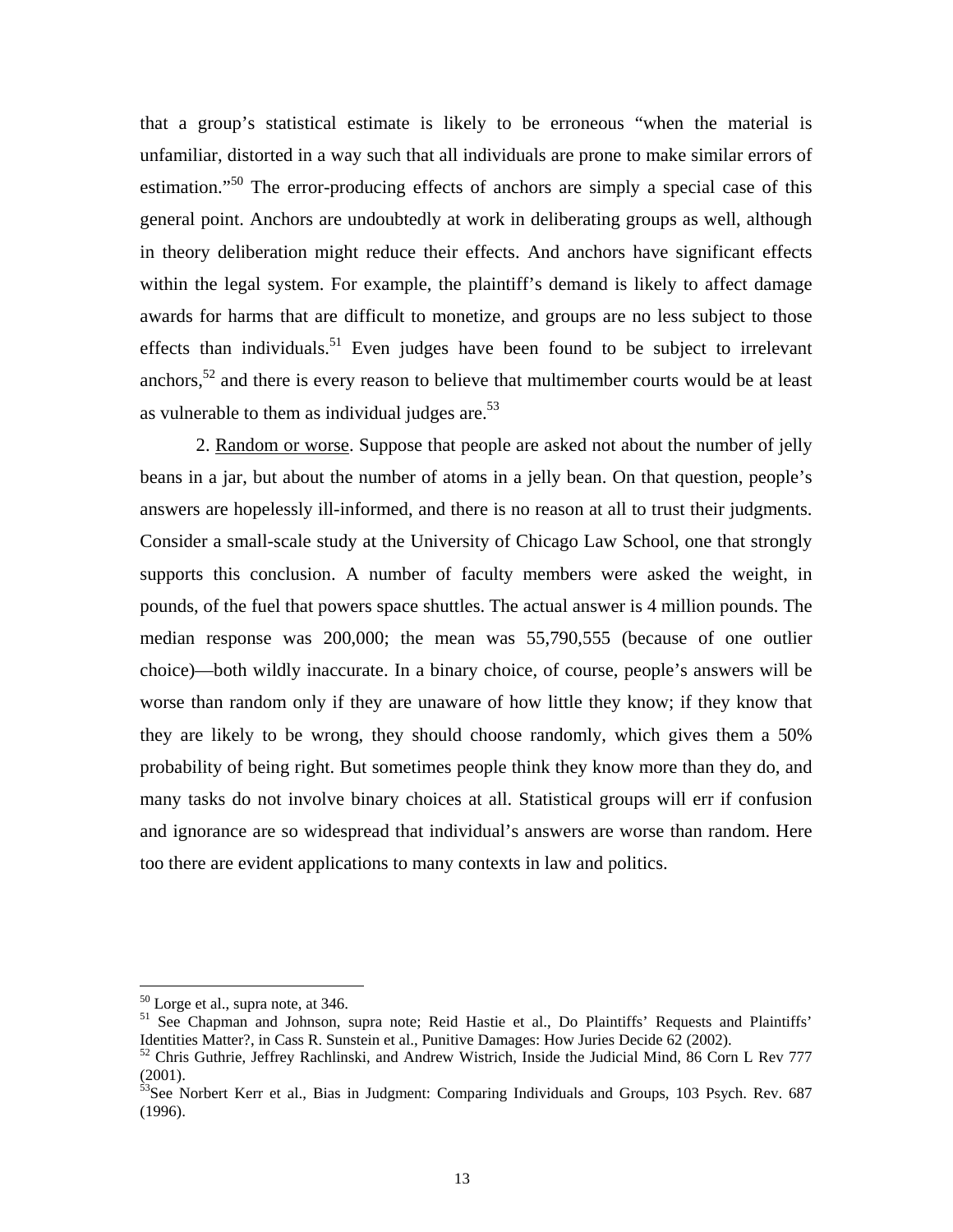#### **D. Statistical Answers and Experts**

Should statistical means be used more than they now are? Do statistical means outperform experts? Everything depends on the competence of the experts. If we could find real experts on the weight of oxen or on how to count jelly beans, and if we understand expertise to be the ability to make accurate assessments, then experts would by stipulation do better than statistical means. Suppose, for example, that a deliberating group of lawyers is trying to decide how many Supreme Court decisions have invalidated a state or federal law, or the number of lines in Antigone, or the weight of the most recent winner of the Kentucky Derby. Would it make any sense to poll the lawyers individually and to assume that the mean response is accurate? The studies outlined above suggest that if the group is large enough, the mean answer will be at least good.<sup>54</sup> But there are many ways to do far better.

For many factual questions, of course, a little research would be sufficient to identify the correct answers. But for some factual issues, even significant research is inconclusive, and it is best to consult experts. And if experts are available, it would make sense to obtain a statistical answer from them, rather than to select one or a few. If experts are likely to be right, a statistical group of experts should have the same advantage over individual experts as a statistical group of ordinary people has over ordinary individuals. In fact a great deal of evidence supports this claim.<sup>55</sup> In a series of thirty comparisons, statistical groups of experts had 12.5% fewer errors on forecasting tasks involving such diverse issues as company earnings, cattle and chicken prices, real and nominal GNP, survival of patients, and housing starts.<sup>56</sup> For example, statistical groups of experts significantly outperformed individual experts in predicting the annual earnings of firms; changes in the American economy; and annual peek rainfall runoff in eight different countries.<sup>57</sup> The implication is straightforward: "Organizations often call on the best expert they can find to make important forecasts. They should avoid this

<span id="page-15-0"></span> $54$  I conducted such a poll with faculty at the University of Chicago Law School, who did fairly well in estimating the weight of the horse who won the Kentucky Derby, fairly badly in estimating the number of lines in Antigone—and horrendously with the number of Supreme Court invalidations of state and federal law!

<span id="page-15-1"></span><sup>&</sup>lt;sup>55</sup> See J. Scott Armstrong, Combining Forecasts, in Principles of Forecasting 416 (2001).<br><sup>56</sup> Id. at 428.<br><sup>57</sup> Id. at 430-31.

<span id="page-15-2"></span>

<span id="page-15-3"></span>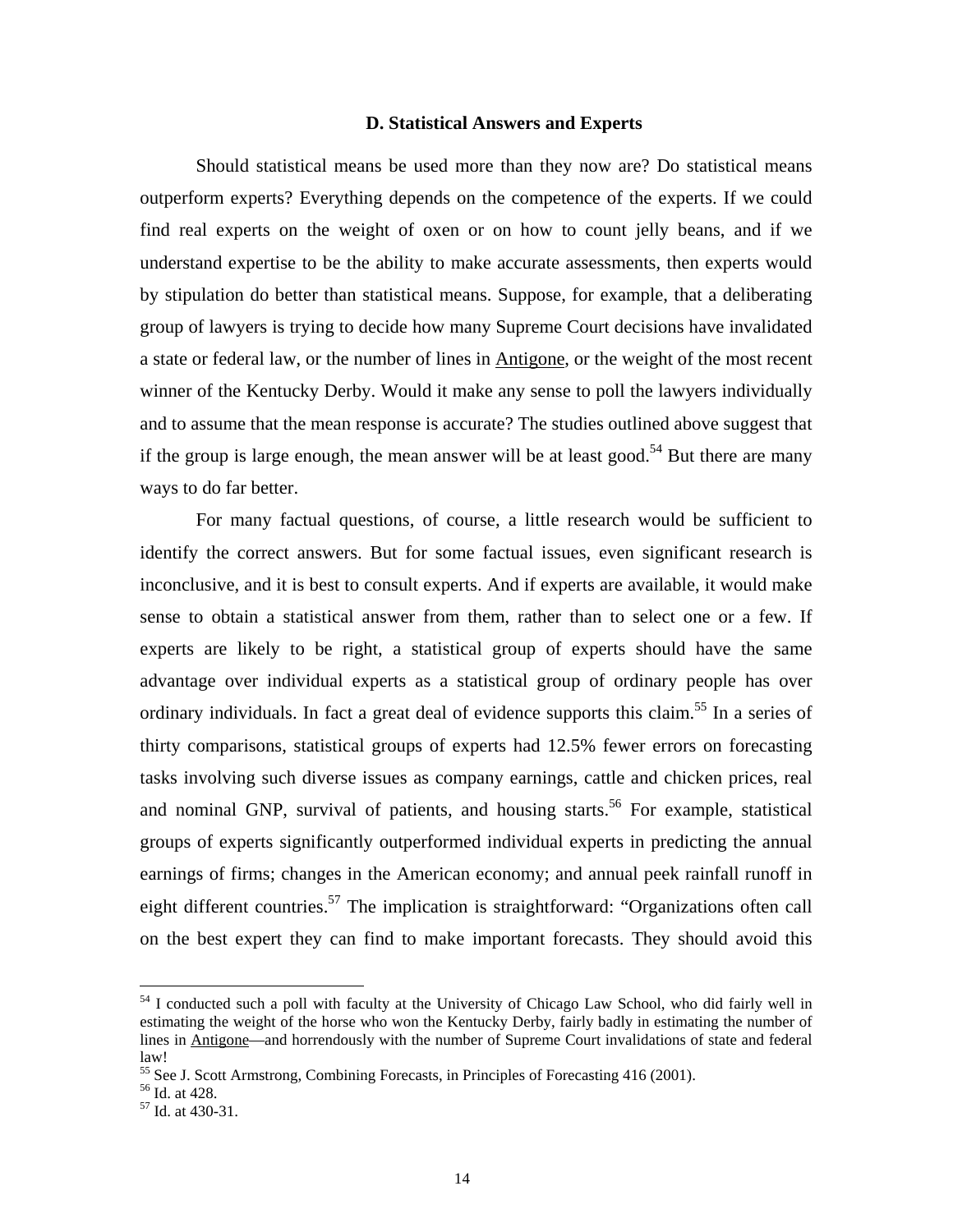practice, and instead combine forecasts from a number of experts."[58 F](#page-16-0)or political polling, it has become standard practice to combine a set of poll results and to rely on the mean or median, rather than to select one or two.<sup>[59](#page-16-1)</sup>

Consider in this regard the Copenhagen Consensus, designed to inform policy judgments about global risks.<sup>60</sup> The Copenhagen Consensus was obtained for a series of possible interventions, involving climate change, water and sanitation, hunger and malnutrition, free trade, and communicable diseases, among others. A number of experts were asked about the best way to promote global welfare, and particularly the welfare of developing countries, assuming that \$50 billion were made available. The experts ranked the possible projects, producing an overall ranking (reflecting the mean rankings of the experts taken as a whole).<sup>61</sup> I do not mean to suggest that the results of this particular exercise are correct; everything depends on whether the relevant experts were in a position to offer reliable answers on the questions at hand. But if statistical means are a good way to aggregate knowledge when ordinary people know something of relevance, then they are also a good way to aggregate knowledge from experts.

#### **III. Deliberating Groups**

Although the judgments of statistical groups can be quite accurate, it is easy to imagine that a deliberating group would be much better. In principle, a deliberating group should do well even when its members are error-prone. Deliberation, in the form of an exchange of information and reasons, might well bring them into line. If many group members give answers that are worse than random, perhaps other group members can show them how they have erred. If individuals have been manipulated in their private judgments, perhaps deliberation will undo the effects of the manipulation.<sup>62</sup> If individual members have anchored on a misleading value, perhaps deliberation will expose the anchor as such.

<span id="page-16-0"></span><sup>58</sup> Id. at 433.

<span id="page-16-1"></span><sup>&</sup>lt;sup>59</sup> See, e.g., Sam Wang, Electoral College Meta-Analysis (2004), available at http://synapse.princeton.edu/~sam/pollcalc.html

<span id="page-16-2"></span> $h^{60}$  See http://www.copenhagenconsensus.com/.  $h^{61}$  See id.

<span id="page-16-3"></span>

<span id="page-16-4"></span> $62$  See Ackerman and Fishkin, supra note.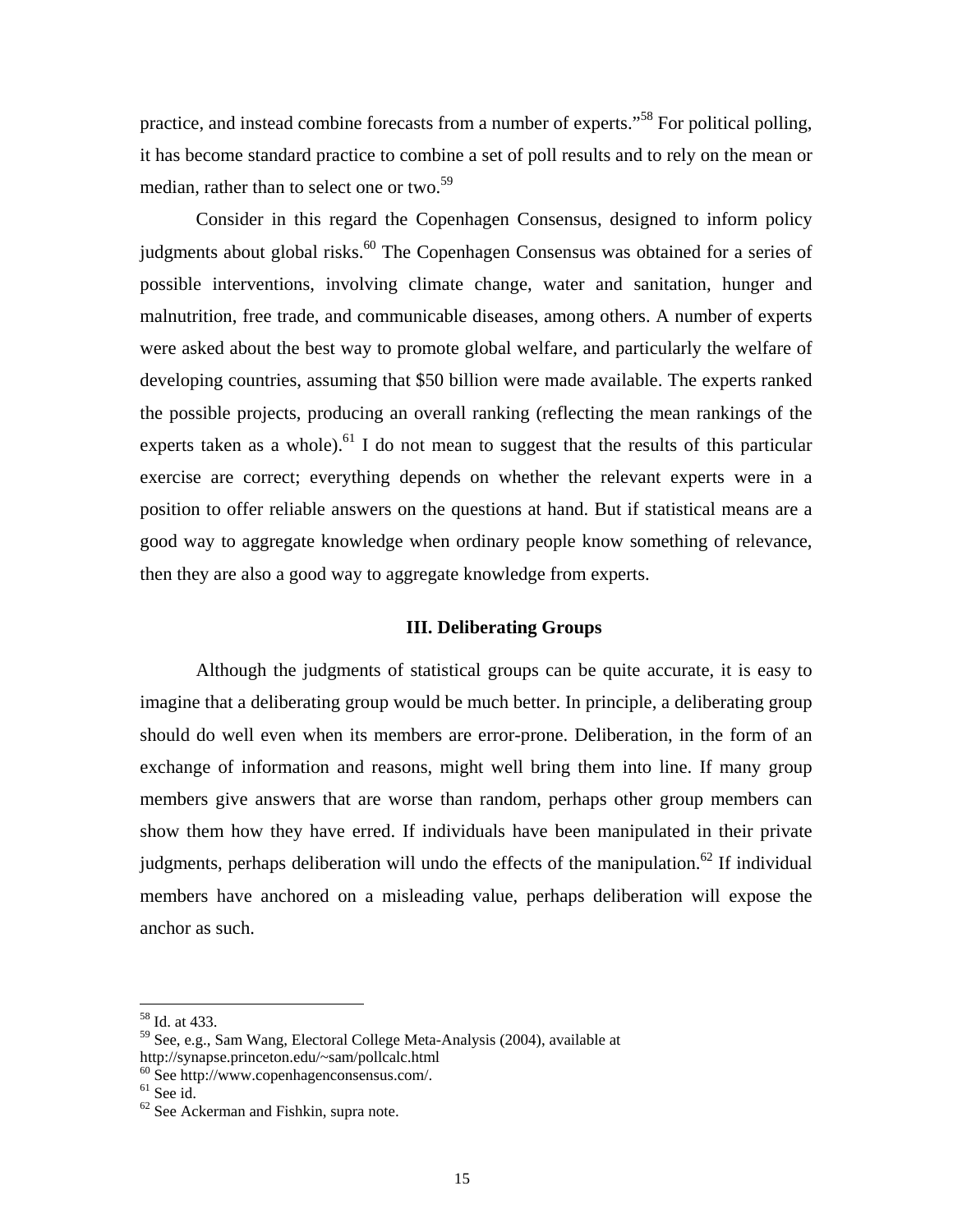To make the analysis tractable, let us focus on how deliberating groups might be able to solve factual questions or cognitive puzzles that have correct solutions. The latter are often questions of instrumental rationality, posing a question about the right strategy for achieving agreed-upon goals. Results in these domains provide a good test of when and whether deliberating groups perform well. To the extent that such groups do badly in answering questions with objectively correct answers, we have reason to suspect that they will also do badly in answering questions for which there is no consensus on truth or validity.

#### **A. Mechanisms and Realities**

1. Possibilities. If groups perform better than their average member, we can imagine three principal mechanisms by which the improvement occurs.

- Groups as equivalent to their best members. One or more group members will often know the right answer, and other group members might well become convinced of this fact. For this reason groups might perform toward or at the level of their best members. If some or many members suffer from ignorance, or from a form of bias that leads to error, other group members might correct them. Suppose, for example, that a panel of judges is trying to recall relevant Supreme Court decisions in a somewhat specialized area. If one of the judges is actually aware of those decisions, the group will be made aware of them too. Or suppose that a group of military officials is attempting to assess the strengths and weaknesses of a potential enemy in some part of the world. If one of them is a specialist, all of them can learn what the specialist knows. Many deliberating groups contain at least one expert on the question at hand; if group members listen to the expert, they will do at least as well as she does. For these reasons, deliberation might correct individual errors, rather than propagating them, in a way that allows convergence on the judgment of the most accurate group member.
- The whole as the sum of the parts: aggregating information. Deliberation could aggregate existing information, in a way that leads the group as a whole to know more than any individual member does. Suppose that the group contains no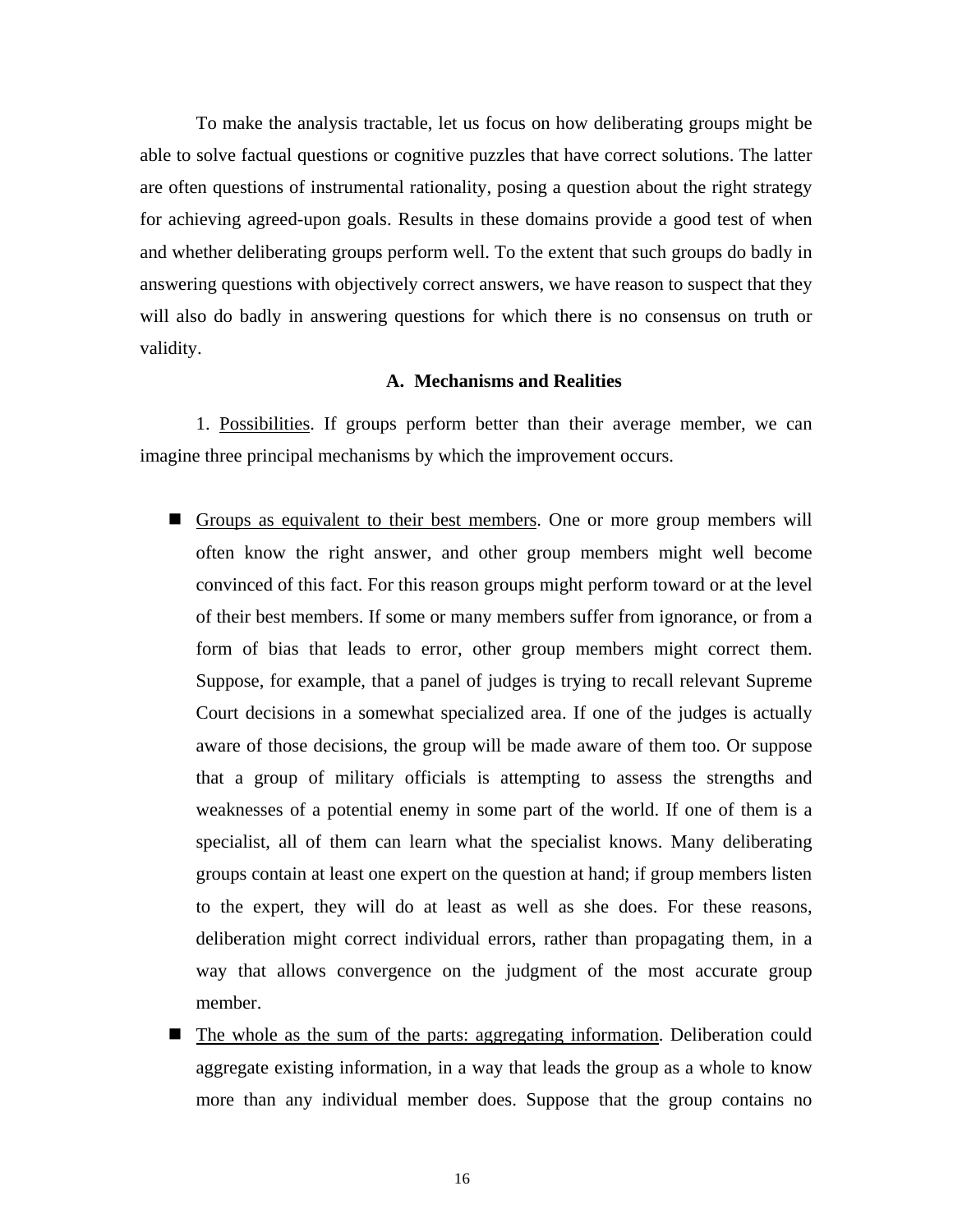experts on the question at issue, but that relevant information is dispersed among group members, so that the group is potentially expert even if its members are not. Or suppose that the group contains a number of experts, but that each member is puzzled about how to solve a particular problem. Deliberation might elicit the relevant information and allow the group to make a sensible judgment. Almost everyone has had the experience of being a part of a group that ended up with a solution that went beyond what any individual member could have produced on her own. In this process, the whole is equal to the sum of the parts—and the sum of the parts is what is sought.

 Beyond the sum of the parts: synergy. The give-and-take of group discussion might sift information and perspectives in a way that leads the group to a good solution to a problem, one in which the whole is actually more than the sum of their parts. In such cases, deliberation is, at the very least, an ambitious form of information aggregation, one in which the exchange of views leads to a creative answer or solution. And in fact, groups sometimes do outperform their best members. [63](#page-18-0)

2. Variance, confidence, and legitimacy. To what extent do these mechanisms work in practice? Two points are clear. First, deliberation usually reduces variance.<sup>64</sup> After talking with together, group members tend to come into accord with one another.<sup>65</sup> Statistical groups thus show far more diversity of opinion than deliberating groups. Second, group members tend to become far more confident of their judgments after they speak with one another. <sup>66</sup> A significant effect of group interactions is a greater sense that one's post-deliberation conclusion is correct—whether or not it actually is. Corroboration by others increases confidence in one's judgments. $67$  It follows that that members of deliberating groups will usually converge on a position on which group members have a great deal of confidence. This is not disturbing if that position is also likely to be

<span id="page-18-1"></span><span id="page-18-0"></span>

<sup>&</sup>lt;sup>63</sup> See Gigone and Hastie, supra note.<br><sup>64</sup> See Roger Brown, Social Psychology: The Second Edition 206-07 (1985).<br><sup>65</sup> Id.

<span id="page-18-2"></span>

<span id="page-18-3"></span><sup>66</sup> See Chip Heath and Rich Gonzalez, Interaction With Others Increases Decision Confidence But Not Decision Quality: Evidence against Information Collection Views of Interactive Decision Making, 61 Org Behavior and Human Decision Processes 305 (1995).<br><sup>67</sup> See Robert Baron et al., Social Corroboration and Opinion Extremity, 32 J Experimental Soc. Psych. 537

<span id="page-18-4"></span><sup>(1996).</sup>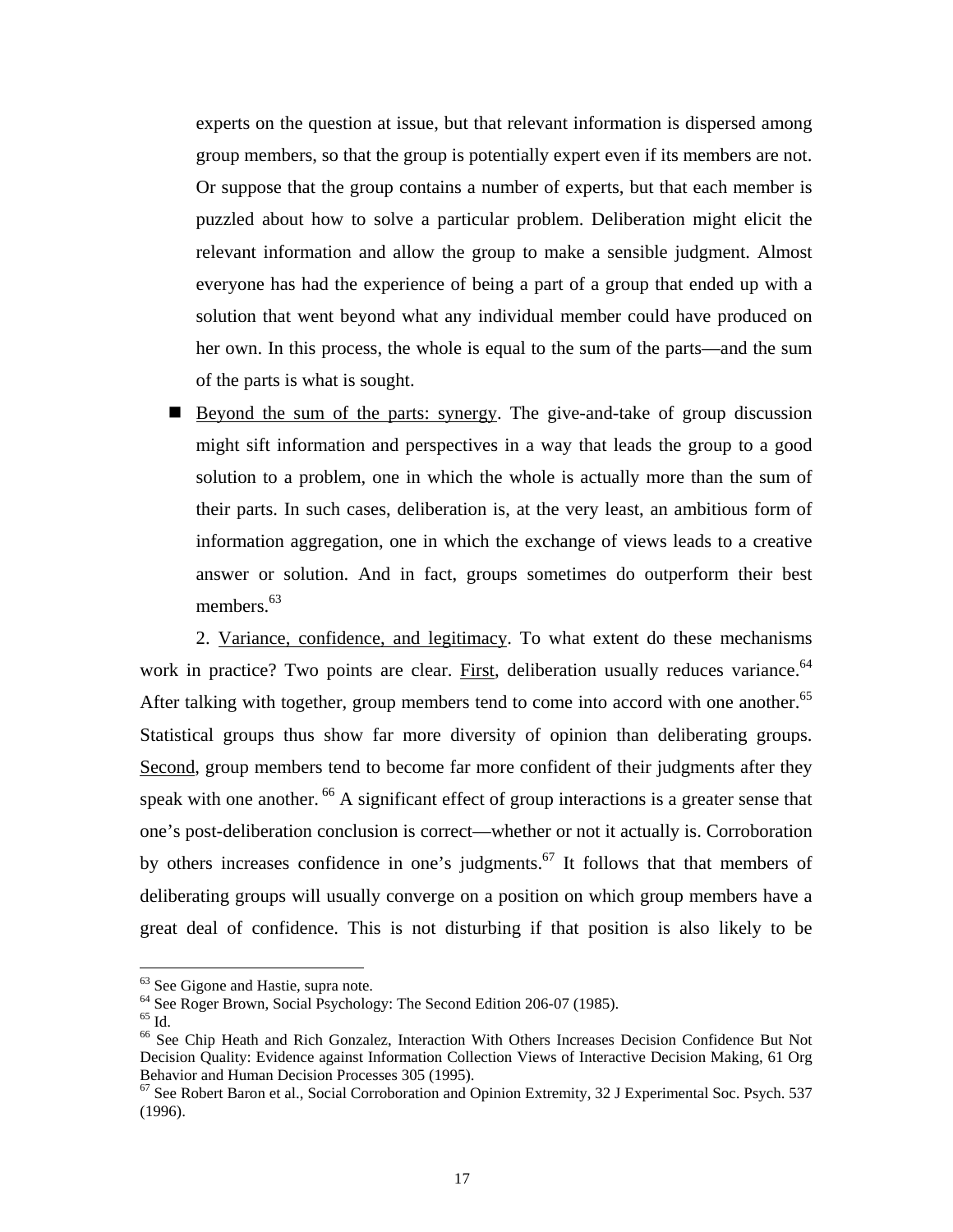correct—but if it is not, then many group members will end up sharing a view in which they firmly believe, but which turns out to be wrong (a most unfortunate and sometimes quite dangerous situation<sup>68</sup>).

If the purpose of deliberation is not to produce accurate outcomes, then it might be especially important to know that deliberation ensures less variance and higher confidence. Suppose that a key goal of deliberation is to promote a sense of legitimacy a belief, by group members, that they have been able to participate in the process and a belief, by all concerned, that the decision is acceptable on its merits. Because deliberation decreases variance and increases confidence in the outcome, it might be favored even if produces errors. There are complex tradeoffs among the relevant variables here. If deliberation significantly increases confidence and legitimacy, then it might be desirable even if the decision is slightly worse—at least if little turns on slight differences in the quality of the outcome. Perhaps what most matters is that group members accept the decision, not that the decision be correct. On the other hand, an increase in legitimacy might not be so important if the decision is leading the group into a serious blunder. For many decisions, a key goal of deliberation is to improve choices. And if deliberation has that effect while also increasing legitimacy, so much the better.

3. Accuracy. Unfortunately, there is no systematic evidence that deliberating groups will usually succeed in aggregating the information that their members have. With respect to questions with definite answers, deliberating groups tend to do about as well as or slightly better than their average member, but not as well as their best members.<sup>69</sup> Hence it is false to say that group members usually end up deferring to their internal specialists. Truth does not win out; the most that can be said is that under some conditions, the group will converge on the truth if the truth begins with "at least some initial support" within the group when the task has "a demonstrably correct answer according to a broadly shared normative framework (e.g., deductive logic). $170$  Note here that when groups outperform most of their individual members, it is generally because the issue is one on which a particular answer can be shown, to the satisfaction of all or

<span id="page-19-1"></span><span id="page-19-0"></span>

<sup>&</sup>lt;sup>68</sup> See Dominic Johnson, Overconfidence and War, supra note.<br><sup>69</sup> See Gigone and Hastie, supra note; Reid Hastie, Experimental Evidence of Group Accuracy, in Information Pooling and Group Decision Making 129 (Bernard Grofman and Guillermo Owen et al. eds. 1983).

<span id="page-19-2"></span> $70$  MacCoun, supra note (manuscript at 5).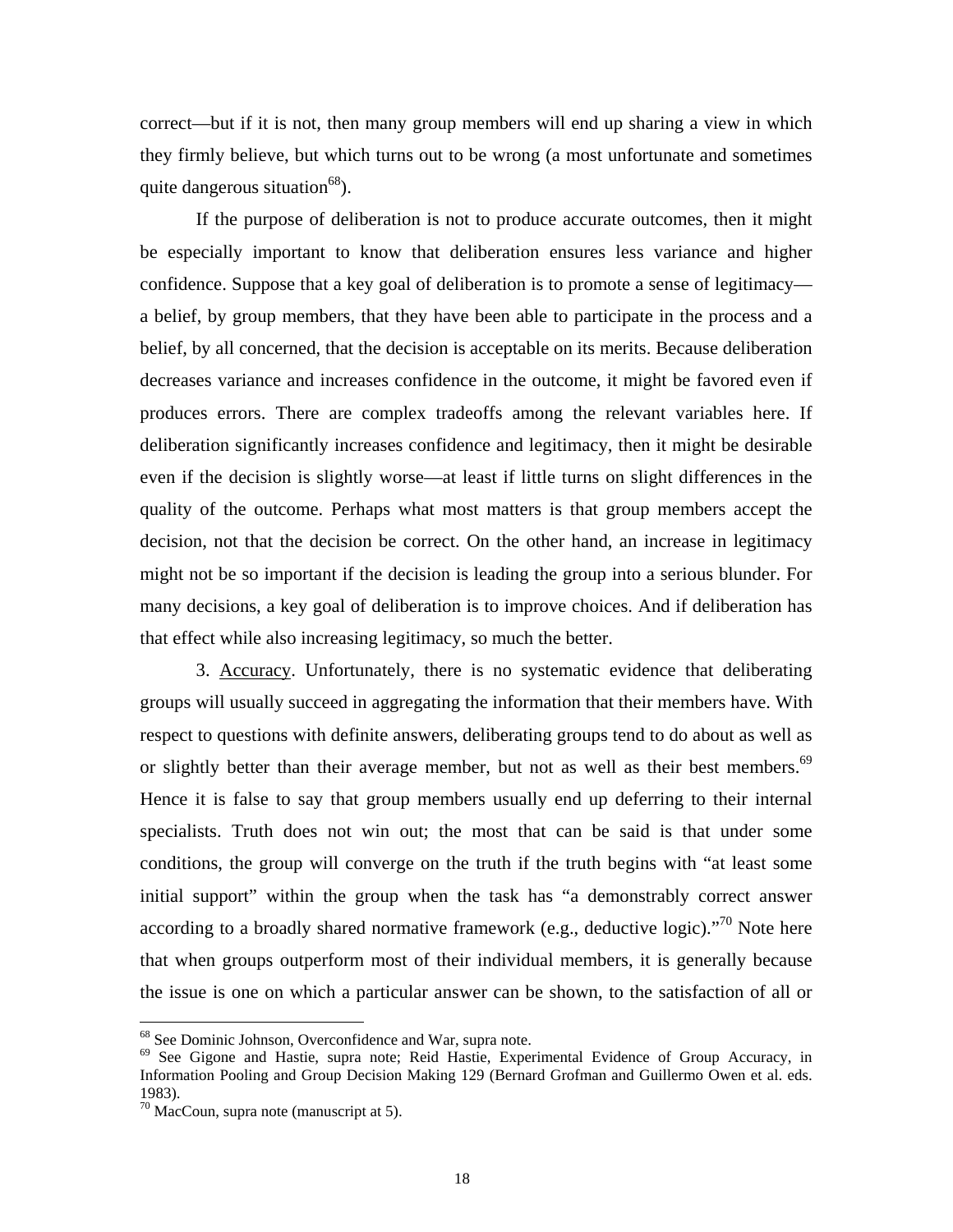most, to be right; and that even in that condition, the group might not do well if the demonstrably correct solution lacks significant support at the outset.<sup>71</sup>

No significant differences are found between deliberating groups and average individual performances in numerical estimates, such as assessment of the number of beans in a jar or the length of lines.<sup>72</sup> One study finds that when asked to estimate the populations of American cities, groups did as well as their most accurate individual member<sup>73</sup>; but this is an atypical result.<sup>74</sup> Another study attempted to test whether deliberating groups were particularly good at telling whether people were telling the truth of instead lying.[75](#page-20-4) The individual votes, predeliberation, were 48 percent correct, about the same as the post-deliberation judgments. Approximately the same number of people shifted toward error as toward correct answers.

In general, simple majority schemes do fairly well at predicting group judgments for many decision tasks. It follows that if the majority is wrong, the group will be wrong as well.<sup>76</sup> With experts, the same general conclusion holds. A "structured approach for combining independent forecasts is invariably more accurate" than "traditional group meetings," which do "not use information efficiently."<sup>77</sup>

Let us discuss the key sources of deliberative failure, understood as a failure to make good decisions on the basis of the information that group members actually have.

#### **B. Two Sources of Deliberative Failure: Informational Influences and Social Pressures**

A primary advantage of statistical groups is that members say what they think. But with deliberating groups, this might not happen. Exposure to the views of others might lead people to silence themselves, and for two different reasons.

1. Information. The first reason involves the informational signals provided by the acts and views of other people. If most group members believe that X is true, there is

<span id="page-20-0"></span>

<span id="page-20-2"></span><span id="page-20-1"></span>

<sup>&</sup>lt;sup>71</sup> See id; Gigone and Hastie, supra note, at 149.<br><sup>72</sup> Hastie, Experimental Evidence, at 133.<br><sup>73</sup> Hillel Einhorn et al., Quality of Group Judgment, 84 Psych Bulletin 158 (1977).<br><sup>74</sup> See Hastie, supra note.

<span id="page-20-3"></span>

<span id="page-20-4"></span><sup>75</sup> See id.

<span id="page-20-5"></span><sup>76</sup> Robert J. MacCoun, Comparing Micro and Macro Rationality, in Judgments, Decisions, and Public Policy (M.V. Gowda and Jeffrey Fox eds. 2002).<br><sup>77</sup> Armstrong, supra note, at 433.

<span id="page-20-6"></span>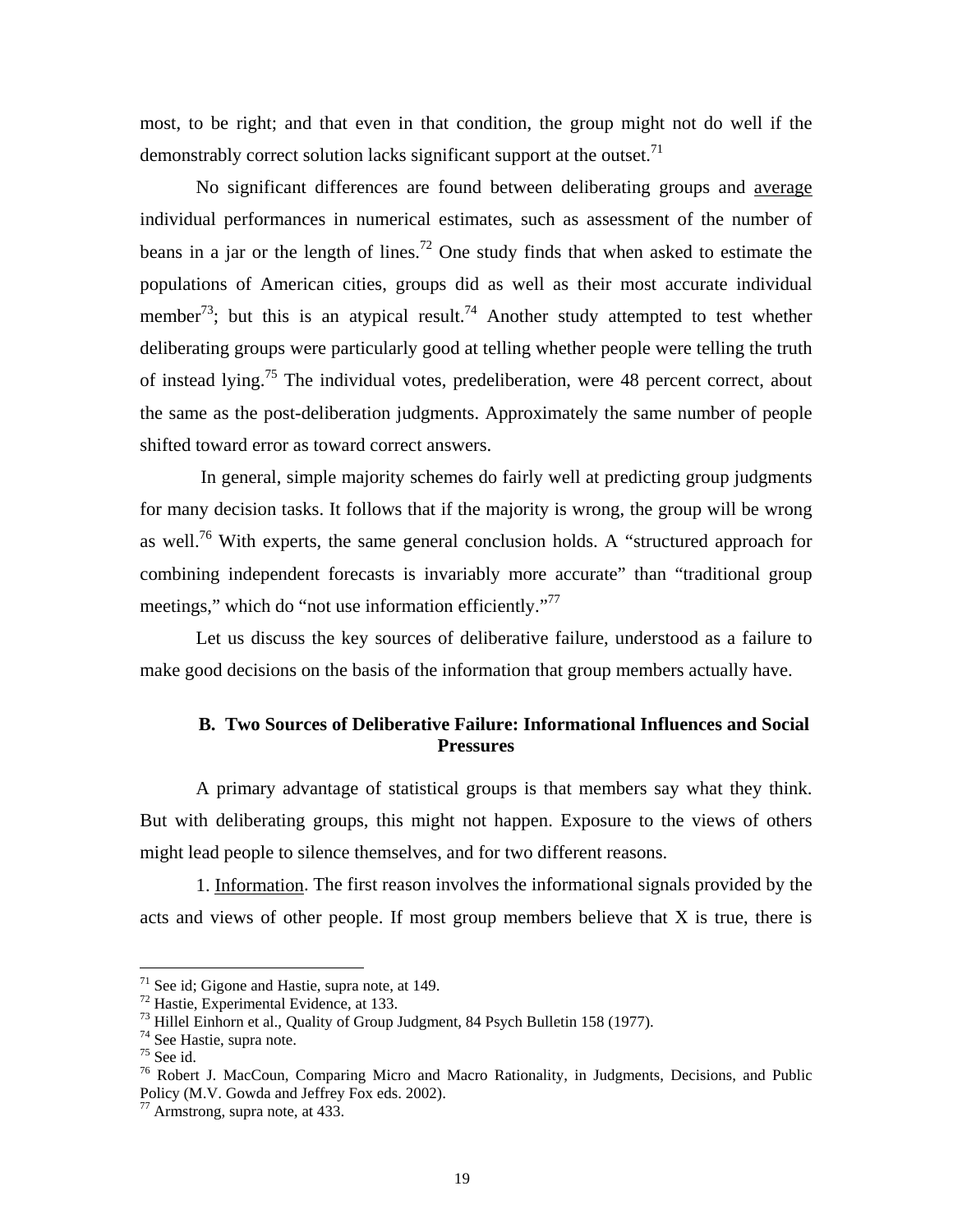reason to believe that X is in fact true; and that reason might outweigh the purely private reason that a particular group member has to believe that X is false. If other group members share a particular belief, isolated or minority members might not speak out, deferring to the informational signal given by the statements of others.<sup>78</sup> Not surprisingly, the strength of the signal will depend on the number and nature of the people who are giving it. People are particularly averse to being the sole dissenter. If all but one person in a deliberating group has said that X is true, then the remaining member is likely to agree that X is true, even to the point of ignoring the evidence of his or her own senses.<sup>79</sup> And if the group contains one or more people who are well-known to be authorities, then other group members are likely to defer to them.<sup>[80](#page-21-2)</sup>

Informational signals come in three different forms, involving conduct, conclusions, and reason-giving. First, group members might purchase certain products, visit particular places, or engage in certain actions; their conduct will provide a signal about their beliefs. Second, group members might express their conclusions about some issue. They might say that global warming is a serious problem, that crime is rising in New York City, that minimum wage legislation increases unemployment. Third, group members might give reasons and arguments for their beliefs, going beyond conclusions to explain why they think as they do. If a number of different arguments favor a certain conclusion, and if each of these arguments is plausible, there is more reason to think that the conclusion is right. Conduct, conclusions, and reasons will have different effects in different circumstances; we can imagine a group whose members are unimpressed by conclusions but much affected by behavior, or a group whose members pay far more attention to reasons than to conclusions. ${}^{81}$  By definition, the deliberative ideal is supposed to include reason-giving, not merely actions or statements of conclusions.<sup>82</sup> And when

<span id="page-21-0"></span><sup>&</sup>lt;sup>78</sup> Cf. Andrew Caplin & John Leahy, Miracle on Sixth Avenue: Information Externalities and Search, 108 Econ. J. 60, 61 (1998) (discussing information externalities created by the behavior of other people). <sup>79</sup> See the overview in Solomon Asch, Opinions and Social Pressure, in Readings About the Social Animal

<span id="page-21-1"></span><sup>13 (</sup>Elliott Aronson ed.) (1995).

<span id="page-21-3"></span>

<span id="page-21-2"></span><sup>&</sup>lt;sup>80</sup> See David Krech et al., Individual in Society 514 (1962)<br><sup>81</sup> For relevant data, see Gene Rowe and George Wright, Expert Opinions in Forecasting: The Role of the Delphi Technique, in Principles of Forecasting 125 (J.

<span id="page-21-4"></span> $82$  See Jurgen Habermas, Between Facts and Norms: An Author's Reflections, 76 Denv U L Rev. 937, 940 (1999).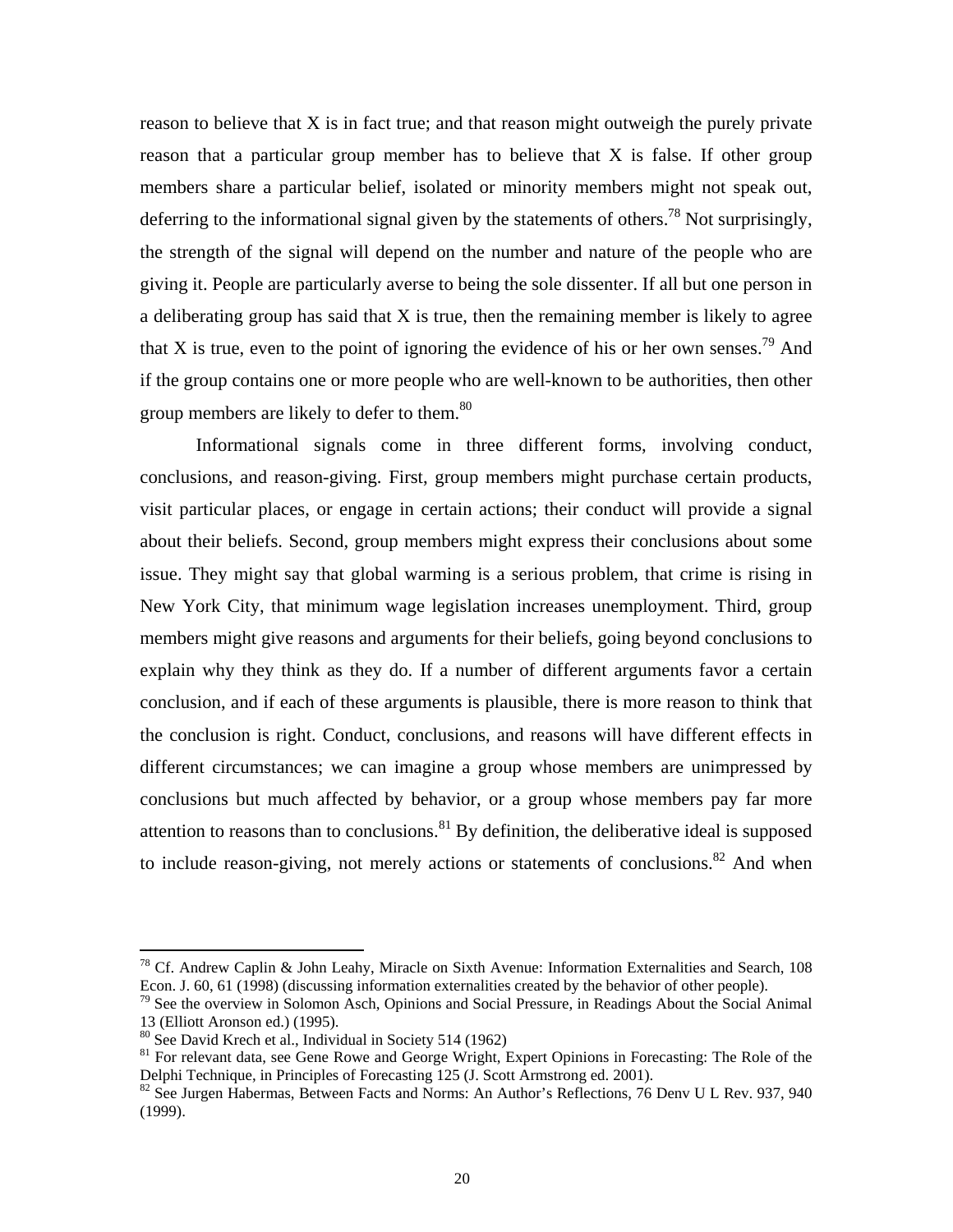reasons are given, group members are likely to pay attention to them, in a way that can led people to fail to say what they know.

2. Social influences. The second reason involves social influences. If people fear that their statements will be disliked or ridiculed, they might not speak out, even on questions of fact. Their silence might stem not from a belief that they are wrong, as in the case of informational pressure, but instead but from the risk of social sanctions of various sorts. In the most extreme cases, those sanctions will take the form of criminal punishment or complete exclusion from the group. In less severe cases, those who defy the dominant position within the group will incur a form of disapproval that will lead them to be less trusted, liked, and respected in the future. Here too people are inevitably affected by the number and nature of those with the majority position. A large majority will impose more social pressure than a small one. If certain group members are leaders or authorities, willing and able to impose social sanctions of various sorts, others will be unlikely to defy them publicly.

3. A framework: private benefits vs. social benefits. Participation in deliberative processes, and the effects of informational and social influences, can be put into a more general framework. Suppose that group members are deliberating about some factual question; suppose too that each member has some information that bears on the answer to that question. Will members disclose what they know?

For each person, the answer may well depend on the individual benefits and the individual costs of disclosure. In many situations, and entirely apart from informational and social influences, the individual benefits of disclosure will be far less than the social benefits. If I say what I know about a legal issue being examined by a team of lawyers, I will probably receive only a fraction of the benefit that comes from an improved decision by the group. And if each group member thinks this way, the group will receive only a fraction of the available information. Here is this sense in which participants in deliberation typically face a collective action problem, in which each person, following his rational self-interest, will tell the group less than it needs to know. At least this is so if each member receives only a small portion of the benefits that come to the group from a good outcome—a plausible view about the situation facing many institutions, including, for example, corporate boards and administrative agencies. (I take up below the question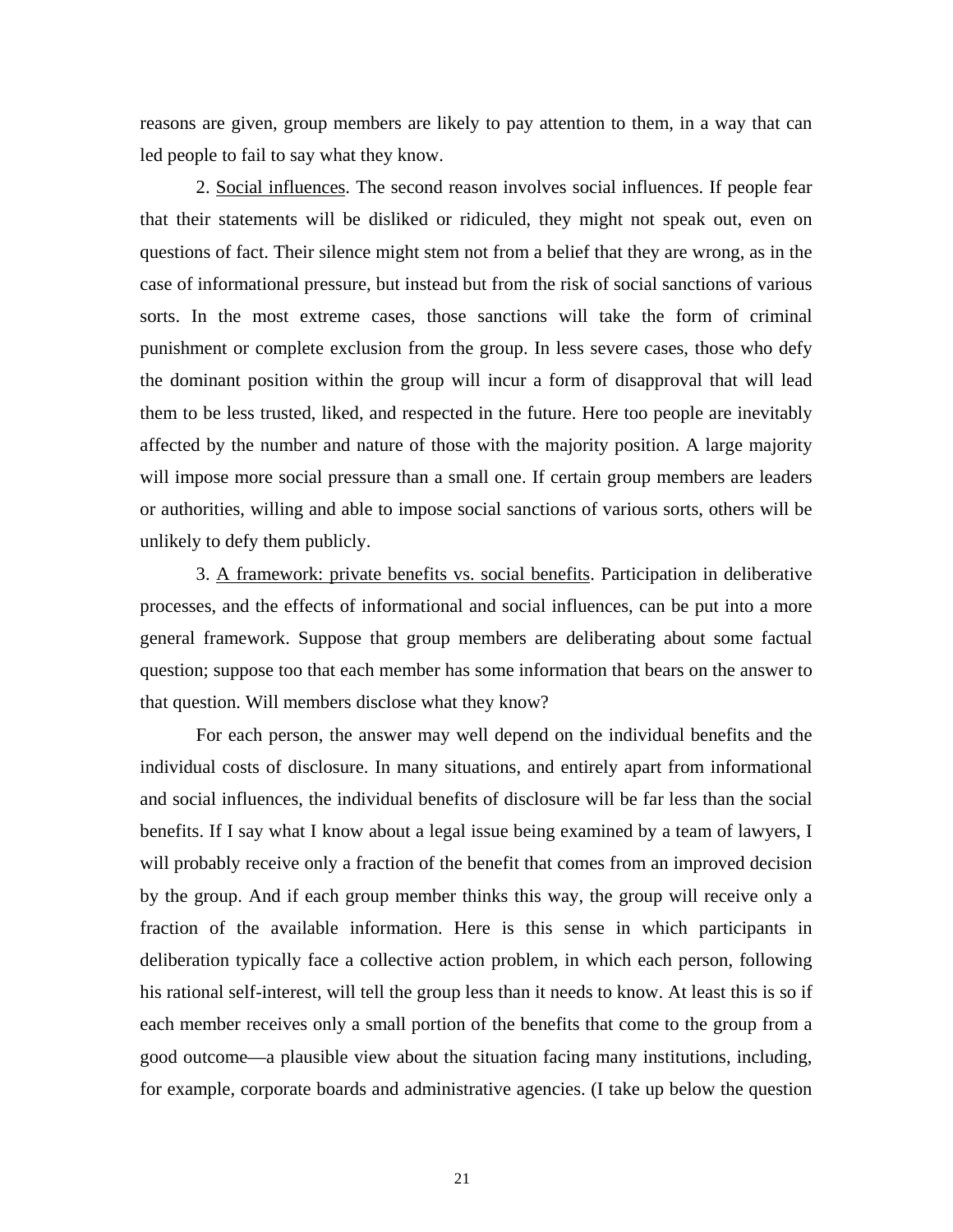whether incentives might be restructured so as to remedy this problem, for instance by rewarding people for correct decisions by the group.<sup>83</sup>)

If the statements of others suggest that privately held information is wrong or unhelpful, then the private benefit of disclosure is reduced much more. In that event, the group member has reason to believe that disclosure will not improve the group's decision at all. Things are even worse if those who speak against the apparent consensus will suffer reputational injury (or more). In that event, the private calculus is straightforward: Silence is golden. As we shall see, a great deal can be done to improve the situation, above all by realigning individual incentives and through institutional design; but this understanding of the central problem provides a useful starting point.

4. Findings. Both informational pressure and social influences help explain the finding that in a deliberating group, those with a minority position often silence themselves or otherwise have disproportionately little weight.<sup>84</sup> There is a more particular finding: Members of low status groups—less educated people, African-Americans, sometimes women—speak less and carry less influence within deliberating groups than their higher-status peers.<sup>85</sup> Both informational influence and social pressures, likely to especially strong for low-status members, contribute to this result. The unfortunate consequence can be a loss of information to the group as a whole, in a way that ensures that deliberating groups do far less well than they would if only they could aggregate the information held by group members.

Informational pressure and social pressures also help explain some otherwise puzzling findings about judicial voting on federal courts of appeals. Consider the fact that on three-judge panels, Republican appointees show far more conservative voting patterns when sitting with two other Republican appointees—and that Democratic appointees show far more liberal voting patterns when sitting with two other Democratic appointees.<sup>86</sup> Consider too the finding that when sitting with two Republican appointees,

<span id="page-23-1"></span><span id="page-23-0"></span>

<sup>&</sup>lt;sup>83</sup> See pp. XX below.<br><sup>84</sup> See Glenn Loury, Self-Censorship in Public Discourse: A Theory of "Political Correctness" and Related Phenomena, Rationality and Society 428 (1994).

<span id="page-23-2"></span><sup>&</sup>lt;sup>85</sup> See Caryn Christenson and Ann Abbott, Team Medical Decision Making, in Decision Making in Health Care (Gretchen Chapman and Frank Sonnenberg eds.) (2000), at  $267, 273-76$ .

<span id="page-23-3"></span><sup>&</sup>lt;sup>86</sup> See Cass R. Sunstein, David Schkade, and Lisa Ellman, Ideological Voting on Federal Courts of Appeals: A Preliminary Investigation, 90 Va. L. Rev. 301, 314 (2004); Cass R. Sunstein and David Schkade, All the President's Judges (unpublished manuscript 2004).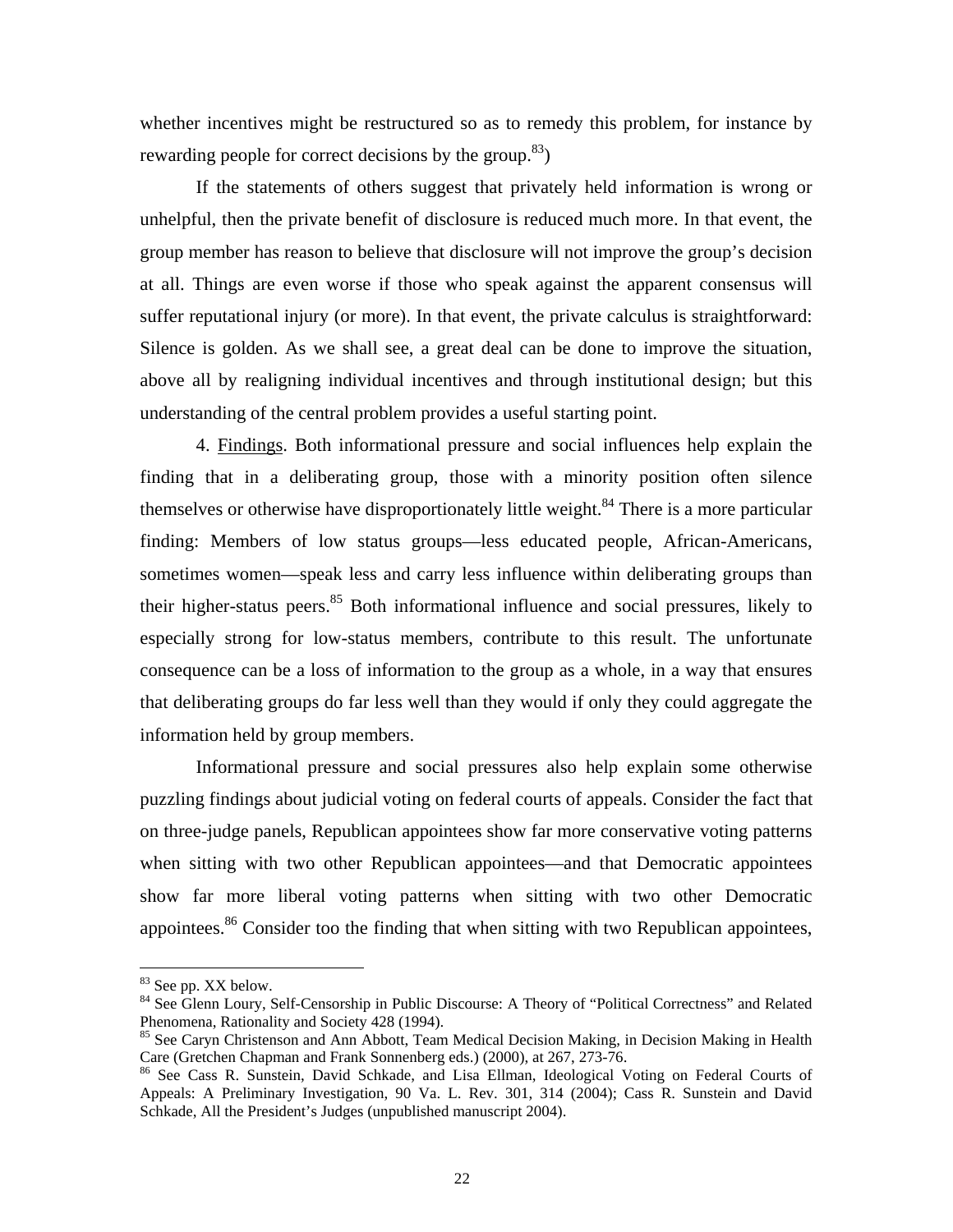Democratic appointees show quite conservative voting patterns, close to those of Republican appointees in the aggregate data—and that when sitting with two Democratic appointees, Republican appointees are fairly liberal, with overall votes akin to those of Democratic appointees.<sup>87</sup> For federal judges, informational pressure and social influences are not the whole story, but they play a substantial role.<sup>88</sup>

More generally, a comprehensive study demonstrates that majority pressures can be powerful even for factual questions on which some people know the right answer.<sup>89</sup> The study involved 1200 people, forming groups of six, five, and four members. Individuals were asked true-false questions, involving art, poetry, public opinion, geography, economics, and politics. They were then asked to assemble into groups, which discussed the questions and produced answers. The majority played a substantial role in determining the group's answers. The truth played a role too, but a lesser one. If a majority of individuals on the group gave the right answer, the group's majority moved toward the majority in 79 percent of the cases. If a majority of individuals on the group gave the wrong answer, the group decision nonetheless moved toward the majority in 56 percent of the cases. Hence the truth did have an influence—79 percent is higher than 56 percent—but the majority's judgment was the dominant one. And because the majority was influential even when wrong, the average group decision was right only slightly more often than the average individual decision (66 percent vs. 62 percent). What is most important is that groups did not take perform as well as they would have if they had properly aggregated the information that group members had.

5. Preconditions and the internal morality of deliberation: a Hayekian challenge to Habermas? Do these points amount to a challenge to deliberation as an ideal, or to deliberative conceptions of democracy? Many of those interested in deliberation have attempted to specify its preconditions, in a way that is intended to ensure against some of the problems that I am emphasizing here. Jurgen Habermas, for example, stresses norms and practices designed to allow victory by "the better argument": "Rational discourse is supposed to be public and inclusive, to grant equal communication rights for participants,

<span id="page-24-0"></span> $^{87}$  Id.

<span id="page-24-1"></span><sup>88</sup> Id. at 337-46.

<span id="page-24-2"></span><sup>&</sup>lt;sup>89</sup> R.L. Thorndike, The Effect of Discussion Upon the Correctness of Group Decisions, When the Factor of Majority Influence Is Allowed For, 9 J. Social Psych. 343 (1938).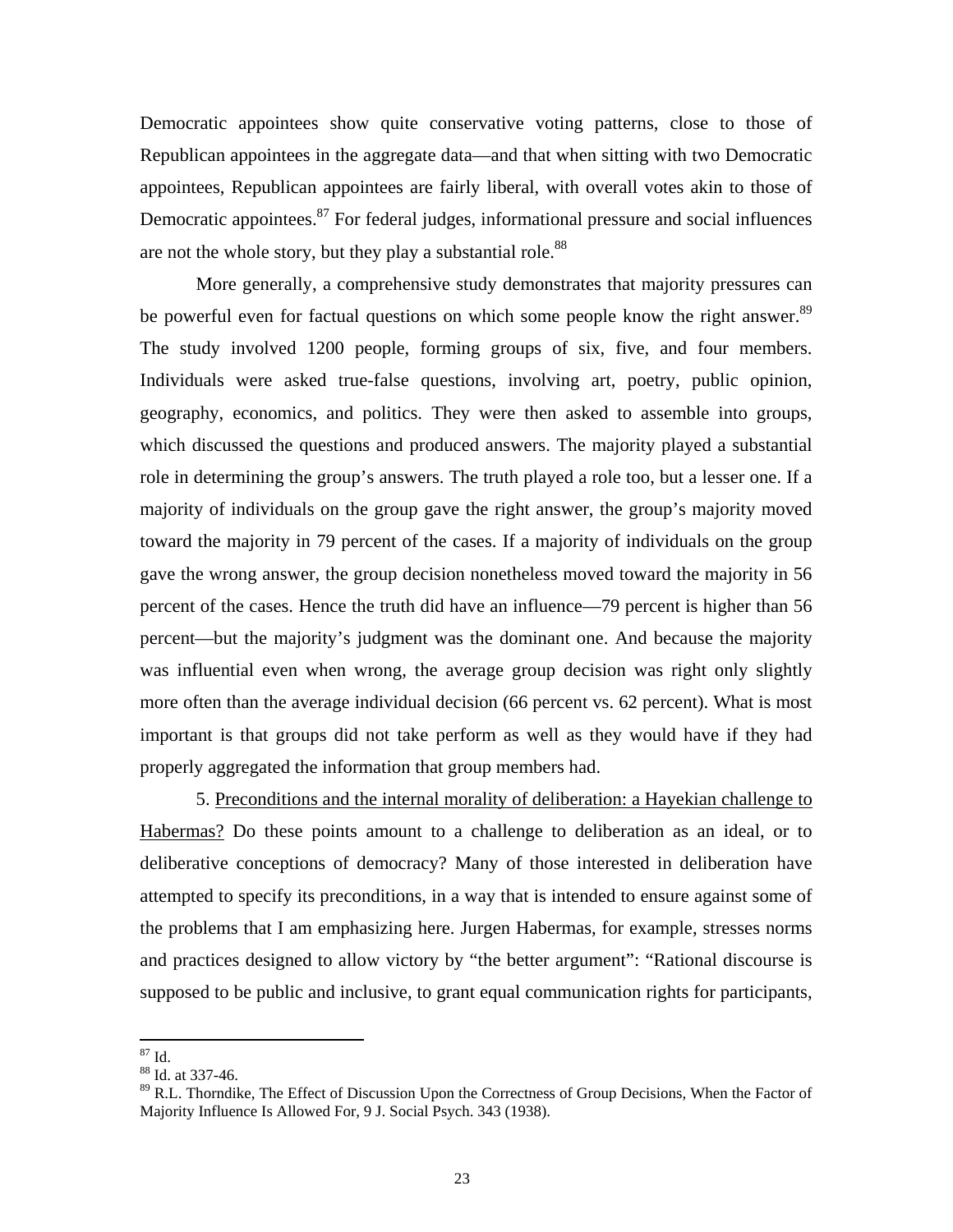to require sincerity and to diffuse any kind of force other than the forceless force of the better argument. This communicative structure is expected to create a deliberative space for the mobilization of the best available contributions for the most relevant topics."<sup>90</sup> In Habermas' "ideal speech situation," all participants attempt to seek the truth; they do not behave strategically or attempt to decide; they accept a norm of equality.<sup>91</sup> Other advocates of deliberation in democracy have spoken similarly about what appropriate deliberation entails.<sup>92</sup> On this view, deliberation, properly understood, does not simply involve the exchange of words and opinions. Deliberation has its own internal morality, one that operates as a corrective to some of the effects of deliberative processes in the real world.

These claims point in helpful directions, and it is correct to say that deliberation, properly understood, contains an internal morality that can be invoked to challenge nominally deliberative processes. Unfortunately, preconditions of the sort identified by Habermas will cure few of the problems that I shall outline here. More particularly, those preconditions will do little to affect the four most important kinds of failures on the part of deliberating groups. Each of failures is likely to arise even if discourse is public and inclusive, even if participants are sincere, and even if everyone has equal communication rights. We might therefore take the argument to be made here as a Hayekian critique of Habermas—a critique, that is, that stresses, with Hayek, the diffusion of information of society, and the difficulty of aggregating that information through deliberation (as opposed to the price signal).<sup>93</sup> To be sure, some of the relevant problems are reduced if various forms of subtle "force" are eliminated. But the reduction is only partial. The four problems have distinctive structures; I discuss them in sequence.

#### **C. Deliberative Failure, 1: Amplification of Cognitive Errors**

It is well-known that individuals do not always process information well. They use heuristics that lead them to predictable errors; they are also subject to identifiable

<span id="page-25-0"></span> $90$  See Jurgen Habermas, Between Facts and Norms: An Author's Reflections, 76 Denv U L Rev. 937, 940 (1999).

<span id="page-25-1"></span> $91$  See J. Habermas, What is Universal Pragmatics?, in Communication and the Evolution of Society 1, 11 (T. McCarthy trans. 1979). (T. McCarthy trans. 1979).<br><sup>92</sup> See Amy Gutmann and Dennis Thompson, Democracy and Disagreement (1999).

<span id="page-25-2"></span>

<span id="page-25-3"></span><sup>&</sup>lt;sup>93</sup> See F.A. Hayek, The Use of Knowledge in Society, 35 Am Econ Rev 519 (1945).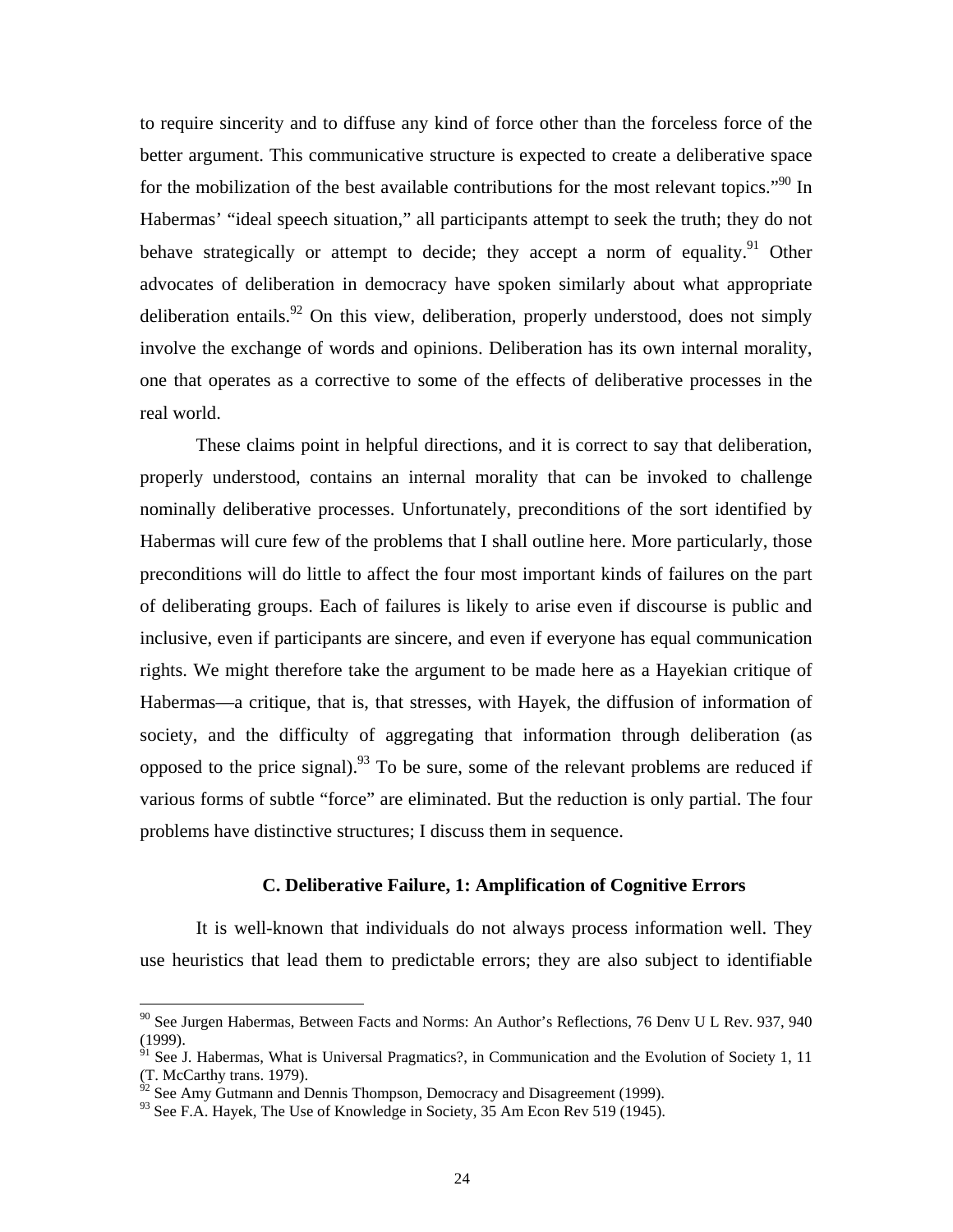biases, which are also productive of errors.<sup>94</sup> A growing literature explores the role of these heuristics and biases<sup>95</sup> and their relationship to law and policy.<sup>96</sup> For example, most people follow the representativeness heuristic, in accordance with which judgments of probability are influenced by assessments of resemblance (the extent to which A "looks like" B). $^{97}$  The representative heuristic helps explain what Paul Rozin and Carol Nemeroff call "sympathetic magical thinking," including the beliefs that some objects have contagious properties and that causes resemble their effects.<sup>98</sup> The representativeness heuristic often works well, but it can also lead to severe blunders. People often err because they use the availability heuristic to answer difficult questions about probability. When people use this heuristic, they answer a question of probability by asking whether examples come readily to mind.<sup>99</sup> In addition, most people are strikingly vulnerable to framing effects, making different decisions depending on the wording of the problem. For a simple example, consider the question whether to undergo a risky medical procedure. When people are told, "Of those who have this procedure, 90 percent are alive after five years," they are far more likely to agree to the procedure than when they are told, "Of those who have this procedure, 10 percent are dead after five years."<sup>100</sup>

For purposes of assessing deliberation, a central question is whether groups avoid the errors of the individuals who compose them. There is no clear evidence that they do, and there is considerable evidence that they do not—a vivid illustration of the principle, "garbage in, garbage out," in a way that mocks the aspiration to collective correction of individual blunders. In fact individual errors are not merely replicated but actually amplified in group decisions—a process of "some garbage in, much garbage out."

<span id="page-26-0"></span><sup>&</sup>lt;sup>94</sup> For an overview, see Heuristics and Biases: The Psychology of Intuitive Judgment (Thomas Gilovich et al. eds. 2002).

<span id="page-26-2"></span><span id="page-26-1"></span>

<sup>&</sup>lt;sup>95</sup> See id.  $\frac{95}{96}$  See Behavioral Law and Economics (Cass R. Sunstein ed. 2000).

<span id="page-26-3"></span><sup>&</sup>lt;sup>97</sup> Amos Tversky and Daniel Kahneman, Judgment under Uncertainty: Heuristics and Biases 3, in Heuristics and Biases: The Psychology of Intuitive Judgment (Thomas Gilovich et al. eds, 2002)

<span id="page-26-4"></span><sup>&</sup>lt;sup>98</sup> Paul Rozin and Carol Nemeroff, Sympathetic Magical Thinking: The Contagion and Similarity "Heuristics," id at 201.<br><sup>99</sup> See Tversky and Kahneman, supra note 2, at 3, 11-14.<br><sup>100</sup> See Donald Redelmeier, Paul Rozin, & Daniel Kahneman, Understanding Patients' Decisions, 270

<span id="page-26-5"></span>

<span id="page-26-6"></span>JAMA 72, 73 (1993).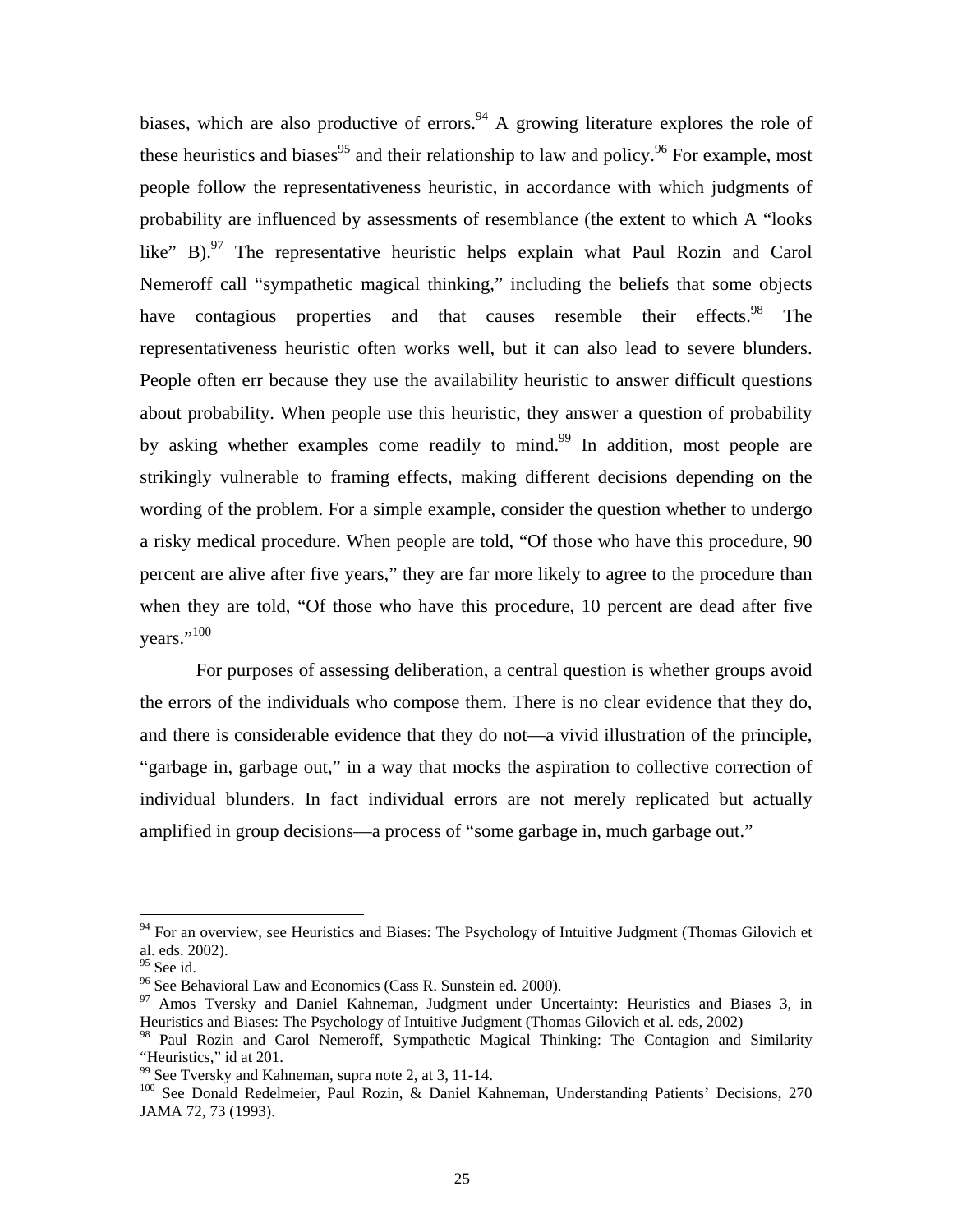Consider some key findings. If individual jurors are biased because of pretrial publicity that misleadingly implicates the defendant, or even because of the defendant's unappealing physical appearance, juries are likely to amplify rather than to correct those biases.<sup>101</sup> Groups have been found to amplify, rather than to attenuate, reliance on the representativeness heuristic<sup>102</sup>; to reflect even larger framing effects than individuals<sup>103</sup>; to show more overconfidence than group members<sup>104</sup>; to be more affected by the biasing effect of spurious arguments from lawyers<sup>105</sup>; to be more susceptible to the "sunk cost" fallacy<sup> $106$ </sup>; and to be more subject to choice-rank preference reversals.<sup>107</sup> In an especially revealing finding, groups have been found to make more, rather than fewer, conjunction errors than individuals when individual error rates are high—though fewer when individual error rates are low.<sup>108</sup> In addition, groups demonstrate essentially the same level of reliance on the availability heuristic, even when use of that heuristic leads to clear errors.[109](#page-27-8)

Why are cognitive errors propagated and often amplified at the group level? Informational pressures and social influences are unquestionably at work. Suppose, for example, that most members of a group are prone to make conjunction errors (believing that A and B are more likely to be true than A alone).<sup>110</sup> If the majority makes conjunction errors, then most people will see others making conjunction errors, and what they see will convey information about what is right. Those who are not specialists in

<u>.</u>

<span id="page-27-1"></span><span id="page-27-0"></span>

<sup>&</sup>lt;sup>101</sup> MacCoun, supra note, at 7-11.<br><sup>102</sup> M.F. Stasson et al., Group Consensus Approaches on Cognitive Bias Tasks, 30 Japaneses Psych. Res. 68  $(1988)$ .<br> $^{103}$  See Kerr et al., supra note.

<span id="page-27-2"></span>

<span id="page-27-3"></span> $104$  See id.; J.A. Sniezek and R.A. Henry, Accuracy and Confidence in Group Judgment, 42 Org Behav and Human Decision Processes 1 (1989). This finding very much bears on excessive risk-taking, including in the context of making war. See Overconfidence and War, supra note.<br><sup>105</sup> E.L. Schmann and W.C. Thompson, Effects of Attorney's Arguments on Jurors' Use of Statistical

<span id="page-27-4"></span>

<span id="page-27-5"></span>Evidence (unpublished manuscript 1989).<br><sup>106</sup> G. Whyte, Escalating Commitment in Individual and Group Decision Making, 54 Org Behavior and<br>Human Dec. Processes 430 (1993).

<span id="page-27-6"></span> $107$  J.C. Mowen and J. W. Gentry, Investigation of the Preference Reversal Phenomenon in a New Product Introduction Task, 65 J Applied Psych 715 (1980); J.R. Irwin and J.H. Davis. Choice/Matching Preference

<span id="page-27-7"></span> $R_{\text{R}}$  G. Whyte, Escalating Commitment in Individual and Group Decision Making, 54 Org Behavior and Human Dec. Processes 430 (1993).

<span id="page-27-8"></span><sup>&</sup>lt;sup>109</sup> M.F. Stasson et al., Group Consensus Processes on Cognitive Bias Tasks, 30 Japaneses Psych. Res. 68 (1988).

<span id="page-27-9"></span><sup>110</sup> See Amos Tversky and Daniel Kahneman, Extensional versus Intuitive Reasoning: The Conjunction Fallacy in Probability Judgment, in Heuristics and Biases: The Psychology of Intuitive Judgment 19 (Thomas Gilovich et al. eds. 2002).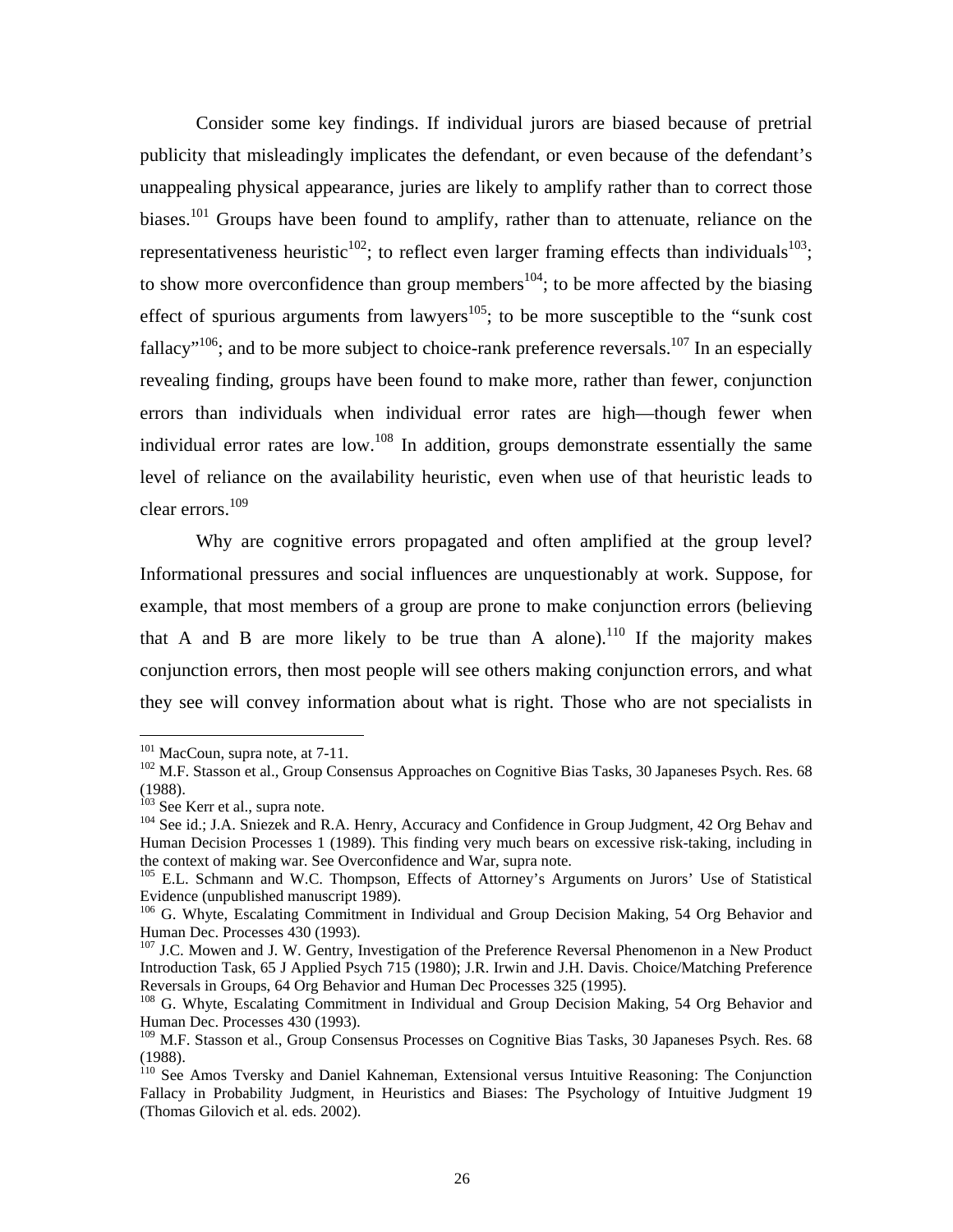logic are likely to think: If most people make conjunction errors, perhaps they are not errors at all. Of course some people will not fall prey to those errors and may even correct them; but group members would have to have a high degree of confidence to do so. Recall here the finding that groups make more conjunction errors than individuals when the initial rate of individual error is  $high<sup>111</sup>—a$  finding that fits well with the informational explanation of why group amplify errors.

Social influences also contribute to the propagation and amplification of individual mistakes. If most group members make conjunction errors, others might make them too simply in order not to seem disagreeable or foolish—at least if there is no particular incentive to produce the right answer. And if most group members use the availability heuristic, or commit the sunk-cost fallacy, then there will be social pressure to do the same.

To be sure, there is some evidence of group attenuation of biases. For example, groups are slightly less susceptible to hindsight bias.<sup>112</sup> Apparently members who are not susceptible to that bias are able to persuade others that it is indeed a bias. Groups are especially likely to outperform the average individual when members are subject to "egocentric biases.["113 W](#page-28-2)hen asked what percentage of other undergraduates will vote for George W. Bush, have cell phones, watch television on Tuesday night, enjoy a particular singer, or believe that Spiderman 2 will win at least one Oscar, most people show a bias in the direction that they themselves favor. They believe that their tastes and preferences are typical. But in groups with diverse views, individual members learn that their own position is not universally held, and hence the bias is reduced.<sup>114</sup> Group deliberation supplies an important corrective.

But the broader point is that with group discussion, individual errors are usually propagated, not eliminated,<sup>115</sup> and amplification of mistakes is more likely than alleviation. A general review suggests that when individuals show a high degree of bias, groups are likely to be more biased, not less biased, than their median or average

<span id="page-28-0"></span> $111$  Id.

<span id="page-28-1"></span> $112$  D. Stahlberg et al., We Knew It All Along: Hindsight Bias in Groups, 63 Org Behavior and Human Decision Processes 46 (1995).

<span id="page-28-2"></span><sup>&</sup>lt;sup>113</sup> Personal communication, Reid Hastie, University of Chicago Business School, who has conducted experiments on this issue for many years.<br><sup>114</sup> Id.<br><sup>115</sup> See Bottom et al., supra note.

<span id="page-28-3"></span>

<span id="page-28-4"></span>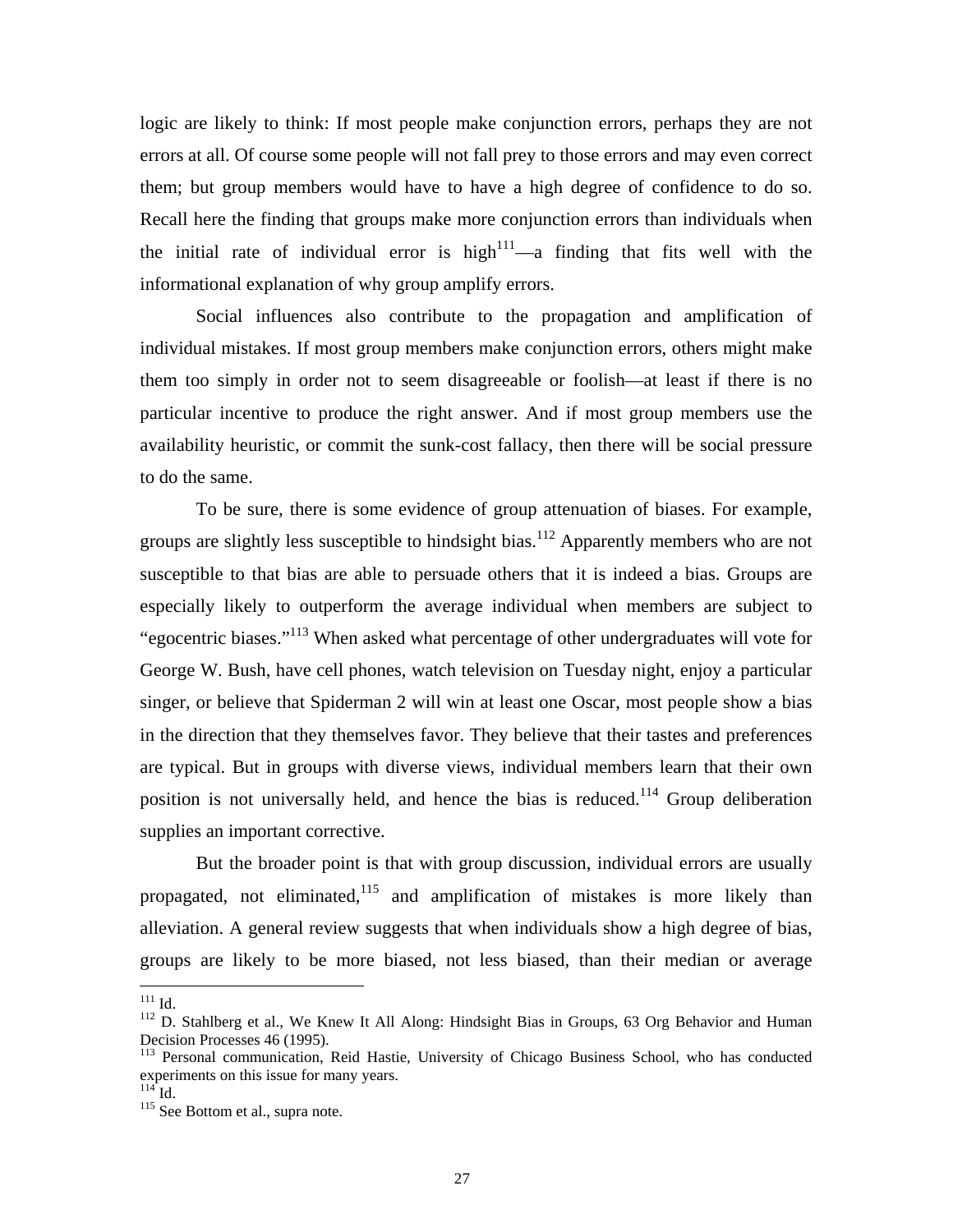member; in such circumstances, "groups generally can be expected to amplify rather than correct individual bias."<sup>116</sup> This point is an application of the lesson, from the Condorcet Jury Theorem, that as the size of the group expands, the likelihood of group error expands toward 100% if each group member is more likely to be wrong than right. What I am emphasizing here is that social dynamics can aggravate rather than reduce that problem. And if this is so, then jury deliberations, as well as deliberation within multimember courts and the executive branch, are prone to error. Recall here the suggestion that both the CIA and NASA blundered because group processes failed to correct, and instead amplified, initial biases internal to both agencies.<sup>[117](#page-29-1)</sup>

#### **D. Deliberative Failure, 2: Hidden Profiles and Common Knowledge**

Suppose that group members have a great deal of information—enough to produce the unambiguously right outcome if that information is properly aggregated. Even if this is so, an obvious problem is that groups will not perform well if they emphasize shared information and slight information that is held by one or a few members. Unfortunately, countless studies demonstrate that this unfortunate result is highly likely.<sup>118</sup> "Hidden profiles" is the term for accurate understandings that groups could but do not obtain. Hidden profiles are in turn a product of the *common knowledge effect*, through which information held by all group members has more influence on group judgments than information held by only a few members.<sup>119</sup> The most obvious explanation of the effect is the simple fact that as a statistical matter, common knowledge is more likely to be communicated to the group; but social influences play a role as well.

1. Examples. Consider a study of serious errors within working groups, both faceto-face and online.<sup>120</sup> The purpose of the study was to see how groups might collaborate to make personnel decisions. Resumes for three candidates, applying for a marketing manager position, were placed before group members. The attributes of the candidates

<span id="page-29-0"></span><sup>&</sup>lt;sup>116</sup> Robert J. MacCoun, Comparing Micro and Macro Rationality, in Judgments, Decisions, and Public Policy (M.V. Gowda and Jeffrey Fox eds. 2002).

<span id="page-29-2"></span><span id="page-29-1"></span>

<sup>&</sup>lt;sup>117</sup> See pp. XX supra.<br><sup>118</sup> Garold Stasser and William Titus, Hidden Profiles: A Brief History, 14 Psych Inquiry 304 (2003).

<span id="page-29-3"></span><sup>&</sup>lt;sup>119</sup> Daniel Gigone and Reid Hastie, The Common Knowledge Effect: Information Sharing and Group Judgments, 65 J Personality and Social Psych 959 (1993).

<span id="page-29-4"></span> $120$  See R. Hightower and L. Sayeed, The Impact of Computer-Mediated Communication Systems on Biased Group Discussion, 11 Computers in Human Behavior 33 (1995).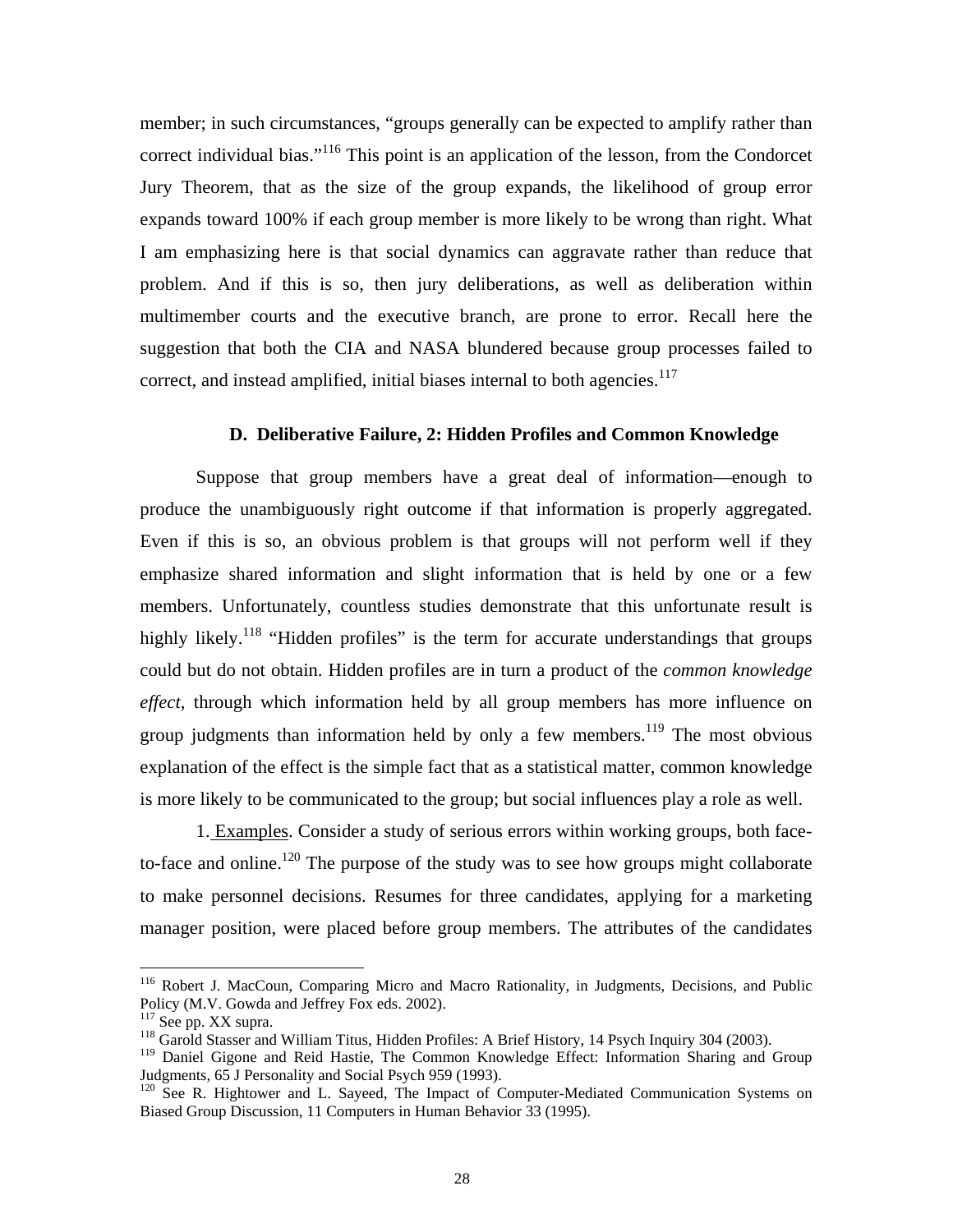were rigged by the experimenters so that one applicant was clearly the best for the job described. Packets of information were given to subjects, each containing a subset of information from the resumes, so that each group member had only part of the relevant information. The groups consisted of three people, some operating face-to-face, some operating on-line. Almost none of the deliberating groups made what was conspicuously the right choice. The reason is simple: They failed to share information in a way that would permit the group to make that choice. Members tended to share positive information about the winning candidate and negative information about the losers. They suppressed negative information about the winner and positive information about the losers. Hence their statements served to "reinforce the march toward group consensus rather than add complications and fuel debate."<sup>[121](#page-30-0)</sup>

Or consider a simulation of political elections, in which information was parceled out to individual members about three candidates for political office, and in which properly pooled information could have led to what was clearly the best choice, Candidate  $A<sup>122</sup>$  In the first condition, each member of the four-person groups was given most of the relevant information (66% of the information about each candidate). In that condition, 67% of group members favored Candidate A before discussion, and 85% after discussion.<sup>123</sup> This is clear example of appropriate aggregation of information. Groups significantly outperformed individuals, apparently because of the exchange of information and reasons. Here, then, is a clear illustration of the possibility that groups can aggregate what members know, in a way that produces sensible outcomes.

In the second condition, by contrast, the information that favored Candidate A was parceled out to various members of the group, so that only 33% of information about each candidate was shared, and 67% was unshared. As the condition was designed, the shared information favored two unambiguously inferior candidates, B and C; but if the unshared information emerged through discussion, and was taken seriously, Candidate A would be chosen. In that condition, less than 25% of group members favored Candidate A before discussion, a natural product of the initial distribution of information. But (and

<span id="page-30-0"></span> $121$  Patricia Wallace, The Psychology of the Internet 82 (1999).

<span id="page-30-1"></span><sup>&</sup>lt;sup>122</sup> See Garold Stasser and William Titus, Pooling of Unshared Information in Group Decision Making:<br>Biased Information Sampling During Discussion, 48 J Per and Social Psych 1467 (1985).

<span id="page-30-2"></span><sup>&</sup>lt;sup>123</sup> Id. at 1473. See also Garold Stasser and William Titus, Hidden Profiles: A Brief History, 14 Psych Inquiry 304 (2003).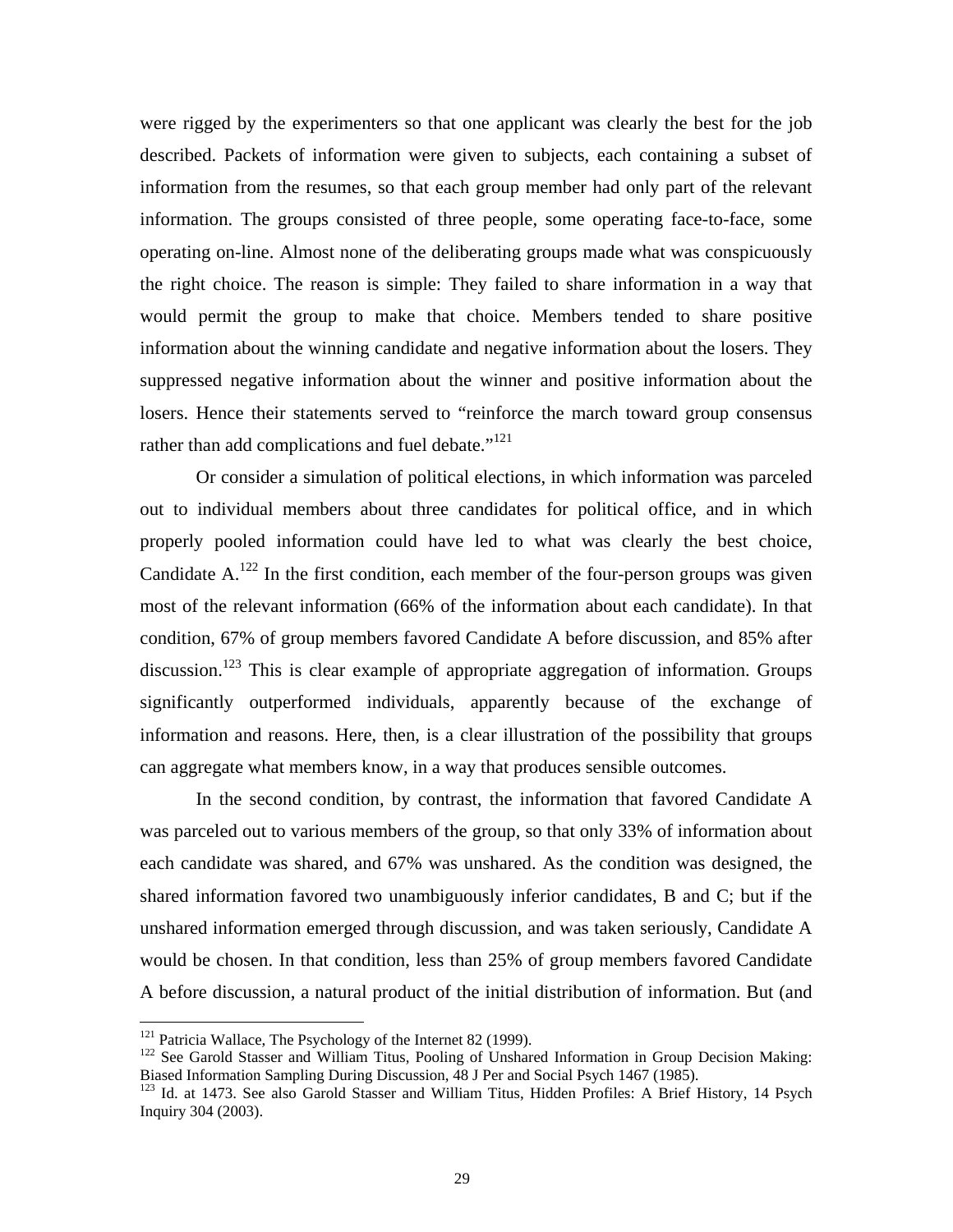this is the key result) that number actually *fell* after discussion, simply because the shared information had disproportionate influence on group members.<sup>124</sup> In other words, groups did worse, not better, than individuals when the key information was distributed selectively. In those conditions, the commonly held information was far more influential than the distributed information, to the detriment of the group's ultimate decision.

From this and many similar studies, the general conclusion is that when "the balance of unshared information opposes the initial most popular position . . . the unshared information will tend to be omitted from discussion and, therefore, will have little effect on members' preferences during group discussion."<sup>125</sup> That conclusion has a clear connection with the judgments, mentioned above, about large-scale information failures at the CIA and similar failures at NASA.<sup>126</sup> It follows that "[g]roup decisions and postgroup preferences reflect[] the initial preferences of group members even when the exchange of unshared information should have resulted in substantial shifts in opinion."[127](#page-31-3) Nor does discussion increase the recall of unshared information. On the contrary, its major effect is to increase recall of the attributes of the initially most popular candidate.<sup>128</sup> The most disturbing conclusion is that when key information is unshared, groups are "more likely to endorse an inferior option after discussion than" are "their individual members before discussion."<sup>[129](#page-31-5)</sup>

2. The common knowledge effect. These results are best understood as a consequence of the "common knowledge effect," by which information held by all group members has the most substantial influence on group judgments, far more than information held by one member or a few.<sup>130</sup> More precisely, the "influence of a particular item of information is directly and positively related to the number of group members who have knowledge of that item before the group discussion and judgment."<sup>131</sup> Under conditions of unshared information, group judgments have been found to be "not

<span id="page-31-0"></span> $124$  Id.

<span id="page-31-1"></span>

<span id="page-31-2"></span>

<span id="page-31-3"></span>

<span id="page-31-5"></span><span id="page-31-4"></span>

<sup>&</sup>lt;sup>125</sup> Id. at 1476.<br>
<sup>126</sup> See supra.<br>
<sup>127</sup> Id.<br>
<sup>128</sup> Id.<br>
<sup>129</sup> Stasser and Titus, Hidden Profiles, at 305.

<span id="page-31-6"></span><sup>&</sup>lt;sup>130</sup> See Daniel Gigone and Reid Hastie, The Common Knowledge Effect: Information Sharing and Group Judgments, 65 J Personality and Social Psych 959 (1993). 131 Id. at 960.

<span id="page-31-7"></span>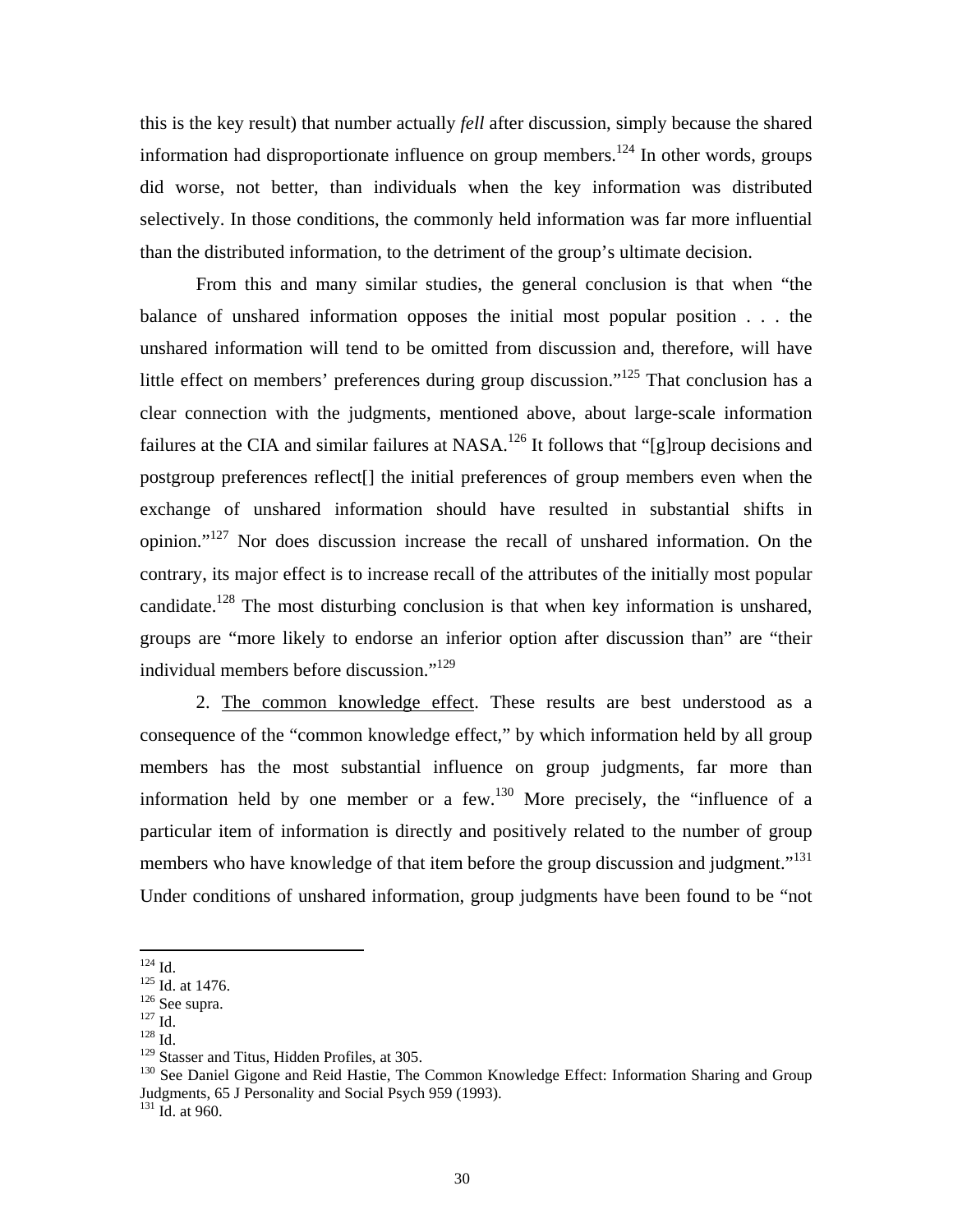any more accurate than the average of the individual judgments, even though"—and this is the central point—the groups were "in possession of more information than were any of the individuals." $132$ 

In a key study, deliberating groups would have lost nothing in terms of accuracy if they had simply averaged the judgments of the people involved—a clear finding that deliberation may not improve on the judgments of statistical group.<sup>133</sup> The more shared information is (the more that it stands as "common knowledge"), the more impact it will have on group members before discussion begins—and the more impact it will have as discussion proceeds, precisely because commonly held information is more likely to be discussed.

As might be expected, the group's focus on shared information increases with the size of the group.<sup>134</sup> In another study designed to test judgments about candidates for office, involving both three-person and six-person groups, all discussions focused far more on shared information than on unshared information—but the effect was significantly greater for six-person groups. Most remarkably, "it was almost as likely for a shared item to be mentioned twice as it was for an unshared item to be mentioned at all."<sup>135</sup>And despite the failures of their deliberations, group members were significantly more confident in their judgments after discussion.<sup>136</sup>

How can these findings be squared with the Condorcet Jury Theorem? The most fundamental point is that in deliberation, individuals are not making judgments on their own; they are being influenced by the judgments of others. When interdependent judgments are being made, and when some people are wrong, the Condorcet Jury Theorem offers no clear predictions. Under such circumstances, it is not at all clear that groups will do better than individuals.<sup>137</sup> And when groups fail, the tendency toward hidden profiles is often part of the reason.

<span id="page-32-0"></span><sup>&</sup>lt;sup>132</sup> Id. at 973.

<span id="page-32-2"></span><span id="page-32-1"></span>

<sup>133</sup> Id. at 973.<br>
133 Id. 134 See Garold Stasser et al., Information Sampling in Structured and Unstructured Discussions of Three<br>
2134 See Garold Stasser et al., Information Sampling in Structured and Unstructured Discussi

<span id="page-32-5"></span><span id="page-32-4"></span>

<span id="page-32-3"></span><sup>&</sup>lt;sup>135</sup> Id. at 78. **136** Id. at 72. **136 Id. at 72.** 136 Id. at 72. **137** For evidence, see Norbert Kerr et al., Bias in Judgment: Comparing Individuals and Groups, 103 Psych. Rev. 687 (1996). On some of the theoretical issues, see David Austen-Smith and J.S. Banks, Information Aggregation, Rationality, and the Condorcet Jury Theorem, 90 American Political Science Review 34 (1996).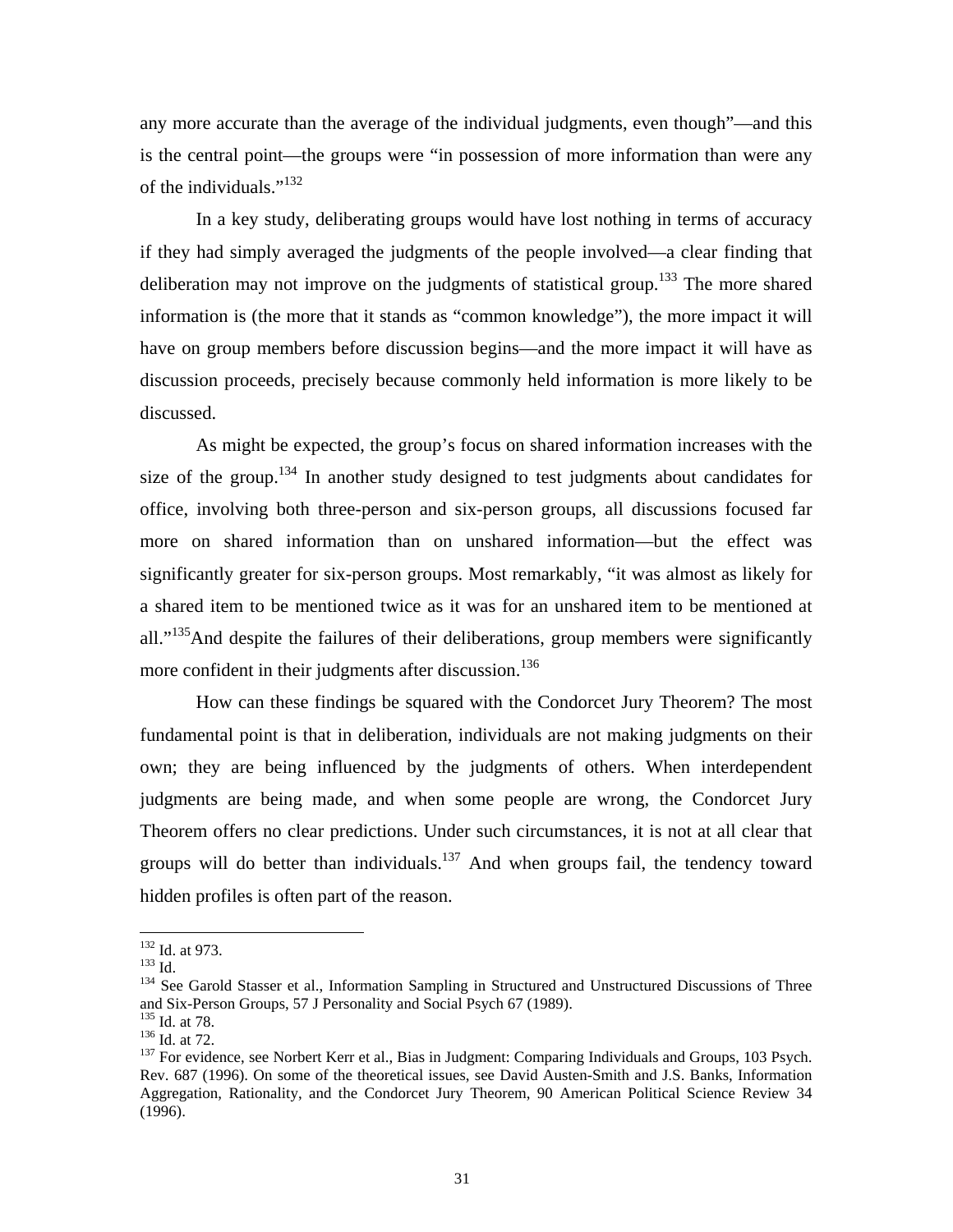3. Informational influences and social pressures redux. Why do hidden profiles remain hidden? The two major explanations track the informational and social accounts traced above. When information is held by all or most, it is especially likely, as a statistical matter, to be repeated in group discussion, and hence more likely to be influential than information that is held by one person or a few.<sup>138</sup> There are two different points here.<sup>139</sup> First, information held by all or most group members is likely to influence individual judgments, and those judgments will in turn affect the judgments of the group. Thus the effects of a shared piece of information will influence the group simply through its impact on predeliberation judgments. Second, shared information, because it is shared, is more likely to be explored during group discussion. Suppose, for example, that a team of five lawyers is deciding whether to appeal an adverse trial court ruling. If each of the five lawyers has certain information indicating that an appeal would be unsuccessful, that information is more likely to emerge ingroup discussion than separate parcels of information, individually held by each lawyer, suggesting that an appeal would likely succeed. If the team of lawyers stresses the information that is antecedently held by each, that information will have a disproportionate influence on its ultimate decision.<sup>140</sup> This is a statistical point about information sampling.

But information sampling provides an incomplete account; hidden profiles remain even more hidden than would be predicted by that account.<sup>141</sup> To understand the additional element, consider the finding that low-status members of groups are "increasingly reluctant over the course of discussion to repeat unique information."<sup>142</sup> Those in a group who are inexperienced, or are thought to be low on the hierarchy, are particularly loathe to emphasize their privately held information as discussion proceeds. This finding suggests that group members, and especially lower status ones, are alert to the reputational costs of emphasizing information that most group members seem to lack. Lower status members "are likely to drop unique information like a hot potato"—partly because of the difficulty of establishing its credibility and relevance, $143$  partly because

<span id="page-33-0"></span><sup>&</sup>lt;sup>138</sup> See Stasser and Titus, Hidden Profiles, supra note, at 306-07.

<span id="page-33-1"></span><sup>&</sup>lt;sup>139</sup> See Gigone and Hastie, supra, at 960.<br><sup>140</sup> Id. <sup>141</sup> Staseer and Titus, supra, at 308.<br><sup>142</sup> Id. <sup>143</sup> Id.

<span id="page-33-2"></span>

<span id="page-33-3"></span>

<span id="page-33-4"></span>

<span id="page-33-5"></span>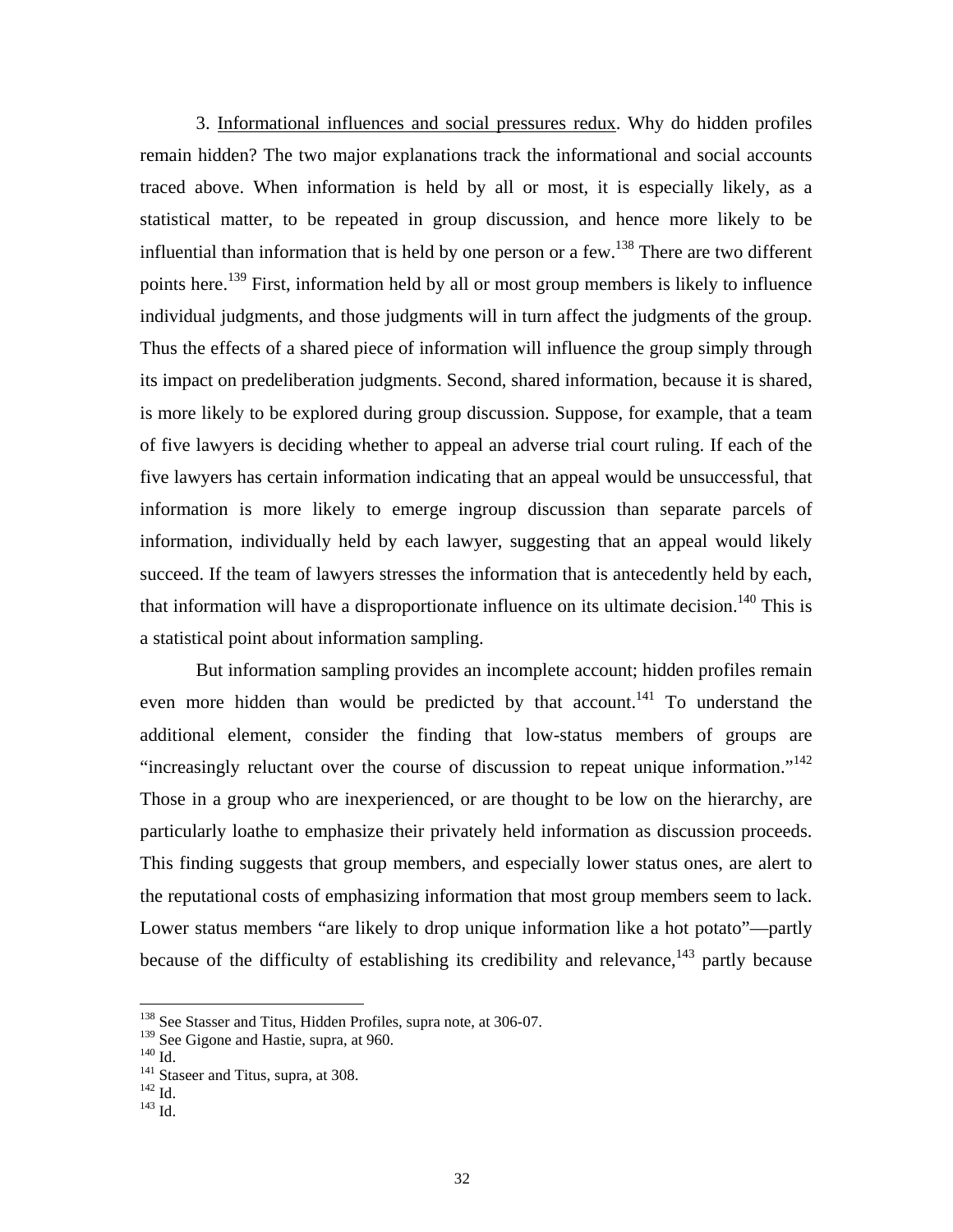they may incur group disapproval if they press a line of argument that others reject. It follows that hidden profiles are produced by both informational and reputational pressures imposed by the initial distribution of views.

In the same vein, those who discuss shared information obtain rewards in the form of an enhanced sense of competence and credibility in the eyes of others—and in their own eyes as well.<sup>144</sup> In both face-to-face discussions and purely written tasks, people give higher ratings (in terms of knowledge, competence, and credibility) to themselves and to others after receiving information that they knew already. It follows that "a bearer of valuable, unshared information may need to establish credibility by telling others what they already know before telling them what they do not already know."[145](#page-34-1) The general problem is that deliberating groups often perform poorly because they fail to elicit information that could steer them in the right directions.

#### **E. Deliberative Failure, 3: Cascades**

1. Informational cascades. Hidden profiles are closely related to informational cascades, which greatly impair group judgments. Cascades need not involve deliberation, but deliberative processes often involve cascades. As in the case of hidden profiles, the central point is that those involved in a cascade do not reveal what they know. As a result, the group does not obtain important information.

To see how informational cascades work, imagine a deliberating jury that is deciding whether a defendant should be subject to a punitive damage award and if so, in what amount.<sup>146</sup> Let us also assume that the jurors are announcing their views in sequence, in a temporal queue, and that each juror knows his place on that queue. From his own recollection of the evidence and the jury instructions, and from some personal experience, each juror has some private information about what should be done. But each juror also attends, reasonably enough, to the judgments of others. Andrews is the first to speak. He suggests that the defendant should be subject to a punitive award and a high one—say, \$5 million. Barnes now knows Andrews's judgment; it is clear that she too

<span id="page-34-0"></span><sup>&</sup>lt;sup>144</sup> See G.M. Wittenbaum et al., Mutual Enhancement: Toward an Understanding of the Collective Preference for Shared Information, 77 J Pers and Social Psych 967 (1999).<br><sup>145</sup> Stasser and Titus, supra, at 311.<br><sup>146</sup> I draw here on David Hirschleifer, The Blind Leading the Blind, in The New Economics of Human

<span id="page-34-2"></span><span id="page-34-1"></span>Behavior 188, 193-94 (Marianno Tommasi and Kathryn Ierulli eds.) (1995).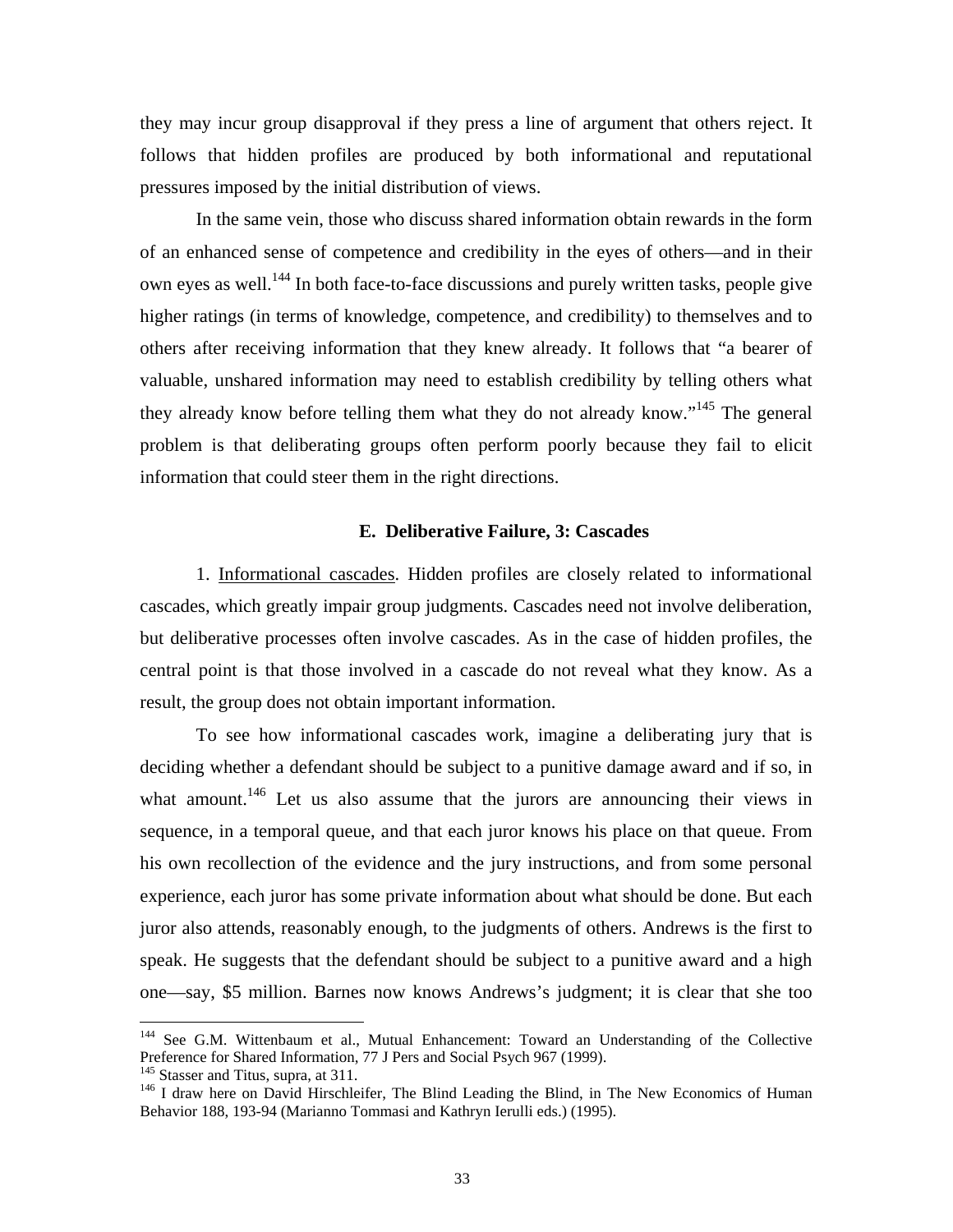should certainly urge a punitive award, and a high one, if she agrees independently with Andrews. But if her independent judgment is that no award should be imposed, she would—if she trusts Andrews no more and no less than she trusts herself—be indifferent about what to do, and might simply flip a coin.

Now turn to a third juror, Carlton. Suppose that both Andrews and Barnes have favored a punitive award, and a multimillion dollar one, but that Carlton's own information, though inconclusive, suggests that no award should be imposed. In that event, Carlton might well ignore what he knows and follow Andrews and Barnes. It is likely, in these circumstances, that both Andrews and Barnes had reasons for their conclusion, and unless Carlton thinks that his own information is better than theirs, he should follow their lead. If he does, Carlton is in a cascade. Now suppose that Carlton is acting in response to what Andrews and Barnes did, not on the basis of his own information, and also that subsequent jurors know what Andrews. Barnes, and Carlton did. On reasonable assumptions, they will do exactly what Carlton did: favor a high punitive damage award regardless of their private information (which, we are supposing, is relevant but inconclusive). This will happen even if Andrews initially blundered.<sup>147</sup>

If this is what is happening, there is a serious social problem: Jurors who are in the cascade do not disclose the information that they privately hold. In the example just given, jury decisions will not reflect the overall knowledge, or the aggregate knowledge, of those on the jury—even if the information held by individual jurors, if actually revealed and aggregated, would produce a quite different result. The reason for the problem is that individual jurors are following the lead of those who came before. Subsequent jurors might fail to rely on, and fail to reveal, private information that actually exceeds the information collectively held by those who started the cascade.

Cascades often occur in the real world within deliberating groups or otherwise<sup>148</sup>; they are easy to create in the laboratory. The simplest experiment asked subjects to guess whether the experiment was using Urn A, which contained two red balls and one white, or Urn B, which contained two white balls and one red.<sup>149</sup> Subjects could earn \$2 for a

<span id="page-35-0"></span><sup>&</sup>lt;sup>147</sup> Id. at 195.

<span id="page-35-1"></span><sup>&</sup>lt;sup>148</sup> See id; Cass R. Sunstein, Why Societies Need Dissent (2003).

<span id="page-35-2"></span><sup>&</sup>lt;sup>149</sup> See Lisa Anderson and Charles Holt, Information Cascades in the Laboratory, 87 Am Econ Rev 847 (1997).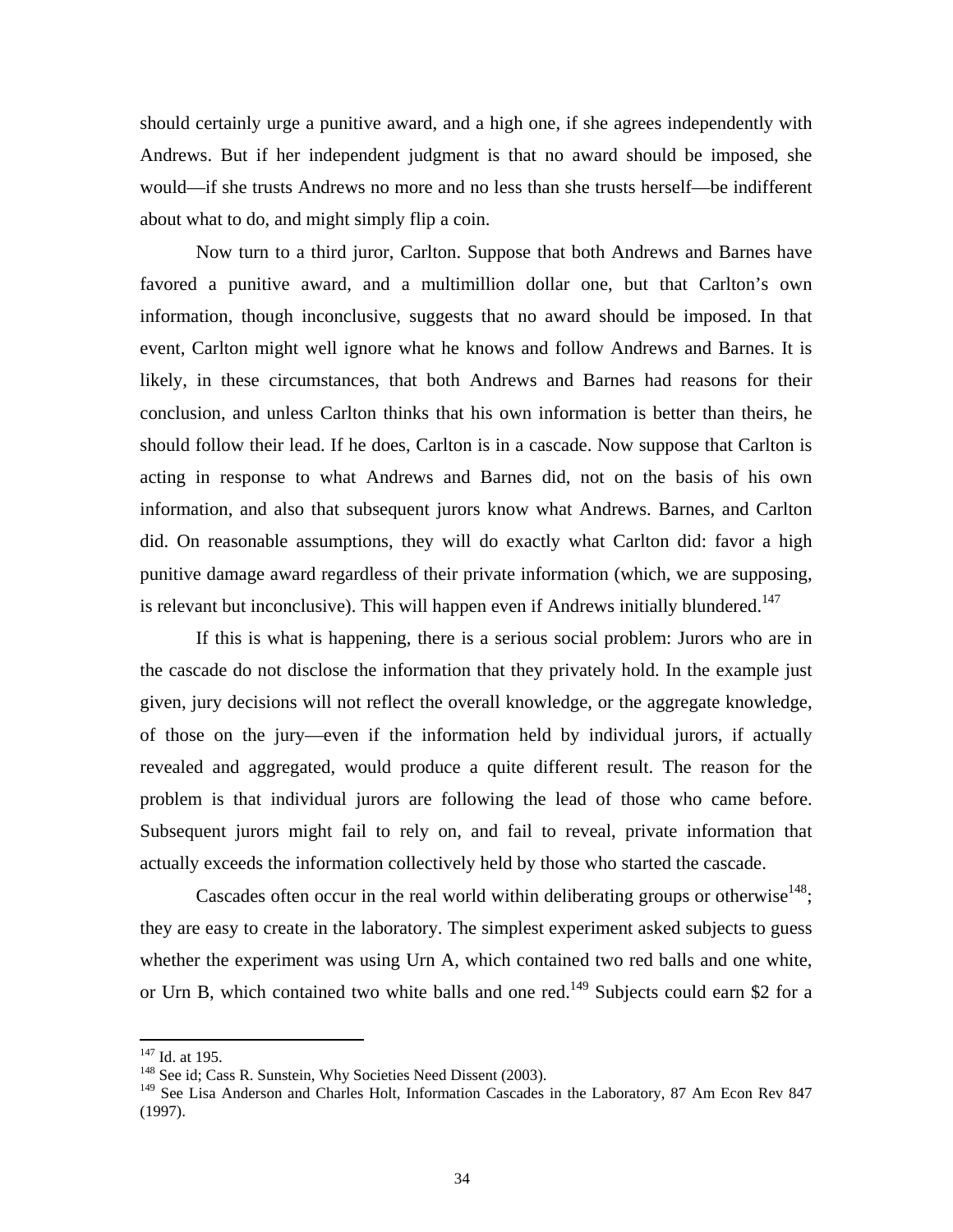correct decision, and hence an economic incentive favored correct individual decisions (a point to which I will return). In each period, the contents of the chosen urn were emptied in a container. A randomly selected subject was asked to make one (and only one) private draw of a ball in each round. After that draw, the subject recorded, on an answer sheet, the color of the draw and her own decision about which urn was involved. The subject did not announce her draw to the group, but she did announce her own decision to everyone. Then the urn was passed to the next subject for her own private draw, which again was not disclosed, and her own decision about the urn, which again was disclosed. This process continued until all subjects had made draws and decisions. At that time the experimenter announced the actual urn used. If the subject picks the urn based only on her private information, she will be right 66.7 percent of the time. The point of the experiment is to see whether people will decide to ignore their own draw in the face of conflicting announcements by predecessors—and to explore whether such decisions will lead to cascades and errors.

In the experiment, cascades often developed and they often produced errors. After a number of individual judgments were revealed, people sometimes announced decisions that were inconsistent with their private draw, but that fit with the majority of previous announcements.[150](#page-36-0) Over 77% of "rounds" resulted in cascades, and 15% of private announcements did not reveal a "private signal," that is, the information provided by people's own draw. Consider cases in which one person's draw (say, red) contradicted the announcement of his predecessor (say, Urn B). In such cases, the second announcement nonetheless matched the first about 11% of the time—far less than a majority, but enough to ensure cascades. And when one person's draw contradicted the announcement of two or more predecessors, the second announcement was likely to follow those who went before. Notably, the majority of decisions were rationally based

<span id="page-36-0"></span><sup>&</sup>lt;sup>150</sup> See Angela Hung and Charles Plott, Information Cascades: Replication and an Extension to Majority Rule and Conformity-Rewarding Institutions, 91 Am Econ Rev 1508, 1515 (2001).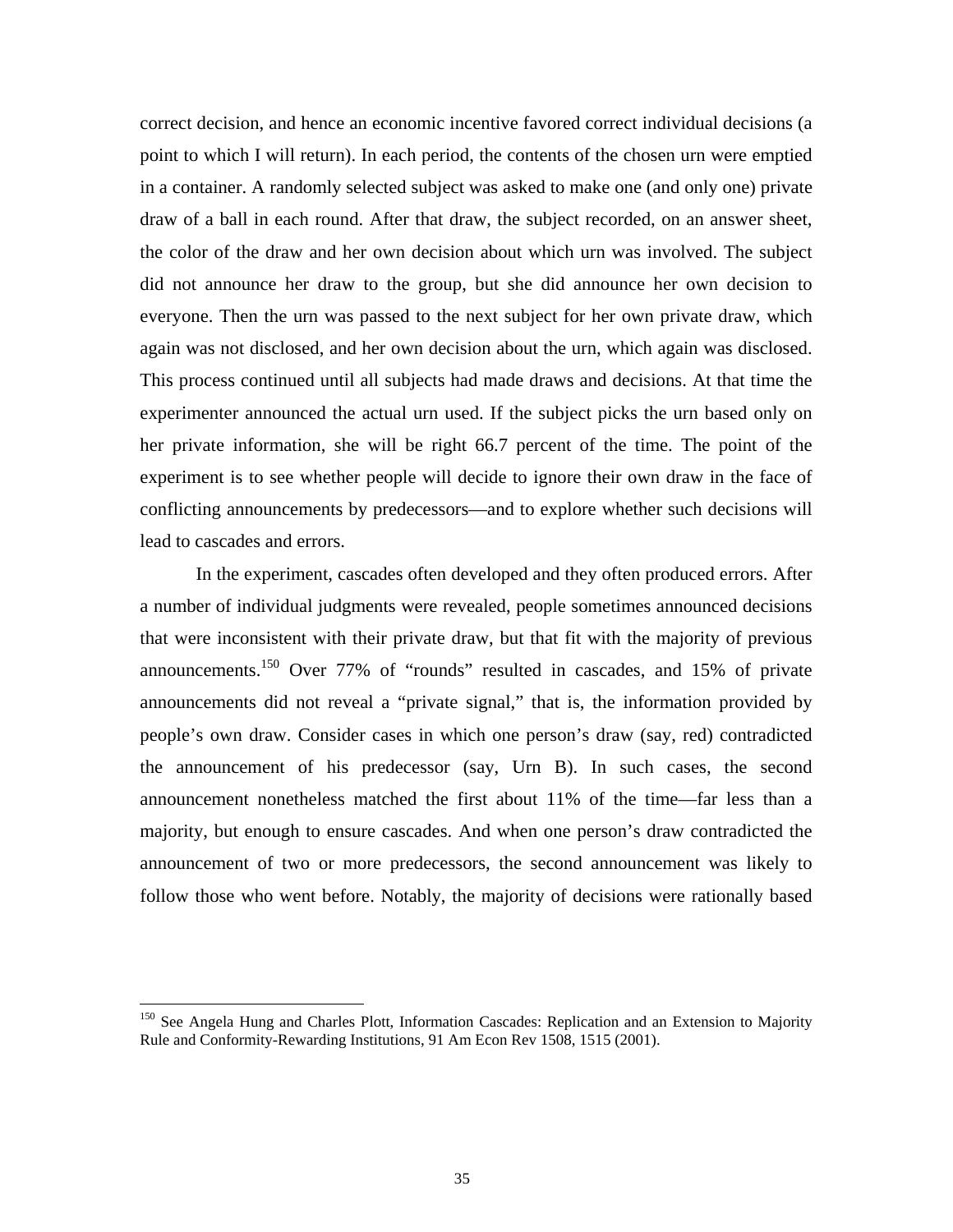on the available information<sup>151</sup>—but erroneous cascades nonetheless developed. Here is an actual example of a cascade producing an inaccurate outcome (the urn used was  $B$ )<sup>152</sup>:

| Private Draw |  |  |  |
|--------------|--|--|--|
| Decision     |  |  |  |

Table1: An Informational Cascade

What is noteworthy here, of course, is that the total amount of private information—four whites and two reds—justified the correct judgment, which was in favor of Urn B. But the existence of two early signals, producing rational but incorrect judgments, led everyone else to fall in line. "[I]nitial misrepresentative signals start a chain of incorrect decisions that is not broken by more representative signals received later."<sup>153</sup> This result maps directly onto real-world decisions by deliberating groups, in which people fail to disclose what they know, to the detriment of the group as a whole.

2. Reputational cascades. In a reputational cascade, people think that they know what is right, or what is likely to be right, but they nonetheless go along with the crowd in order to maintain the good opinion of others. Suppose that Albert suggests that global warming is a serious problem, and that Barbara concurs with Albert, not because she actually thinks that Albert is right, but because she does not wish to seem, to Albert, to be ignorant or indifferent to environmental protection. If Albert and Barbara seem to agree that global warming is a serious problem, Cynthia might not contradict them publicly and might even appear to share their judgment, not because she believes that judgment to be correct, but because she does not want to face their hostility or lose their good opinion.

It should be easy to see how this process might generate a cascade. Once Albert, Barbara, and Cynthia offer a united front on the issue, their friend David might be most reluctant to contradict them even if he thinks that they are wrong. The apparent views of

<span id="page-37-0"></span><sup>&</sup>lt;sup>151</sup> Thus 72% of subjects followed Bayes' rule in the Anderson/Holt experiment, and 64% in Marc Willinger and Anthony Ziegelmeyet, Are More Informed Agents Able To Shatter Information Cascades in the Lab, in The Economics of Networks: Interaction and Behaviours 291, 304 (Patrick Cohendet et al. eds. 1996).

<span id="page-37-1"></span><sup>&</sup>lt;sup>152</sup> See Marc Willinger and Anthony Ziegelmeyer, Are More Informed Agents Able To Shatter Information Cascades in the Lab, in The Economics of Networks: Interaction and Behaviours 291 (Patrick Cohendet et

<span id="page-37-2"></span> $153$  Anderson and Holt, supra note, at 859.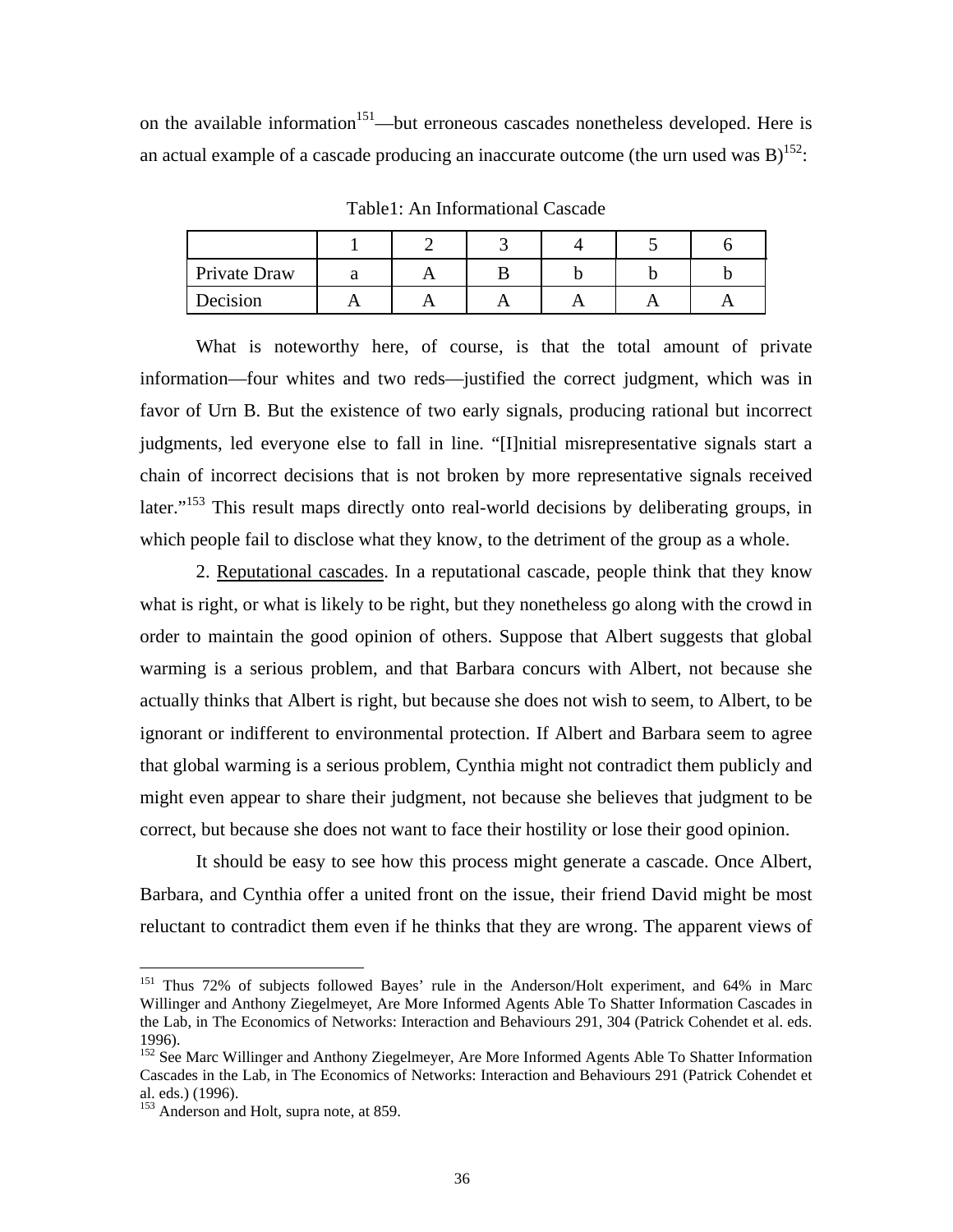Albert, Barbara, and Cynthia carry information; that apparent view might be right. But even if David thinks that they are wrong, and has information supporting that conclusion, he might be most reluctant to take them on publicly. In the actual world of group decisions, people are of course uncertain whether publicly expressed statements are a product of independent knowledge, participation in an informational cascade, or reputational pressure. Much of the time, listeners and observers undoubtedly overstate the extent to which the actions of others are based on independent information.

The possibility of reputational cascades is demonstrated by an ingenious variation on the urn experiment mentioned above.<sup>154</sup> In this experiment, people were paid twentyfive cents for a correct decision, but seventy-five cents for a decision that matched the decision of the majority of the group. There were punishments for incorrect and nonconforming answers as well. If people made an incorrect decision, they lost twentyfive cents; if their decision failed to match the group's decision, they lost seventy-five cents.

In this experiment, cascades appeared almost all of the time. No fewer than 96.7% of rounds resulted in cascades, and 35.3% of people's announcements did not match their private signal, that is, the signal given by their own draw. And when the draw of a subsequent person contradicted the announcement of the predecessor, 72.2% of people matched the first announcement. Consider, as a dramatic illustration, this period of the experiment<sup>155</sup> (the actual urn for this period was B):

| Private Draw | a |              |   | n | a |   |   | a |  |
|--------------|---|--------------|---|---|---|---|---|---|--|
| Decision     | A | $\mathbf{I}$ | A | A | A | A | A |   |  |

Table 2: Conformity and Cascades

This experiment shows that especially unfortunate results should be expected if people are rewarded not only or not mostly for being correct, but also or mostly for doing what other people do. The problem is that people are not revealing the information that they actually have.

 $\overline{a}$ 

<span id="page-38-0"></span><sup>&</sup>lt;sup>154</sup> See Hung and Plott, supra note, at 1515-1517.<br><sup>155</sup> Id. at 1516.

<span id="page-38-1"></span>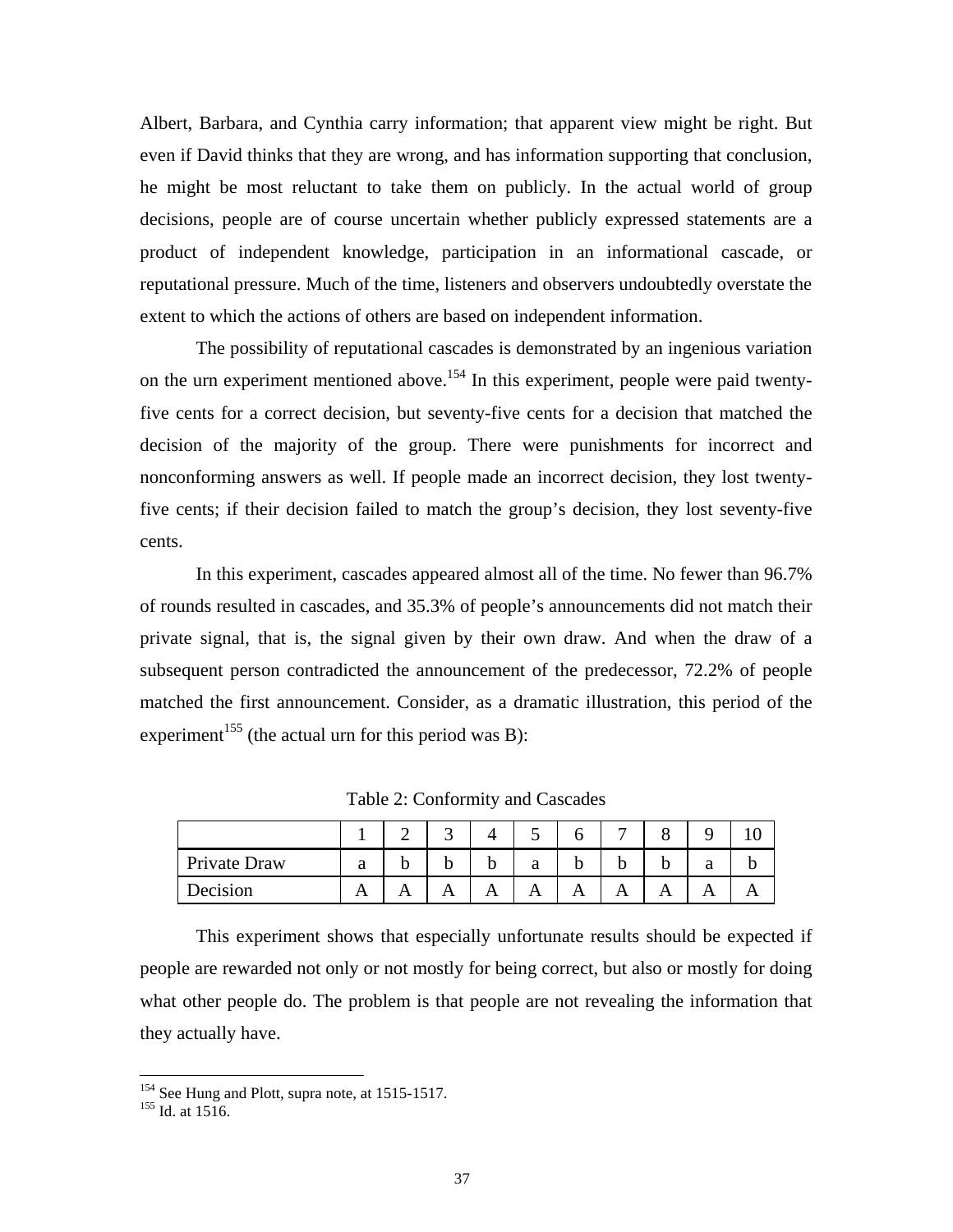### **F. Deliberative Failure, 4: Group Polarization**

There are clear links among hidden profiles, social cascades, and the wellestablished phenomenon of group polarization, by which members of a deliberating group end up in a more extreme position in line with their tendencies before deliberation began.<sup>156</sup> Group polarization is the typical pattern with deliberating groups. It has been found in hundreds of studies involving over a dozen countries, including the United States, France, Afghanistan, and Germany.<sup>157</sup> For example, those who disapprove of the United States, and are suspicious of its intentions, will increase their disapproval and suspicion if they exchange points of view. Indeed, there is specific evidence of the latter phenomenon among citizens of France.<sup>158</sup>

Group polarization occurs for issues of fact as well as issues of value, though it is easiest to demonstrate for the latter. If the question is whether a terrorist attack will occur in the United States in the next year, group polarization will not be easy to test, simply because the answer is either yes or no, and it is not simple to demonstrate greater extremism in binary choices. But suppose that people are asked, on a bounded scale of zero to eight, how likely it is that a terrorist attack will in the United States in the next year, with zero indicating "zero probability," eight indicating "absolutely certain," seven indicating, "overwhelmingly likely," six "more probable than not," and five "50-50." In that event, the answers from a deliberating group will tend to reveal group polarization, as people move toward more extreme points on the scale, depending on their initial median point. If the predeliberation median is five, the group judgment will usually be six; if the predeliberation median is three, the group judgment will usually be two.<sup>159</sup> Recall here that federal judges are highly susceptible to group polarization, as both Democratic and Republican appointees show far more ideological voting patterns when sitting with other judges appointed by a president of the same political party.<sup>160</sup> Juries polarize as well.<sup>161</sup>

 $\overline{a}$ 

<span id="page-39-0"></span><sup>&</sup>lt;sup>156</sup> See Roger Brown, Social Psychology: The Second Edition 203-226 (1985). <sup>157</sup> See id. at 204.<br><sup>158</sup> Id. at 224.

<span id="page-39-1"></span>

<span id="page-39-2"></span>

<span id="page-39-3"></span>

<span id="page-39-5"></span><span id="page-39-4"></span>

<sup>159</sup> Sec id. at 204.<br>
<sup>159</sup> See id.<br>
<sup>159</sup> See id.<br>
<sup>160</sup> See Sunstein, Schkade, and Ellman, supra note.<br>
<sup>161</sup> See David Schkade et al., Deliberating About Dollars: The Severity Shift, 100 Colum L Rev 101 (2000).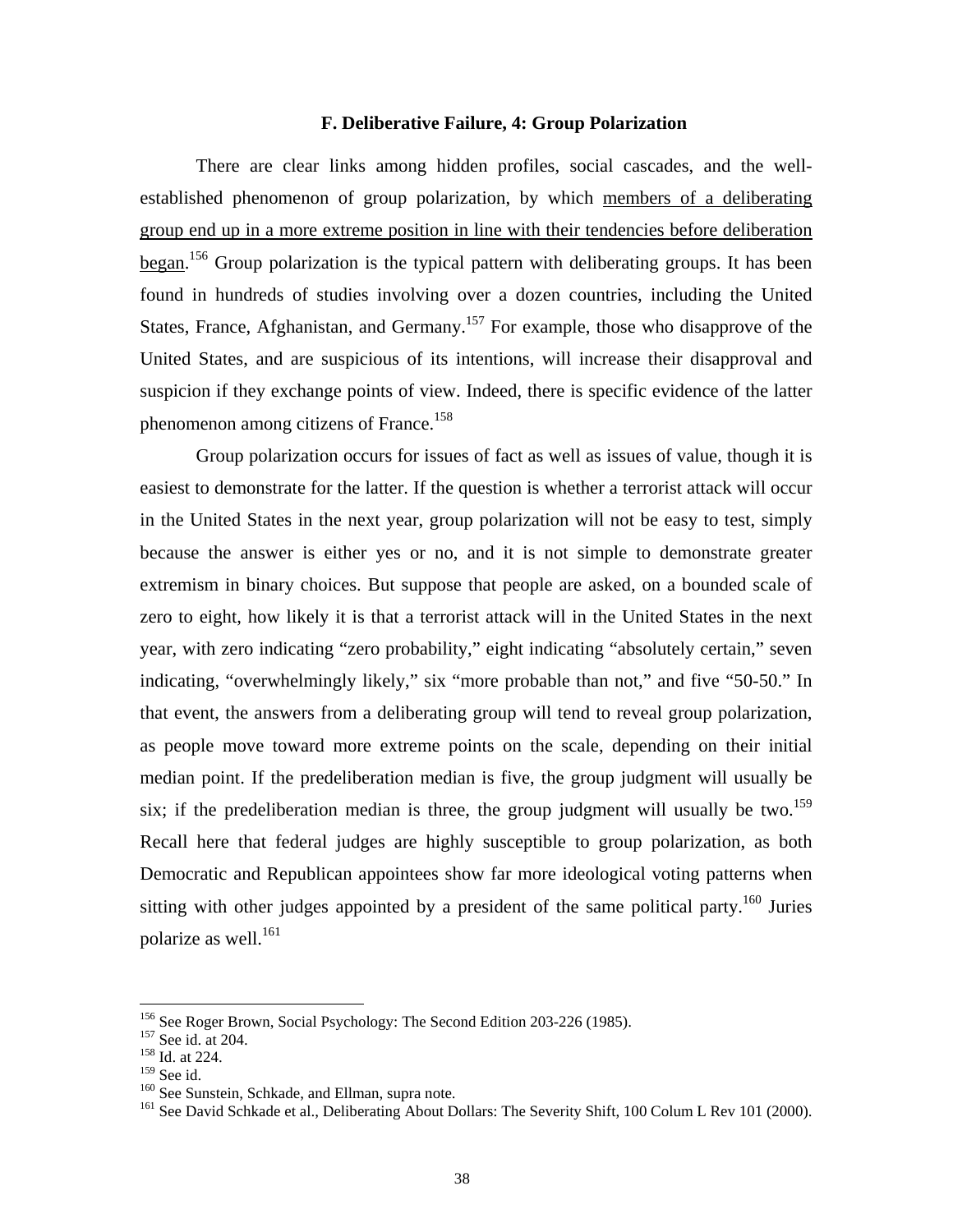Why does group polarization occur? There are three reasons.<sup>162</sup> The first and most important involves the now-familiar idea of informational influence, but in a distinctive form. People respond to the arguments made by other people—and the "argument pool," in any group with some predisposition in one direction, will inevitably be skewed toward that predisposition. As a statistical matter, the arguments favoring the initial position will be more numerous than the arguments pointing in the other direction. Individuals will have heard of some, but not all, of the arguments that emerge from group deliberation. As a result of the relevant arguments, deliberation will lead people toward a more extreme point in line with what group members initially believed. The second explanation involves social influences. People want to be perceived favorably by other group members. Sometimes people's publicly stated views are, to a greater or lesser extent, a function of how they want to present themselves. Once they hear what others believe, some will adjust their positions at least slightly in the direction of the dominant position, to hold onto their preserved self-presentation. They shift accordingly.<sup>163</sup> The third explanation stresses that people with extreme views tend to have more confidence that they are right, and that as people gain confidence, they become more extreme in their beliefs. <sup>164</sup> In a wide variety of experimental contexts, people's opinions have been shown to become more extreme simply because their view has been corroborated, and because they have been more confident after learning of the shared views of others.<sup>[165](#page-40-3)</sup>

Does group polarization led to accurate or inaccurate answers? Do deliberating groups err when they polarize? No general answer would make sense. Everything depends on the relationship between the correct answer and the group's predeliberation tendency. But as a result of the relevant influences, some people will fail to disclose what they know. As a result, deliberative processes might well fail to move people in the right directions. When individuals are leaning in a direction that is mistaken, the mistake will be amplified by group deliberation. We have already encountered an example: When most people are prone to make conjunction errors, group processes lead to more errors

<span id="page-40-0"></span> $162$  See Brown, supra note, at 200-45.

<span id="page-40-1"></span><sup>&</sup>lt;sup>163</sup> Id. It has similarly been suggested that majorities are especially potent because people do not want to incur the wrath, or lose the favor, of large numbers of people, and that when minorities have influence, it is because they produce genuine attitudinal change. See Baron et al., supra note, at 82.<br><sup>164</sup> See Robert Baron et al., Social Corroboration and Opinion Extremity, 32 J Experimental Soc. Psych.

<span id="page-40-2"></span><sup>537 (1996).</sup> 

<span id="page-40-3"></span><sup>&</sup>lt;sup>165</sup> Baron et al., supra note.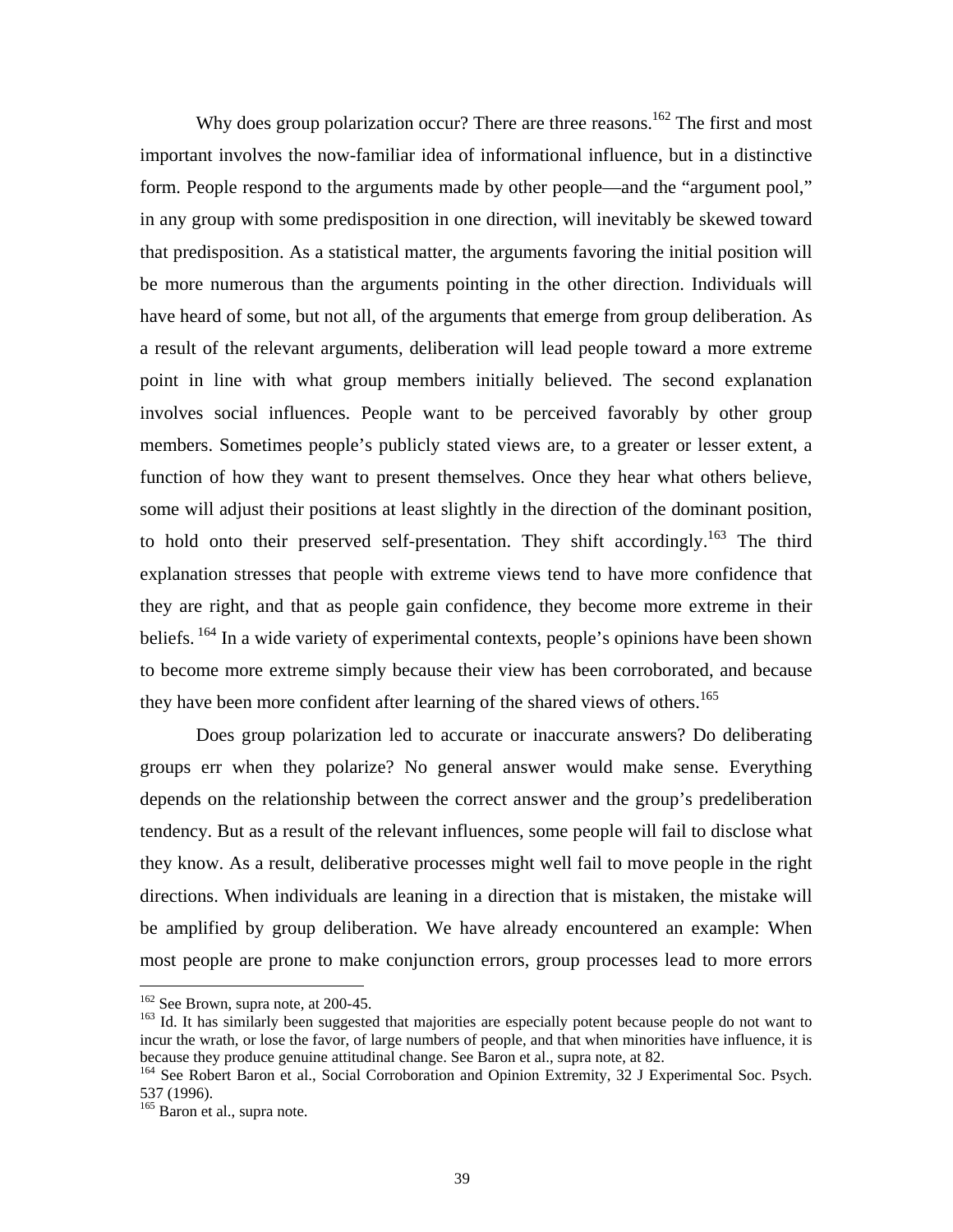rather than fewer.<sup>166</sup> The same is true when jury members are biased as a result of pretrial publicity; here jurors become more biased than individual jurors were.<sup>167</sup> This is polarization in action, and it produces major blunders.

## **G. Deliberative Success?**

Thus far I have emphasized several reasons why deliberation often fails to improve on the judgments of statistical groups, and indeed might make those judgments even worse. But there is some intriguing countervailing evidence.

1. Increases in accuracy. When one or more people in a group are confident that they know the right answer to a factual question, the group might be expected to shift in the direction of accuracy.<sup>168</sup> And if the question has a readily demonstrable answer, it is more likely that groups will converge on it.<sup>169</sup> Suppose that the question is how many people were on the earth in 1940, or the number of Supreme Court decisions invalidating acts of Congress, or the distance between Paris and London. Suppose too that one or a few people know the right answer. If so, there is a good chance that the group will not polarize, but instead accept that answer. When this is so, the reason is simple: The person who is confident that she knows the answer will speak with assurance and authority, and she is likely to be convincing for that very reason. An early study finds that those with correct answers are usually more confident, and hence confidence "is associated with correctness for both individual and group performance."<sup>170</sup> Consider in this light the finding that pairs tend to do better than individuals on a test involving general vocabulary knowledge; those pairs with at least one high-ability member generally performed at the same level as their more competent member. $171$ 

Some evidence suggests that while deliberating groups often fail to spread information, they are less likely to neglect unshared information if they believe that there

<span id="page-41-0"></span><sup>&</sup>lt;sup>166</sup> See note supra.

<span id="page-41-2"></span><span id="page-41-1"></span>

<sup>&</sup>lt;sup>167</sup> See MacCoun, supra note.<br><sup>168</sup> See James Fishkin and Robert Luskin, Bringing Deliberation to the Democratic Dialogue, in The Poll With A Human Face 3, 29-31 (Maxwell McCombs and Amy Reynolds eds. 1999).<br><sup>169</sup> See Gigone and Hastie, supra note.

<span id="page-41-3"></span>

<span id="page-41-4"></span><sup>&</sup>lt;sup>170</sup> See Hastie, Experimental Evidence on Group Accuracy, supra note, at 148.  $171$  Id.

<span id="page-41-5"></span>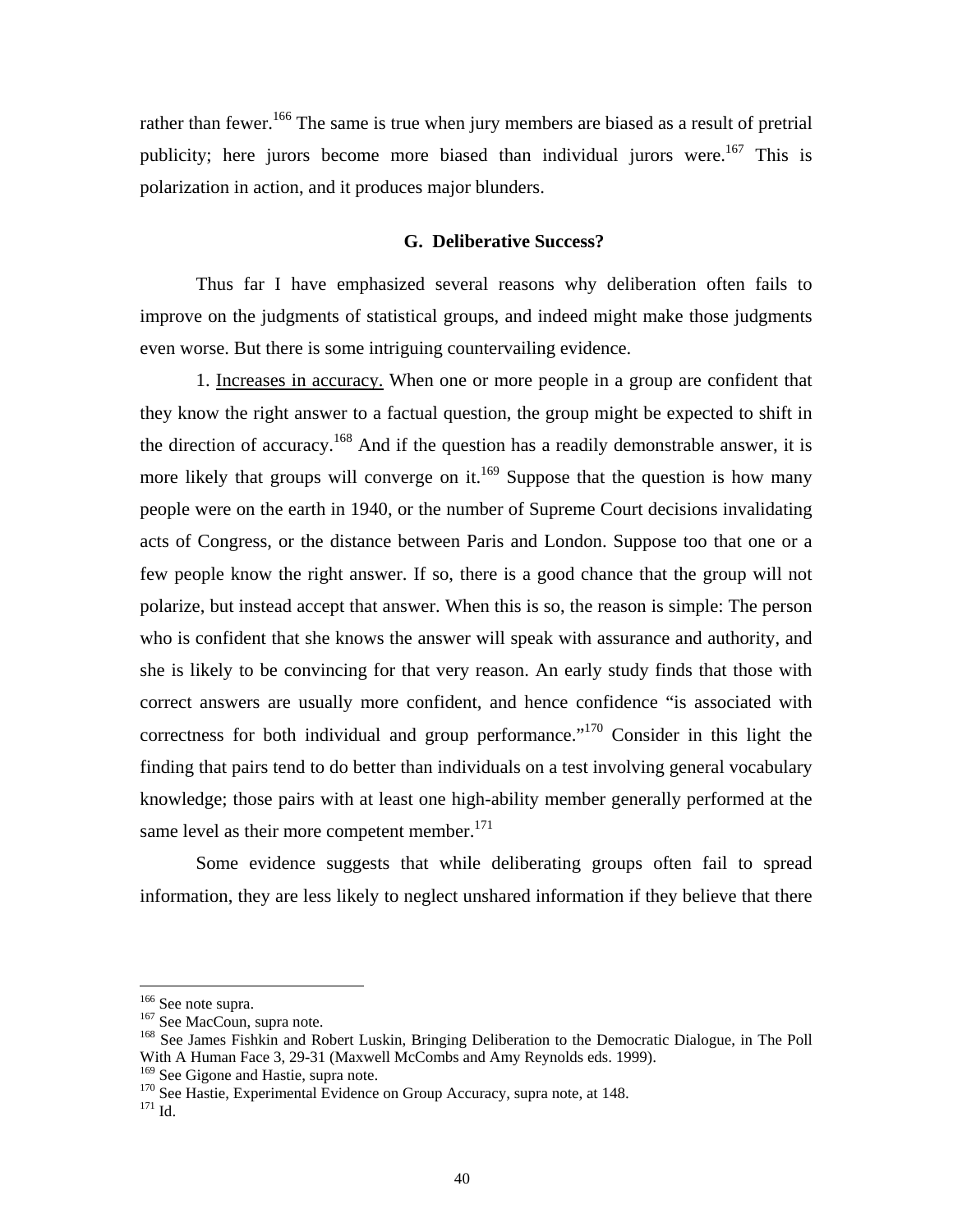is a demonstrably correct answer to the question that they are trying to answer.<sup>172</sup> Asked to solve a murder mystery, a deliberating group did far better when its members were told that they had sufficient clues to "determine" the identify of the guilty suspect than when they were told to decide which suspect was "most likely to have committed the crime."<sup>173</sup> Hence "adequate consideration of unshared, critical information during group discussion" appears to be affected by "how members construe their decision-making task"<sup>174</sup>—so that those who believe that they are solving a problem with a correct solution are more likely to explore shared information than those who think that there are reaching a consensus. It follows that "discussions may be more data driven and less consensus driven when members believe that a demonstrably correct decision exists."<sup>175</sup> Even here, however, the member who knows the right solution usually requires some initial support in the group; otherwise the group will frequently fail.<sup>176</sup>

Another study finds that groups performed exceedingly well, far better than individual members, in two complex tasks that had demonstrably correct solutions.<sup>177</sup> The first involved a statistical problem, requiring subjects to guess the composition of an urn containing blue balls and red balls. The second involved a problem in monetary policy, asking participants to manipulate the interest rate to steer the economy in good directions. People were asked to perform as individuals and in groups. The basic results for the two experiments were similar. Groups significantly outperformed individuals. On a scale of 1-100, the average group score in the urn test was 86.8, as opposed to 83.7 for individuals—a highly significant difference statistically. For the monetary policy problem, the difference was essentially identical. Interestingly, groups did not, on balance, take longer to make decision. In terms of both accuracy and time, there were no

<span id="page-42-0"></span><sup>&</sup>lt;sup>172</sup> See Lauglin, Social Combination Processes of Cooperative Problem-Solving groups on Verbal Intellective Tasks, in M. Fishbein, 1 Progress in Social Psychology 127 (1980); Laughlin and Ellis, Demonstrability and Social Combination Processes on Mathematical Intellective Tasks, 22 J Exp Social

<span id="page-42-1"></span>Psych 177 (1986).<br><sup>173</sup> See Garold Strasser and Dennis Stewaty, Discovery of Hidden Progiles by Decision-Making Groups:<br>Solving a Problem Versus Making a Judgment, 63 J Personality and Social Psych 426 (1992).

<span id="page-42-4"></span><span id="page-42-3"></span>

<span id="page-42-2"></span><sup>&</sup>lt;sup>174</sup> Id at 432.<br><sup>175</sup> Id at 433.<br><sup>176</sup> See Robert J. MacCoun, Comparing Micro and Macro Rationality, in Judgments, Decisions, and Public<br>Policy (M.V. Gowda and Jeffrey Fox eds. 2002).

<span id="page-42-5"></span><sup>&</sup>lt;sup>177</sup> Alan Blinder and John Morgan, Are Two Heads Better Than One? An Experimental Analysis of Group Vs. Individual Decisionmaking, NBER Working Paper 7909 (2000).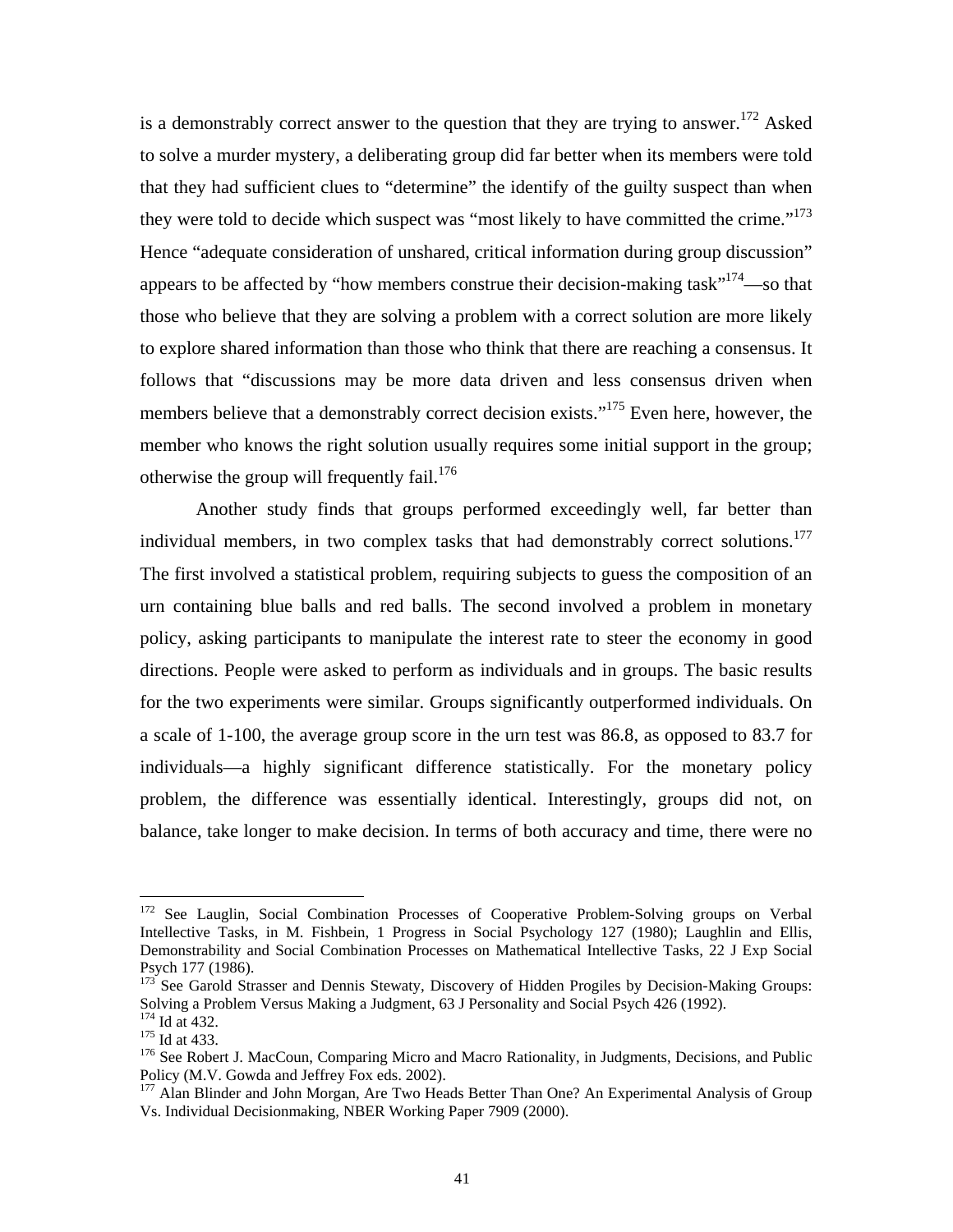differences between group decisions made with a unanimity requirement and group decisions made by majority rule.

How can these results be explained? An obvious possibility is that group processes play a little role and that the group's discussion is simply the average of individual judgments. On this view, the judgments of these deliberating groups simply were statistical judgments. But the evidence is inconsistent with this hypothesis; groups did far better than their average member.<sup>178</sup> Even more remarkably, the performance of the median player did not explain the performance of the group. An alternative hypothesis is that each group contained one or more strong analysts, who were able to move the group in the right direction. But in the experiments, there is little support for this hypothesis. "In the end, we are left to conclude that neither the average player, nor the median player, not the best player determine the decisions of the group."<sup>179</sup> It seems that in these experiments, the better decisions by groups resulted from the fact that the best points and arguments turned out to spread among the various individual players. Here we find some basis for the claim that under appropriate conditions, groups can do much better than individuals. The relevant conditions appear to include highly competent group members attempting to solve statistical problems that all members knew to have demonstrably correct answers.

2. The deliberative opinion poll. In an interesting combination of theoretical and empirical work, James Fishkin has pioneered the idea of a "deliberative opinion poll," in which small groups, consisting of highly diverse individuals, are asked to come together and to deliberate about various issues.<sup>180</sup> Deliberative opinion polls have been conducted in several nations, including the United States, England, and Australia. Fishkin finds some noteworthy shifts in individual views, and he evidently believes that the deliberative process produces learning and hence improvements in people's judgments. Because of the nature of the deliberative opinion poll, it is not possible to test for the amplification of errors, hidden profiles, or cascade effects. But Fishkin does not find a systematic tendency toward group polarization. In his studies, individuals shift both toward and away from the median of predeliberation views. It is therefore tempting to

<span id="page-43-0"></span> $^{178}$  Id.

<span id="page-43-2"></span><span id="page-43-1"></span>

 $179$  Id.<br><sup>179</sup> Id. 180 See James S. Fiskin, The Voice of the People (New Haven: Yale University Press, 1995).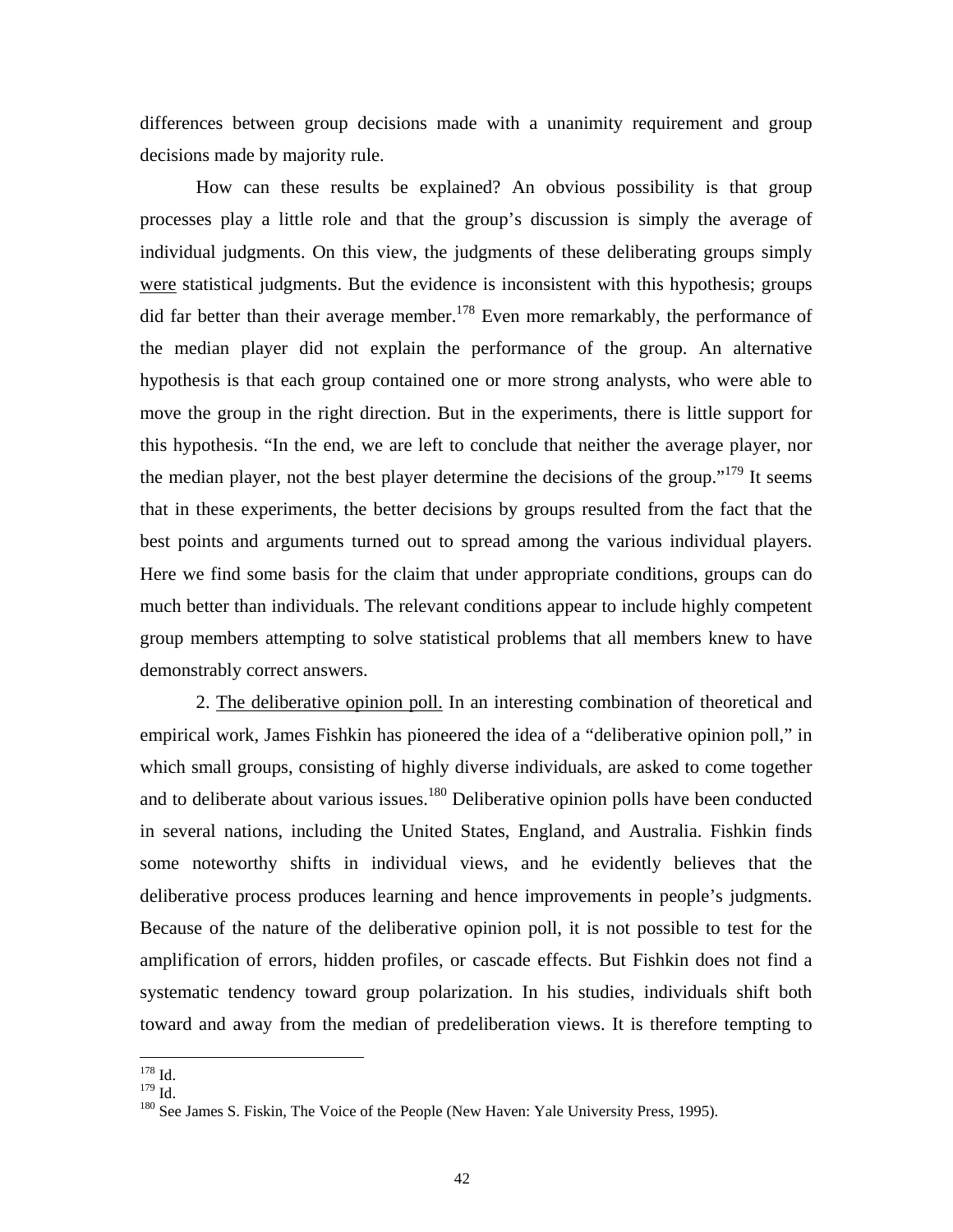conclude that properly structured deliberation can avoid some or possibly even all of the problems traced here.

In England, for example, deliberation led to reduced interest in using imprisonment as a tool for combating crime.<sup>181</sup> The percentage believing that "sending more offenders to prison" is an effective way to prevent crime went down from 57% to 38%; the percentage believing that fewer people should be sent to prison increased from 29% to 44%; belief in the effectiveness of "stiffer sentences" was reduced from 78% to  $65\%$ <sup>182</sup> Similar shifts were shown in the direction of greater enthusiasm for procedural rights of defendants and increased willingness to explore alternatives to prison. In other experiments with the deliberative opinion poll, shifts included a mixture of findings, with larger percentages of individuals concluding that legal pressures should be increased on fathers for child support (from 70% to 85%) and that welfare and health care should be turned over to the states (from 56% to 66%).<sup>183</sup>

On many particular issues, including the two just mentioned, the effect of deliberation was to create an increase in the popularity of the view that initially had majority support within the group.<sup>184</sup> These findings are consistent with the prediction of group polarization. But this was hardly a uniform pattern. On some questions, deliberation increased the percentage of people holding a minority position (with, for example, a jump from 36% to 57% of people favoring policies making divorce "harder to get")[.185 T](#page-44-4)hese are not the changes that would be predicted by group polarization.

What explains this? First, and probably most important, Fishkin's studies presented participants with a set of written materials that attempted to be balanced and that contained detailed arguments pointing on both sides. The likely consequence would be to move people in different directions from those that would be expected by simple group discussion, unaffected by external materials inevitably containing a degree of

<span id="page-44-0"></span><sup>&</sup>lt;sup>181</sup> Id. at 206-07.

<span id="page-44-1"></span>

<span id="page-44-3"></span><span id="page-44-2"></span>

<sup>&</sup>lt;sup>182</sup> Id. at 200<sup>-07.</sup><br><sup>183</sup> Fishkin and Luskin, supra note, at 23.<br><sup>184</sup> See id. at 22-23 (showing a jump, on a scale of 1 to 4, from 3.51 to 3.58 in intensity of commitment to reducing the deficit); a jump, on a scale of 1 to 3, from 2.71 to 2.85 in intensity of support for greater spending on education; showing a jump, on a scale of 1 to 3, from 1.95 to 2.16, in commitment to aiding American business interests abroad).<br><sup>185</sup> Id. at 23. See also id at 22 (showing an increase, on a scale of 1 to 3, from 1.40 to 1.59 in commitment

<span id="page-44-4"></span>to spending on foreign aid; also showing a decrease, on a scale of 1 to 3, from 2.38 to 2.27 in commitment to spending on social security).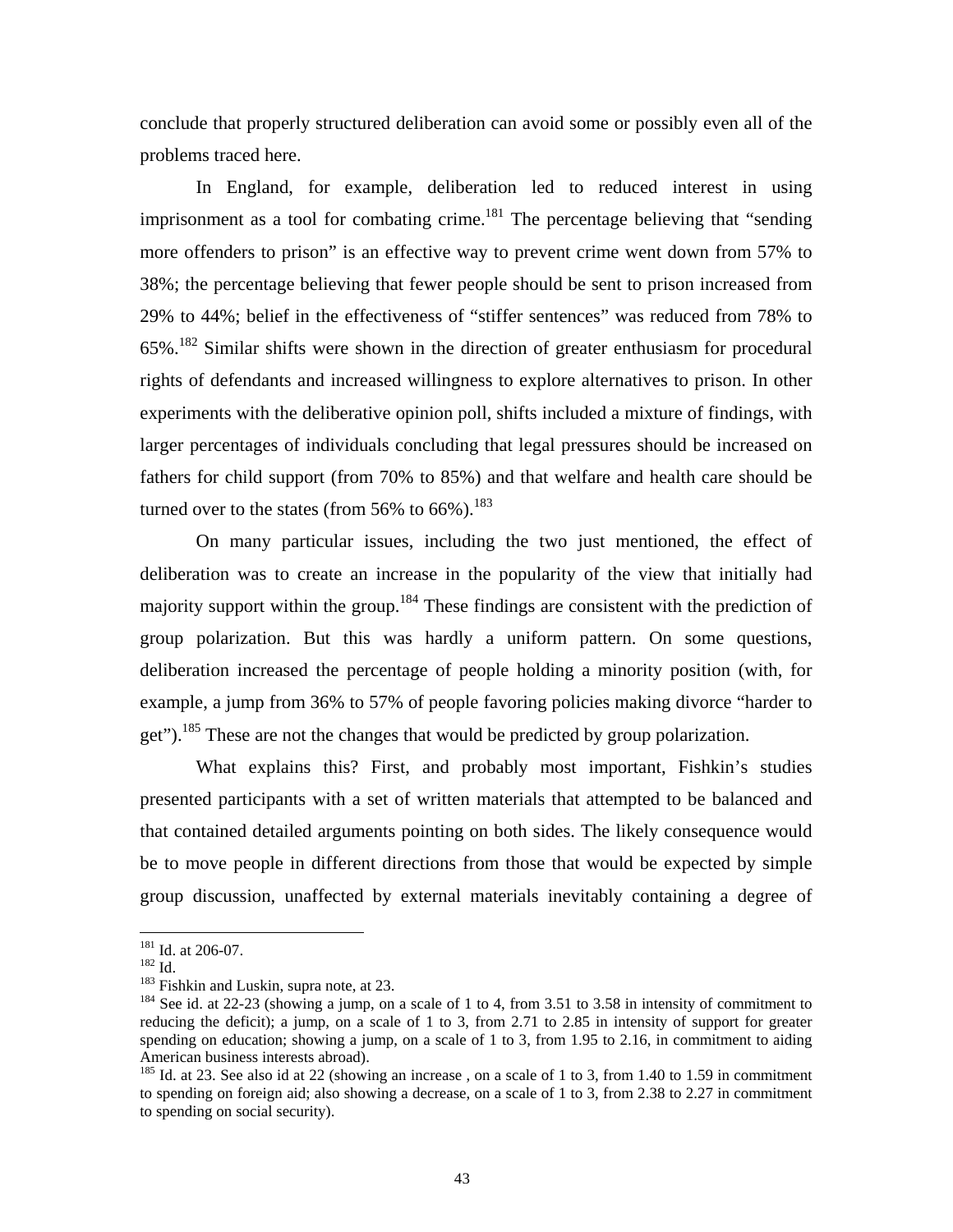authority. Indeed, the very effort to produce balance introduces a degree of unpredictability into group deliberations, simply because the argument pool is different from what it would be if all claims were generated independently by group members. Second, Fishkin's deliberators did not vote as a group. While group polarization is observed when no group decision is expected, the extent of polarization is likely to decrease, simply because members have not been asked to sign onto a group decision as such. Third, Fishkin's groups were overseen by a moderator, concerned to ensure a level of openness and likely to alter some of the dynamics discussed here. A moderator, even a neutral one, can do a great deal to reduce polarization, by altering both informational and reputational influences.

Many people are optimistic about the results of deliberative opinion polls and want them to be used more broadly.<sup>186</sup> But is there reason for confidence that when structured in the way that such polls have been, people will move toward better answers? An affirmative answer would be premature; there is no evidence that it is justified. To test the operation of the deliberative opinion poll, it would be valuable to engage the group on some simple question of fact—for example, whether the beneficiaries of minimum wage legislation mostly consists of people below the poverty line,  $187$  or whether sulfur dioxide emissions in the United States have increased or decreased in the last decade,  $188$  or whether wages have risen, in real terms, over the past decade. On such questions, do deliberative opinion polls move people toward truth rather than error? From existing deliberative opinion polls, taken together with other evidence about group processes,  $^{189}$  it is not at all clear whether deliberation will increase accuracy, even under Fishkin's conditions. If deliberators become less enthusiastic about "stiffer sentences," or more enthusiastic about imposing pressures on fathers to provide child support, social dynamics, not good reasoning, may be responsible; and that possibility is not belied by establishing that people have learned a great deal.

<span id="page-45-0"></span><sup>&</sup>lt;sup>186</sup> See Ackerman and Fishkin, supra note.

<span id="page-45-1"></span><sup>&</sup>lt;sup>187</sup> See Daniel Shaviro, The Minimum Wage, the Earned Income Tax Credit, and Optimal Subsidy Policy, 64 U Chi L Rev 405 (1997).

<span id="page-45-2"></span> $188$  See Cass R. Sunstein, Risk and Reason (2002).

<span id="page-45-3"></span><sup>&</sup>lt;sup>189</sup> See the discussion of amplification of errors, supra.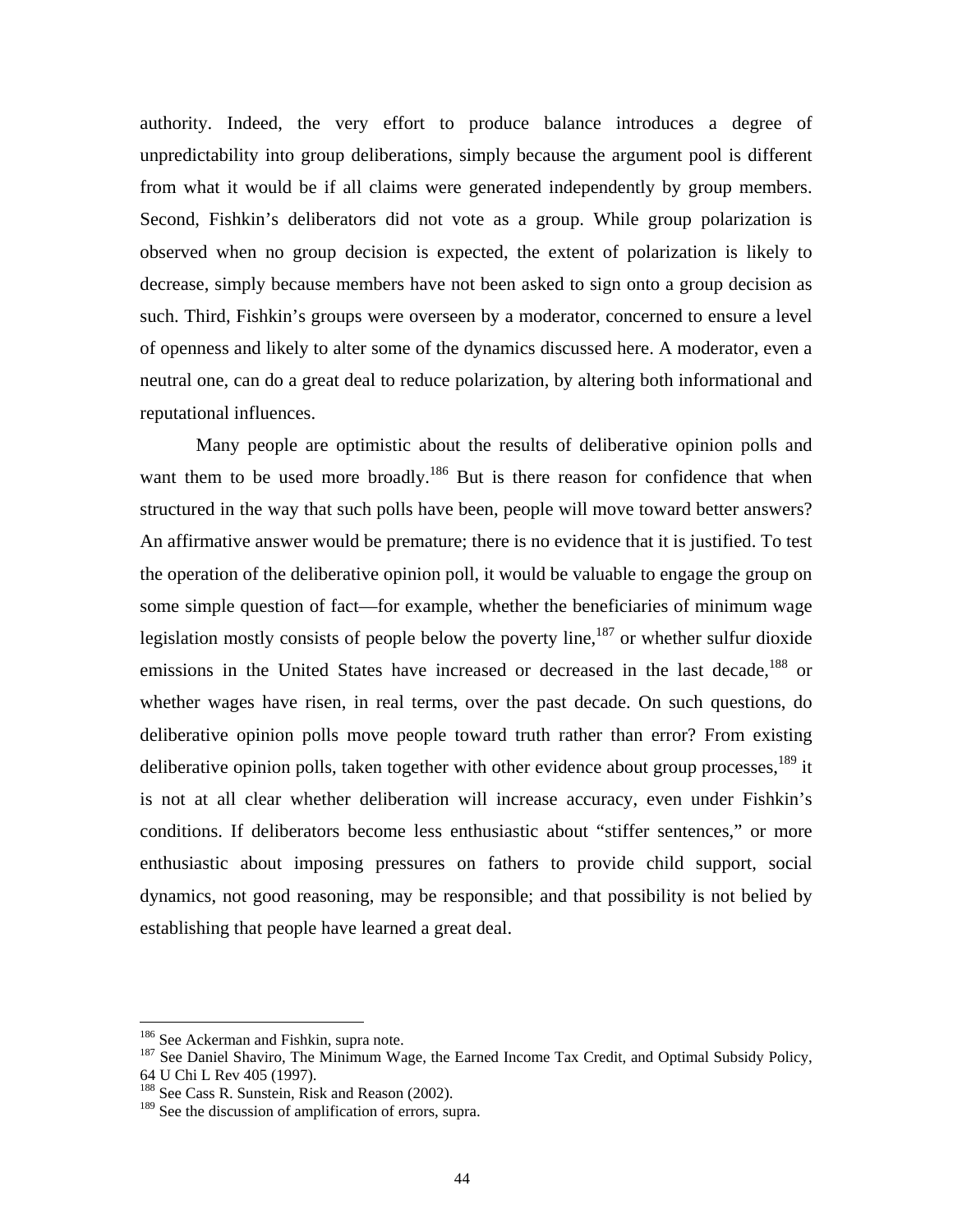The deliberative opinion poll does, however, provide lessons about appropriate institutional design for deliberating bodies. Group polarization can be heightened, diminished, and possibly even eliminated with seemingly small alterations in institutional arrangements. To the extent that informational pressure and social influences are likely to have unfortunate effects, correctives can be introduced, perhaps above all by exposing group members, at one point or another, to arguments to which they are not antecedently inclined. Let us now consider how groups might respond to this insight.

## **IV. Remedies and Reforms**

How might group performance be improved? How can groups counteract the problems I have emphasized? If mistakes come from informational and reputational pressure, then the solution is to take steps to increase the likelihood that people will disclose what they know. The most difficult problem is the propagation of error. If group members use the availability heuristic, or if they fall prey to optimistic bias, blunders will result unless they are corrected by one or more group members. Even here, the best solution is to attempt to ensure that group members say what they believe to be true.

But for those who seek to diminish the effects of informational pressure and social influences, there is a cautionary note. We can imagine groups that actually benefit from both of these, and hence from cascades and polarization.<sup>190</sup> Sometimes it is good for people to silence themselves; sometimes their contributions would be unhelpful, because what they believe that they know is false.<sup>191</sup> If some group members have a bad idea about how to stabilize the economy, litigate a case, or reduce the threat of terrorism, informational pressure and social influences might make them defer to those who know much better. As a result, the group will do better rather than worse.

We have seen that polarization might lead people in the right direction; the question is whether a more extreme version of members' antecedent tendency is correct, and that question must be answered on its merits. The process of polarization does not provide that answer. Or consider a cascade in which the early movers actually know the truth, and those who follow them are ignoring private information that they believe to be

<span id="page-46-0"></span><sup>&</sup>lt;sup>190</sup> Hidden profiles, of course, are never desirable, assuming the truth of the information that is hidden.

<span id="page-46-1"></span><sup>&</sup>lt;sup>191</sup> Of course falsity can sometimes contribute to truth; but it frequently does not.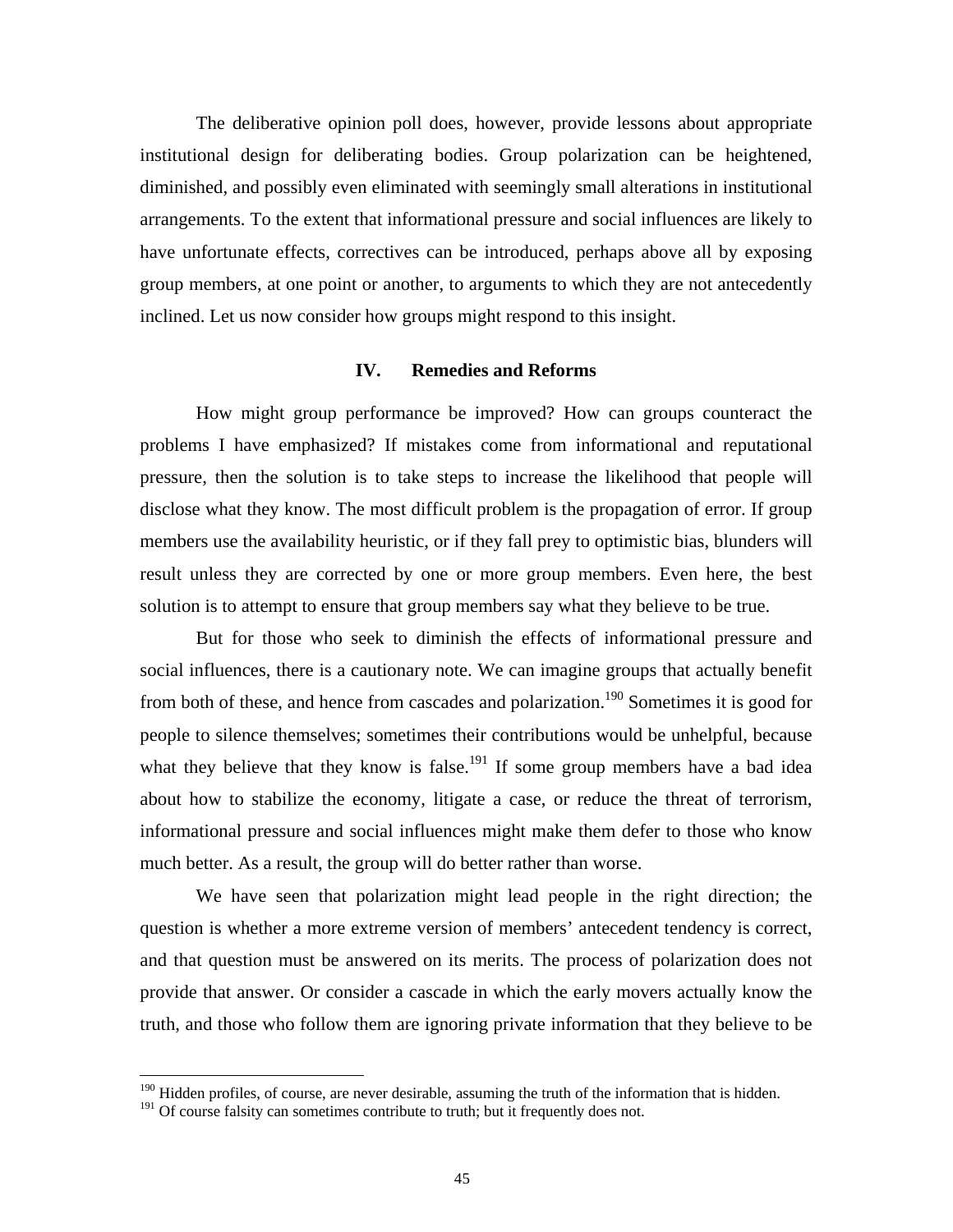true but that would, on reflection, turn out to be erroneous or misleading. If so, the followers are not only rational in disregarding what they know; they also lead the group in a better direction because they do not give it bad signals. Those who participate in cascades are acting rationally; but the more important point is that if those who start cascades are correct, both individuals and groups are better off as a result. The only problem—and it is a serious one—is that many cascade participants will fail to disclose accurate information, and for that reason the group will suffer, as demonstrated by the experiments discussed above.

Let us focus, then, on the standard cases in which deliberating groups will do worse if they do not learn what group members know. For private and public institutions, the overriding question is how to alter people's incentives in such a way as to increase the likelihood of disclosure. Many possibilities might be imagined here. Consider two experiments that have more general implications.

### **A. Restructured Incentives**

Is it possible to reduce the pressures that lead group members to silence themselves? Is it possible to ensure that people will internalize some of the benefits that accrue to the group from disclosure?

1. Overcoming reputational influences: priming critical thinking. Self-silencing is partly a product of social norms—of a sense that people will be punished, rather than rewarded, for disclosing information that departs from the group's inclination. It should be easy to see that group processes can aggravate or eliminate this effect. If consensus is prized, and known to be prized, then self-silencing will be more likely. If the group is known to welcome new and competing information, then the reward structure will be fundamentally different.

Evidence for this claim comes from hidden profile experiments that "primed" people by asking them to engage in a prior task that involved either "getting along" or "critical thinking." Primed by a task that called for critical thinking, people were far more likely to disclose what they know, and there was a quite substantial reduction of hidden profiles.<sup>192</sup> For both private and public groups, the general lesson is that if norms favor

<span id="page-47-0"></span> $192$  Stasser and Titus, supra note, at 143.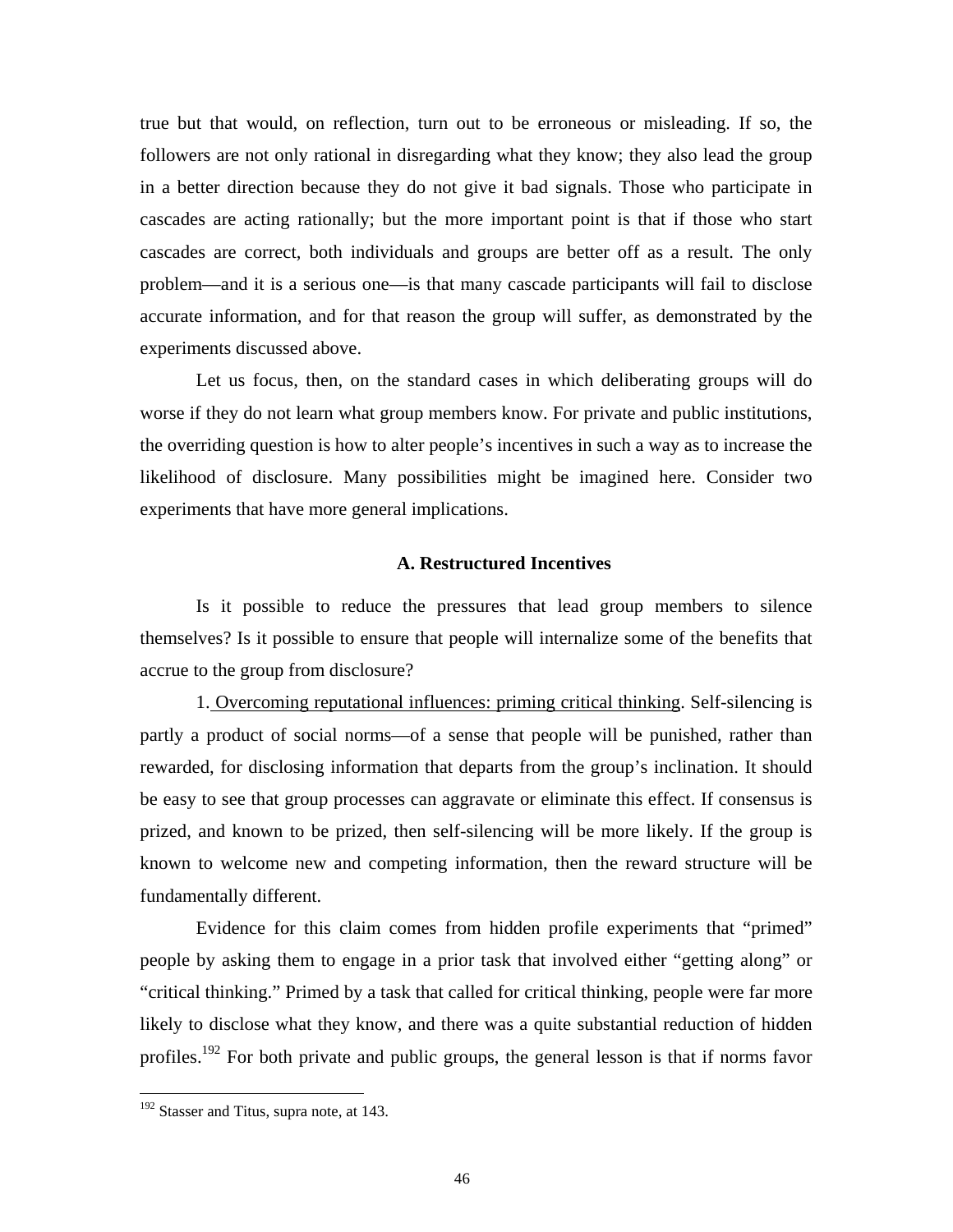disclosure of privately held information, then self-silencing will be significantly reduced; deliberation is likely to benefit as a result. Social norms and institutional culture can go a long way toward reducing the effects of social pressures.

2. Overcoming informational influences: rewarding group success. We have seen that people often do not disclose what they know because they receive only a fraction of the benefits of disclosure; this problem is compounded if private information seems likely to be erroneous in light of what others have said. But how would groups perform if individuals knew that they would be rewarded, not if their own answer was correct, but if the majority of the group was correct? It might be speculated that in a situation of this kind, hidden profiles, cascades, and group polarization would be dramatically reduced. The reason is that when people are rewarded when their group is right, they are far more likely to reveal, to that group, what they actually know. In such a situation, incentives are restructured so that people internalize the benefits of disclosure.

For supportive evidence, consider an intriguing variation on the urn experiment, where subjects were paid \$2 for a correct group decision and penalized \$2 for an incorrect group decision, with the group decision determined by majority rule.<sup>193</sup> People were neither rewarded nor punished for a correct individual decision. The result was that in 92% of cases, people's announcement matched their private draw. And because people revealed their private signals, the system of majority rule produced a huge increase in fully informed decisions—that is, the outcomes that someone would reach if he were somehow able to see all private information held by group members. As an example, consider this period from the majority rule experiment<sup>194</sup> (the actual urn was A):

| Private Draw | ാ | a | $\mathbf a$ |  | a |  |  |
|--------------|---|---|-------------|--|---|--|--|
| Decision     |   |   | A           |  | n |  |  |

Table 3: No Cascade

What is the explanation for this significantly reduced level of cascades in a system of majority rule? The answer lies in the fact that the individual knows that he has

 $\overline{a}$ 

<span id="page-48-0"></span><sup>&</sup>lt;sup>193</sup> Plott and Huang at 1511.

<span id="page-48-1"></span><sup>&</sup>lt;sup>194</sup> Id. at 1515.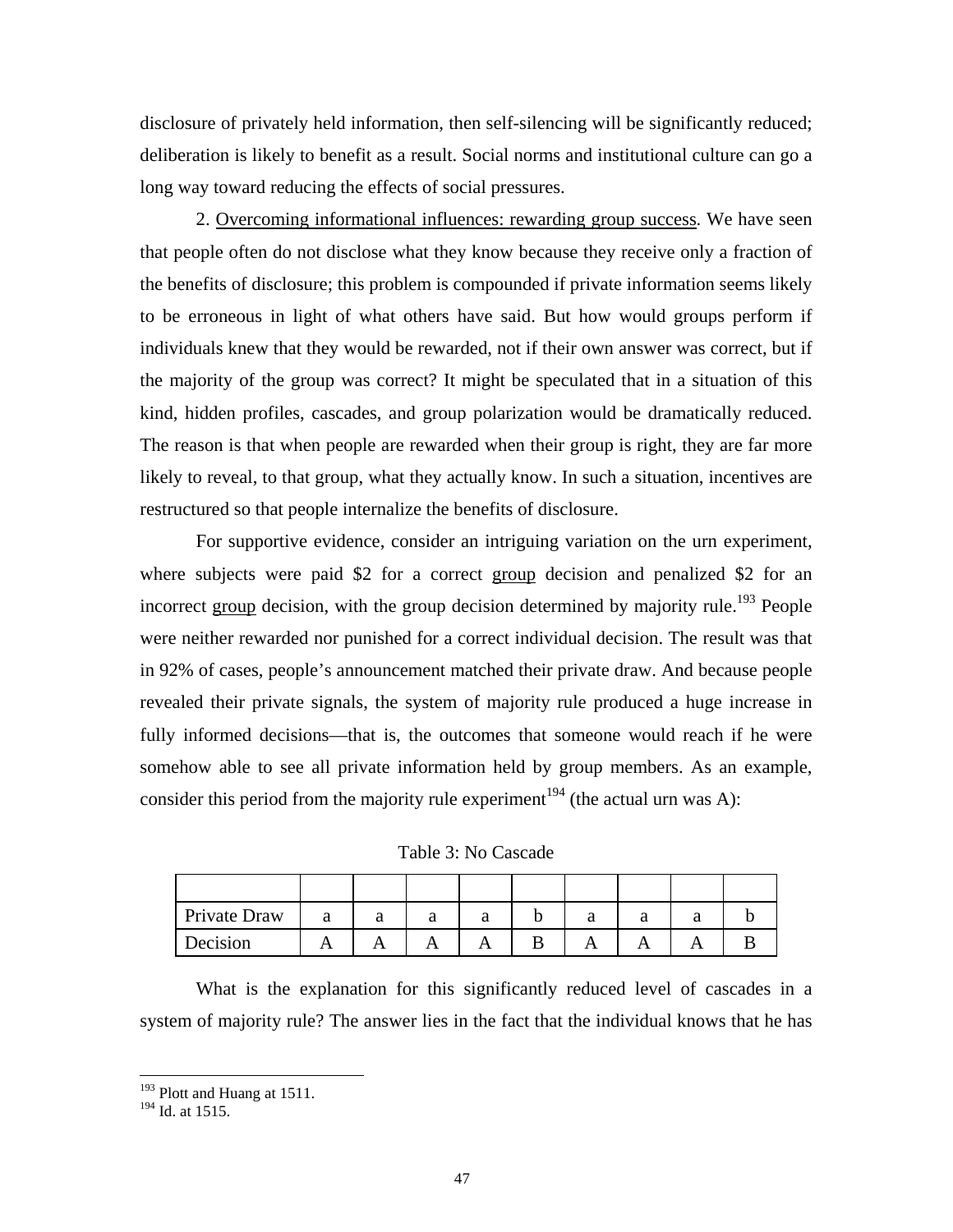nothing to gain from a correct individual decision and everything to gain from a correct group decision. As a result, it is in the individual's interest to say exactly what he sees, because it is the accurate announcement, from each person, that is most likely to promote an accurate group decision. A simple way to understand this point is to assume that a group has a large number of members and that each member makes an announcement that matches his private draw. As a statistical matter, it is overwhelmingly likely that the majority's position will be correct. The sophisticated participants in this experiment, from the California Institute of Technology, saw the point.

### **B. Devil's Advocates**

How can institutional design take advantage of these findings? If hidden profiles and self-silencing are the source of group failure, then an obvious response is to ask some group members to act as "devil's advocates," urging a position that is contrary to the group's inclination.<sup>195</sup> This was a central suggestion of both the Senate Committee reporting on intelligences failures in connection with Iraq and of the review board that investigated large blunders at NASA.<sup>196</sup>

Those assuming the role of devil's advocates will not occur the reputational pressure that comes from rejecting the dominant position within the group; they have been requested to do precisely that. And because they are asked to take a contrary position, they are freed from the informational influences that can lead to self-silencing. Hidden profiles are less likely to remain hidden if one or more group members are told to disclose the information they have, even if that information runs contrary to the apparent tendency within the group. In at least one well-known case, this approach appeared to work. "During the Cuban missile crisis, President Kennedy gave his brother, the Attorney General, the unambiguous mission of playing devil's advocate, with seemingly excellent results in breaking up a premature consensus."<sup>[197](#page-49-2)</sup>

<span id="page-49-0"></span><sup>&</sup>lt;sup>195</sup> See Janis, supra note, at 267.

<span id="page-49-1"></span><sup>&</sup>lt;sup>196</sup> See notes supra.

<span id="page-49-2"></span> $197$  Janis, supra note, at 268.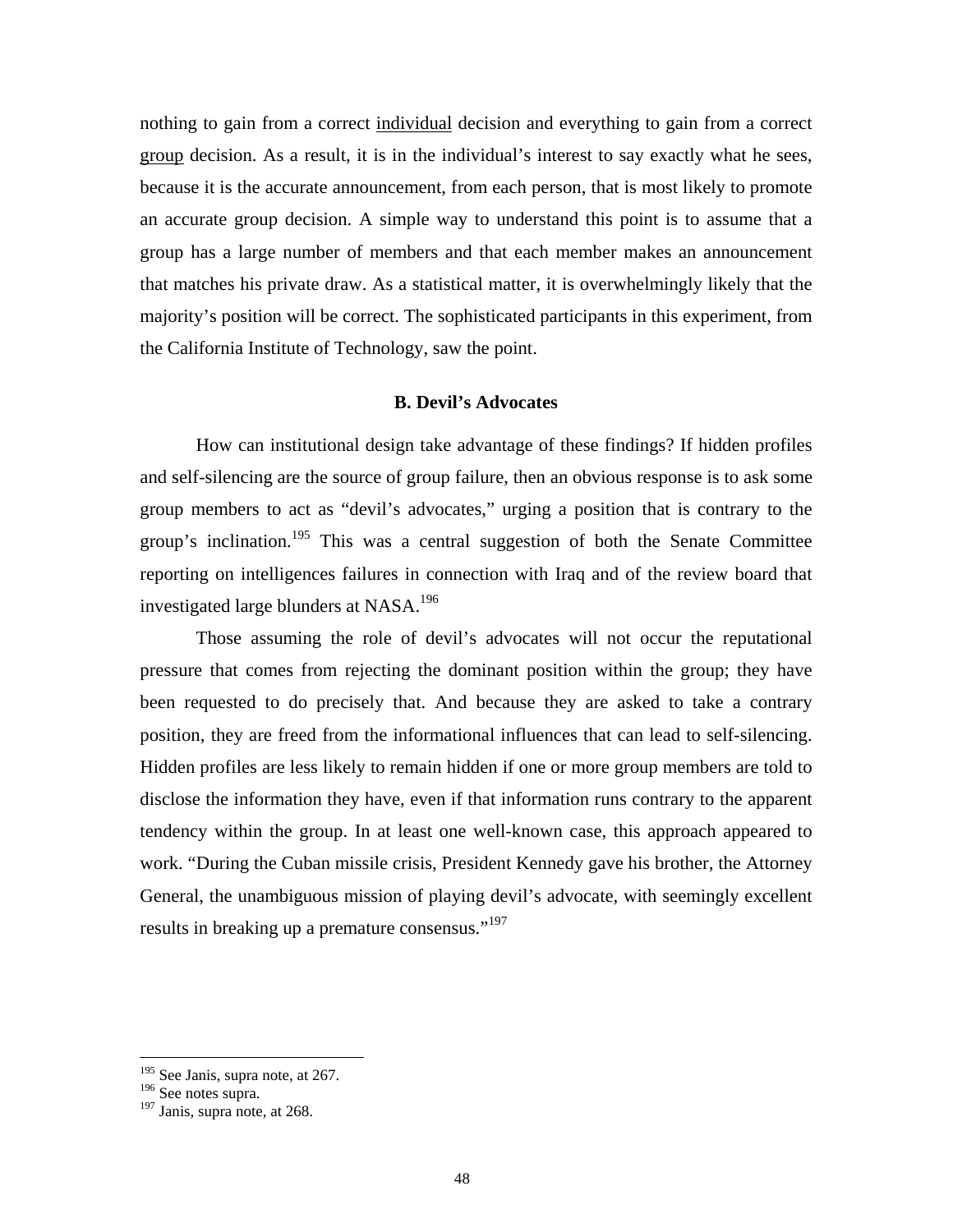Unfortunately, research on devil's advocacy in small groups does not provide conclusive evidence of the effectiveness of devil's advocacy in real-world settings.<sup>198</sup> To be sure, many experimenters have found that protection of genuine dissenting views can enhance group performance.<sup>199</sup> But a formal requirement of devil's advocacy enhances group performance far less than does the articulation of genuine dissent. When an advocate's challenges to a group consensus are insincere, members discount his arguments accordingly. At best, he merely facilitates a "multisided examination of the problems at hand."[200](#page-50-2) Because devil's advocates have no incentive to sway the group's members to their side, they accomplish their task if they allow the consensus view to refute the unpopular dissenting arguments. Unlike a genuine dissenter, the devil's advocate has little to gain by zealously challenging the dominant view and as a result tends not to persist in challenging the consensus.<sup>201</sup> In any case the perceived sincerity of a dissenter is an important factor in determining minority influence.<sup>202</sup> An insincere devil's advocate is unlikely to provide much help. The lesson is that if devil's advocacy is to work, it is because the group attempts to ensure that the dissenter actually means what he is saying. If so, better decisions can be expected.

## **C. Enlisting High-Status Contrarians—and Leadership**

Some people are more likely to silence themselves than others. For example, group members are less likely to conform if they have high social status or are extremely confident about their own views. $203$  In a complementary finding, members of low status groups—less educated people, African-Americans, sometimes women—have been shown to carry less influence within deliberating groups than their higher-status peers.<sup>204</sup> Creative groups would do well to exploit these findings.

<span id="page-50-0"></span><sup>&</sup>lt;sup>198</sup> Gary Katzenstein, The Debate on Structured Debate: Toward a Unified Theory, 66(3) Org. Beh. & Hum. Decision Processes 316, 317-18 (1996).

<span id="page-50-1"></span><sup>&</sup>lt;sup>199</sup> George Alexander & Eric Stern, Harnessing Conflict in Foreign Policy Making: From Devil's to Multiple Advocacy, 32 Presidential Studies Quarterly 484 (2002).

<span id="page-50-3"></span>

<span id="page-50-4"></span>

<span id="page-50-6"></span><span id="page-50-5"></span>

<span id="page-50-2"></span><sup>&</sup>lt;sup>200</sup> Id.<br><sup>201</sup> Id.<br><sup>202</sup> Moscovici at 359-65.<br><sup>202</sup> See Robert Baron et al., Group Process, Group Decision, Group Action, supra note, at 66.<br><sup>203</sup> See Caryn Christenson and Ann Abbott, Team Medical Decision Making, in Dec Care (Gretchen Chapman and Frank Sonnenberg eds.) (2000), at 267, 273-76.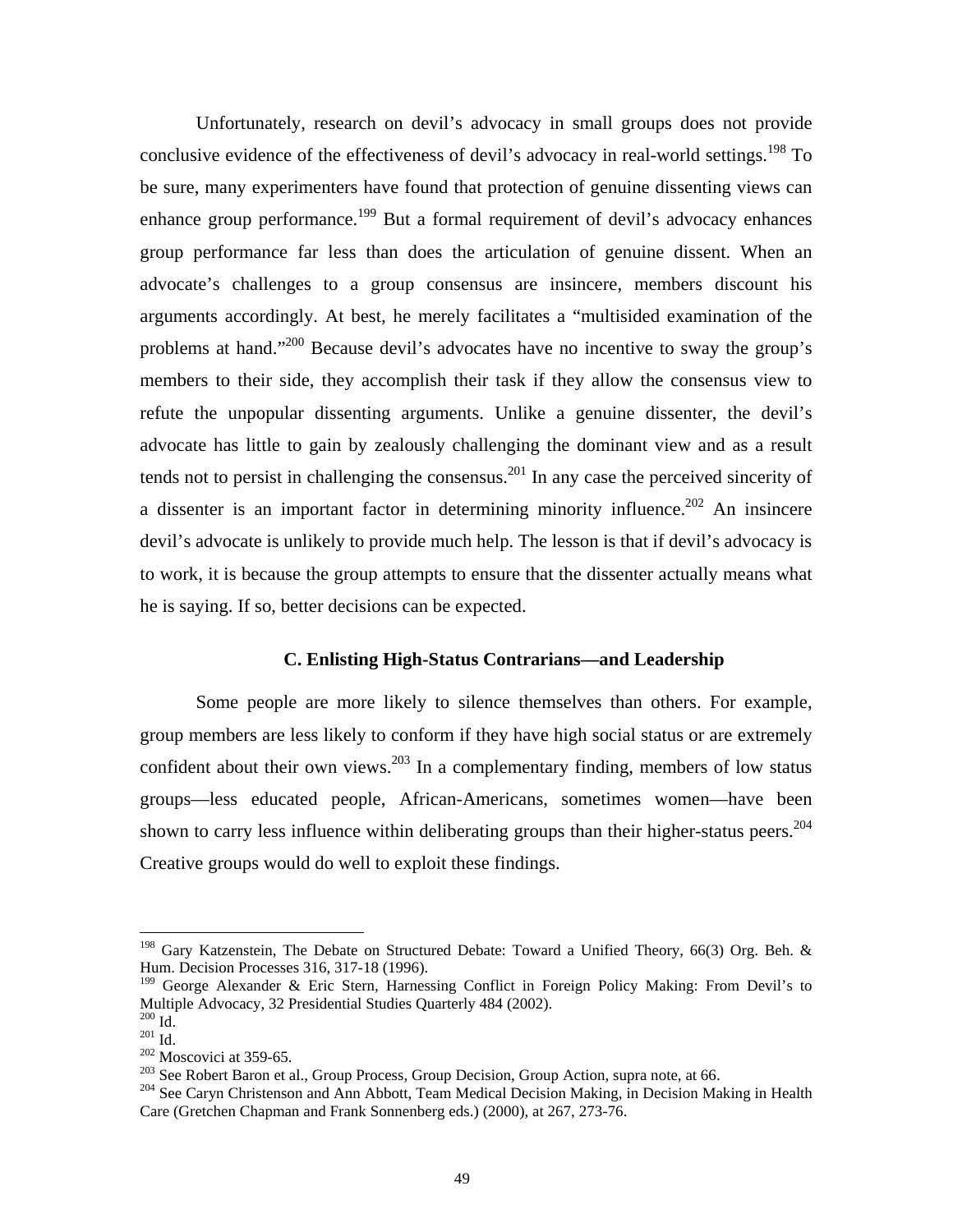For example, the problem of unshared information is reduced when that information is held by a leader within a group; not surprisingly, the leader's words count, and people listen to what leaders have to say.<sup>205</sup> In a leading experiment, a medical team consisting of a resident physician, an intern, and a third-year medical student showed a tendency to repeat unshared items emphasized by the resident—and in this respect did not fall prey to the problem of hidden profiles.<sup>206</sup> More generally, those experienced in the task at hand are more likely to mention and to repeat unshared information.<sup>207</sup> One reason for these findings is that those with higher status or competence are less subject to the reputational pressures that come from emphasizing unshared information.<sup>208</sup> Another reason is that leaders and experts are more likely to think that their own information is accurate and worth disclosing to the group, notwithstanding the fact that the information held by other group members cuts in the other direction.

The simplest lesson is that leaders and high-status members can do groups a large service by asserting a contrary view, at least for purposes of argument.<sup>209</sup> In a similar vein, group leaders should be reluctant to state a firm view at the outset and should in that way allow space for more information to emerge.

## **D. Predeliberation Anonymity, Secret Ballots, and the Delphi Method**

To overcome social influences, people might be asked to register their opinions anonymously, either in advance of deliberation or after it has occurred. The secret ballot can be understood as an effort to insulate people from reputational pressures and to permit them to say what they believe. $210$  Many institutions should consider more use of the secret ballot simply to elicit more information.

As an ambitious variation, consider the Delphi Technique, which has several key features[.211](#page-51-6) First, it ensures the anonymity of all members through a self-administered

<span id="page-51-0"></span><sup>&</sup>lt;sup>205</sup> Stasser, Unshared Information, supra note, at 65.<br><sup>206</sup> Id. <sup>207</sup> Id. <sup>207</sup> Id.

<span id="page-51-1"></span>

<span id="page-51-2"></span>

<span id="page-51-3"></span>

<span id="page-51-4"></span><sup>&</sup>lt;sup>209</sup> Cf. Janis, supra note, at 262-63 (emphasizing the need for leaders to be willing to accept criticism of his or her own judgments).

<span id="page-51-6"></span><span id="page-51-5"></span>

<sup>&</sup>lt;sup>210</sup> See Timur Kuran, Private Truths, Public Lies (1998). <sup>211</sup> See Gene Rowe and George Wright, Experts Opinions in Forecasting: The Role of the Delphi Technique, in Principles of Forecasting 125 (J. Scott Armstrong ed. 2001).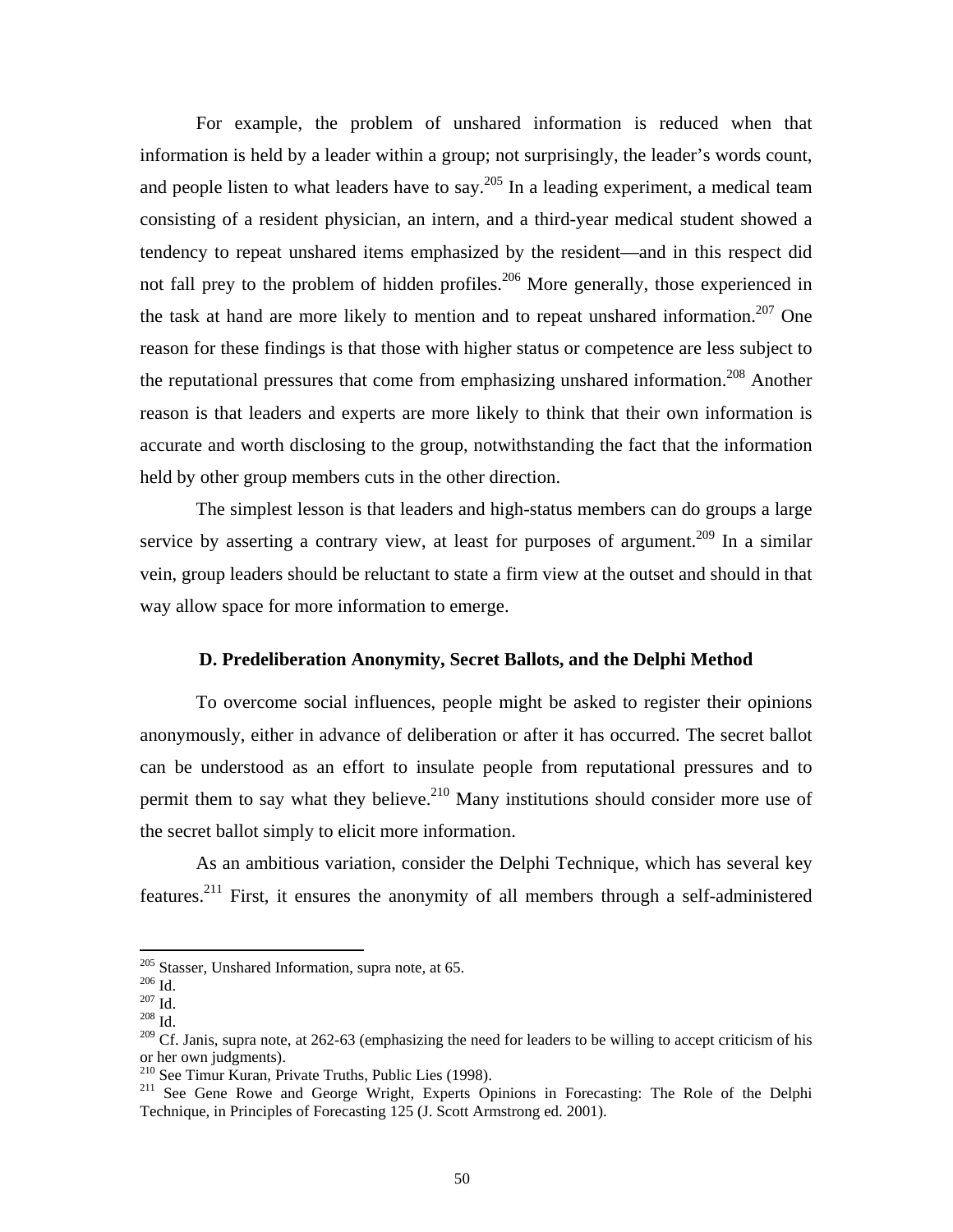questionnaire. The purpose of anonymity is precisely "to diminish the effects of social pressures, as from dominant or dogmatic individuals, or from a majority."<sup>212</sup> Second, it is iterated, and there is a system for controlled feedback on the judgments of others. Members make individual estimates; all members are informed of the views of other members; and there are additional rounds of estimates, allowing feedback until there is a desired level of convergence. Third, group members are permitted to communicate, but sometimes only their ultimate conclusions (generally in the form of summary statistics involving quartiles or ranges); and typically the conclusions, given anonymously, are provided to others by a facilitator or monitor team, often in the form of a simple summary such as a mean of median value of the group response. Thus "the feedback comprises the opinions and judgments of all group members and not just the most vocal."<sup>213</sup> (Note here that the Delphi Method is most successful when group members are provided not only with the mean or median estimate, but also with reasons given by group members for their views.<sup>214</sup> An account of reasons is most likely to move people in the correct directions.<sup>215</sup>) Fourth, and finally, the judgments of group members are subject to a statistical aggregation.

The Delphi Method provides a sharp contrast with efforts to obtain the judgments of statistical groups and also with interacting groups containing open deliberation. And in several contexts, the Delphi Method has provided more accuracy than open discussion.<sup>[216](#page-52-4)</sup> For general almanac questions, the Delphi Method was found to produce better answers than individual estimates, though open discussion did still better, apparently because it served to correct errors.<sup>217</sup> A natural alternative to the Delphi Method would be a system in which ultimate judgments were stated anonymously, but only after deliberation. Anonymity would insulate group members from reputational pressure, and to that extent could reduce the problem of self-silencing. But it would do little to reduce informational pressure.

<span id="page-52-0"></span> $212$  Id. at 126.

<span id="page-52-1"></span>

<span id="page-52-2"></span>

<span id="page-52-4"></span><span id="page-52-3"></span>

<sup>&</sup>lt;sup>213</sup> Id. at 126.<br><sup>214</sup> Id. at 129.<br><sup>215</sup> Id. at 129-30.<br><sup>216</sup> See id; Hastie, supra note.<br><sup>217</sup> Id.

<span id="page-52-5"></span>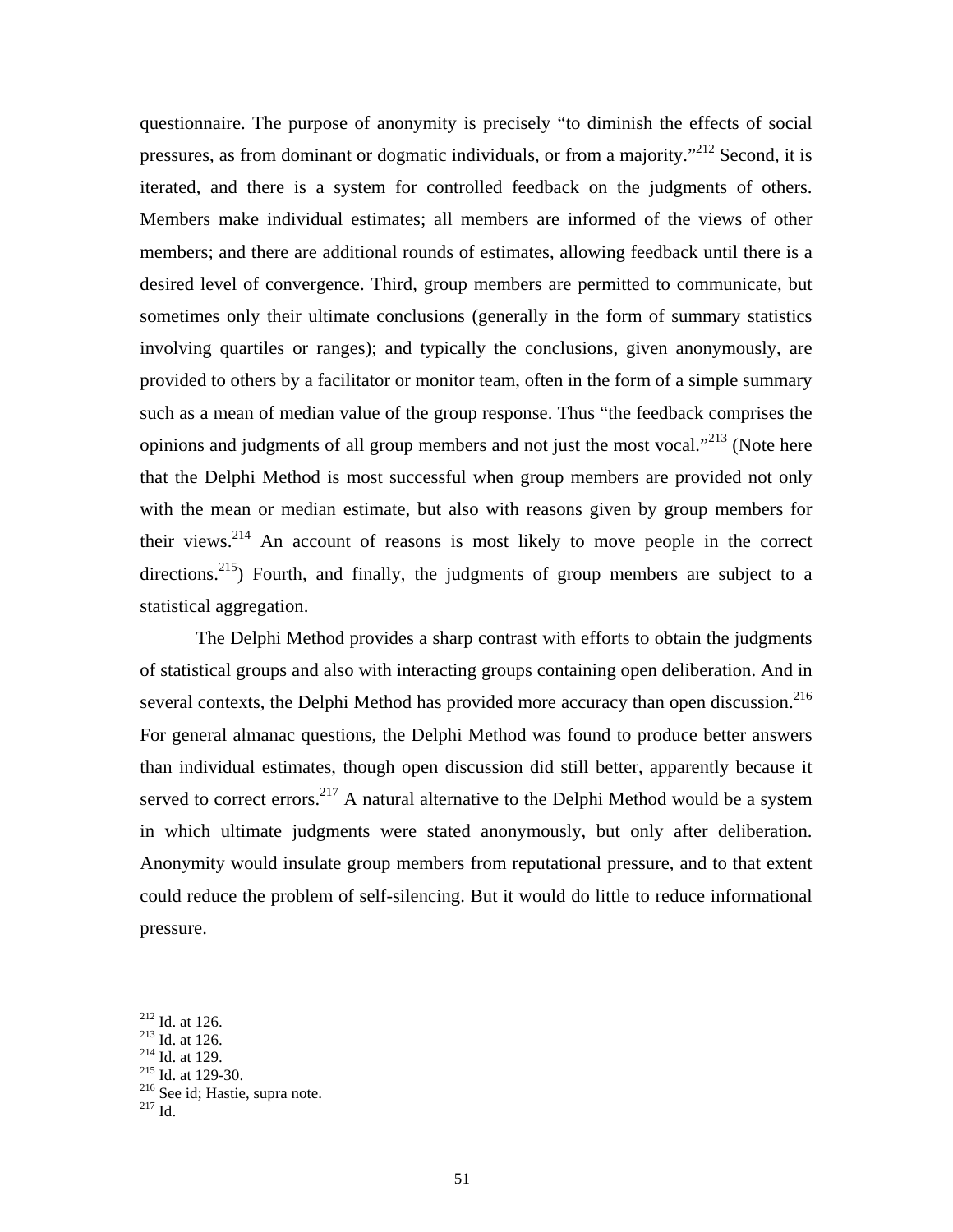# **E. Roles, Experts, and Forewarning**

Imagine a deliberating group consisting of people with specific roles, appreciated and known by all group members. One person might be understood to have medical expertise; a second might be a lawyer; a third might know about public relations; a fourth might be a statistician. In such a group, it might be hypothesized that sensible information aggregation would be far more likely, simply because each member knows that each other has something particular to contribute. Hidden profiles should be less likely to remain hidden if there is a strict division of labor, in which each person is knowledgeable, and known to be knowledgeable, about something in particular.<sup>218</sup>

Several experiments support the hypothesis.<sup>219</sup> In one such experiment, each member of a three-person group was given a good deal of information about one of three candidates for office.<sup>220</sup> In half of these groups, the "expertise" of each member was publicly identified to all before discussion began; in half of them, there was no such public identification of experts. The bias in favor of shared information was substantially reduced in those groups in which experts were publicly identified as such.<sup>221</sup> The reduction of the bias was significantly smaller when there was no public identification of experts and when each group member was simply told, by the experimenter, that he or she was an expert on a particular candidate.<sup>222</sup> The lesson is clear: If a group seeks to obtain the information that its members hold, it would make sense to inform all group members, before deliberation begins, that different members have different, and relevant, information to contribute. Unfortunately, however, the effect of role assignment, in reducing hidden profiles, is not huge. $223$ 

<span id="page-53-0"></span><sup>&</sup>lt;sup>218</sup> See Stasser, The Uncertain Role of Unshared Information in Collective Choice, supra, at 56-57.

<span id="page-53-1"></span><sup>&</sup>lt;sup>219</sup> See Garold Stasser et al., Pooling Unshared Information: The Benefits of Knowing How Access to Information Is Distributed among Group Members, 82 Org Behavior and Human Decision Processes 102 (2000); Garold Stasser et al., Expert Roles and Information Exchange During Discussion: The Importance of Knowing Who Knows What, 31 J Experimental Social Psych 244 (1995).<br>
<sup>220</sup> See Stasser et al., Pooling Unshared Information, supra note.<br>
<sup>221</sup> Id. at 110-111.<br>
<sup>222</sup> In this condition, there was no effect on collective

<span id="page-53-2"></span>

<span id="page-53-3"></span>

<span id="page-53-4"></span>information did make it more likely that unshared information would be retained in a written protocol after it had been mentioned during discussion. Id. at 109-110. 223 Stasser and Titus, supra note, at 310.

<span id="page-53-5"></span>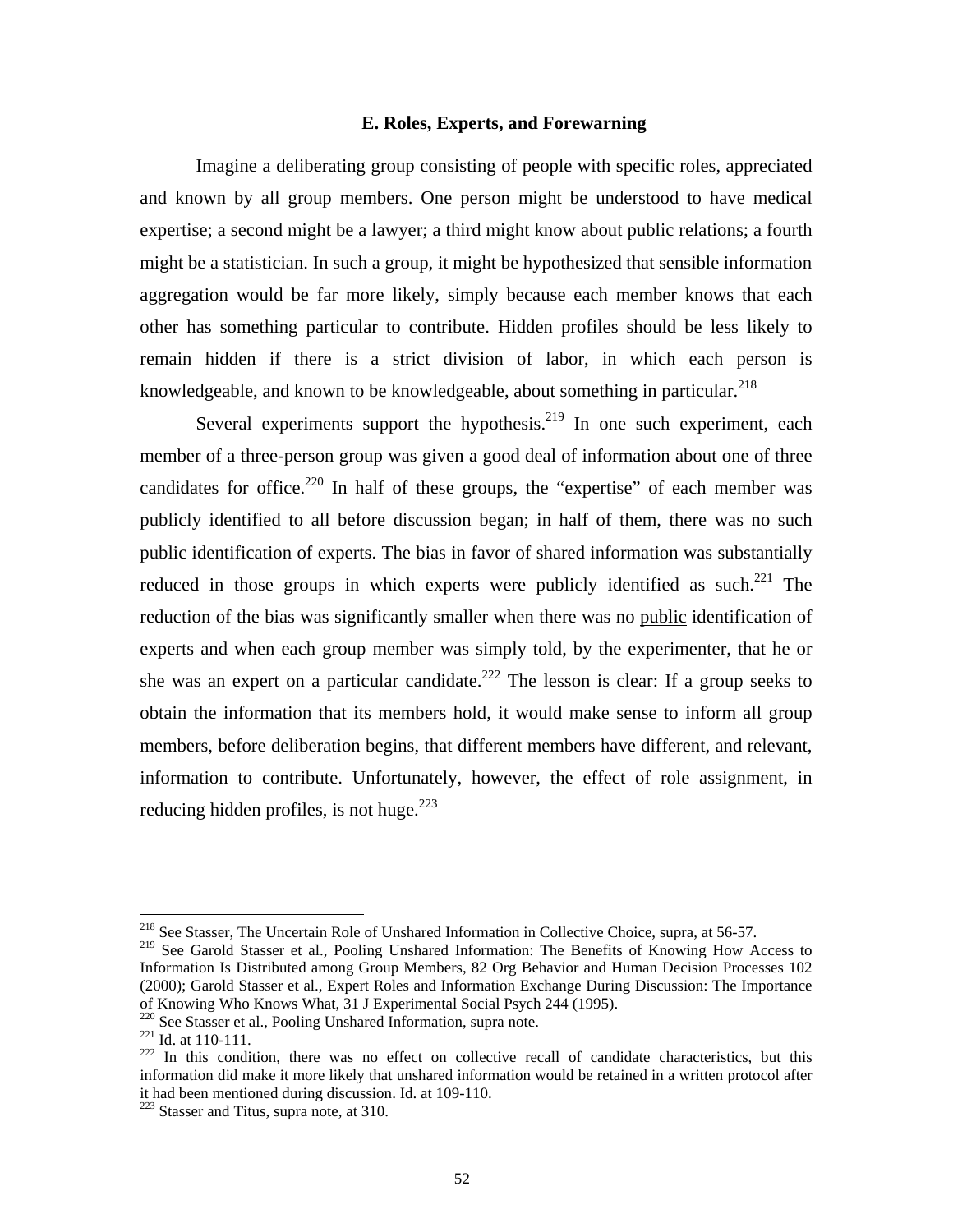### **F. General Lessons**

These various findings offer general lessons about how deliberating groups might reduce the adverse effects of informational influences and social pressures. The lessons apply to such diverse groups as corporate boards, juries, multimember judicial panels, and administrative agencies.  $224$  If information is dispersed within the group, leaders would do well not to state a firm view at the outset; they might well refrain from expressing any opinion at all until other people have said what they think. Following the model of Franklin Delano Roosevelt, they might indicate sympathy for a wide range of views, encouraging diverse opinions to arise.<sup>225</sup> They might suggest in particular that they welcome information and perspectives that diverge from their own. A degree of impartiality, on the part of leaders, would go a long way toward encouraging diversity of views. And if reasonable alternatives are not being discussed, group members might be assigned the task of developing and presenting them. Independent subcommittees might be asked to generate new views, possibly views that compete with one another.

Of course time is limited, and prescriptions that are suitable for some organizations will not be suitable for others. In the context of jury deliberations, for example, subcommittees would make little sense; what is required is an initial degree of openness in which jurors explore relevant facts before announcing a conclusion. For regulatory agencies, by contrast, competing subdivisions can help to ensure a range of perspectives. In this vein, Christopher Edley has suggested that Congress should create, within the Department of Homeland Security, an independent Office on Rights and Liberties, whose specific mission would be to ensure that the effort to protect the nation from terrorist threats does not compromise liberty and individual rights.<sup>226</sup> In Edley's account, the Office would receive and address public complaints about rights violations; it would also make classified quarterly reports to Congress and the President, along with unclassified reports to the public. The proposal deserves serious consideration as a check on amplification of errors, hidden profiles, and group polarization.

<span id="page-54-0"></span> $224$  For overlapping prescriptions, see Janis, supra note, at 262-273.

<span id="page-54-2"></span><span id="page-54-1"></span>

<sup>225</sup> See Robert Jackson, That Man (2003).<br><sup>226</sup> See Christopher Edley, A U.S. Watchdog for Liberty, available at http://www.aeibrookings.org/publications/abstract.php?pid=260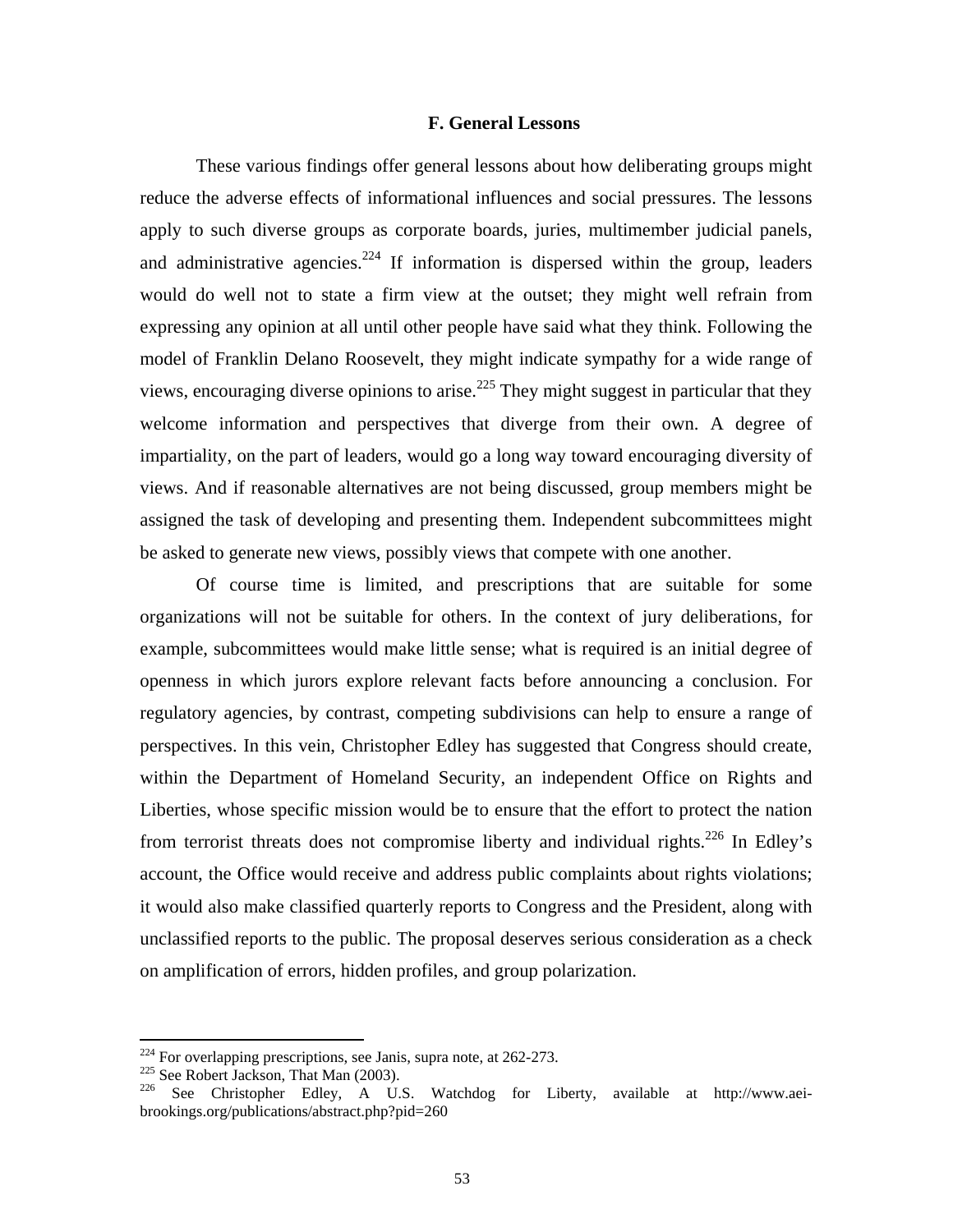An optimistic view of the structure of the Environmental Protection Agency would suggest that the proliferation of offices with overlapping tasks—including a proregulatory Air Office and a more technocratic Planning Office—ensures a kind of internal system of checks and balances.<sup>227</sup> Under existing law, the independent regulatory agencies, including the National Labor Relations Board and the Federal Communications Commission, may not have more than a majority of their members from a single political party.<sup>228</sup> This limitation might be understood as an effort to protect against the deliberative pathologies that are likely to result if deliberations are restricted to likeminded people.

Many variations on these themes might be imagined. My goal here has been not to set out an institutional blueprint, but to suggest some general points that deliberating groups might take into account when structuring their processes for eliciting and aggregating information and points of view.

### **V. Information Markets**

Deliberation is one way to aggregate the information held by group members; but there are many other possibilities. Open-source software, for example, provides a method by which decentralized "bits" of private information can be drawn together in software design, thus ensuring improvements that go far beyond the capacities of small groups of experts.<sup>229</sup> With open-source software, expert groups do not deliberate about technological improvements; instead numerous contributors can bring their creativity and knowledge to bear. More generally, the Internet itself is easily used as an aggregative mechanism. For example, a "wiki" is a website that allows any user to add material and to edit what previous users have done.<sup>230</sup> Wikipedia operates as a free, web-based encyclopedia<sup>231</sup> that attempts to take advantage of the information held by thousands of contributors ("Wikipedians"), who add to and edit the encyclopedia.

 $\overline{a}$ 

<span id="page-55-0"></span> $227$  See Bruce Ackerman and William Hassler, Clean Coal/Dirty Air (1983) (describing the roles of the respective offices).

<span id="page-55-2"></span><span id="page-55-1"></span>

<sup>&</sup>lt;sup>228</sup> See, e.g., 15 U.S.C. § 78d (1994).<br><sup>229</sup> See Lawrence Lessig, Free Culture (2004).

<span id="page-55-4"></span><span id="page-55-3"></span>

<sup>&</sup>lt;sup>230</sup> http://en.wikipedia.org/wiki/WikiWiki<br><sup>231</sup> See http://en.wikipedia.org/wiki/Wikipedia; I am grateful to Agata Waclawik for the reference.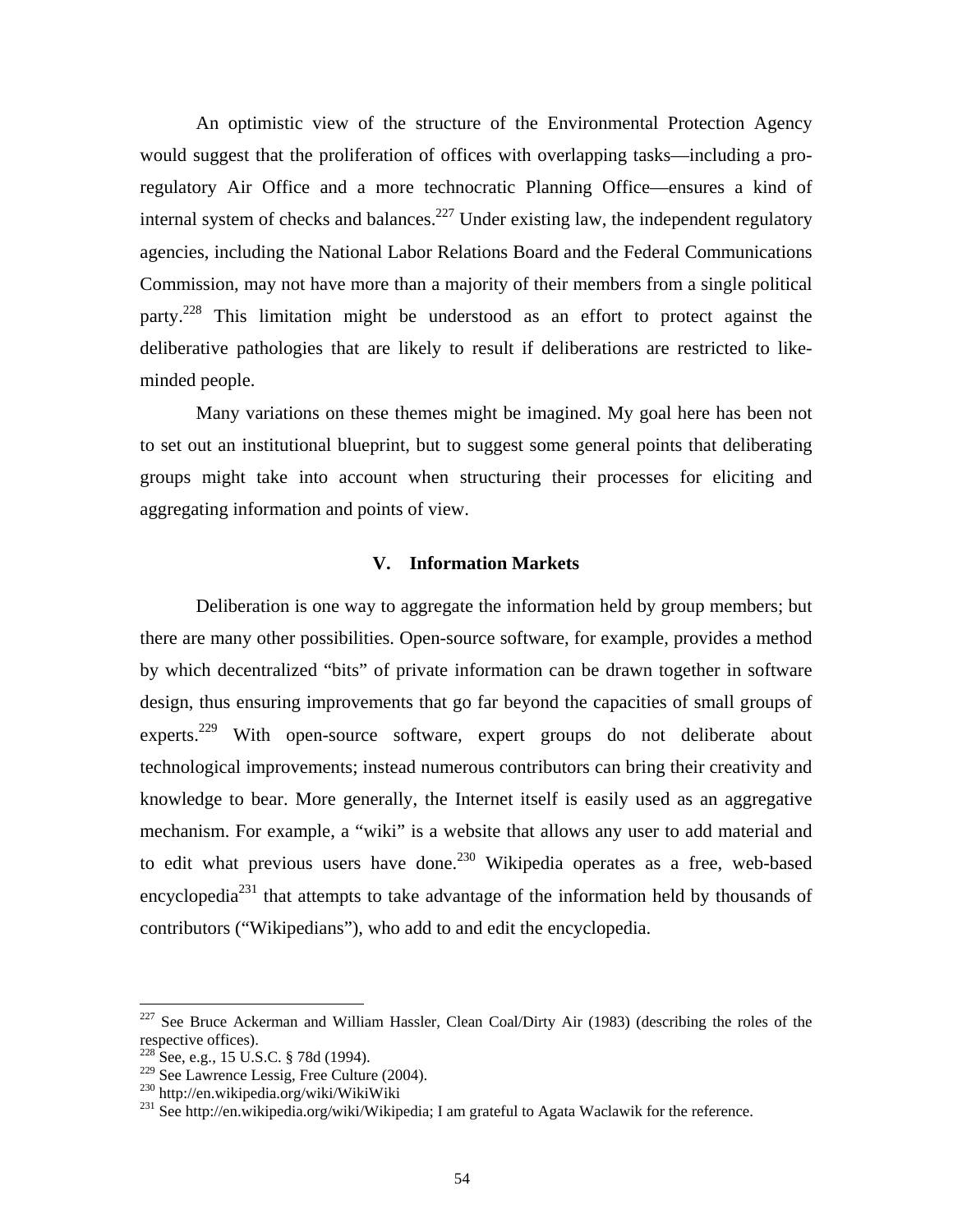In a similar vein, a great deal of recent attention has been paid to weblogs, which can serve to elicit and aggregate the information held by countless contributors.<sup>232</sup> If thousands of people are maintaining their own "blogs," they should be able to act as factcheckers, and as supplemental information sources, for the most prominent members of the mass media. And if tens of thousands of people are reading the most prominent blogs, then errors, on the part of bloggers, should be immediately corrected.<sup>233</sup> Of course blogs may also suffer from amplification of error, hidden profiles, cascade effects, and group polarization. But they hold out the promise of aggregating information held by large numbers of people.

Another way to aggregate such information is to rely on the price signal, which has a similar aggregative function. In fact the great advantage of the price signal is that it aggregates both the information and the tastes of numerous people, producing judgments that incorporate more material than could possibly be assembled by any central planner, even one who insists on deliberation with and among experts.<sup>234</sup> And if an emphasis is placed on the information-aggregating properties of markets, it would seem plain that if we are attempting to improve on the answer produced by statistical means and deliberating groups, we might consider an increasingly popular possibility: *Create a market*. [235](#page-56-3) Information markets, a recent innovation, have proved remarkably successful at forecasting future events; they seem to do far better, in many domains, than deliberating groups. Such markets are worth sustained attention, in part because they offer important lessons about how to make deliberation go better or worse, and in part because they provide a useful model for many private and public organizations.

<span id="page-56-0"></span><sup>&</sup>lt;sup>232</sup> For an overview, see Daniel Drezner and Henry Farrell, The Power and Politics of Blogs (unpublished

<span id="page-56-2"></span><span id="page-56-1"></span>manuscript 2004).<br><sup>233</sup> Presentation by Ana Marie Cox ("wonkette"), American Political Science Association, September 2004.<br><sup>234</sup> See F.A. Hayek, The Use of Knowledge in Society, 35 Am Econ Rev 519 (1945). For discussion o information markets (sometimes called prediction markets), see Joyce Berg et a;., Results from a Dozen Years of Election Futures Markets Research, in Handbook of Experimental Economic Results (Charles Plott and Vernon Smith eds 2003); R. Forsythe et al., Anatomy of an Experimental Political Stock Market, 82 Am Ec Rev 1142 (1992); Joyce Berg et al., What Makes Markets Predict Well? Evidence from the Iowa Electronic Markets, in Understanding Strategic Interaction (W. Albers et al. eds. 1997); R. Forsythe et al,, Wishes, Expectations, and Actions: Price Formation in Election Stock Markets, 39 J Ec Behavior and Org 83 (1999).

<span id="page-56-3"></span><sup>&</sup>lt;sup>235</sup> For valuable overviews, see Justin Wolfers and Eric Zitzewitz, Prediction Markets, 18 J Econ Persp 107 (2004); Michael Abramowicz, Information Markets, Administrative Decisionmaking, and Predictive Cost-Benefit Analysis, 71 U Chi L Rev 933 (2004); Saul Levmore, Simply Efficient Markets and the Role of Regulation, 28 J Corp Law 589 (2003).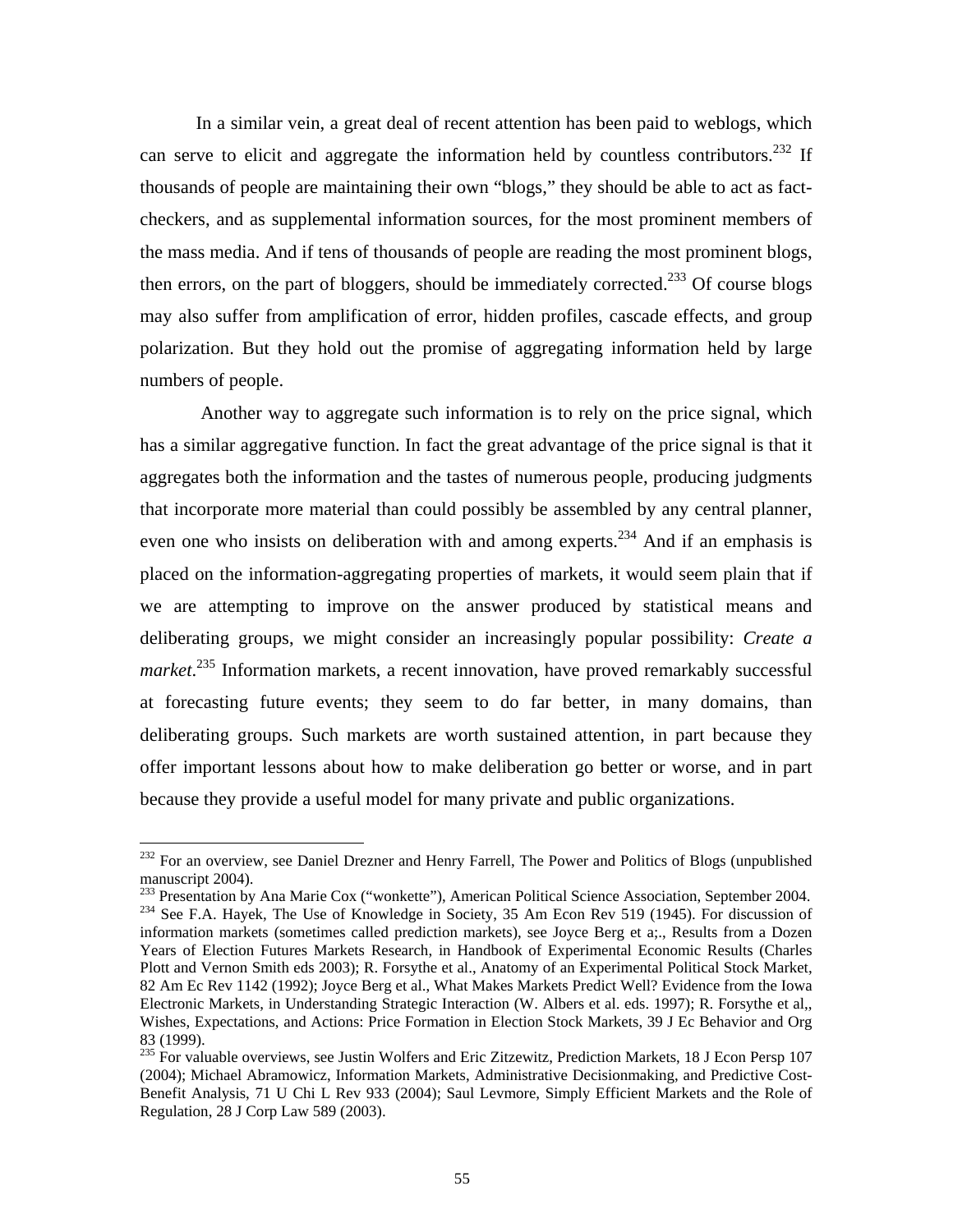A central advantage of information markets is that they impose the right incentives for people to disclose the information that they hold. Recall that in a deliberating group, members often have little incentive to say what they know. By speaking out, they provide benefits to others, while possibly facing high private costs. Information markets realign incentives in a way that is precisely designed to overcome these problems. Because investments in such markets are generally not disclosed to the public, investors need not fear reputational sanctions if, for example, they have predicted that a company's sales will be low or that a certain candidate will be elected president. And because people stand to gain or lose from their investments, they have a strong incentive to use (and in that sense to disclose) whatever private information they hold; they can capture, rather than give to others, the benefits of disclosure. The use of private information will be reflected in the price signal. In these crucial ways, the problems that infect deliberating groups are largely eliminated in information markets.

Of course investors, like everyone else, are subject to the informational pressure imposed by the views of others. But a market creates strong incentives for revelation of whatever information people actually hold. For small groups, of course, information markets are likely to be too "thin" to be useful; a certain number of investors is required to get a market off the ground.<sup>236</sup> In many contexts, however, private and public organizations might use markets as a complement to or even a substitute for deliberation. Perhaps most important, information markets have been found not to amplify individual errors but to eliminate them; the prices that result from trading prove reliable even if many individual traders err.<sup>[237](#page-57-1)</sup>

# **A. Practice and Evidence**

1. An abandoned initiative. In many imaginable markets, people might make claims about facts, or predictions about the future, and they might stand to gain or lose from their predictions. In the summer of 2003, analysts at the Department of Defense built directly on this idea.<sup>238</sup> To predict important events in the world, including terrorist attacks, they sought to create a kind of market in which ordinary people could actually

<span id="page-57-0"></span><sup>&</sup>lt;sup>236</sup> But see Levmore, supra note (showing considerable success even within quite thin markets).

<span id="page-57-2"></span><span id="page-57-1"></span>

<sup>&</sup>lt;sup>237</sup> See pp. XX, below.<br><sup>238</sup> See Justin Wolfers and Eric Zitzewitz, Prediction Markets, 18 J Econ Persp 107 (2004).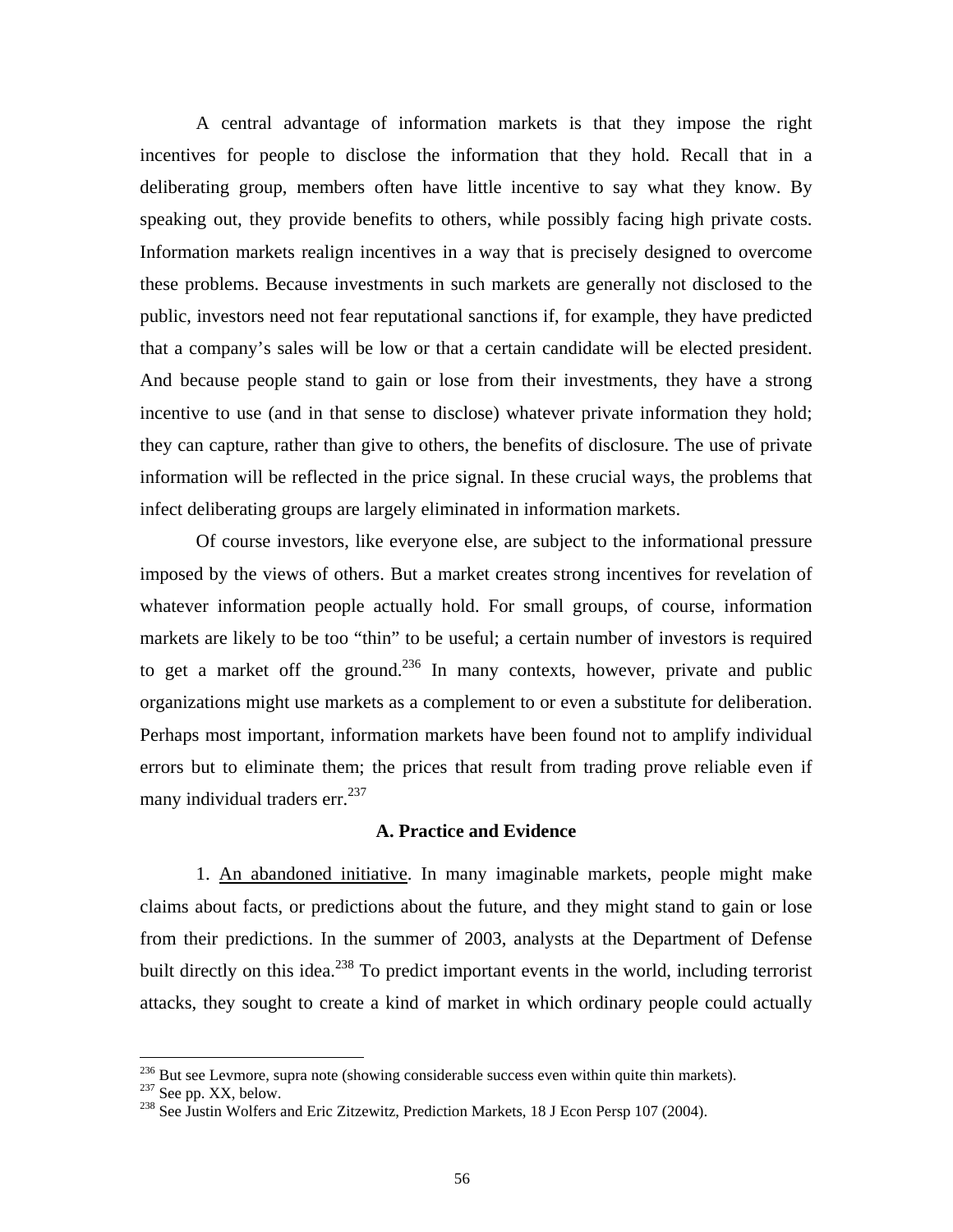place bets. The proposed Policy Analysis Market would have allowed people to invest in their predictions about such matters as the growth of the Egyptian economy, the death of Yassir Arafat, the military withdrawal of the United States from specified nations, and the likelihood of terrorist attacks in the United States. Investors would have won or lost money on the basis of the accuracy of their predictions.

Predictably, the Policy Analysis Market produced a storm of criticism. Ridiculed as "offensive" and "useless," the proposal was abandoned. Senator Tom Daschle called the market "a plan to trade in death" and claimed that the plan was "the most irresponsible, outrageous and poorly thought-out of anything that I have heard the administration propose to date."<sup>239</sup> Senator Byron Dorgan argued that "it is morally bankrupt for a government agency to make a profitable game out of the deaths of American troops, heads of state, and nuclear missile attacks."<sup>240</sup> A private Policy Analysis Market, specializing in the Middle East, was promised in 2003, but it did not go forward. $241$ 

Amid the war on terrorism, why was the Department of Defense so interested in the Policy Analysis Market? The answer is simple: it wanted to have some assistance in predicting geopolitical events, including those that would endanger American interests, and it believed that a market would provide that help. It speculated that if a large number of people could be given an incentive to aggregate their private information, in the way that the Policy Analysis Market would do, government officials would learn a great deal. Apparently it believed that such a market would provide an important supplement to deliberative processes both within government and without.<sup>242</sup>

2. Iowa Electronic Markets. If this idea seems fanciful, consider the fact that since 1988, the University of Iowa has run the Iowa Electronic Markets (IEM), which allow people to bet on the outcome of presidential elections. Originally the IEM permitted people to trade only in the expected fraction of the popular vote to be obtained by presidential candidates.<sup>243</sup> Securities were offered that would pay \$2.50 multiplied by the

<span id="page-58-0"></span><sup>&</sup>lt;sup>239</sup> R. Bailey, Betting on Terror, Reason Online, http://www.reason.com/rb/rb073003.shtml

<span id="page-58-1"></span>

<span id="page-58-2"></span>

<span id="page-58-4"></span><span id="page-58-3"></span>

<sup>&</sup>lt;sup>240</sup> B. Dorgan, The Pentagon's III-Conceived Market, *Wash. Post*, Aug. 7, 2003 at A20.<br><sup>241</sup> For a replicate of the site, see http://www.ratical.org/ratville/CAH/linkscopy/PAM/<br><sup>242</sup> See Wolfers and Zizewitz, supra note paper).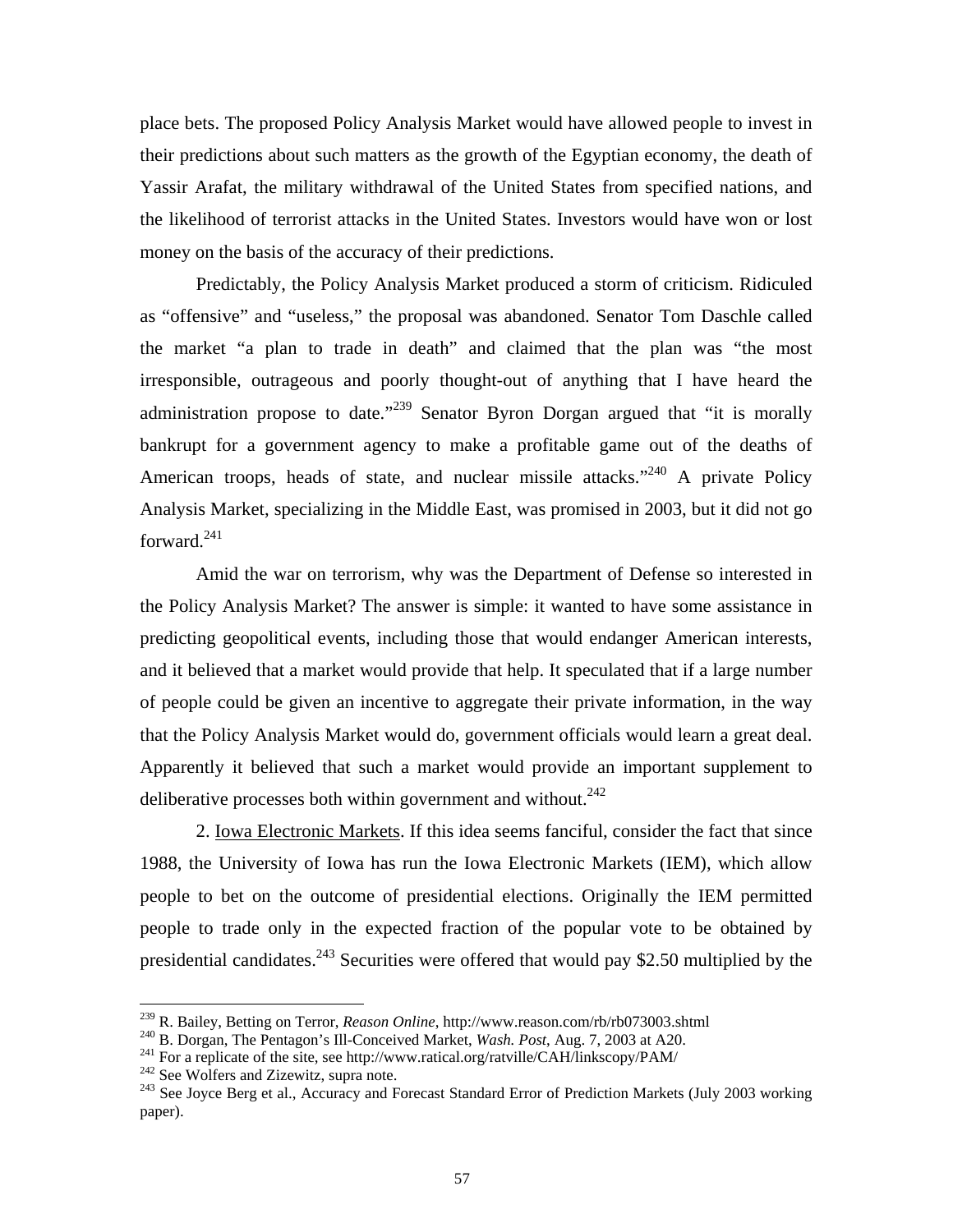specified candidate's share of the vote. If, for example, George H.W. Bush received 50% of the vote, then the shareholder would receive \$1.25. Shares could be bought and sold until the day before the election. Since their opening, the IEM have expanded from these modest roots. In the recent past, traders have been able to bet on the market capitalization that Google will achieve in its initial public offering, the price of Microsoft stock at a future date, and Federal Reserve monetary policy, in addition to betting on American elections.[244](#page-59-0)

For presidential elections—still the most popular markets that IEM operates traders can now choose from two types of markets.<sup>245</sup> In a "winner-take-all" market, traders win \$1 for each "future" in the winning candidate that they own and nothing for shares of the losing candidate. In a "vote-share" market, traders in "candidate futures" win \$1 multiplied by the proportion of the popular vote that the candidate received. $246$ Thus, in a winner-take-all market, a "Dukakis future" was worth nothing after the election, while in a vote-share market, each Dukakis future paid \$0.456. In a winner-takeall market, the market price reflects traders' perception of the likelihood that each candidate will win the election. Perhaps more interestingly, observers can use the prices in a vote-share market much as they might use a poll. These prices are the market's estimate of each candidate's likely share of the vote when the election occurs. In each case, the market price reflects the aggregate information held by participants.

The IEM operate much like an ordinary stock market. To enter, each participant must purchase "unit portfolios" consisting of one future in each candidate for each dollar that the trader puts into the market.<sup>247</sup> Once she has bought enough of these "unit" portfolios," she can unbundle the contracts and trade individual shares. All trading is fully computerized and traders must reach the markets through the Internet.<sup>248</sup> Unlike most stock exchanges, the IEM does not allow speculators to sell futures short. Nevertheless, as in a typical stock market, traders can issue bids and asks (limit orders) or accept outstanding offers (market orders). While most traders merely accept market

<span id="page-59-0"></span><sup>&</sup>lt;sup>244</sup> See http://www.biz.uiowa.edu/iem/markets/

<span id="page-59-2"></span><span id="page-59-1"></span>

<sup>&</sup>lt;sup>245</sup> See id. <sup>246</sup> Robert Forsythe, Thomas Rietz, & Thomas Ross, Wishes, Expectations, and Actions: A Survey on Price Formation in Election Stock Markets, 39 J. Econ. Behav. & Org. 83, 85 (1999).<br><sup>247</sup> Id. at 86.<br><sup>248</sup> Id.

<span id="page-59-3"></span>

<span id="page-59-4"></span>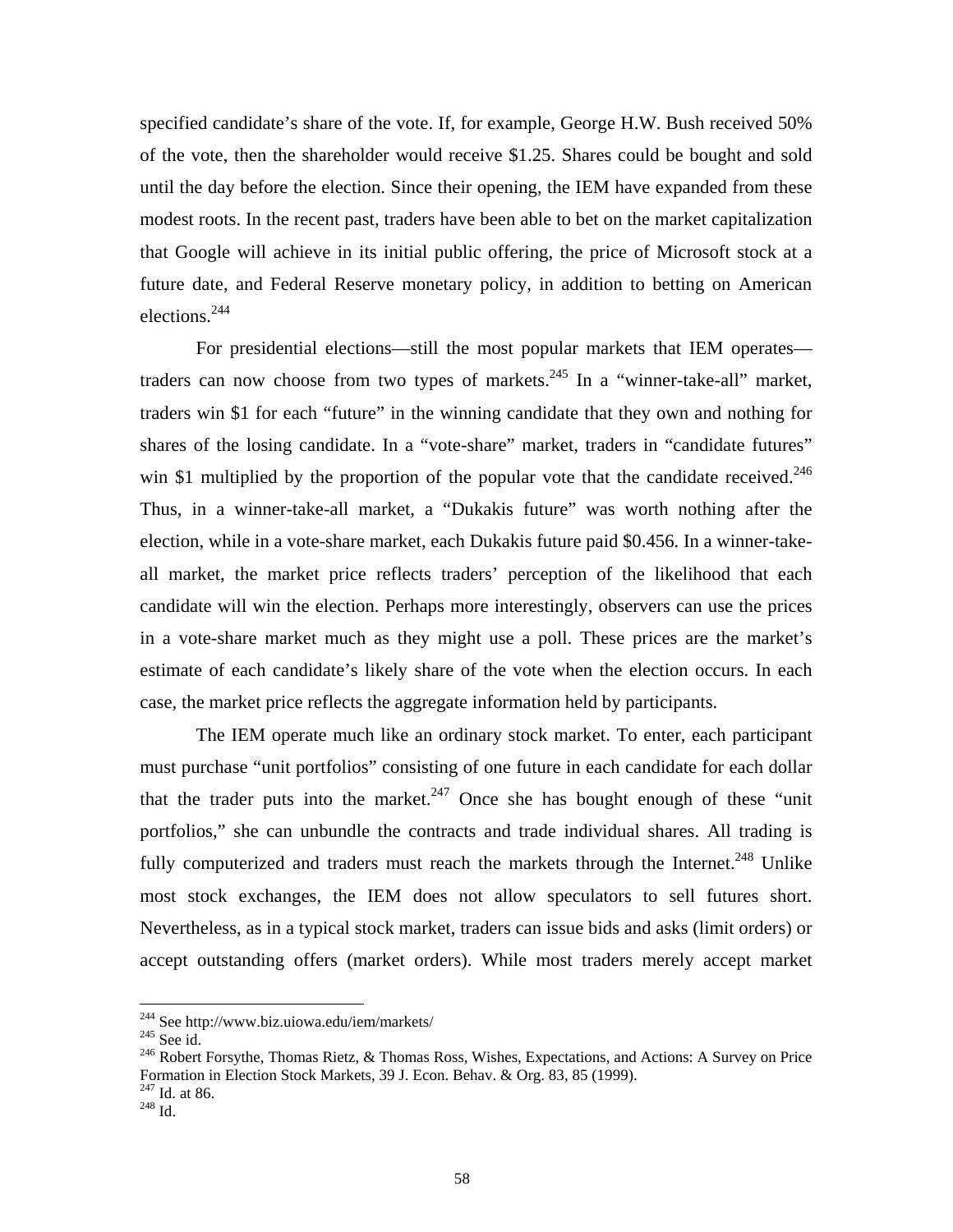orders rather than choosing their own prices, a small group of "marginal traders" trade frequently and post limit orders.  $249$  As we shall see, it is these traders who have the greatest effect on prices.

As a predictor, the Iowa Electronic Markets have produced extraordinarily accurate judgments. Almost all of the time, they have done better than professional polling organizations.<sup>250</sup> In the week before the last four elections, the predictions in the Iowa market have shown an average absolute error of just 1.5 percentage points, a significant improvement over the 2.1 percentage point error in the final Gallop polls.<sup>251</sup> The IEM have proved accurate not only on election eve but only in long forecasting horizons, both in absolute terms and also when compared to alternative forecasting systems.<sup>252</sup> Nor are such markets limited to the United States. In other nations, universities are operating similar markets; examples include the University of British Columbia Election stock market, involving Canada,  $253$  and Vienna University of Technology, operating the Austrian Electronic Market.<sup>254</sup> Although the relevant districts are quite small, Australian bookmakers have shown a high degree of accuracy in predicting district-level races[.255](#page-60-6)

3. Other information markets: Hollywood, weather, and beyond. Outside of the political context, consider the Hollywood Stock Exchange, in which people predict Oscar nominees and winners (as well as opening weekend box office successes). For the Hollywood Stock Exchange, the level of accuracy has been impressive. "HSX offers good predictions of a film's gross receipts before release and, relatively speaking, even better predictions after opening weekend - when a large number of traders have some information in the form of (or at least the possibility of) observing the finished film on screen, along with audience reactions. Apparently, studios have begun relying on these estimates to structure the distribution of their films."<sup>256</sup> The market has proved at least

<span id="page-60-0"></span> $249$  Id. at 99-100.

<span id="page-60-1"></span>

<span id="page-60-3"></span><span id="page-60-2"></span>

<sup>&</sup>lt;sup>250</sup> See Wolfers and Zitzewitz, supra note, at 112.<br><sup>251</sup> Id. <sup>252</sup> See Joyce Berg et al., Accuracy and Forecast Standard Error of Prediction Markets (July 2003 working paper).<br><sup>253</sup> http://esm.ubc.ca/

<span id="page-60-4"></span>

<span id="page-60-6"></span><span id="page-60-5"></span>

<sup>254</sup> http://ebweb.tuwien.ac.at/apsm/<br>255 http://ebweb.tuwien.ac.at/apsm/<br>255 Justin Wolfers and Andrew Leigh, Three Tools for Forecasting Federal Elections: Lessons from 2001, 37 Australian Journal of Political Science 223 (2002).

<span id="page-60-7"></span> $256$  Levmore, supra note.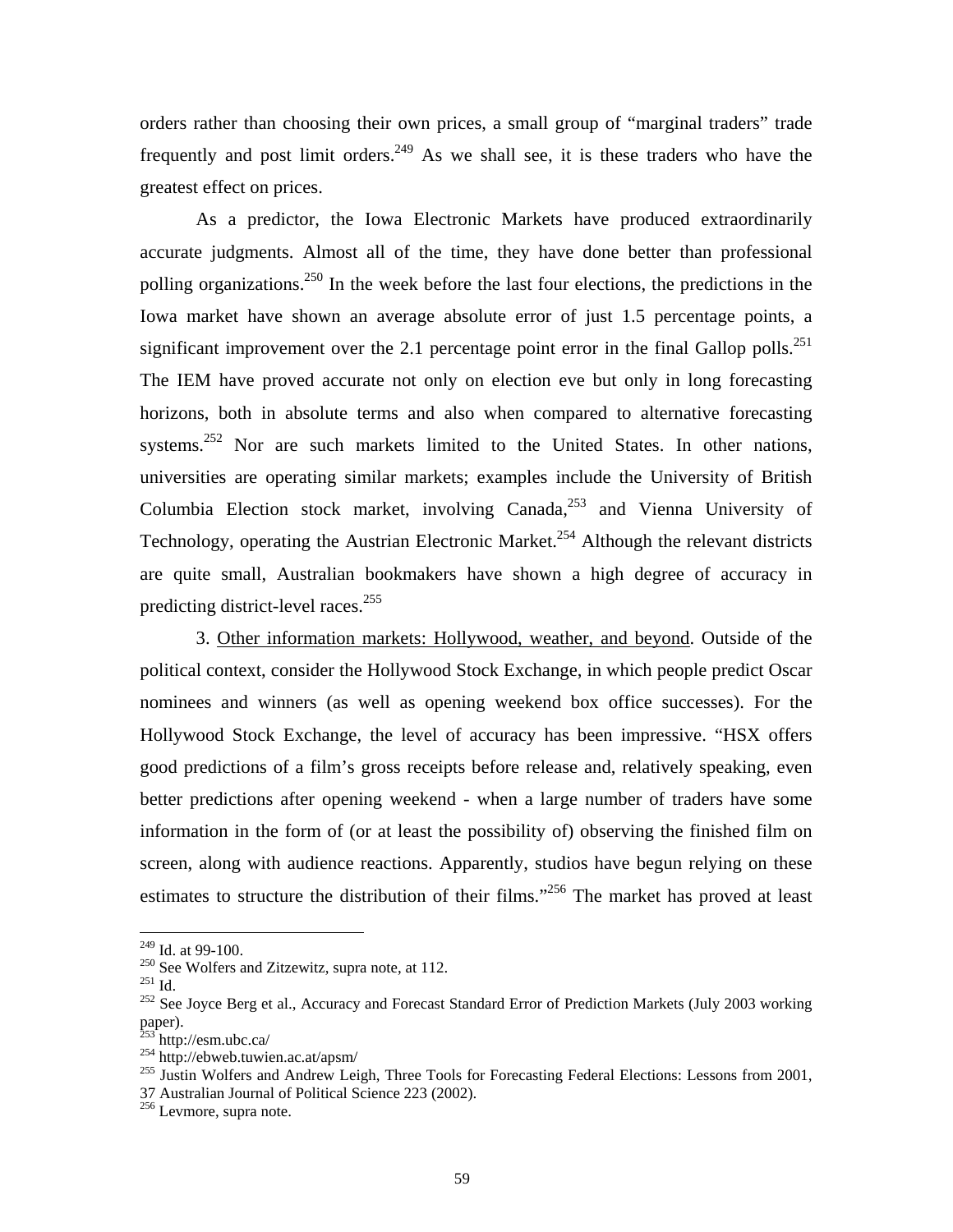equal to expert panels in predicting Oscar winners, with (for example) correct predictions of thirty-five of forty Oscar nominees in 2002.<sup>257</sup>

The futures market for oranges does a better job predicting weather in Florida than the National Weather Service.<sup>258</sup> A large prediction market, producing a typical event turnover in the hundreds of millions of dollars and run by the Deutsche Bank and Goldman Sacks, involves the likelihood that economic data released later in the week will show specific values<sup>259</sup>; the market performs at least as well as the consensus forecasts of a survey of about fifty professional forecasters.<sup>260</sup> Wagers at race tracks consistently outperform horse-racing experts in predicting winners.<sup>261</sup> Companies have started to use internal prediction markets to answer relevant questions, including likely sales in specific periods[.262](#page-61-5) The level of accuracy here is also high—far better, in fact, than what would emerge from statistical means or deliberation, where excessive optimism can cause serious problems.<sup>263</sup>

For example, Hewlett Packard (HP) and the California Institute of Technology initiated a project to study experimental markets as an information aggregation mechanism involving product sales.<sup>264</sup> The experimenters chose twelve people who worked in different parts of HP's business operation. Because of its small size, the market was a very "thin" one, meaning that there were few participants and that the market was far less liquid than the much "thicker" Iowa Electronic Markets. Participants were chosen with the thought that each could contribute information from his department in buying and selling the relevant futures, which were tied to sales and bonuses for executives (which, in turn, are closely tied to profits). The markets were organized so that that securities existed for intervals of sales. For example, one security would pay off if sales were between one and ten printers; another would pay off if sales were between 10 and 20. In most of the experiments, the possible range of sales was divided into ten intervals

<span id="page-61-0"></span><sup>&</sup>lt;sup>257</sup> David Pennock et al., The Real Power of Artificial Markets, 291 Science 987 (2001).<br><sup>258</sup> R. Roll, Orange Juice and Weather, 74 Am. Econ. Rev. 861 (1984).<br><sup>259</sup> See www.economicderivatives.com

<span id="page-61-1"></span>

<span id="page-61-2"></span>

<span id="page-61-3"></span>

<span id="page-61-5"></span><span id="page-61-4"></span>

<sup>&</sup>lt;sup>260</sup> See Wolfers and Zitzewitz, supra note, at 114.<br><sup>261</sup> Id.<br><sup>262</sup> See Charles Plott, Markets as Information Gathering Tools, 67 Southern Economic J. 1 (2000).<br><sup>262</sup> Id.<br><sup>264</sup> K. Chen and C. Plott, Information Aggregatio

<span id="page-61-6"></span>

<span id="page-61-7"></span>a Sales Forecasting Problem; working paper; available online at

http://www.hpl.hp.com/personal/KayYut\_Chen/paper/ms020408.pdf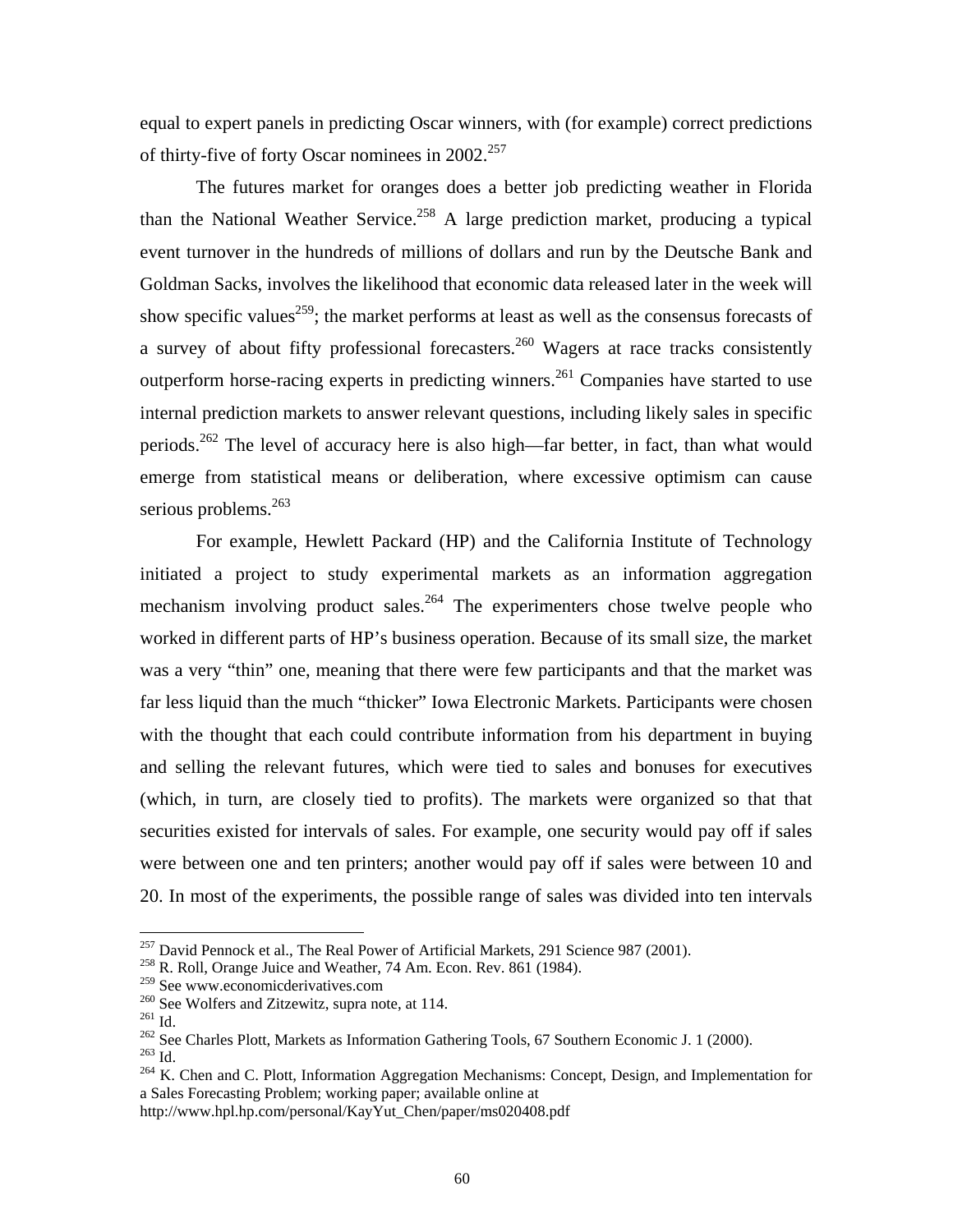of equal size. On the basis the prices of each security, the experimenters could guess how many units HP would sell that month. Information markets were expected to have large potential advantages over internal projections. Those involved in sales have an incentive to understate projected outcomes, so as to ensure that they do not fall short of expectations; this bias, or a competing bias in favor of excessive optimism, might well be reduced through market incentives.

The results showed that the markets' predictions were a considerable improvement over HP's official forecasts. In no fewer six of the eight markets for which official forecasts were available, the market prediction was significantly closer to the actual outcome than the official forecast<sup> $265$ </sup>—and this was despite "anecdotal evidence" that the markets' activities were included as inputs in generating the official forecast.<sup>266</sup>

In fact information markets are springing up all over the Internet, allowing people to make bets on the likely outcomes of sports, entertainment, finance, and political events. In fact we can find actual or proposed prediction markets about any number of questions: Will gas prices reach \$3 per gallon? Will cellular life be found on Mars? Will Osama Bin Laden be captured by a certain date? Will small pox return to the United States? Will there be a sequel to Master and Commander? Will the Federal Communications Commission be abolished? These and other questions are being asked on information markets. Consider the following list:

- Hollywood Stock Exchange— [http://www.hsx.com](http://www.hsx.com/)
- Austrian Electronic Markets[—http://ebweb.tuwien.ac.at/apsm/](http://ebweb.tuwien.ac.at/apsm/)
- University of British Columbia Election Stock Market--<http://esm.ubc.ca/>
- Iowa Electronic Markets—<http://www.biz.uiowa.edu/iem/>
- Foresight Exchange—<http://www.ideosphere.com/fx/>
- Tradesports—[http://www.tradesports.com](http://www.tradesports.com/)
- Centrebet-- <http://www.centrebet.com/>
- News Futures[—http://us.newsfutures.com/home/home.html](http://us.newsfutures.com/home/home.html)
- Probability Sports[—http://www.probabilitysports.com](http://www.probabilitysports.com/)
- Economic Derivatives[—http://www.economicderivatives.com](http://www.economicderivatives.com/)
- Wahlstreet—German political futures market; <http://tagesspiegel.wahlstreet.de/share/home/home.html>

<span id="page-62-0"></span> $265$  Id. at 12.

<span id="page-62-1"></span> $266$  Id. at 5.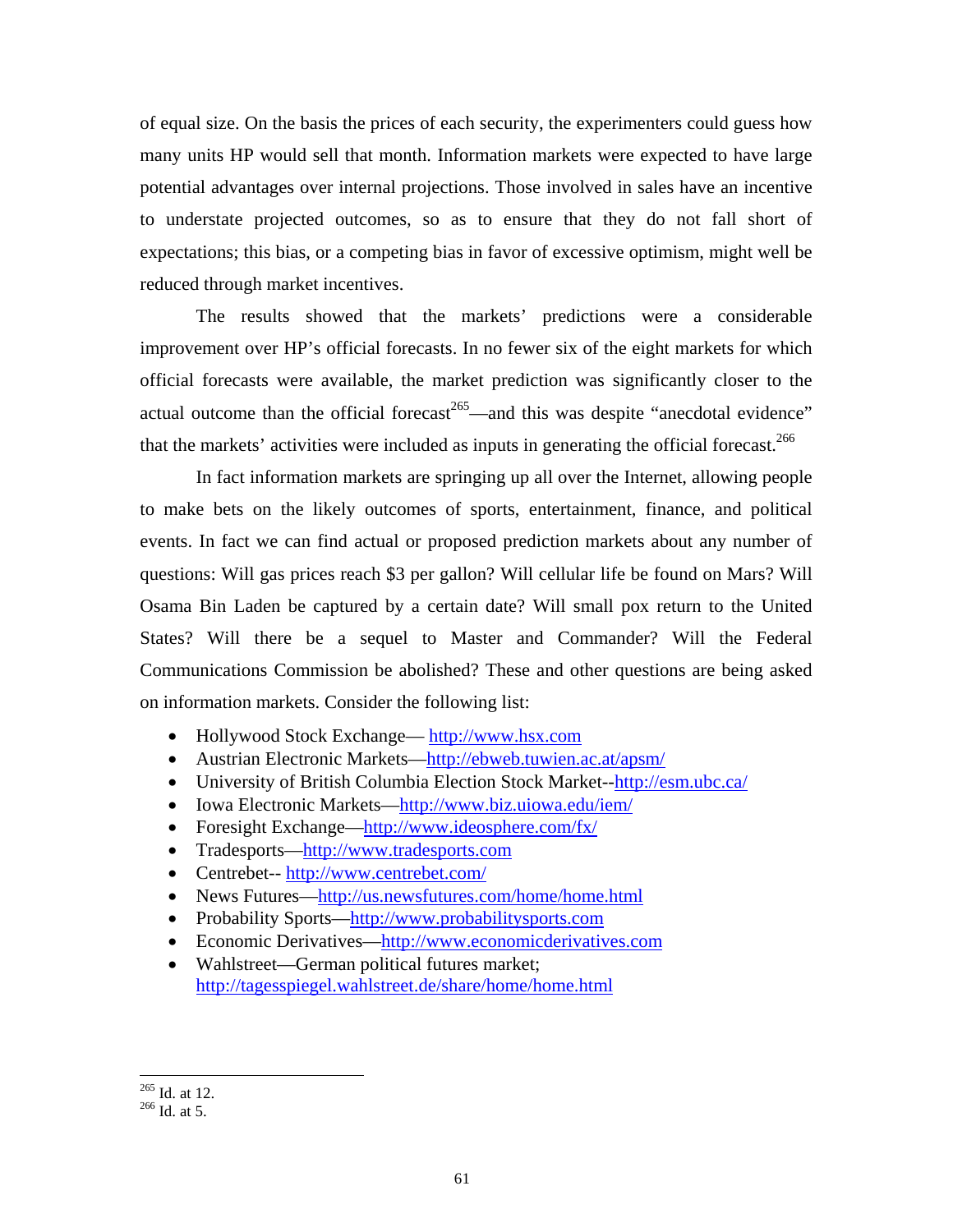4. Aggregating information through markets. All in all, prediction markets have been spectacularly successful in terms of the aggregate accuracy of the resulting "prices." Why is this? Note that they do not rely on the median or average judgment of a randomly selected group of people. They are genuine markets. Those who participate are selfselected. They must believe that they have relevant information; it is costly for them to "vote," and they ought not to be expected to do so unless they have something to gain.<sup>267</sup> In addition, votes are not weighted equally. If people want to invest a few dollars, they are permitted to do so, but they can invest a great deal more if they are confident of their answer.<sup>268</sup> Intensity of belief is captured in prices.<sup>269</sup>

There is a further point. People are permitted to buy and sell shares on a continuing basis. "Unlike polls or expert panels in which participants are asked for their independent opinions, each trader in the market sees the net effects of the beliefs of all other traders, and the time series changes in those beliefs. This makes the market more than a static, one-time prediction but rather a dynamic system that can respond instantaneously to the arrival of new information."<sup>270</sup> Moreover, a correct answer is rewarded and an incorrect one is punished. Hence investors have a strong incentive to be right. In these circumstances, accurate answers can emerge even if only a small percentage of participants have good information. In the Iowa Electronic Markets, for example, it turns out that 85% of the traders do not seem to be particularly wise.<sup>271</sup> They hold onto their shares for a long period and then simply accept someone else's prices. The predictions of the market are driven by the other 15%—frequent traders who post their offers rather than accepting those made by other people. To work well, prediction markets do not require accurate judgments by anything like the majority of

<span id="page-63-0"></span><sup>&</sup>lt;sup>267</sup> Note that some markets involve real rather than virtual money. Newsfutures, for example, uses virtual currency that can be redeemed for monthly prizes (such as appliances); Foresight Exchange and the Hollywood Stock Exchange use "virtual currency," so that people do not earn real money, but instead attempt to enhance their reputation and their self-image. Note in this regard that Foreign Exchange lists publicly the "top ten investors by score," see http://www.ideosphere.com/fx/<br><sup>268</sup> Some markets, however, impose limits on permissible investments; the IEM is an example, with a

<span id="page-63-1"></span>ceiling of \$500. Note also that some markets, like the Hollywood Stock Exchange, do not involve real dollars; it is noteworthy that successful predictions are found even in such markets.<br><sup>269</sup> See note supra.

<span id="page-63-2"></span>

<span id="page-63-3"></span> $^{270}$  Berg et al., supra note.<br> $^{271}$  See id.

<span id="page-63-4"></span>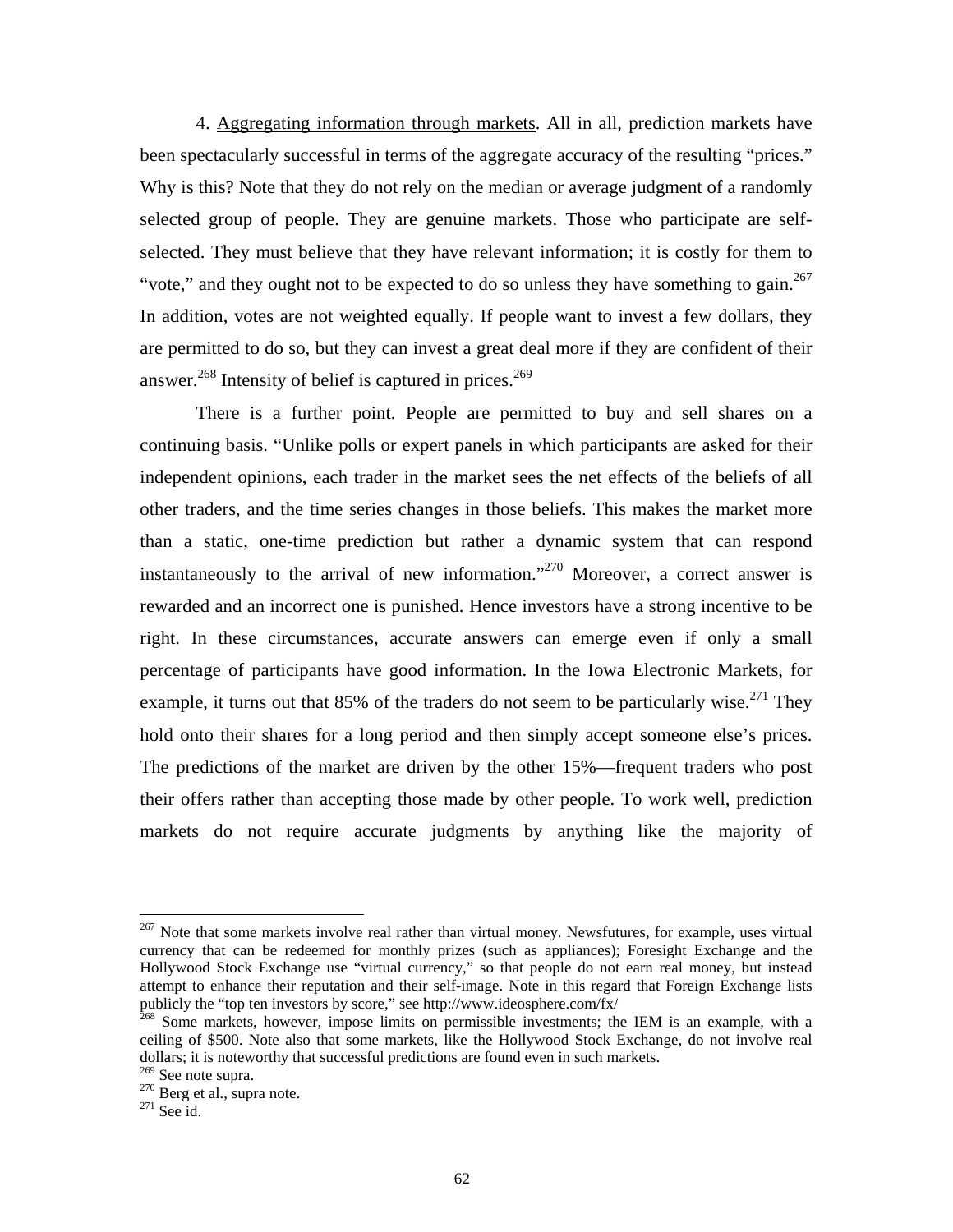participants.<sup>272</sup> In this sense, information markets are very different from the ordinary judgments of deliberating groups. The resulting prices do not amplify or even perpetuate cognitive errors; on the contrary, they correct them, because shrewd traders are able to invest in a way that corrects for even widespread errors.<sup>[273](#page-64-1)</sup>

Of course information markets involve a measure of deliberation. Individual investors are likely to have deliberated with others before they invest. In some such markets, investors undoubtedly act as "teams," pooling resources after deliberating together about what to do. The point is that ultimate decisions come not from asking group members to come up with a mutually agreeable conclusion, but by reference to the price signal, which will have aggregated a great deal of diverse information. It is for this reason that information markets outperform deliberative processes.

How might institutions take advantage of information markets? It is possible to imagine both internal and public varieties. An internal market would be limited to people within the relevant organization. As we have seen, Hewlitt-Packard has used such a market to predict sales, and the Department of Defense proposed an internal Policy Analysis Market as part of its abandoned initiative on geopolitical events.<sup>274</sup> An external market would permit public investment by people outside of the institution for which predictions are being made. In either case, the outcome of the market might well be more accurate than the outcome of deliberation, in which errors might arise and be propagated or even amplified as a result of discussion. (For companies, optimistic bias is an obvious risk, $275$  one that information markets should reduce.) An organization might rely on an internal market if it seeks to keep the results private or if it believes that an aggregation of information held within the organization will be sufficiently accurate. One risk of an internal market is that it might be too "thin," simply because most institutions will have

 $\overline{a}$ 

<span id="page-64-0"></span> $272$  The same is of course true of ordinary markets. For a good overview, see Andrei Shleifer, Inefficient Markets (2000).

<span id="page-64-1"></span> $273$  As noted below, this is not inevitable. We could easily imagine a market in which cognitive problems are reflected in prices; indeed, this appears to happen with ordinary stock markets. See Robert Shiller, Irrational Exuberance (2001). In information markets, it is entirely possible to imagine booms or crashes, produced by cognitive errors in combination with social influences. My point is not that this is impossible, but that the track record of information markets, at least thus far, is exceptionally good.<br><sup>274</sup> See note supra.<br><sup>275</sup> See Daniel Kahneman and Dan Lovallo, Timid Choices and Bold Forecasts: A Cognitive Perspective on

<span id="page-64-3"></span><span id="page-64-2"></span>Risk Taking, in Choices, Values and Frames 393 (Daniel Kahneman and Amos Tversky eds. 2000). For an application to group decisions, see Johnson, Overconfidence and War, supra note.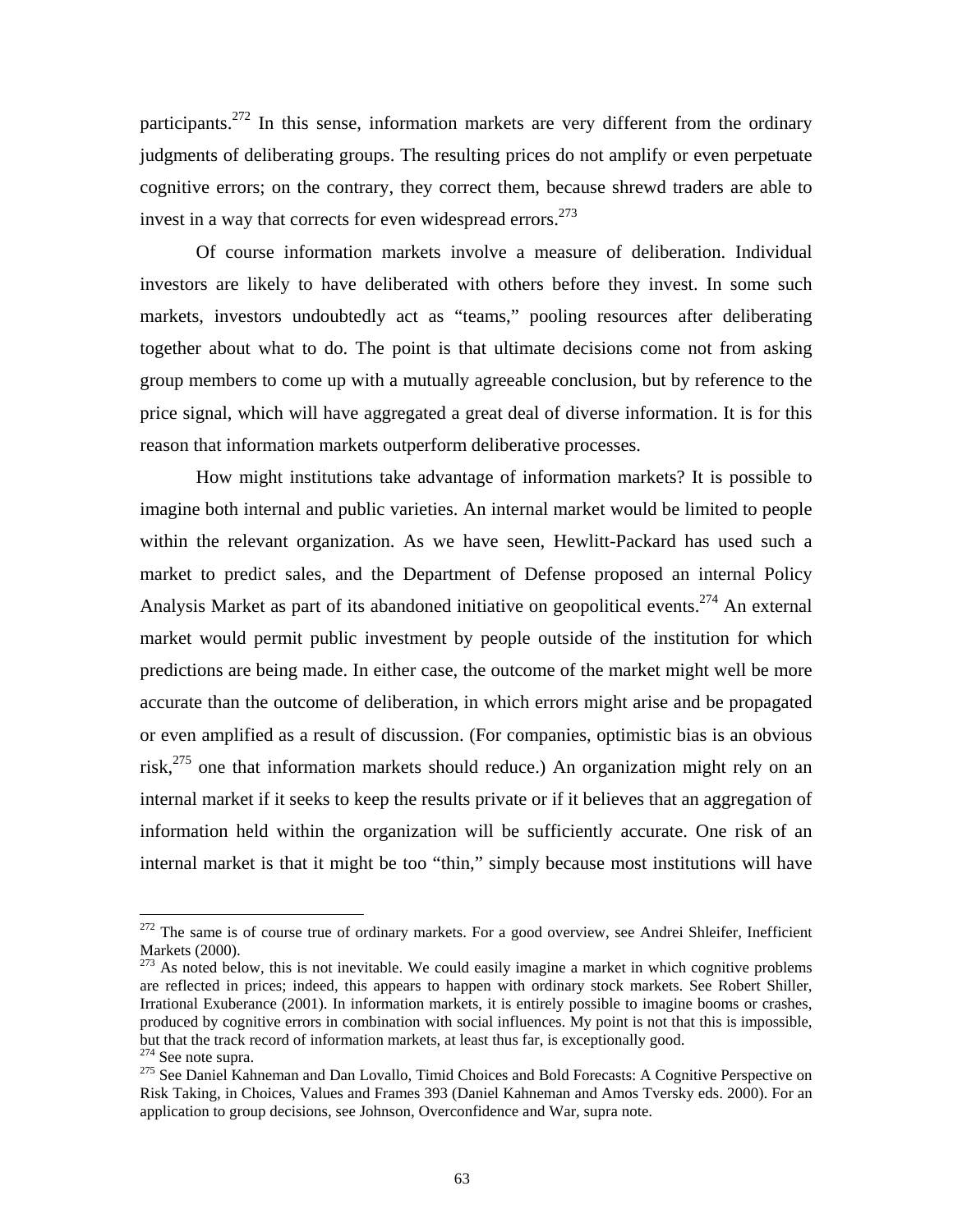few investors<sup>276</sup>; another is that members of the organization might suffer from a systematic bias. Alternatively, an institution might create a public market, available to all, believing that through this route it will obtain more accurate results. In either case, an organization might use an information market instead of group deliberation, or at the very least as an input into such deliberation.

#### **B. Failed Predictions?**

In what circumstances might information markets fail? To answer this question, ordinary stock markets are the place to start. A primary concern is that information markets, no less than ordinary ones, can be susceptible to manipulation by powerful speculators. The only known attempt to manipulate an information market occurred during the 2000 presidential election. A group of speculators attempted to manipulate the Iowa Electronic Market by buying large volumes of futures in presidential candidate Patrick Buchanan. The value of Buchanan shares did increase dramatically, but they fell almost immediately when "well-informed traders . . . seized the opportunity to profit off the manipulative traders." $277$  Hence the Iowa market remained stable despite this attempted manipulation. Perhaps other, more plausible efforts at manipulation would succeed; but none has thus far.

Another concern is that some of the cognitive biases that afflict individuals will manifest themselves in prediction markets. Just as in group deliberation, investors in a market might be subject to predictable heuristics and biases. The results here are unequivocal: they are. For example, psychologists have found that people overestimate the likelihood that their preferred candidate will win an election—a form of optimistic bias.[278](#page-65-2) At a certain point in the 1980 campaign, for example, 87% of Jimmy Carter's supporters believed that he would win, while 80% of Ronald Reagan's supporters

<span id="page-65-0"></span> $276$  Note, however, that Hewlitt-Packard produced good predictions even in a thin market. On the successes of thin markets, see Levmore, supra note.

<span id="page-65-1"></span><sup>&</sup>lt;sup>277</sup> Klarreich, Best Guess, Science News (Oct 18, 2003); available online at http://www.sciencenews.org/articles/20031018/bob9.asp.

<span id="page-65-2"></span> $\frac{278}{278}$  For an overview, see Christine Jolls, Behavioral Economics Analysis of Redistributive Legal Rules, 51 Vand. L. Rev. 1653 (1998)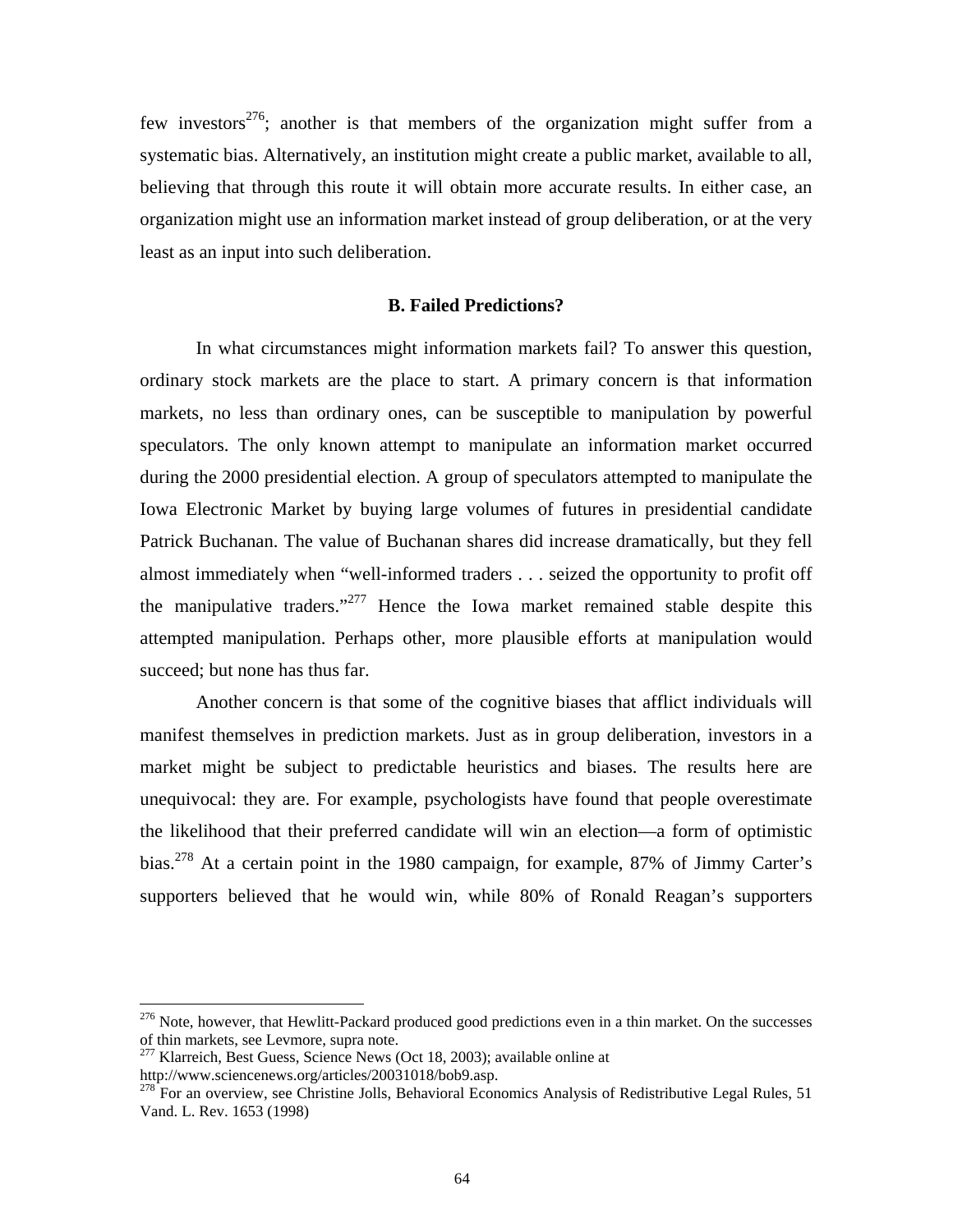believed that their candidate would win.<sup>279</sup> Obviously, at least one side had overestimated its candidate's probability of victory at the relevant time.

In the market context, IEM traders show the same bias. In 1988, for example, Dukakis supporters were more likely to hold futures in the Massachusetts governor's illfated presidential bid than were supporters of George H.W. Bush.<sup>280</sup> More strikingly still, Dukakis supporters were more likely to view the candidates' debates as helpful to the Democratic candidate and accordingly bought significant additional futures in his campaign after each debate.<sup>281</sup> Bush supporters precisely showed the same pattern. Traders thus exhibited the "assimilation-contrast" effect.<sup>282</sup> People usually assimilate new information in a way that confirms their view of the world, and those who invest in information markets show the same bias.

Nonetheless, the Iowa Electronic Markets were more accurate than polls in predicting the outcome of the 1988 presidential election. Even three weeks before the election, the market provided an almost-perfect guess about the candidates' shares of the vote.<sup>283</sup> How is such accuracy possible when many traders showed identifiable biases? The answer lies in the behavior of a small group of "marginal traders" who were far less susceptible to these biases—the "marginal trader" hypothesis. According to this hypothesis, a small group of active traders who are far less susceptible to the relevant biases have a disproportionately large effect on aggregate market behavior. In trading election futures, these traders did not show the same biases as their fellow traders and earned significant profits at the expense of their quasi-rational colleagues.<sup>284</sup> Thus, the biased behavior of most traders did not affect the market price because the marginal traders were prepared to take advantage of their blunders. If marginal traders are active and able to profit from the

 $\overline{a}$ 

<span id="page-66-0"></span><sup>&</sup>lt;sup>279</sup> D. Granberg and E. Brent, When Prophesy Bends: The Preference-Expectation Link in U.S. Presidential Elections, 45 Journal of Social and Personality Psychology 477.

<span id="page-66-1"></span>

<span id="page-66-3"></span><span id="page-66-2"></span>

<sup>&</sup>lt;sup>280</sup> Forsythe, Rietz, and Ross at 94.  $\frac{281}{10}$  Id. 282 M. Sherif and C. Hovland, Social Judgment: Assimilation and Contrast Effects in Communication and  $\frac{282}{10}$ Attitude Change (1962).

<span id="page-66-4"></span><sup>&</sup>lt;sup>283</sup> J. Berg, F. Nelson, and T. Rietz, Accuracy and Forecast Standard Error of Prediction Markets, Working draft; available online at: http://www.biz.uiowa.edu/faculty/trietz/papers/forecasting.pdf<br><sup>284</sup> Forsythe, Rietz, and Ross at 100. The term "quasi-rational" comes from Richard Thaler, Quasi-Rational

<span id="page-66-5"></span>Economics (1987).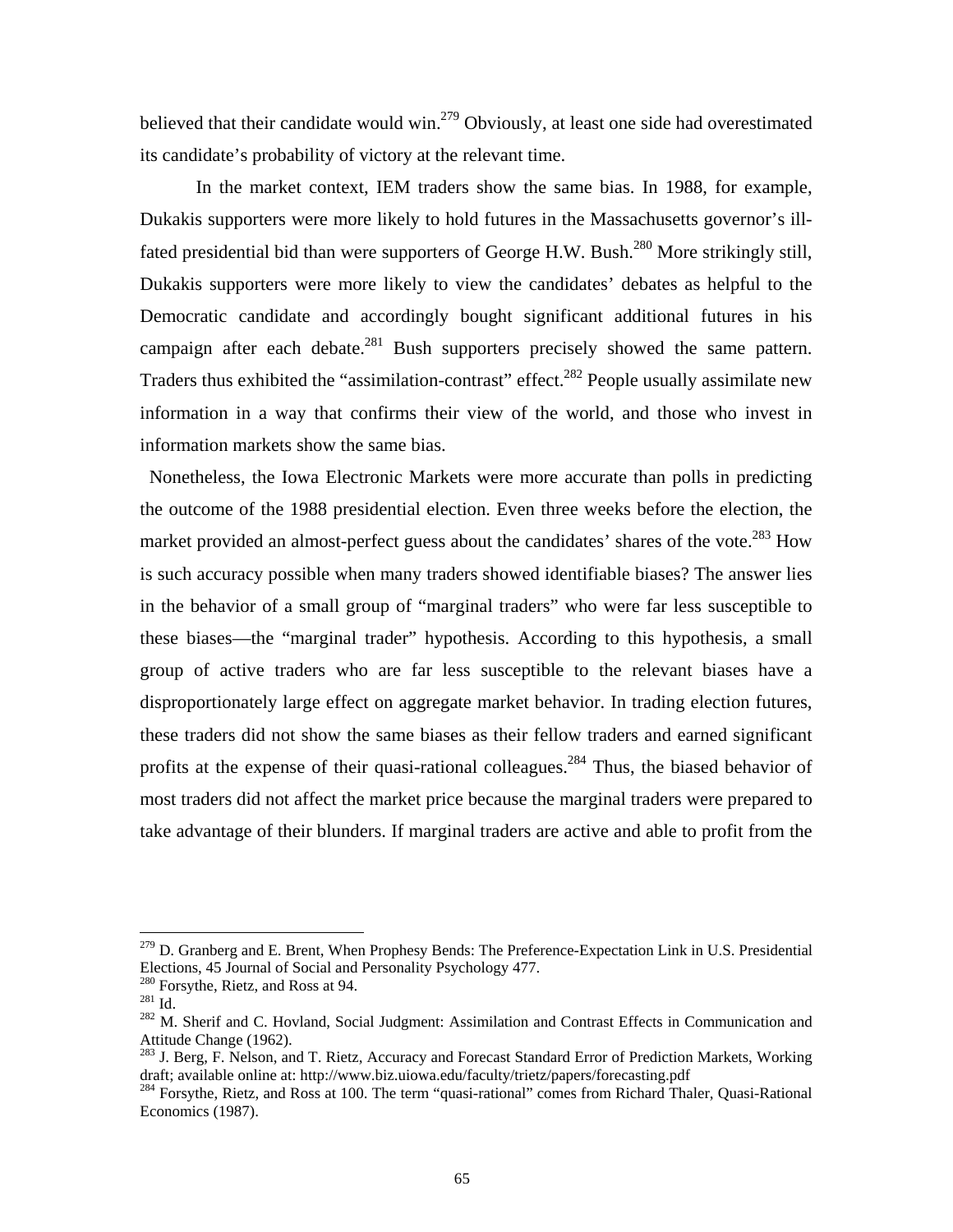bounded rationality of other participants, then there will be no effect on the aggregate market price.<sup>285</sup>

 Another bias that might be expected to affect information markets is the "favoritelongshot" bias often seen in horse races. In horse-racing, heavy favorites tend to give higher returns than other horses in the field, while longshots tend to offer lower than expected returns.<sup>286</sup> If the point generalizes, prediction markets might not be accurate with respect to highly improbable events. The market should be expected to overestimate the likelihood that such events will come to fruition; for example, Pat Buchanan futures would be expected to be (and might well have been) overpriced even before the attempted manipulation of the market. By contrast, an information market might underestimate the probability of events that are highly likely to occur.<sup>287</sup> But with respect to existing prediction markets, there is little evidence of systematic errors in this vein.

"Prediction bubbles" are also easy to imagine, with investors moving in a certain direction with the belief that many other investors are doing the same. A temporary upsurge in investment in the nomination of Hillary Rodham Clinton as 2004 Democratic nominee might well have been a small bubble, with some investors thinking, not that she would in fact be the nominee, but that others would invest in that judgment, thus inflating the value of the investment. Crashes are possible as well. In any case informational influences can certainly lead individuals to make foolish investments in any market, including prediction markets.<sup>288</sup> As information markets develop, significant individual errors should be expected, and undoubtedly they will produce some errors in the price signal.<sup>[289](#page-67-4)</sup>

In particular contexts, the imaginable problems take a different form. Consider the problem of "terrorism futures." It would be extremely valuable to aggregate privately held information about the risk and location of any attack. But do likely investors actually

 $\overline{a}$ 

<span id="page-67-1"></span><span id="page-67-0"></span>

<sup>&</sup>lt;sup>285</sup> Compare the discussion in Schleifer, supra note.<br><sup>286</sup> See Richard Thaler and William Ziemba, Anomalies: Parimutual Betting Markets: Racetracks and Lotteries, 2 J Econ Persp 161 (1988); see also C. Manski, Interpreting the Predictions of Prediction Markets, unpublished; available online at

<span id="page-67-2"></span>

http://faculty.econ.nwu.edu/faculty/manski/prediction\_markets.pdf 287 C. Wolfers and E. Zitzewitz, Prediction Markets, preliminary draft; available online at http://facultygsb.stanford.edu/wolfers/Papers/Predictionmarkets.pdf<sup>288</sup> See Robert Schiller, Irrational Exuberance (2001).

<span id="page-67-3"></span>

<span id="page-67-4"></span><sup>&</sup>lt;sup>289</sup> Cf. id. (discussing such errors in the stock market).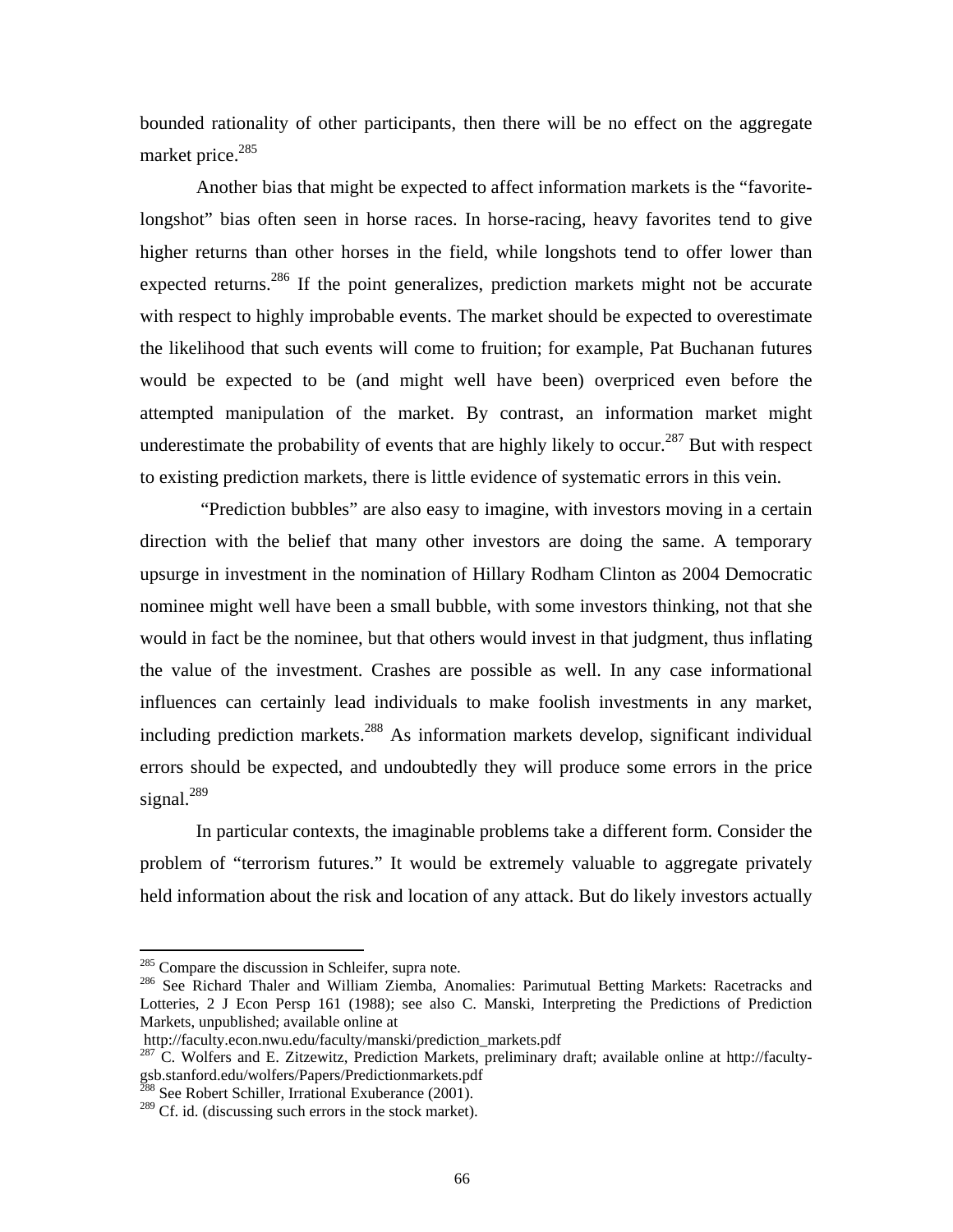possible helpful information? Thomas Rietz, a director of the Iowa Electronic Markets, argued that terrorism and world events were fundamentally different from other contexts in which markets have successfully predicted future events.<sup>290</sup> When betting on presidential elections, people can use ordinary information sources, along with their network of friends, family, and co-workers, to form an opinion; but for most investors, there are no such sources of information for terrorist activity. Another skeptic worried that the market would allow the wealthy to "hedge" against the possibility of terrorist activity, while ordinary Americans would remain vulnerable to this threat.<sup>291</sup> In this view, "terrorism futures" could operate as an insurance market that would not serve its purpose of providing information. In any event government use of the resulting information could be self-defeating, at least if the information were made public. Terrorists would know the anticipated time and location of attacks, and also know that the government was aware of this—which would make it most unlikely that the prediction would turn out to be accurate. Where the event's occurrence is endogenous to the outcome of the information market, there is reason for skepticism about its likely performance, certainly if relevant actors have much to lose if the market turns out to be correct.<sup>292</sup>

But many policy issues, including those potentially involved in the now-defunct Policy Analysis Market, did not have this feature. Consider, for example, the question whether the Egyptian economy is likely to grow in the next year, or whether Yassir Arafat will lead the Palestinian Authority at the end of 2005. Perhaps many investors will lack a great deal of information on such questions, but it is most unlikely that the market prediction will turn out to be self-defeating. Of course the Policy Analysis Market itself raises many questions and doubts. The broader point is that in many domains, information markets are extremely promising, and likely to outperform both statistical means and the products of group deliberation.

Of course it will not always be feasible to use information markets. A jury, for example, could not enlist such markets to decide on questions of guilt or innocence; and it is not easy to see how information markets could be used by judges. When the relevant

<span id="page-68-0"></span><sup>290</sup> C. Biever and D. Carrington, Pentagon cancels futures market on terror, *New Scientist Online*, http://www.newscientist.com/news/news.jsp?id=ns99994007

<span id="page-68-1"></span><sup>291</sup> J. Stiglitz, Terrorism: There's No Futures in It, *L.A. Times*, July 31, 2003 at ??; available at http://www.commondreams.org/views03/0731-08.htm

<span id="page-68-2"></span> $292$  See Richard Posner, Catastrophe: Risk and Response (forthcoming 2004).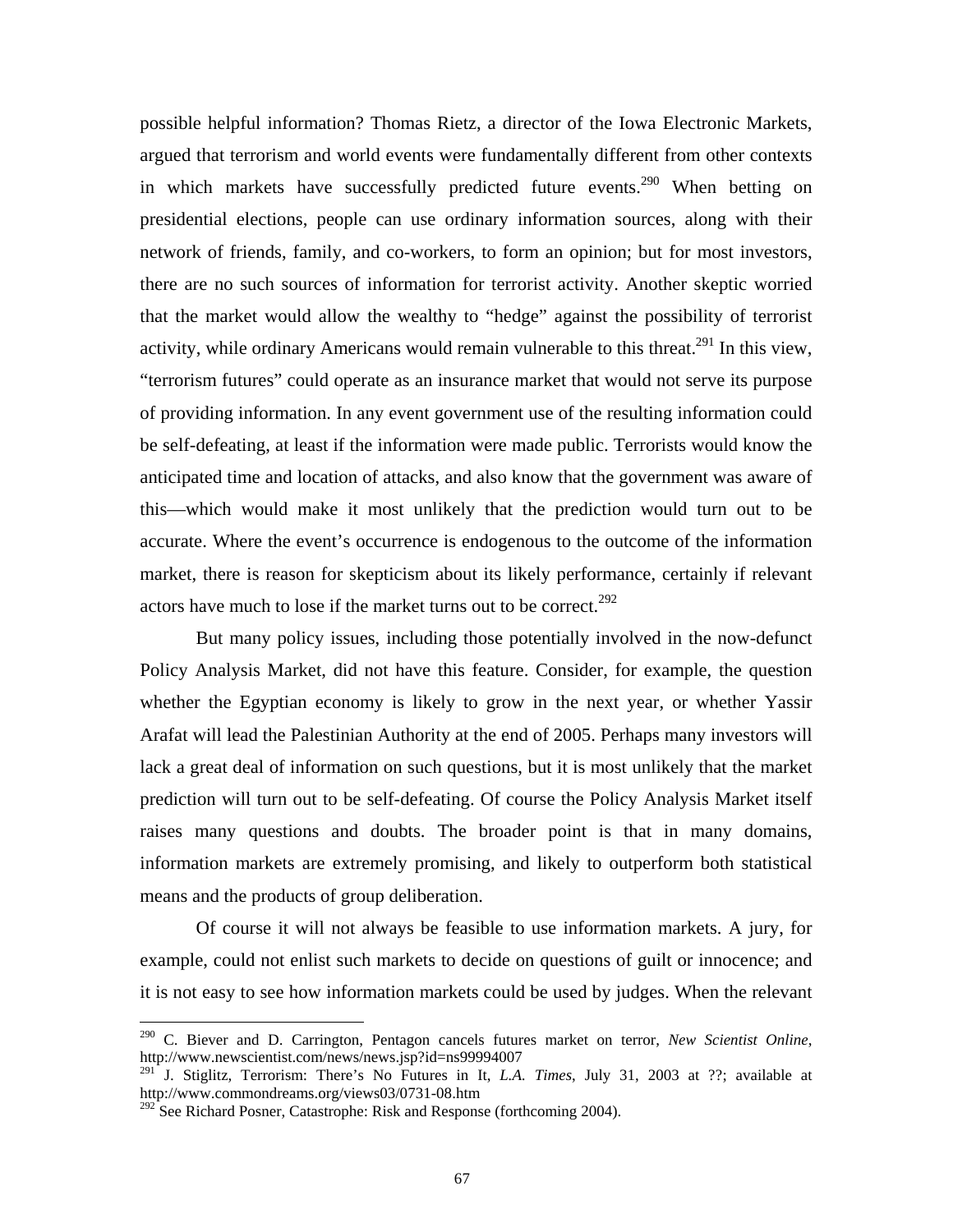groups are small, effective markets may be impossible to create, simply because of the absence of significant numbers of investors.<sup>293</sup> On the other hand, administrative agencies might well enlist such markets to resolve a number of questions,<sup>294</sup> and ambitious efforts are underway to examine how government might enlist them to answer an array of disputed questions.<sup>295</sup> Of course information markets might suffer from a legitimacy deficit, at least at the present time. Recall that deliberation increases confidence and decreases variance; in many contexts, reliance on information markets might well breed confusion and distrust.<sup>296</sup> But at a minimum, such markets should be used, where feasible, as an adjunct to deliberative processes.

### **VI. Normative Questions and Group Judgments**

Deliberating groups are often asked to answer questions that are not purely factual. Issues involving morality, politics, and law require assessment of normative issues. Should cost-benefit analysis be the foundation of regulatory decisions? Should the minimum wage be increased? Should capital punishment be permitted? Can the President be impeached for lying under oath? Should Roe v. Wade be overruled? Should the Constitution be interpreted to require states to reconsider same-sex marriages? When, if ever, is theft morally acceptable?

When people answer such questions, informational influences and social pressures are likely to play a major role. One study demonstrates group polarization with respect to outrage: When individuals are outraged about corporate misconduct, juries are systematically more outraged than their median member.<sup>297</sup> And in fact group discussion often produces polarization on normative issues,<sup>298</sup> in a way that strongly suggests the presence of hidden profiles. It is on normative questions, above all, the groups end up at a

<span id="page-69-0"></span><sup>&</sup>lt;sup>293</sup> Note, however, that "thin" markets have proved remarkably accurate, see Levmore, supra note, and that some small groups might encourage outsider investors.

<span id="page-69-1"></span><sup>&</sup>lt;sup>294</sup> See Michael Abramowicz, Information Markets, Administrative Decisionmaking, and Predictive Cost-Benefit Analysis, 71 U Chi L Rev 933 (2004)

<span id="page-69-2"></span><sup>&</sup>lt;sup>295</sup> See Robert Hahn and Paul Tetlock, Using Information Markets to Improve Policy (2004), available at http://aei-brookings.org/publications/abstract.php?pid=816

<span id="page-69-3"></span><sup>&</sup>lt;sup>296</sup> Recall the reaction to the Policy Analysis Market, outlined above.

<span id="page-69-4"></span><sup>&</sup>lt;sup>297</sup> See David Schkade et al., Deliberating About Dollars: The Severity Shift, 100 Colum L Rev 1139 (2000).

<span id="page-69-5"></span><sup>&</sup>lt;sup>298</sup> See Roger Brown, Social Psychology: The Second Edition (1985); Cass R. Sunstein, Why Societies Need Dissent (2003).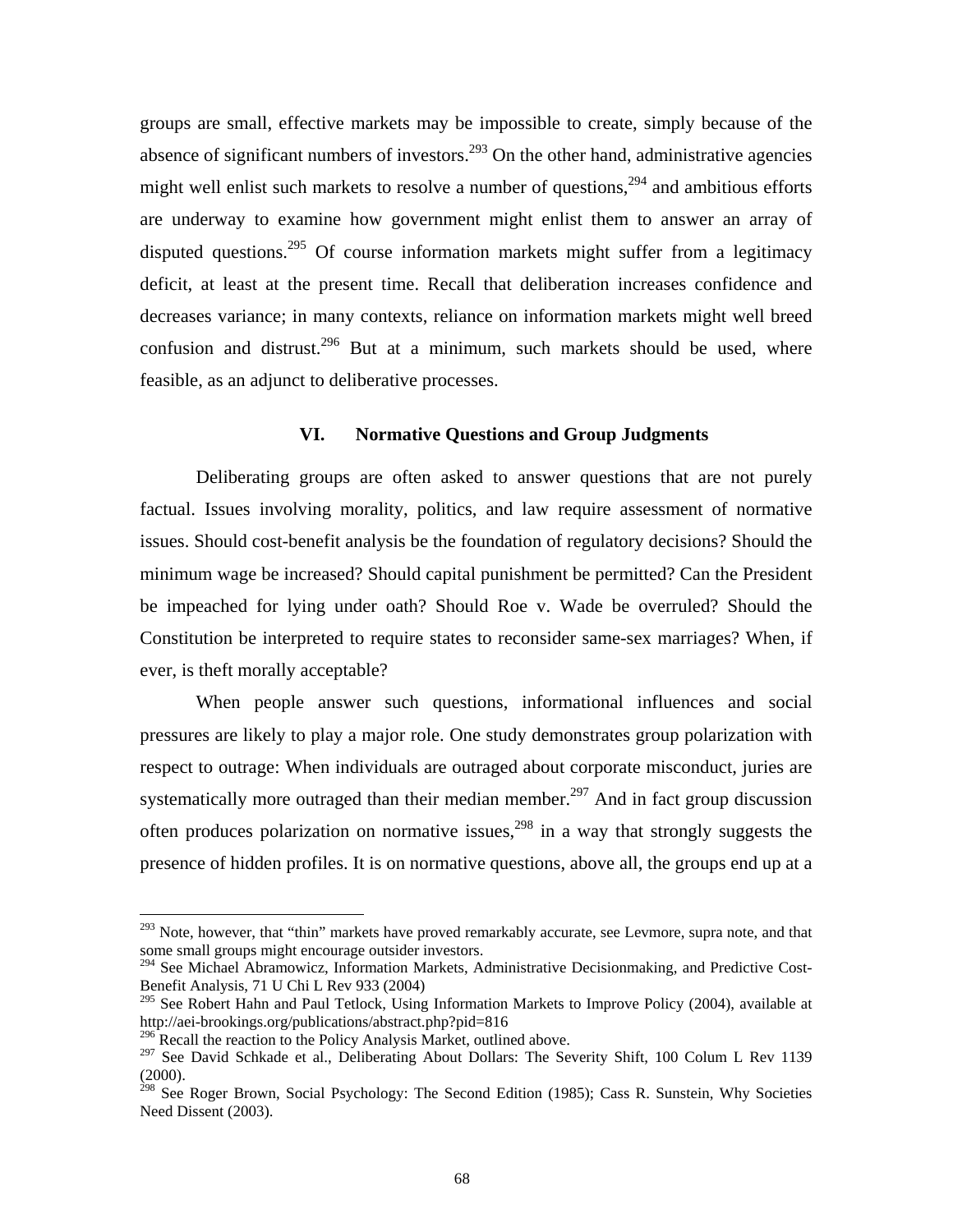<span id="page-70-4"></span>more extreme point in line with their predeliberation tendencies. I have noted that in many domains, federal judges are subject to group polarization, with both Democratic and Republican appointees showing a tendency to extremism when they are sitting with like-minded others. $299$ 

It might be controversial to suggest that groups amplify individual errors, because in the normative domain, we might not be able to say, with confidence, that one or another view counts as an "error." Skeptics about morality and law, rejecting the view that moral and legal questions have correct answers, would insist that any shifts introduced by deliberation cannot be said to be right or wrong. But if they are correct, does deliberation have any point<sup>300</sup>? In any case skepticism is extremely hard to defend for law or morality. We may bracket the debate over whether legal problems have uniquely correct answers in hard cases $^{301}$  while also agreeing that on multiple and diverse views about legal reasoning, some conclusions are right and others are wrong.<sup>302</sup> If deliberation is often likely to lead people to err on questions of fact, it will also lead participants in law to blunder on questions of law. Suppose, for example, that the question is whether a regulatory agency has violated the statute that it is charged with administering, or whether a particular voting scheme violates the equal protection doctrine, or whether the impossibility doctrine relieves a contracting party of the duty to perform. In all of these cases, groups are likely to err if their deliberations are not structured in such a way as to overcome the risks of amplification of errors, hidden profiles, cascade effects, and group polarization.

In the moral domain, skepticism also runs into serious problems.<sup>303</sup> Without engaging the complex philosophical issues, we can simply note that many different views

<span id="page-70-0"></span><sup>&</sup>lt;sup>299</sup> See Cass R. Sunstein et al., Ideological Voting on Federal Courts of Appeals: A Preliminary Analysis, 90 Virginia Law Review301 (2004).<br><sup>300</sup> A possible answer would stress the legitimating functions of deliberation, see pp. X above, but for

<span id="page-70-1"></span>deliberation to work, and even to legitimate, deliberators must believe that they are trying to make progress on a disputed question, not simply to legitimate it. An effort to justify deliberation purely on the ground that it is legitimating will tend to be self-defeating for the participants.

<span id="page-70-2"></span><sup>&</sup>lt;sup>301</sup> See Ronald Dworkin, Is There Really No Right Answer In Hard Cases?, in Ronald Dworkin, A Matter of Principle 119 (1985).<br><sup>302</sup> This proposition follows, for example, from views as diverse as those expressed in Antonin Scalia, A

<span id="page-70-3"></span>Matter of Interpretation (1999); Ronald Dworkin, Law's Empire (1986); and Cass R. Sunstein, Legal Reasoning and Political Conflict (1996).

<sup>&</sup>lt;sup>303</sup> For various perspectives, see John Rawls, A Theory of Justice (1971) (discussing the search for reflective equilibrium); Bernard Williams, Interlude: Relativism, in Morality: An Introduction to Ethics 1-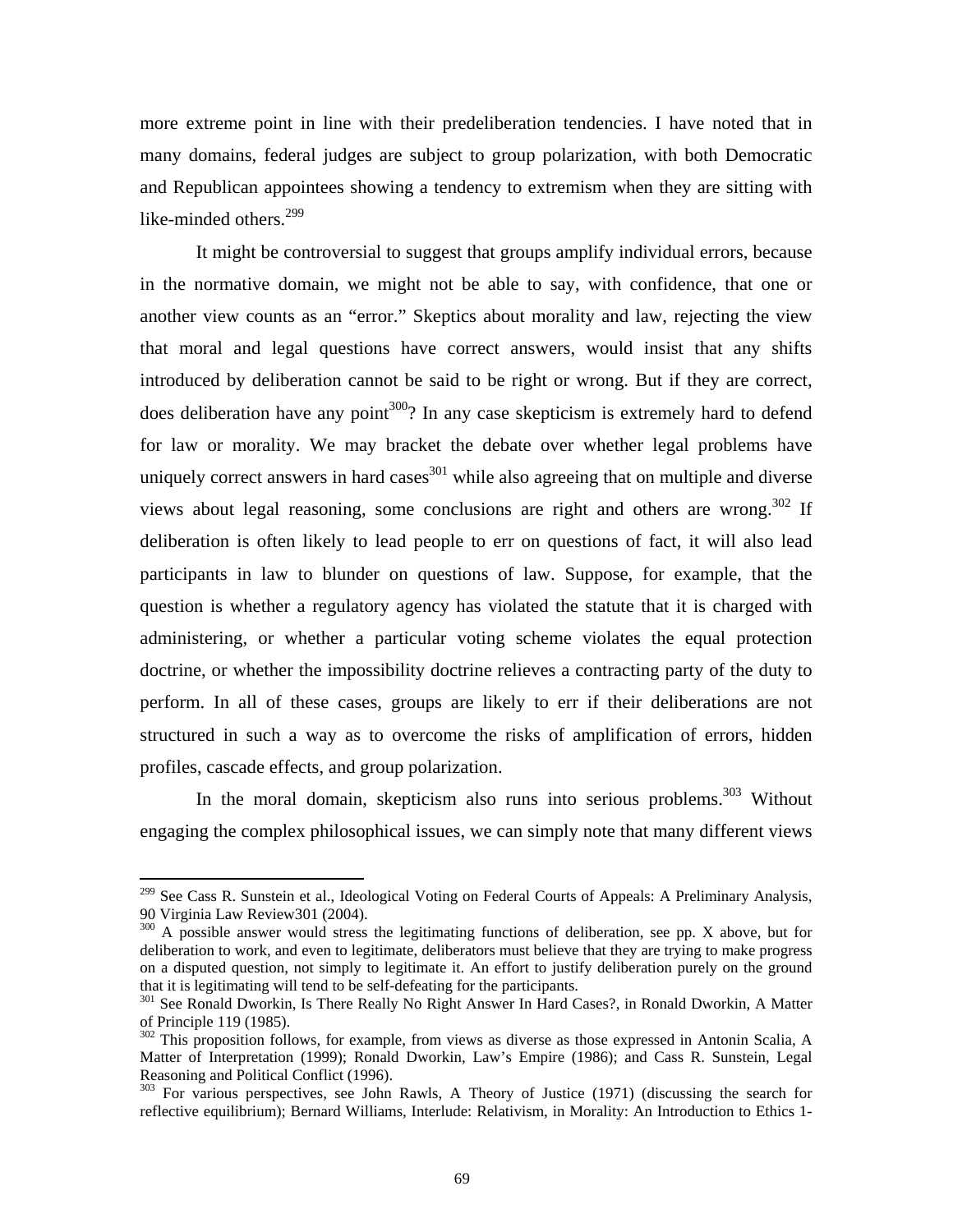about the nature of morality acknowledge the possibility of individual error—and that if individual error does occur, group error will occur as well. As obvious examples, consider the persistence of slavery and racial segregation. As a less obvious example, consider the fact that people's answers to many questions depend on how those questions are framed. The framing of options affects judgments not only on factual questions but on moral ones as well, including for example the disputed issue of moral obligations to members of future generations.<sup>304</sup> As noted, groups do not show less susceptibility to framing effects than individuals,  $305$  and hence groups will be vulnerable to framing for questions of morality and law as well as for questions of fact.

No information market could be helpful in answering normative questions, simply because there is no way to establish whether a particular investor was correct; for normative questions, predictions are not being made at all.<sup>306</sup> And for such questions, it might seem odd or perhaps even bizarre to rely on the judgments of statistical groups. To be sure, democratic processes might be seen as an effort to settle moral and political issues by seeking the mean view within the relevant population (views that are formed after deliberation, at least much of the time). But to say the least, it is controversial to claim that ordinarily moral and political questions are best answered by simply finding the mean views of a population-wide sample. Is the morality of abortion, or capital punishment, properly settled by asking for the average view of a group of, say, 1000 people? Is a legal question to be resolved by taking the median view of a large set of people trained in the law? Ordinarily moral and legal answers are found by reference to the reasons offered on behalf of competing positions, not by taking a poll.

Note, however, that empirical questions are often a central component of good answers to normative problems; many such problems cannot be resolved without knowing something about the facts. The analysis of mistakes by deliberating groups should apply in full force to the factual components of normative questions. Consider, for example, the suggestion that the minimum wage should be increased. If minimum wage

 <sup>37 (1972);</sup> David Brink, Moral Realism and the Foundations of Ethics (1989); Gilbert Harmon and Judith Jarvis Thompson, Moral Relativism and Moral Objectivity (1996).<br><sup>304</sup> See Cass R. Sunstein, Moral Heuristics and Moral Framing, 88 Minn L Rev 1556 (2004).<br><sup>305</sup> See Kerr et al., supra note.<br><sup>305</sup> It might be tempting to sa

<span id="page-71-0"></span>

<span id="page-71-1"></span>

<span id="page-71-2"></span>would be on the moral views of posterity, not on what morality requires.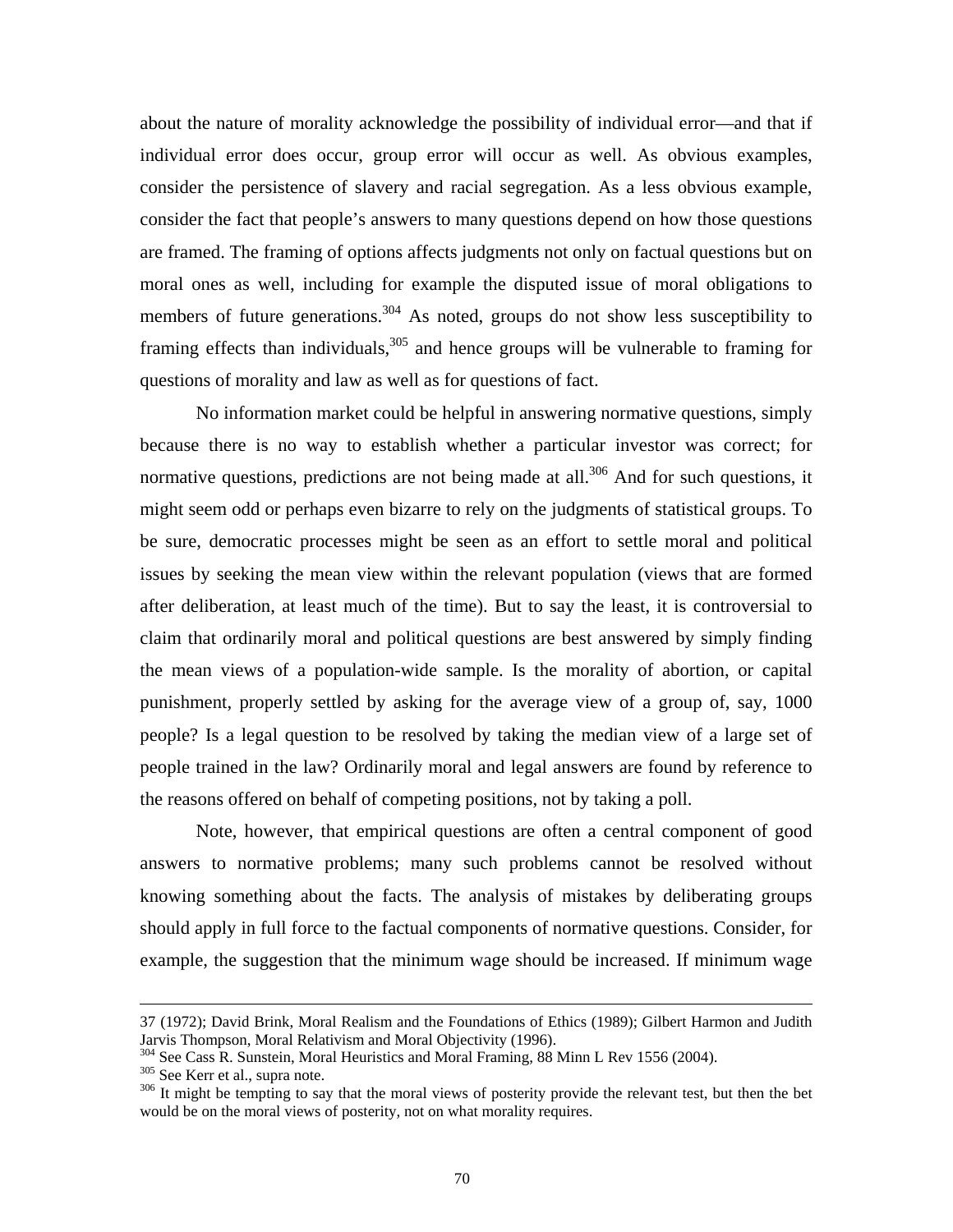increases would significantly decrease employment, surely that is relevant to the decision whether to support such increases; and it matters too whether minimum wage increases would benefit poor people or mostly people who are not poor.<sup>307</sup> To be sure, these are empirical questions on which experts are almost certainly far better than deliberating groups of ordinary people. The point is only that many normative questions cannot sensibly be resolved without information about the actual effects of one or another answer. When this is so, an understanding of the hazards of deliberation, and of how to minimize those hazards, can be used constructively by groups that are attempting to resolve normative questions.

Of course consequences may not be the central part of some normative disputes. Some people believe, for example, that capital punishment is morally unacceptable even if it has a strong effect in deterring murders, and evaluative judgments of various kinds can separate people even if they agree on the facts.<sup>308</sup> But the more general point nonetheless holds: Sometimes a certain view of the facts can bring diverse people into line on normative issues, producing a single position despite disagreements on those issues. To this extent, the analysis here applies to normative questions as well. Group judgments on such questions will be distorted by the amplification of errors, hidden profiles, cascade effects, and polarization. It is important to take steps, of the kind that I have catalogued, to reduce those distortions.

What about for purely normative issues, lacking any factual component? Here the argument on behalf of group deliberation is not fundamentally different from what it is elsewhere[.309](#page-72-2) Unless we are relativists or skeptics, we will agree that one point of deliberation is to ensure that normative questions are correctly answered, that is, are answered by reference to good reasons, even if we disagree about what they are. And if this is so, then there is strong reason to be concerned, for normative questions no less than empirical ones, that group judgments will be impaired by the mechanisms traced here. The structural reforms have an equivalent role in the normative domain. We may therefore take the simple cases I have emphasized, in which deliberation leads to palpable

 $\overline{a}$ 

<span id="page-72-0"></span><sup>&</sup>lt;sup>307</sup> For evidence, see Daniel Shaviro, The Minimum Wage, the Earned Income Tax Credit, and Optimal Subsidy Policy, 64 U. Chi. L. Rev. 405, 450-51 (1997).<br><sup>308</sup> See Dan Kahan and Donald Braman, More Statistics, Less Persuasion: A Cultural Theory of Gun Risk

<span id="page-72-1"></span>Perceptions, 151 U. Pa. L. Rev. 1052 (2003).

<span id="page-72-2"></span><sup>&</sup>lt;sup>309</sup> See Amy Gutmann and Dennis Thompson, Democracy and Disagreement (1999),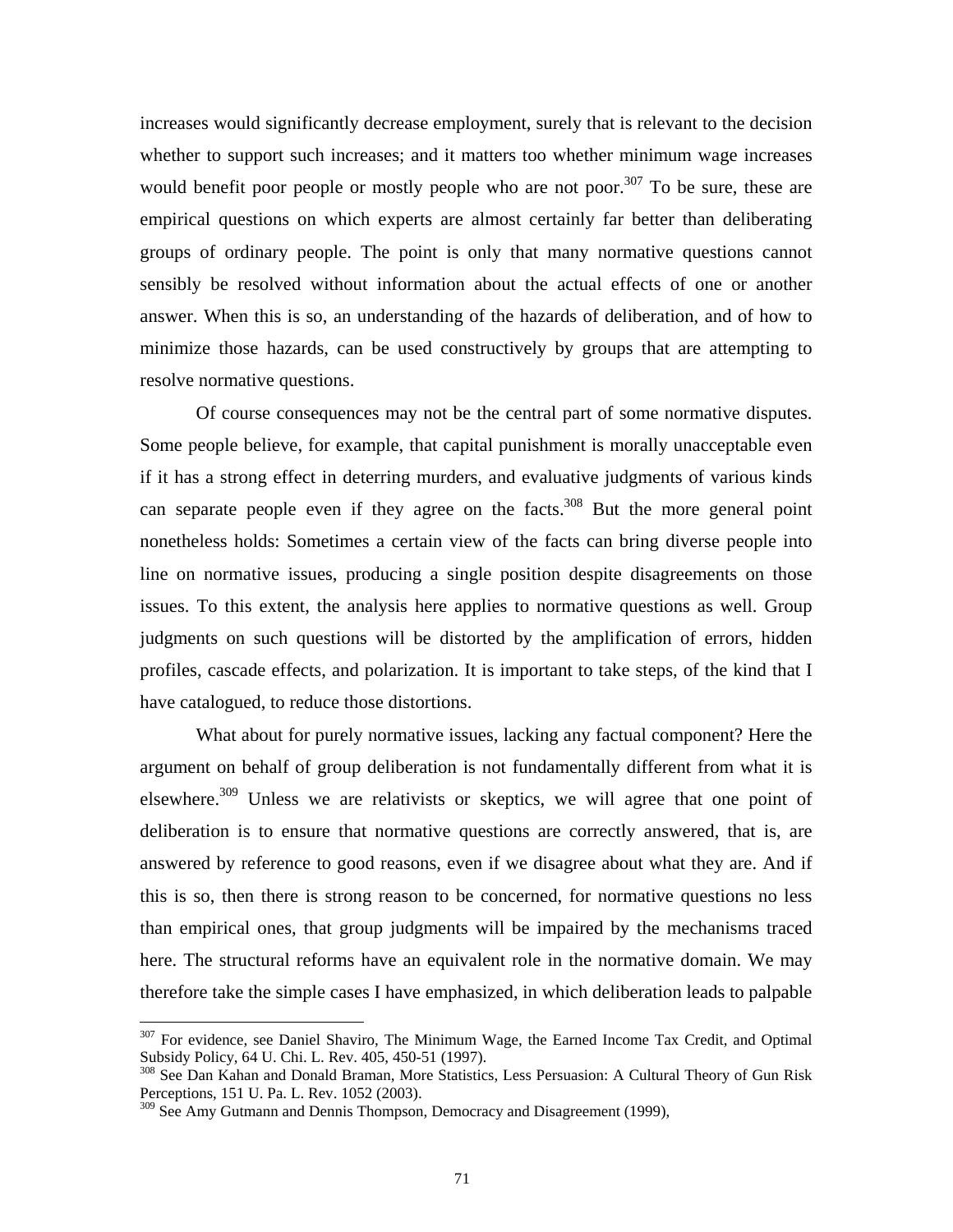and demonstrable errors, to provide clear evidence of deliberative pathologies that are likely to occur even when errors are neither palpable nor demonstrable. If a central goal is to ensure that normative questions—in law, politics, and morality—are answered well, then the prescriptions I have outlined deserve a place for numerous deliberating groups, including those not centrally concerned with facts at all.

## **Conclusion**

Groups often contain a great deal of information, and an important task is to elicit and use the information that members actually have. Deliberation is generally thought to be the best way of carrying out that task. But deliberative bodies are subject to serious problems. Much of the time, informational influences and social pressures lead members not to say what they know. As a result, groups tend to propagate and even to amplify cognitive errors. They also emphasize shared information at the expense of unshared information; hidden profiles are a result. Cascade effects and group polarization are common.

What can be done by way of response? At the very least, it should be possible to structure deliberation so as to increase the likelihood that relevant information will emerge. A norm in favor of critical thinking, and incentives to reward individuals for good decisions by groups, can overcome some of the relevant pressures. Leaders should take steps to encourage a wide range of views; to do this, leaders might be cautious about expressing their own views at the outset and encourage reasons, rather than conclusions, before the views of group members start to harden. Institutions might ensure anonymity and private polling before deliberation; they might permit anonymous statements of final conclusions; they might create strong incentives, economic and otherwise, to encourage people to disclose what they know.

Information markets have significant advantages over deliberative processes, and in many contexts they might supplement or even replace those processes. Such markets tend to correct rather than to amplify individual errors, above all because they allow shrewd investors to take advantage of the mistakes made by others. $310$  Because

 $\overline{a}$ 

<span id="page-73-0"></span><sup>&</sup>lt;sup>310</sup> Note that this is an empirical claim, not a conceptual one. It is certainly possible for markets to propagate individual errors. See Shiller, supra note.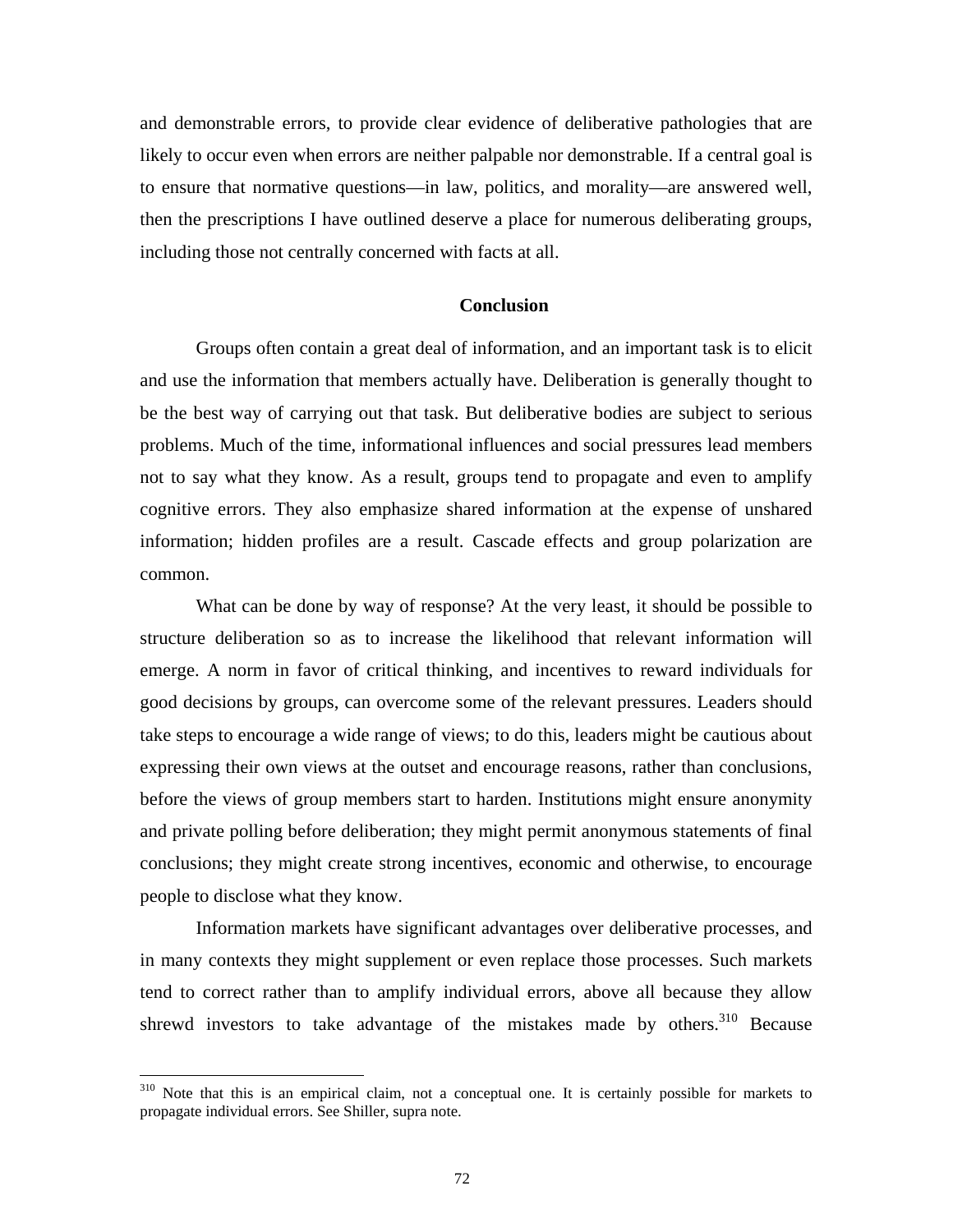information markets provide economic rewards for correct individual answers, they realign incentives in a way that promotes disclosure. As a result, they are often more accurate than the judgments of deliberating groups. To the extent feasible, many groups would often do well to enlist information markets in arriving at their judgments, above all because of the accuracy of the price signal.

My emphasis throughout has been on the aggregation of information and the risk that deliberating groups will err on instrumental questions and on issues of fact. But the same risks arise in the normative domain, where informational influences and social pressures also produce forms of self-silencing that are highly damaging to good deliberation. In that domain as elsewhere, incentives make all the difference; wellfunctioning groups take steps to ensure that on normative questions as on factual ones, people feel free to disclose what they believe to be true.

Readers with comments should address them to:

Professor Cass Sunstein University of Chicago Law School 1111 East 60th Street Chicago, IL 60637 csunstei@midway.uchicago.edu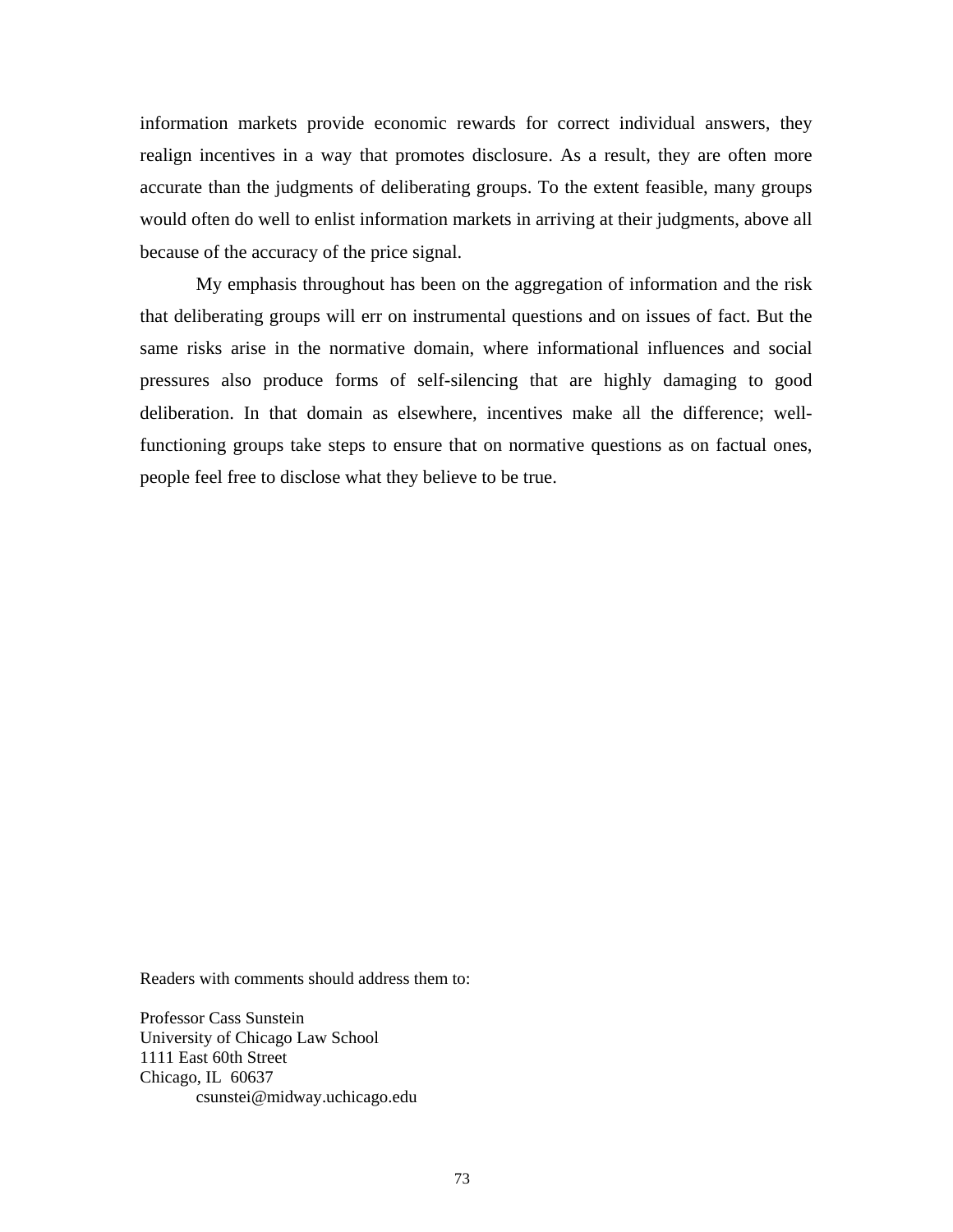## Chicago Working Papers in Law and Economics (Second Series)

- 1. William M. Landes, Copyright Protection of Letters, Diaries and Other Unpublished Works: An Economic Approach (July 1991)
- 2. Richard A. Epstein, The Path to *The T. J. Hooper*: The Theory and History of Custom in the Law of Tort (August 1991)
- 3. Cass R. Sunstein, On Property and Constitutionalism (September 1991)
- 4. Richard A. Posner, Blackmail, Privacy, and Freedom of Contract (February 1992)
- 5. Randal C. Picker, Security Interests, Misbehavior, and Common Pools (February 1992)
- 6. Tomas J. Philipson & Richard A. Posner, Optimal Regulation of AIDS (April 1992)
- 7. Douglas G. Baird, Revisiting Auctions in Chapter 11 (April 1992)
- 8. William M. Landes, Sequential versus Unitary Trials: An Economic Analysis (July 1992)
- 9. William M. Landes & Richard A. Posner, The Influence of Economics on Law: A Quantitative Study (August 1992)
- 10. Alan O. Sykes, The Welfare Economics of Immigration Law: A Theoretical Survey With An Analysis of U.S. Policy (September 1992)
- 11. Douglas G. Baird, 1992 Katz Lecture: Reconstructing Contracts (November 1992)
- 12. Gary S. Becker, The Economic Way of Looking at Life (January 1993)
- 13. J. Mark Ramseyer, Credibly Committing to Efficiency Wages: Cotton Spinning Cartels in Imperial Japan (March 1993)
- 14. Cass R. Sunstein, Endogenous Preferences, Environmental Law (April 1993)
- 15. Richard A. Posner, What Do Judges and Justices Maximize? (The Same Thing Everyone Else Does) (April 1993)
- 16. Lucian Arye Bebchuk and Randal C. Picker, Bankruptcy Rules, Managerial Entrenchment, and Firm-Specific Human Capital (August 1993)
- 17. J. Mark Ramseyer, Explicit Reasons for Implicit Contracts: The Legal Logic to the Japanese Main Bank System (August 1993)
- 18. William M. Landes and Richard A. Posner, The Economics of Anticipatory Adjudication (September 1993)
- 19. Kenneth W. Dam, The Economic Underpinnings of Patent Law (September 1993)
- 20. Alan O. Sykes, An Introduction to Regression Analysis (October 1993)
- 21. Richard A. Epstein, The Ubiquity of the Benefit Principle (March 1994)
- 22. Randal C. Picker, An Introduction to Game Theory and the Law (June 1994)
- 23. William M. Landes, Counterclaims: An Economic Analysis (June 1994)
- 24. J. Mark Ramseyer, The Market for Children: Evidence from Early Modern Japan (August 1994)
- 25. Robert H. Gertner and Geoffrey P. Miller, Settlement Escrows (August 1994)
- 26. Kenneth W. Dam, Some Economic Considerations in the Intellectual Property Protection of Software (August 1994)
- 27. Cass R. Sunstein, Rules and Rulelessness, (October 1994)
- 28. David Friedman, More Justice for Less Money: A Step Beyond *Cimino* (December 1994)
- 29. Daniel Shaviro, Budget Deficits and the Intergenerational Distribution of Lifetime Consumption (January 1995)
- 30. Douglas G. Baird, The Law and Economics of Contract Damages (February 1995)
- 31. Daniel Kessler, Thomas Meites, and Geoffrey P. Miller, Explaining Deviations from the Fifty Percent Rule: A Multimodal Approach to the Selection of Cases for Litigation (March 1995)
- 32. Geoffrey P. Miller, Das Kapital: Solvency Regulation of the American Business Enterprise (April 1995)
- 33. Richard Craswell, Freedom of Contract (August 1995)
- 34. J. Mark Ramseyer, Public Choice (November 1995)
- 35. Kenneth W. Dam, Intellectual Property in an Age of Software and Biotechnology (November 1995)
- 36. Cass R. Sunstein, Social Norms and Social Roles (January 1996)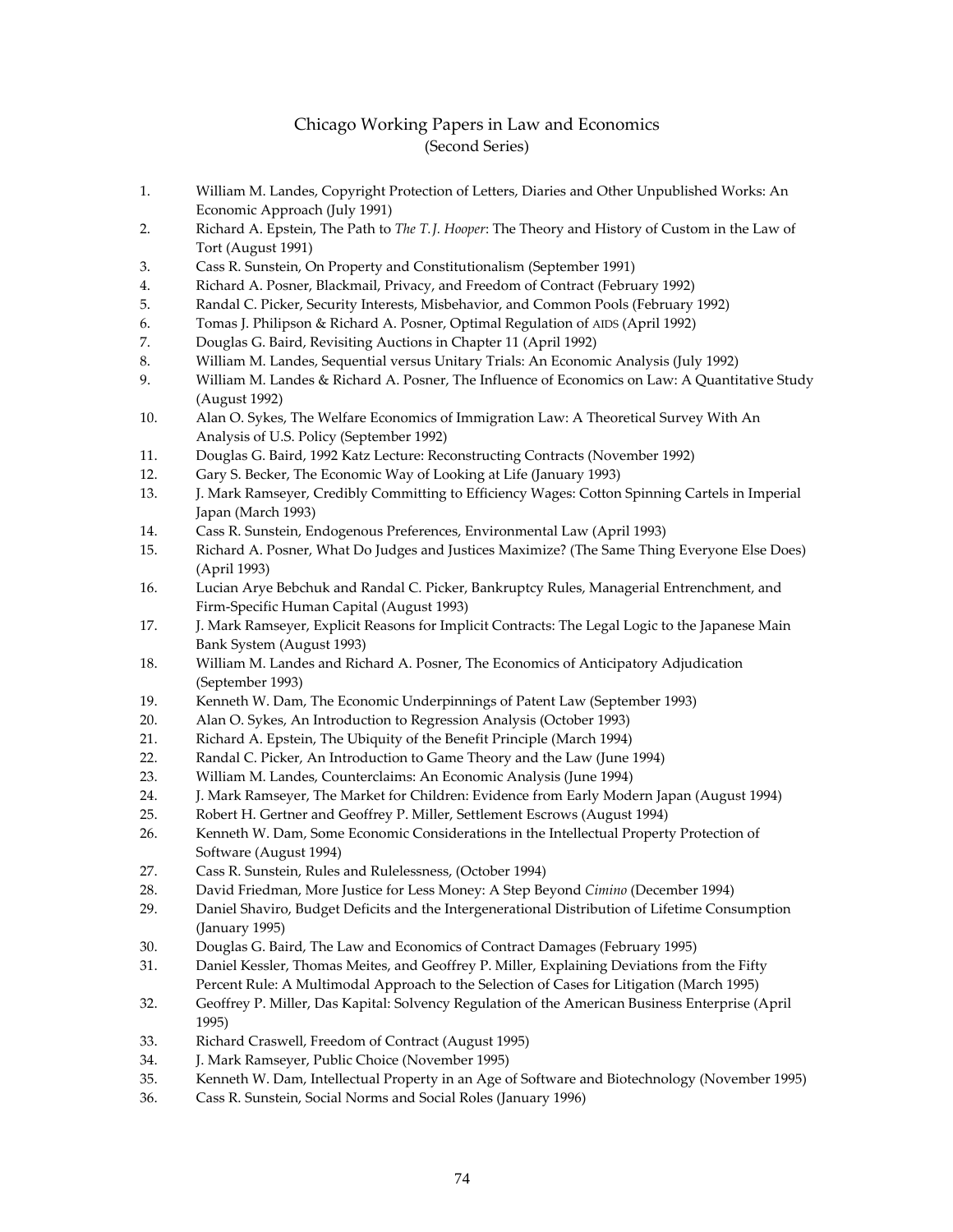- 37. J. Mark Ramseyer and Eric B. Rasmusen, Judicial Independence in Civil Law Regimes: Econometrics from Japan (January 1996)
- 38. Richard A. Epstein, Transaction Costs and Property Rights: Or Do Good Fences Make Good Neighbors? (March 1996)
- 39. Cass R. Sunstein, The Cost-Benefit State (May 1996)
- 40. William M. Landes and Richard A. Posner, The Economics of Legal Disputes Over the Ownership of Works of Art and Other Collectibles (July 1996)
- 41. John R. Lott, Jr. and David B. Mustard, Crime, Deterrence, and Right-to-Carry Concealed Handguns (August 1996)
- 42. Cass R. Sunstein, Health-Health Tradeoffs (September 1996)
- 43. G. Baird, The Hidden Virtues of Chapter 11: An Overview of the Law and Economics of Financially Distressed Firms (March 1997)
- 44. Richard A. Posner, Community, Wealth, and Equality (March 1997)
- 45. William M. Landes, The Art of Law and Economics: An Autobiographical Essay (March 1997)
- 46. Cass R. Sunstein, Behavioral Analysis of Law (April 1997)
- 47. John R. Lott, Jr. and Kermit Daniel, Term Limits and Electoral Competitiveness: Evidence from California's State Legislative Races (May 1997)
- 48. Randal C. Picker, Simple Games in a Complex World: A Generative Approach to the Adoption of Norms (June 1997)
- 49. Richard A. Epstein, Contracts Small and Contracts Large: Contract Law through the Lens of Laissez-Faire (August 1997)
- 50. Cass R. Sunstein, Daniel Kahneman, and David Schkade, Assessing Punitive Damages (with Notes on Cognition and Valuation in Law) (December 1997)
- 51. William M. Landes, Lawrence Lessig, and Michael E. Solimine, Judicial Influence: A Citation Analysis of Federal Courts of Appeals Judges (January 1998)
- 52. John R. Lott, Jr., A Simple Explanation for Why Campaign Expenditures are Increasing: The Government is Getting Bigger (February 1998)
- 53. Richard A. Posner, Values and Consequences: An Introduction to Economic Analysis of Law (March 1998)
- 54. Denise DiPasquale and Edward L. Glaeser, Incentives and Social Capital: Are Homeowners Better Citizens? (April 1998)
- 55. Christine Jolls, Cass R. Sunstein, and Richard Thaler, A Behavioral Approach to Law and Economics (May 1998)
- 56. John R. Lott, Jr., Does a Helping Hand Put Others At Risk?: Affirmative Action, Police Departments, and Crime (May 1998)
- 57. Cass R. Sunstein and Edna Ullmann-Margalit, Second-Order Decisions (June 1998)
- 58. Jonathan M. Karpoff and John R. Lott, Jr., Punitive Damages: Their Determinants, Effects on Firm Value, and the Impact of Supreme Court and Congressional Attempts to Limit Awards (July 1998)
- 59. Kenneth W. Dam, Self-Help in the Digital Jungle (August 1998)
- 60. John R. Lott, Jr., How Dramatically Did Women's Suffrage Change the Size and Scope of Government? (September 1998)
- 61. Kevin A. Kordana and Eric A. Posner, A Positive Theory of Chapter 11 (October 1998)
- 62. David A. Weisbach, Line Drawing, Doctrine, and Efficiency in the Tax Law (November 1998)
- 63. Jack L. Goldsmith and Eric A. Posner, A Theory of Customary International Law (November 1998)
- 64. John R. Lott, Jr., Public Schooling, Indoctrination, and Totalitarianism (December 1998)
- 65. Cass R. Sunstein, Private Broadcasters and the Public Interest: Notes Toward A "Third Way" (January 1999)
- 66. Richard A. Posner, An Economic Approach to the Law of Evidence (February 1999)
- 67. Yannis Bakos, Erik Brynjolfsson, Douglas Lichtman, Shared Information Goods (February 1999)
- 68. Kenneth W. Dam, Intellectual Property and the Academic Enterprise (February 1999)
- 69. Gertrud M. Fremling and Richard A. Posner, Status Signaling and the Law, with Particular Application to Sexual Harassment (March 1999)
- 70. Cass R. Sunstein, Must Formalism Be Defended Empirically? (March 1999)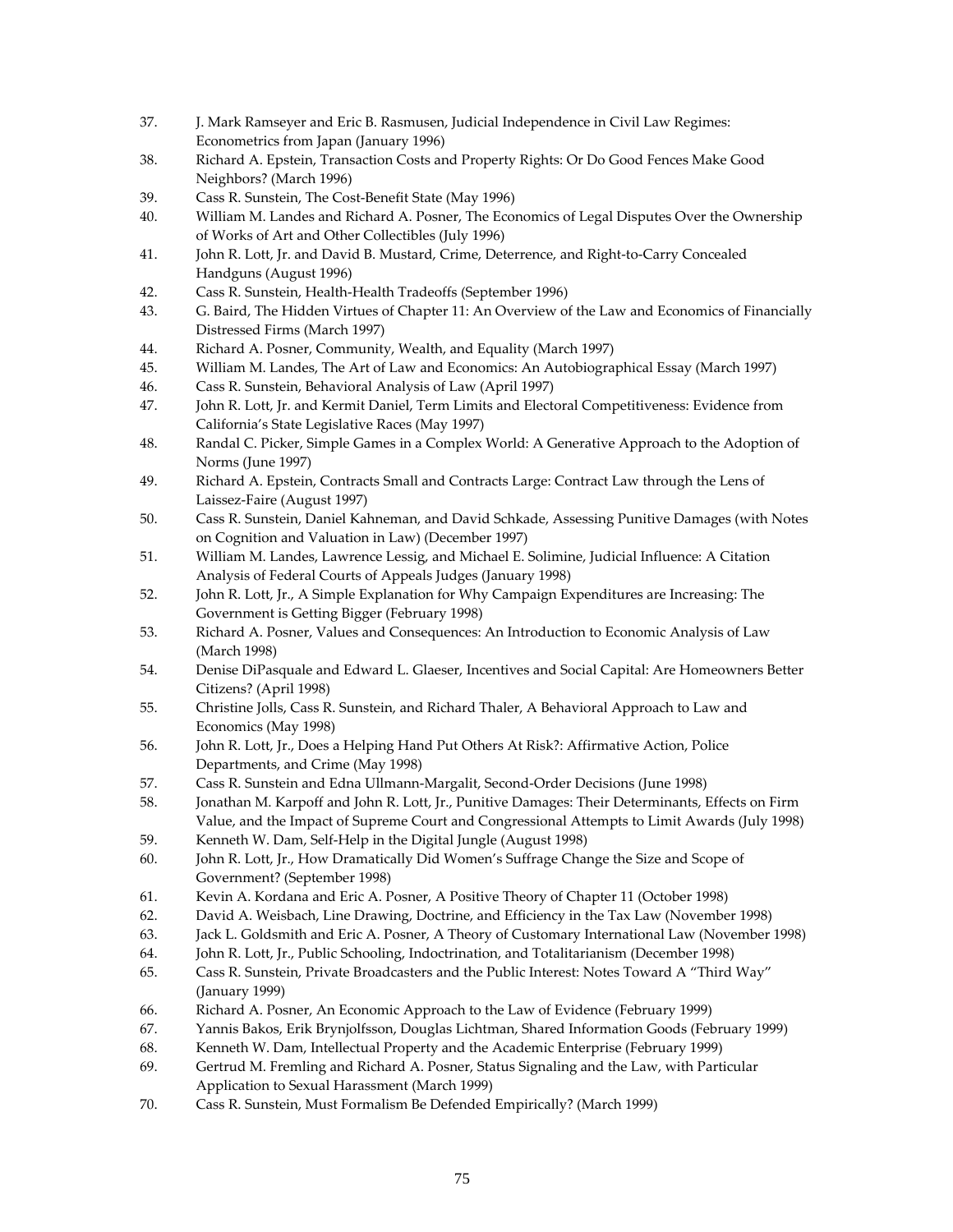- 71. Jonathan M. Karpoff, John R. Lott, Jr., and Graeme Rankine, Environmental Violations, Legal Penalties, and Reputation Costs (March 1999)
- 72. Matthew D. Adler and Eric A. Posner, Rethinking Cost-Benefit Analysis (April 1999)
- 73. John R. Lott, Jr. and William M. Landes, Multiple Victim Public Shooting, Bombings, and Right-to-Carry Concealed Handgun Laws: Contrasting Private and Public Law Enforcement (April 1999)
- 74. Lisa Bernstein, The Questionable Empirical Basis of Article 2's Incorporation Strategy: A Preliminary Study (May 1999)
- 75. Richard A. Epstein, Deconstructing Privacy: and Putting It Back Together Again (May 1999)
- 76. William M. Landes, Winning the Art Lottery: The Economic Returns to the Ganz Collection (May 1999)
- 77. Cass R. Sunstein, David Schkade, and Daniel Kahneman, Do People Want Optimal Deterrence? (June 1999)
- 78. Tomas J. Philipson and Richard A. Posner, The Long-Run Growth in Obesity as a Function of Technological Change (June 1999)
- 79. David A. Weisbach, Ironing Out the Flat Tax (August 1999)
- 80. Eric A. Posner, A Theory of Contract Law under Conditions of Radical Judicial Error (August 1999)
- 81. David Schkade, Cass R. Sunstein, and Daniel Kahneman, Are Juries Less Erratic than Individuals? Deliberation, Polarization, and Punitive Damages (September 1999)
- 82. Cass R. Sunstein, Nondelegation Canons (September 1999)
- 83. Richard A. Posner, The Theory and Practice of Citations Analysis, with Special Reference to Law and Economics (September 1999)
- 84. Randal C. Picker, Regulating Network Industries: A Look at *Intel* (October 1999)
- 85. Cass R. Sunstein, Cognition and Cost-Benefit Analysis (October 1999)
- 86. Douglas G. Baird and Edward R. Morrison, Optimal Timing and Legal Decisionmaking: The Case of the Liquidation Decision in Bankruptcy (October 1999)
- 87. Gertrud M. Fremling and Richard A. Posner, Market Signaling of Personal Characteristics (November 1999)
- 88. Matthew D. Adler and Eric A. Posner, Implementing Cost-Benefit Analysis When Preferences Are Distorted (November 1999)
- 89. Richard A. Posner, Orwell versus Huxley: Economics, Technology, Privacy, and Satire (November 1999)
- 90. David A. Weisbach, Should the Tax Law Require Current Accrual of Interest on Derivative Financial Instruments? (December 1999)
- 91. Cass R. Sunstein, The Law of Group Polarization (December 1999)
- 92. Eric A. Posner, Agency Models in Law and Economics (January 2000)
- 93. Karen Eggleston, Eric A. Posner, and Richard Zeckhauser, Simplicity and Complexity in Contracts (January 2000)
- 94. Douglas G. Baird and Robert K. Rasmussen, Boyd's Legacy and Blackstone's Ghost (February 2000)
- 95. David Schkade, Cass R. Sunstein, Daniel Kahneman, Deliberating about Dollars: The Severity Shift (February 2000)
- 96. Richard A. Posner and Eric B. Rasmusen, Creating and Enforcing Norms, with Special Reference to Sanctions (March 2000)
- 97. Douglas Lichtman, Property Rights in Emerging Platform Technologies (April 2000)
- 98. Cass R. Sunstein and Edna Ullmann-Margalit, Solidarity in Consumption (May 2000)
- 99. David A. Weisbach, An Economic Analysis of Anti-Tax Avoidance Laws (May 2000, revised May 2002)
- 100. Cass R. Sunstein, Human Behavior and the Law of Work (June 2000)
- 101. William M. Landes and Richard A. Posner, Harmless Error (June 2000)
- 102. Robert H. Frank and Cass R. Sunstein, Cost-Benefit Analysis and Relative Position (August 2000)
- 103. Eric A. Posner, Law and the Emotions (September 2000)
- 104. Cass R. Sunstein, Cost-Benefit Default Principles (October 2000)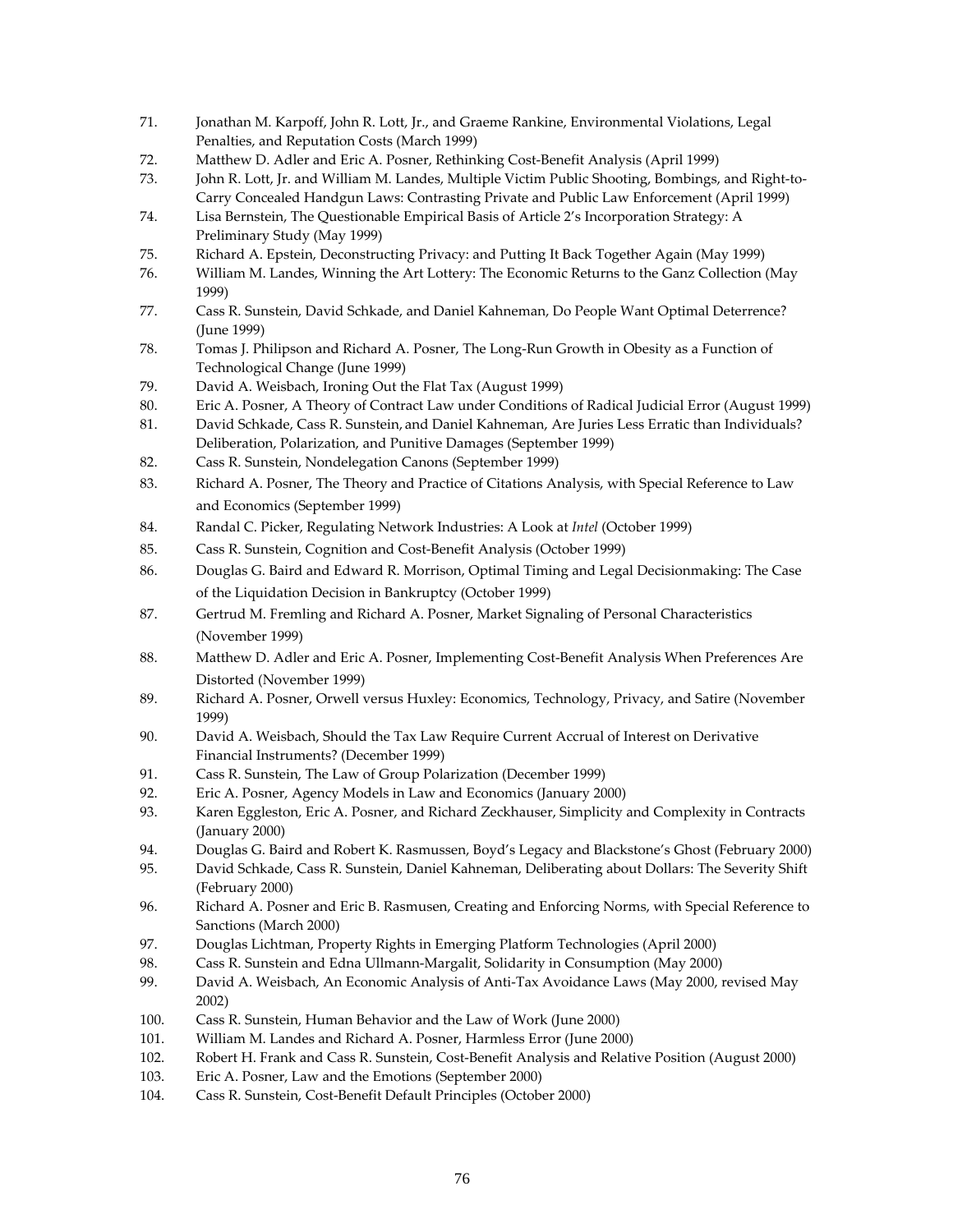- 105. Jack Goldsmith and Alan Sykes, The Dormant Commerce Clause and the Internet (November 2000)
- 106. Richard A. Posner, Antitrust in the New Economy (November 2000)
- 107. Douglas Lichtman, Scott Baker, and Kate Kraus, Strategic Disclosure in the Patent System (November 2000)
- 108. Jack L. Goldsmith and Eric A. Posner, Moral and Legal Rhetoric in International Relations: A Rational Choice Perspective (November 2000)
- 109. William Meadow and Cass R. Sunstein, Statistics, Not Experts (December 2000)
- 110. Saul Levmore, Conjunction and Aggregation (December 2000)
- 111. Saul Levmore, Puzzling Stock Options and Compensation Norms (December 2000)
- 112. Richard A. Epstein and Alan O. Sykes, The Assault on Managed Care: Vicarious Liability, Class Actions and the Patient's Bill of Rights (December 2000)
- 113. William M. Landes, Copyright, Borrowed Images and Appropriation Art: An Economic Approach (December 2000)
- 114. Cass R. Sunstein, Switching the Default Rule (January 2001)
- 115. George G. Triantis, Financial Contract Design in the World of Venture Capital (January 2001)
- 116. Jack Goldsmith, Statutory Foreign Affairs Preemption (February 2001)
- 117. Richard Hynes and Eric A. Posner, The Law and Economics of Consumer Finance (February 2001)
- 118. Cass R. Sunstein, Academic Fads and Fashions (with Special Reference to Law) (March 2001)
- 119. Eric A. Posner, Controlling Agencies with Cost-Benefit Analysis: A Positive Political Theory Perspective (April 2001)
- 120. Douglas G. Baird, Does Bogart Still Get Scale? Rights of Publicity in the Digital Age (April 2001)
- 121. Douglas G. Baird and Robert K. Rasmussen, Control Rights, Priority Rights and the Conceptual Foundations of Corporate Reorganization (April 2001)
- 122. David A. Weisbach, Ten Truths about Tax Shelters (May 2001)
- 123. William M. Landes, What Has the Visual Arts Rights Act of 1990 Accomplished? (May 2001)
- 124. Cass R. Sunstein, Social and Economic Rights? Lessons from South Africa (May 2001)
- 125. Christopher Avery, Christine Jolls, Richard A. Posner, and Alvin E. Roth, The Market for Federal Judicial Law Clerks (June 2001)
- 126. Douglas G. Baird and Edward R. Morrison, Bankruptcy Decision Making (June 2001)
- 127. Cass R. Sunstein, Regulating Risks after ATA (June 2001)
- 128. Cass R. Sunstein, The Laws of Fear (June 2001)
- 129. Richard A. Epstein, In and Out of Public Solution: The Hidden Perils of Property Transfer (July 2001)
- 130. Randal C. Picker, Pursuing a Remedy in *Microsoft*: The Declining Need for Centralized Coordination in a Networked World (July 2001)
- 131. Cass R. Sunstein, Daniel Kahneman, David Schkade, and Ilana Ritov, Predictably Incoherent Judgments (July 2001)
- 132. Eric A. Posner, Courts Should Not Enforce Government Contracts (August 2001)
- 133. Lisa Bernstein, Private Commercial Law in the Cotton Industry: Creating Cooperation through Rules, Norms, and Institutions (August 2001)
- 134. Richard A. Epstein, The Allocation of the Commons: Parking and Stopping on the Commons (August 2001)
- 135. Cass R. Sunstein, The Arithmetic of Arsenic (September 2001)
- 136. Eric A. Posner, Richard Hynes, and Anup Malani, The Political Economy of Property Exemption Laws (September 2001)
- 137. Eric A. Posner and George G. Triantis, Covenants Not to Compete from an Incomplete Contracts Perspective (September 2001)
- 138. Cass R. Sunstein, Probability Neglect: Emotions, Worst Cases, and Law (November 2001)
- 139. Randall S. Kroszner and Philip E. Strahan, Throwing Good Money after Bad? Board Connections and Conflicts in Bank Lending (December 2001)
- 140. Alan O. Sykes, TRIPs, Pharmaceuticals, Developing Countries, and the Doha "Solution" (February 2002)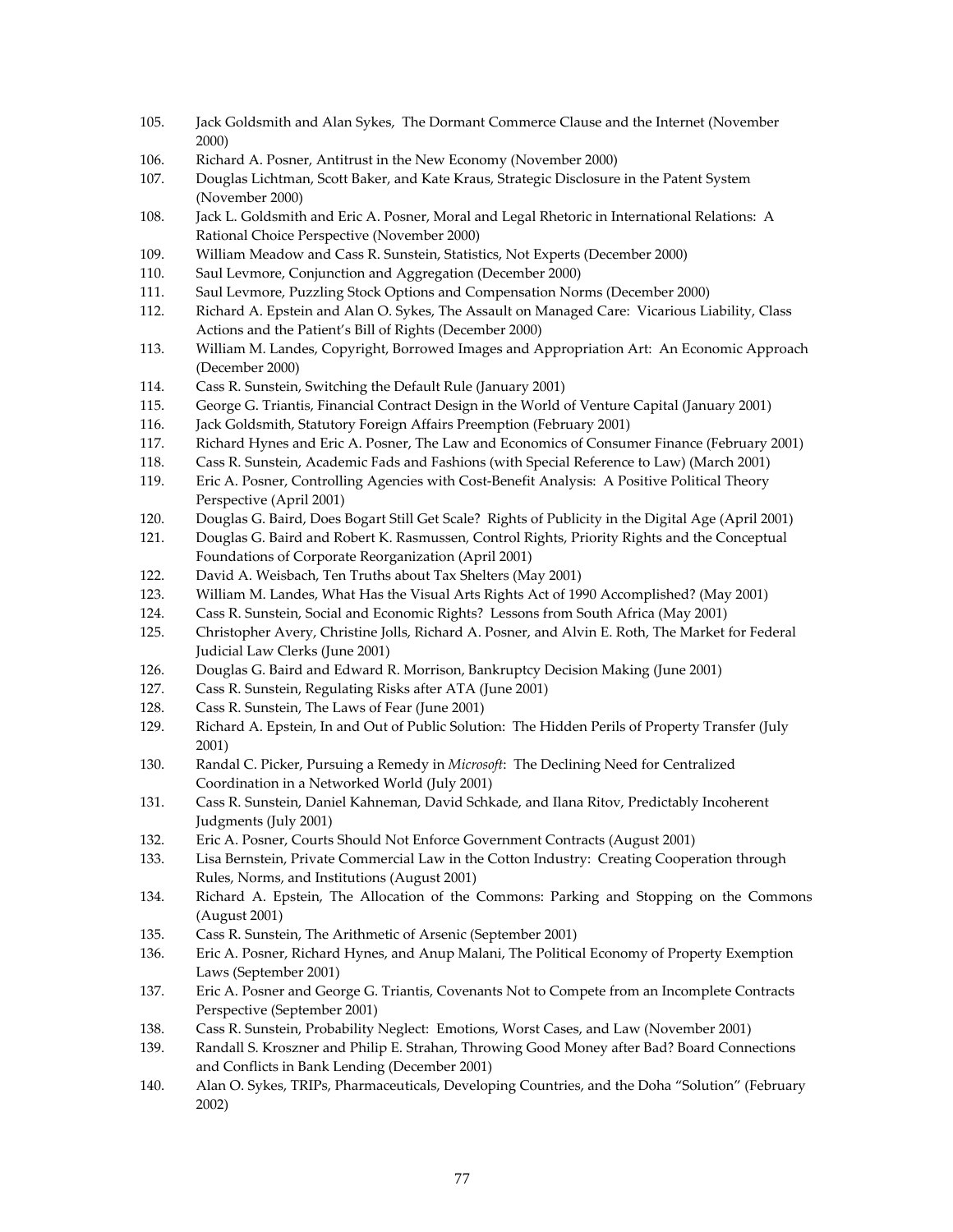- 141. Edna Ullmann-Margalit and Cass R. Sunstein, Inequality and Indignation (February 2002)
- 142. Daniel N. Shaviro and David A. Weisbach, The Fifth Circuit Gets It Wrong in *Compaq v. Commissioner* (February 2002) (Published in *Tax Notes*, January 28, 2002)
- 143. Warren F. Schwartz and Alan O. Sykes, The Economic Structure of Renegotiation and Dispute Resolution in the WTO/GATT System (March 2002, *Journal of Legal Studies* 2002)
- 144. Richard A. Epstein, HIPAA on Privacy: Its Unintended and Intended Consequences (March 2002, forthcoming *Cato Journal*, summer 2002)
- 145. David A. Weisbach, Thinking Outside the Little Boxes (March 2002, *Texas Law Review*)
- 146. Eric A. Posner, Economic Analysis of Contract Law after Three Decades: Success or Failure (March 2002)
- 147. Randal C. Picker, Copyright as Entry Policy: The Case of Digital Distribution (April 2002, The Antitrust Bulletin)
- 148. David A. Weisbach, Taxes and Torts in the Redistribution of Income (April 2002, Coase Lecture February 2002)
- 149. Cass R. Sunstein, Beyond the Precautionary Principle (April 2002)
- 150. Robert W. Hahn and Cass R. Sunstein, A New Executive Order for Improving Federal Regulation? Deeper and Wider Cost-Benefit Analysis (April 2002)
- 151. Douglas Lichtman, Copyright as a Rule of Evidence (May 2002, updated January 2003)
- 152. Richard A. Epstein, Steady the Course: Property Rights in Genetic Material (May 2002; revised March 2003)
- 153. Jack Goldsmith and Cass R. Sunstein, Military Tribunals and Legal Culture: What a Difference Sixty Years Makes (June 2002)
- 154. William M. Landes and Richard A. Posner, Indefinitely Renewable Copyright (July 2002)
- 155. Anne Gron and Alan O. Sykes, Terrorism and Insurance Markets: A Role for the Government as Insurer? (July 2002)
- 156. Cass R. Sunstein and Adrian Vermeule, Interpretation and Institutions (July 2002)
- 157. Cass R. Sunstein, The Rights of Animals: A Very Short Primer (August 2002)
- 158. Cass R. Sunstein, Avoiding Absurdity? A New Canon in Regulatory Law (with Notes on Interpretive Theory) (August 2002)
- 159. Randal C. Picker, From Edison to the Broadcast Flag: Mechanisms of Consent and Refusal and the Propertization of Copyright (September 2002)
- 160. Eric A. Posner, A Theory of the Laws of War (September 2002)
- 161 Eric A. Posner, Probability Errors: Some Positive and Normative Implications for Tort and Contract Law (September 2002)
- 162. Lior Jacob Strahilevitz, Charismatic Code, Social Norms, and the Emergence of Cooperation on the File-Swapping Networks (September 2002)
- 163. David A. Weisbach, Does the X-Tax Mark the Spot? (September 2002)
- 164. Cass R. Sunstein, Conformity and Dissent (September 2002)
- 165. Cass R. Sunstein, Hazardous Heuristics (October 2002)
- 166. Douglas Lichtman, Uncertainty and the Standard for Preliminary Relief (October 2002)
- 167. Edward T. Swaine, Rational Custom (November 2002)
- 168. Julie Roin, Truth in Government: Beyond the Tax Expenditure Budget (November 2002)
- 169. Avraham D. Tabbach, Criminal Behavior: Sanctions and Income Taxation: An Economic Analysis (November 2002)
- 170. Richard A. Epstein, In Defense of "Old" Public Health: The Legal Framework for the Regulation of Public Health (December 2002)
- 171. Richard A. Epstein, Animals as Objects, or Subjects, of Rights (December 2002)
- 172. David A. Weisbach, Taxation and Risk-Taking with Multiple Tax Rates (December 2002)
- 173. Douglas G. Baird and Robert K. Rasmussen, The End of Bankruptcy (December 2002)
- 174. Richard A. Epstein, Into the Frying Pan: Standing and Privity under the Telecommunications Act of 1996 and Beyond (December 2002)
- 175. Douglas G. Baird, In Coase's Footsteps (January 2003)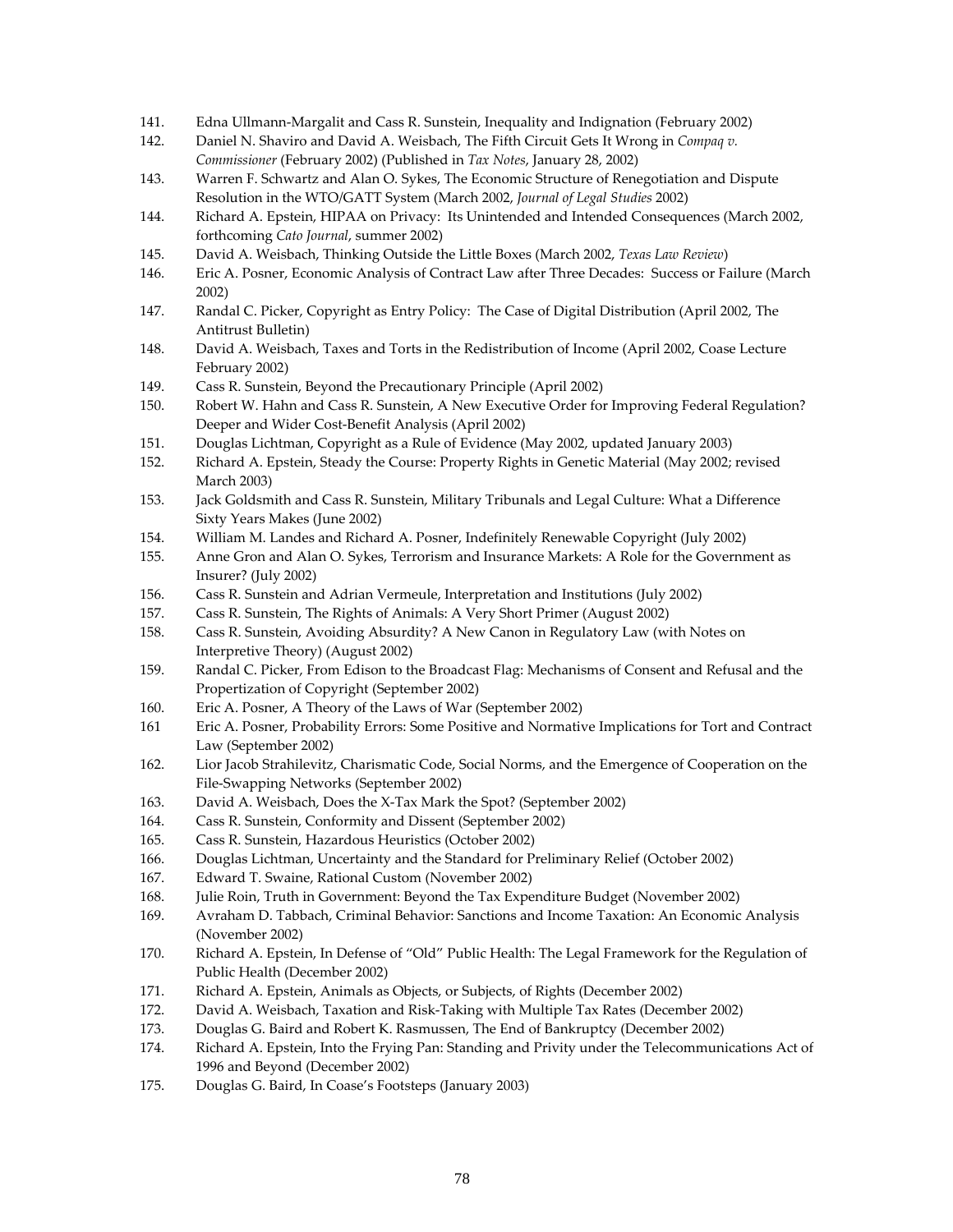- 176. David A. Weisbach, Measurement and Tax Depreciation Policy: The Case of Short-Term Assets (January 2003)
- 177. Randal C. Picker, Understanding Statutory Bundles: Does the Sherman Act Come with the 1996 Telecommunications Act? (January 2003)
- 178. Douglas Lichtman and Randal C. Picker, Entry Policy in Local Telecommunications: *Iowa Utilities* and *Verizon* (January 2003)
- *179. William Landes and Douglas Lichtman, Indirect Liability for Copyright Infringement: An Economic Perspective (February 2003)*
- 180. Cass R. Sunstein, Moral Heuristics (March 2003)
- 181. Amitai Aviram, Regulation by Networks (March 2003)
- 182. Richard A. Epstein, Class Actions: Aggregation, Amplification *and* Distortion (April 2003)
- 183. Richard A. Epstein, The "Necessary" History of Property and Liberty (April 2003)
- 184. Eric A. Posner, Transfer Regulations and Cost-Effectiveness Analysis (April 2003)
- 185. Cass R. Sunstein and Richard H. Thaler, Libertarian Paternalizm Is Not an Oxymoron (May 2003)
- 186. Alan O. Sykes, The Economics of WTO Rules on Subsidies and Countervailing Measures (May 2003)
- 187. Alan O. Sykes, The Safeguards Mess: A Critique of WTO Jurisprudence (May 2003)
- 188. Alan O. Sykes, International Trade and Human Rights: An Economic Perspective (May 2003)
- 189. Saul Levmore and Kyle Logue, Insuring against Terrorism—and Crime (June 2003)
- 190. Richard A. Epstein, Trade Secrets as Private Property: Their Constitutional Protection (June 2003)
- 191. Cass R. Sunstein, Lives, Life-Years, and Willingness to Pay (June 2003)
- 192. Amitai Aviram, The Paradox of Spontaneous Formation of Private Legal Systems (July 2003)
- 193. Robert Cooter and Ariel Porat, Decreasing Liability Contracts (July 2003)
- 194. David A. Weisbach and Jacob Nussim, The Integration of Tax and Spending Programs (September 2003)
- 195. William L. Meadow, Anthony Bell, and Cass R. Sunstein, Statistics, Not Memories: What Was the Standard of Care for Administering Antenatal Steroids to Women in Preterm Labor between 1985 and 2000? (September 2003)
- 196. Cass R. Sunstein, What Did *Lawrence* Hold? Of Autonomy, Desuetude, Sexuality, and Marriage (September 2003)
- 197. Randal C. Picker, The Digital Video Recorder: Unbundling Advertising and Content (September 2003)
- 198. Cass R. Sunstein, David Schkade, and Lisa Michelle Ellman, Ideological Voting on Federal Courts of Appeals: A Preliminary Investigation (September 2003)
- 199. Avraham D. Tabbach, The Effects of Taxation on Income Producing Crimes with Variable Leisure Time (October 2003)
- 200. Douglas Lichtman, Rethinking Prosecution History Estoppel (October 2003)
- 201. Douglas G. Baird and Robert K. Rasmussen, Chapter 11 at Twilight (October 2003)
- 202. David A. Weisbach, Corporate Tax Avoidance (January 2004)
- 203. David A. Weisbach, The (Non)Taxation of Risk (January 2004)
- 204. Richard A. Epstein, Liberty versus Property? Cracks in the Foundations of Copyright Law (April 2004)
- 205. Lior Jacob Strahilevitz, The Right to Destroy (January 2004)
- 206. Eric A. Posner and John C. Yoo, A Theory of International Adjudication (February 2004)
- 207. Cass R. Sunstein, Are Poor People Worth Less Than Rich People? Disaggregating the Value of Statistical Lives (February 2004)
- 208. Richard A. Epstein, Disparities and Discrimination in Health Care Coverage; A Critique of the Institute of Medicine Study (March 2004)
- 209. Richard A. Epstein and Bruce N. Kuhlik, Navigating the Anticommons for Pharmaceutical Patents: Steady the Course on Hatch-Waxman (March 2004)
- 210. Richard A. Esptein, The Optimal Complexity of Legal Rules (April 2004)
- 211. Eric A. Posner and Alan O. Sykes, Optimal War and *Jus Ad Bellum* (April 2004)
- 212. Alan O. Sykes, The Persistent Puzzles of Safeguards: Lessons from the Steel Dispute (May 2004)